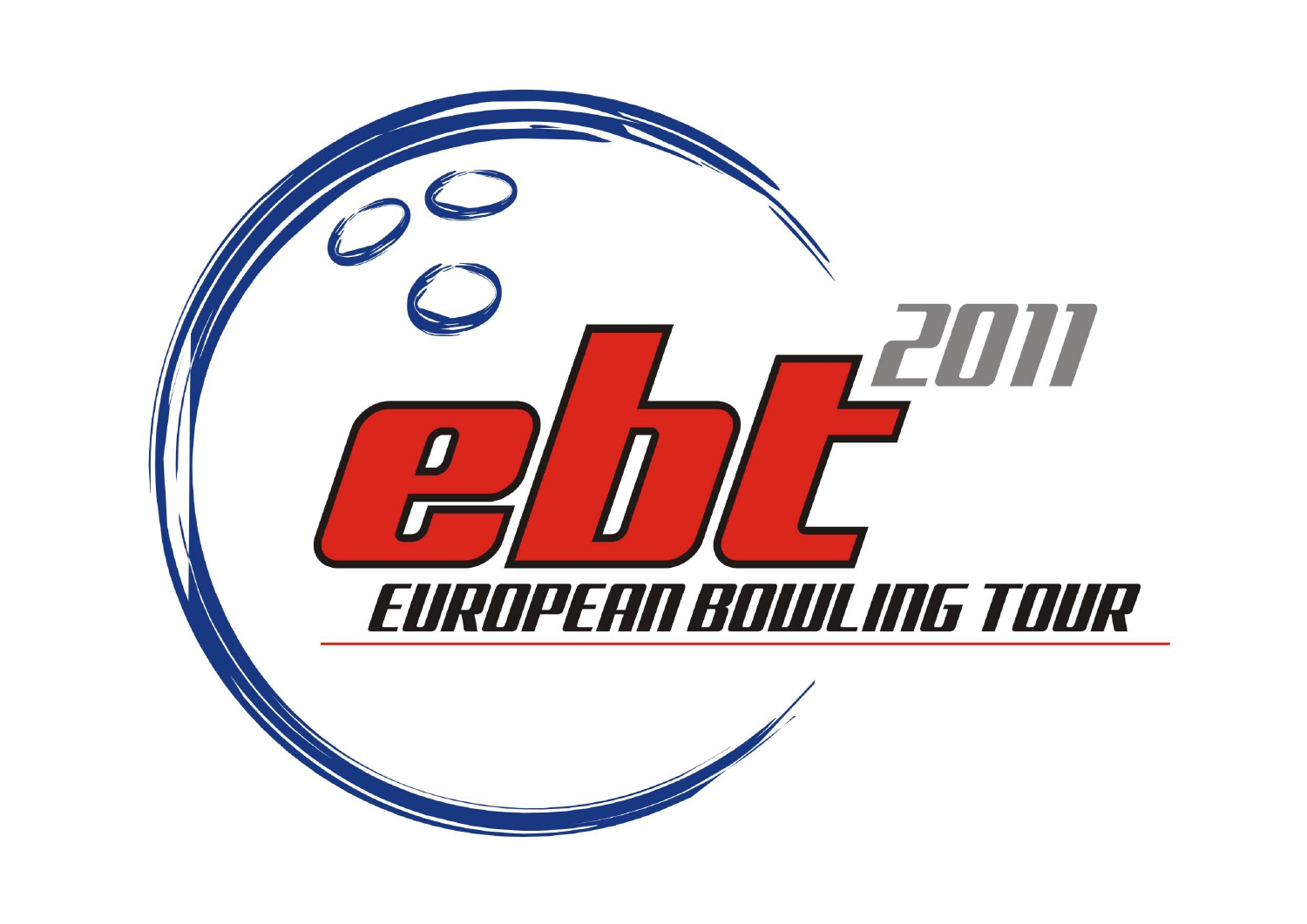| P                       | Last name         | First name    | Federation  | T   | 01  | 02 | 03 | 04  | 05              | 06     | 07     | 08         | 09  | 10 <sub>1</sub> | 11  | 12  | 13  | 14 | 15 16 17 |    |     | 18  | 19 | 20  |
|-------------------------|-------------------|---------------|-------------|-----|-----|----|----|-----|-----------------|--------|--------|------------|-----|-----------------|-----|-----|-----|----|----------|----|-----|-----|----|-----|
| $\mathbf{1}$            | Persson-Planefors | Joline        | Sweden      | 861 | 66  |    |    | 20  | 100             |        |        | 70 105 120 |     |                 |     | 120 |     |    |          |    |     | 60  |    | 200 |
| $\overline{2}$          | Jensen            | Mai Ginge     | Denmark     | 805 |     |    | 42 | 175 |                 |        | 70 100 |            | 105 |                 |     | 63  |     |    |          |    |     |     |    | 250 |
| 3                       | Breeschoten       | Lisanne       | Netherlands | 556 |     |    | 48 |     | 60              |        |        | 44 150     | 72  |                 |     | 12  |     |    |          | 50 | 120 |     |    |     |
| 4                       | Thorstensen       | Heidi         | Norway      | 492 |     |    | 30 | 15  | 30 <sup>1</sup> | 24     |        |            | 36  | 25              | 42  | 24  | 100 | 30 |          |    | 90  | 46  |    |     |
| 5                       | Pöllänen          | Krista        | Finland     | 468 | 150 |    |    | 125 |                 |        | 80     |            |     |                 |     | 33  |     |    |          |    |     | 80  |    |     |
| 6                       | Guerrero          | Clara         | Colombia    | 461 |     |    |    | 250 | 28              |        |        |            |     |                 |     | 33  |     |    |          |    | 150 |     |    |     |
| $\overline{\mathbf{z}}$ | Kok               | Wendy         | Netherlands | 444 |     |    | 26 | 75  | 70              |        | 50     | 63         | 39  |                 | 66  | 42  |     |    |          | 13 |     |     |    |     |
| 8                       | Wedel             | Sascha        | Denmark     | 393 |     |    |    |     |                 |        |        |            | 90  |                 |     | 3   |     |    |          |    | 75  | 50  |    | 175 |
| 9                       | Sanders           | Nicole        | Netherlands | 388 |     |    | 44 | 75  | 28              |        | 30     | 39         |     |                 | 63  | 39  |     |    |          | 20 |     |     | 50 |     |
| 10                      | Agerbo            | Rikke Holm    | Denmark     | 369 |     |    | 46 |     |                 | 26     | 28     |            | 150 | 50              |     | 45  |     |    |          |    |     | 24  |    |     |
| 11                      | Flack             | Nina          | Sweden      | 368 | 105 |    |    | 100 |                 |        | 40     | 60         | 45  |                 |     | 18  |     |    |          |    |     |     |    |     |
| 12                      | Aziela            | Zandra        | Malaysia    | 327 |     |    |    | 105 |                 |        |        |            |     |                 | 72  | 150 |     |    |          |    |     |     |    |     |
| 13                      | <b>Bröndsted</b>  | <b>Britt</b>  | Denmark     | 324 |     |    | 24 | 40  |                 | 50     |        |            | 75  | 30              |     | 105 |     |    |          |    |     |     |    |     |
| 14                      | Dorin-Ballard     | Carolyn       | <b>USA</b>  | 320 | 120 |    |    | 200 |                 |        |        |            |     |                 |     |     |     |    |          |    |     |     |    |     |
| 15                      | Larsen            | Rebecka       | Sweden      | 301 | 69  |    |    | 20  | 26              |        | 48     | 69         | 63  |                 |     | 6   |     |    |          |    |     |     |    |     |
| 16                      | Wiekeraad         | <b>Bianca</b> | Netherlands | 293 |     |    | 12 |     | 50              |        | 42     |            |     |                 | 39  | 66  |     |    |          | 15 | 69  |     |    |     |
| 17                      | Geissler          | Nadine        | Germany     | 283 |     |    | 60 | 70  |                 | 48     |        |            |     |                 |     |     |     |    |          |    | 105 |     |    |     |
| 18                      | Kjeldsen          | Kamilla       | Denmark     | 270 |     |    | 28 |     |                 | 100 60 |        |            | 42  | 40              |     |     |     |    |          |    |     |     |    |     |
| 19                      | Sijore            | Jacqueline    | Malaysia    | 264 |     |    |    | 150 |                 |        |        |            |     |                 | 105 | 9   |     |    |          |    |     |     |    |     |
| 20                      | Luoto             | Patricia      | Germany     | 264 | 45  |    | 50 | 60  |                 |        |        |            |     |                 |     |     |     |    |          |    | 39  | 70  |    |     |
| 21                      | Lundén            | Roosa         | Finland     | 251 | 24  |    |    |     |                 | 28     |        |            | 24  |                 |     | 75  |     |    |          |    |     | 100 |    |     |
| 22                      | Kovalova          | Daria         | Ukraine     | 234 | 39  |    |    | 40  |                 | 46     |        | 45         |     |                 |     | 24  |     |    | 40       |    |     |     |    |     |
| 23                      | Beuhtner          | Laura         | Germany     | 224 | 42  | 40 |    |     |                 | 40     |        |            |     |                 | 60  |     |     |    |          |    | 42  |     |    |     |
| 24                      | van der Tol       | Ghislaine     | Netherlands | 223 |     |    | 80 |     | 40              |        | 26     |            | 36  |                 |     | 6   |     |    |          | 35 |     |     |    |     |
| 25                      | Haandrikman       | Carmen        | Netherlands | 206 |     |    | 22 |     | 16              |        |        | 75         |     |                 | 69  |     |     |    |          | 24 |     |     |    |     |
| 26                      | Wegner            | Jenny         | Sweden      | 204 |     |    |    |     |                 |        |        | 66         |     |                 |     | 18  | 80  | 40 |          |    |     |     |    |     |
| 27                      | Sacco             | Isabelle      | France      | 203 |     |    |    | 65  | 80              |        |        |            |     |                 | 45  |     |     |    |          | 13 |     |     |    |     |
| 28                      | Cheah             | Esther        | Malaysia    | 195 |     |    |    |     |                 |        |        |            |     |                 | 150 | 45  |     |    |          |    |     |     |    |     |
| 29                      | Jensen            | Anja Ginge    | Denmark     | 190 |     |    | 70 |     |                 | 60     |        |            | 60  |                 |     |     |     |    |          |    |     |     |    |     |
| 30                      | Staudinger        | Cassie        | Australia   | 189 |     |    |    | 65  |                 |        |        |            |     |                 |     | 36  |     |    |          | 25 | 63  |     |    |     |
| 31                      | Guldbäk           | Heidi         | Denmark     | 185 |     |    | 8  | 15  |                 |        |        |            |     |                 |     |     |     |    |          |    | 12  |     |    | 150 |
| 32                      | Ribguth           | Janin         | Germany     | 182 |     | 30 |    |     | 30 <sup>1</sup> | 80     |        |            |     |                 |     | 42  |     |    |          |    |     |     |    |     |
| 33                      | Andersson         | Sandra        | Sweden      | 181 |     |    |    | 55  |                 | 24     |        | 33         |     |                 |     | 69  |     |    |          |    |     |     |    |     |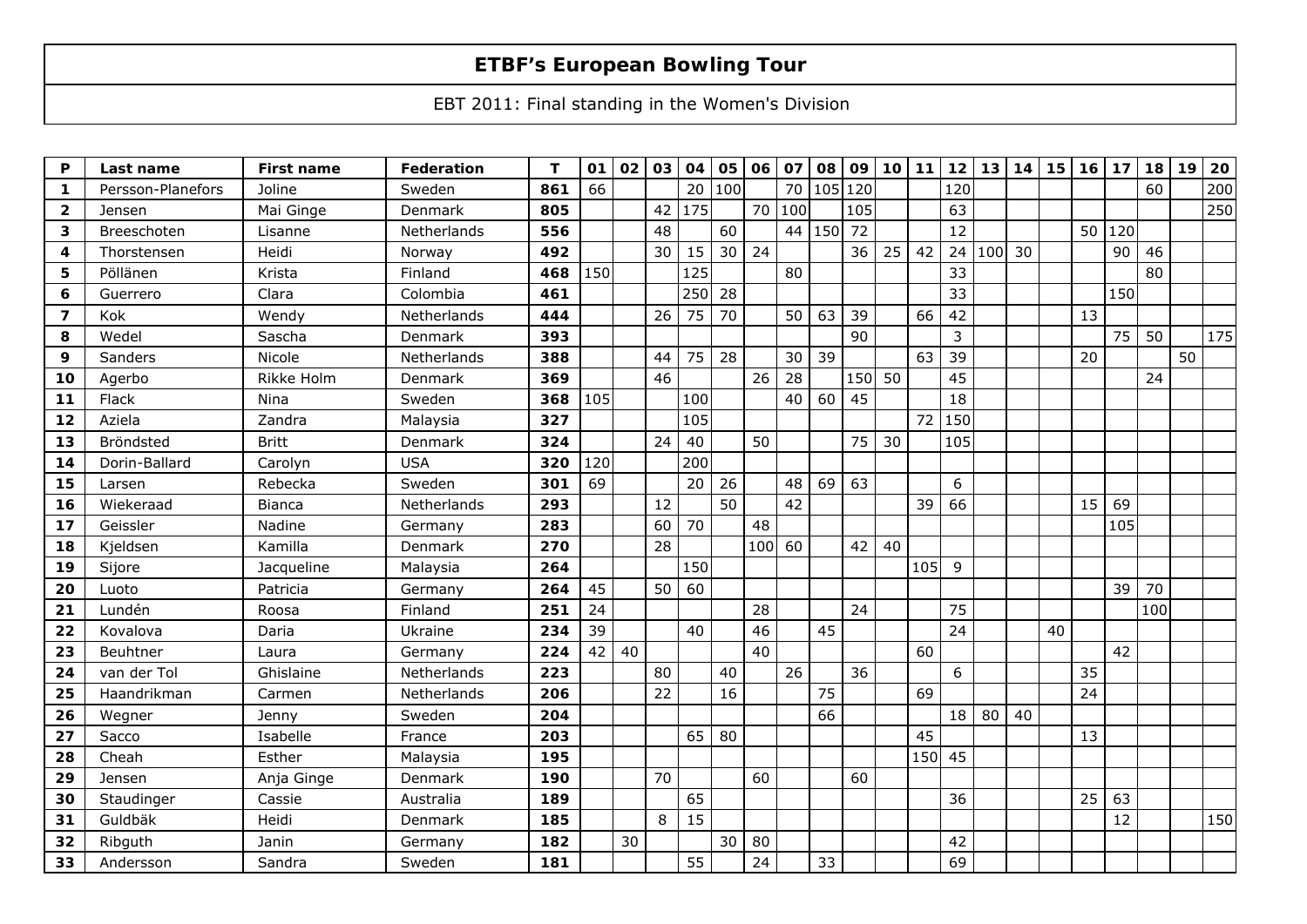| P  | Last name   | First name    | Federation     | T.  | 01 | 02 |     |        |    |    | 03 04 05 06 07 |     | 08 09 | 10 | $11$ | $12$ |    |    | 13   14   15   16   17 |    |    | 18 <sup>1</sup> | 19 | 20  |
|----|-------------|---------------|----------------|-----|----|----|-----|--------|----|----|----------------|-----|-------|----|------|------|----|----|------------------------|----|----|-----------------|----|-----|
| 34 | Koh         | Sharon        | Malaysia       | 180 |    |    |     |        |    |    |                |     |       |    | 90   | 90   |    |    |                        |    |    |                 |    |     |
| 35 | Adolfsson   | Elin          | Sweden         | 180 | 36 |    |     |        |    |    |                | 120 |       |    |      | 24   |    |    |                        |    |    |                 |    |     |
| 36 | Shazwani    | Siti          | Malaysia       | 177 |    |    |     | 60     |    |    |                |     |       |    | 45   | 72   |    |    |                        |    |    |                 |    |     |
| 37 | Planchard   | Marilyn       | France         | 168 |    |    |     | 120 24 |    |    |                |     |       |    |      | 24   |    |    |                        |    |    |                 |    |     |
| 38 | Christensen | Randi B.      | Denmark        | 146 |    |    |     |        |    |    |                |     | 69    |    |      |      |    | 35 |                        |    |    | 42              |    |     |
| 39 | Ainge       | Nicki         | England        | 146 | 90 |    |     | 40     | 16 |    |                |     |       |    |      |      |    |    |                        |    |    |                 |    |     |
| 40 | Gaillard    | Laurence      | France         | 146 |    |    |     |        | 26 |    |                |     |       |    | 120  |      |    |    |                        |    |    |                 |    |     |
| 41 | Keituri     | Margit        | Finland        | 143 | 3  |    |     |        |    |    |                |     |       |    |      |      |    |    |                        |    | 9  |                 | 6  | 125 |
| 42 | de Rooij    | Maxime        | Netherlands    | 141 |    |    | 24  |        |    | 30 |                |     |       |    |      |      | 48 |    |                        | 21 | 18 |                 |    |     |
| 43 | Zavjalova   | Diana         | Latvia         | 140 | 60 |    |     |        | 44 |    |                |     |       |    |      | 36   |    |    |                        |    |    |                 |    |     |
| 44 | Maaswinkel  | Priscilla     | Netherlands    | 139 |    |    | 16  |        | 42 |    |                | 24  | 45    |    |      |      |    |    |                        | 12 |    |                 |    |     |
| 45 | Manninen    | Nina          | Finland        | 126 | 42 |    |     |        |    |    | 26             |     |       |    |      | 12   |    |    |                        |    | 18 | 28              |    |     |
| 46 | Penny       | Kirsten       | England        | 118 |    |    |     | 70     | 48 |    |                |     |       |    |      |      |    |    |                        |    |    |                 |    |     |
| 47 | Célié       | Lauriane      | France         | 115 |    |    |     | 55     |    |    |                |     |       |    |      | 60   |    |    |                        |    |    |                 |    |     |
| 48 | Yen         | Hee Kar       | Malaysia       | 115 |    |    |     | 115    |    |    |                |     |       |    |      |      |    |    |                        |    |    |                 |    |     |
| 49 | Tomas       | Cheska        | Netherlands    | 115 |    |    | 8   | 30     | 22 |    |                |     |       |    |      | 6    |    |    |                        | 14 |    |                 | 35 |     |
| 50 | Lundén      | Reija         | Finland        | 111 | 33 |    |     |        |    | 16 |                |     |       |    |      | 18   |    |    |                        |    |    | 44              |    |     |
| 51 | Timter      | Vanessa       | Germany        | 111 |    |    | 40  |        |    | 26 |                |     |       |    |      |      |    |    |                        |    | 45 |                 |    |     |
| 52 | Madsen      | Charlotte B.  | Denmark        | 110 |    |    |     |        |    |    |                |     | 66    |    |      |      |    |    |                        |    | 18 | 26              |    |     |
| 53 | Herbin      | Sophie        | France         | 110 |    |    |     | 110    |    |    |                |     |       |    |      |      |    |    |                        |    |    |                 |    |     |
| 54 | Johnsson    | Helén         | Sweden         | 109 |    |    |     |        |    |    | 28             | 72  |       |    |      | 9    |    |    |                        |    |    |                 |    |     |
| 55 | Pöntinen    | Marjo         | Finland        | 105 | 45 |    |     |        |    |    |                |     |       |    |      | 12   |    |    |                        |    |    | 48              |    |     |
| 56 | Johansson   | Jenny         | Sweden         | 105 |    |    |     |        |    |    | 30             | 36  |       |    |      | 39   |    |    |                        |    |    |                 |    |     |
| 57 | Cuva        | Tanya         | Germany        | 100 |    |    | 100 |        |    |    |                |     |       |    |      |      |    |    |                        |    |    |                 |    |     |
| 58 | Pająk       | Daria         | Poland         | 100 |    | 50 | 26  |        |    |    |                |     |       |    |      |      |    |    |                        |    | 24 |                 |    |     |
| 59 | Stickney    | Tina          | <b>USA</b>     | 100 |    |    |     |        |    |    |                |     |       |    |      |      |    |    |                        | 40 | 60 |                 |    |     |
| 60 | Andersson   | Ida           | Sweden         | 99  |    |    |     |        |    |    |                | 90  |       |    |      | 9    |    |    |                        |    |    |                 |    |     |
| 61 | Manninen    | Heidi         | Finland        | 97  | 75 |    |     |        |    |    |                |     |       |    |      |      |    |    |                        |    |    | 22              |    |     |
| 62 | Gross       | Ivonne        | Austria        | 96  | 18 |    |     |        |    |    | 24             |     |       |    |      |      | 30 |    |                        |    | 24 |                 |    |     |
| 63 | Nurmilo     | Mari          | Finland        | 96  | 24 |    |     |        | 46 |    |                |     |       |    |      |      |    |    |                        |    |    | 26              |    |     |
| 64 | Bestova     | Katerina      | Czech Republic | 94  |    |    |     |        |    |    |                |     |       |    |      |      | 70 |    |                        |    | 24 |                 |    |     |
| 65 | Pöppler     | <b>Birgit</b> | Germany        | 92  |    |    | 16  | 30     |    | 16 |                |     |       |    |      |      |    |    |                        | 30 |    |                 |    |     |
| 66 | Johansson   | Victoria      | Sweden         | 79  |    |    |     | 10     |    |    |                | 45  |       |    |      | 24   |    |    |                        |    |    |                 |    |     |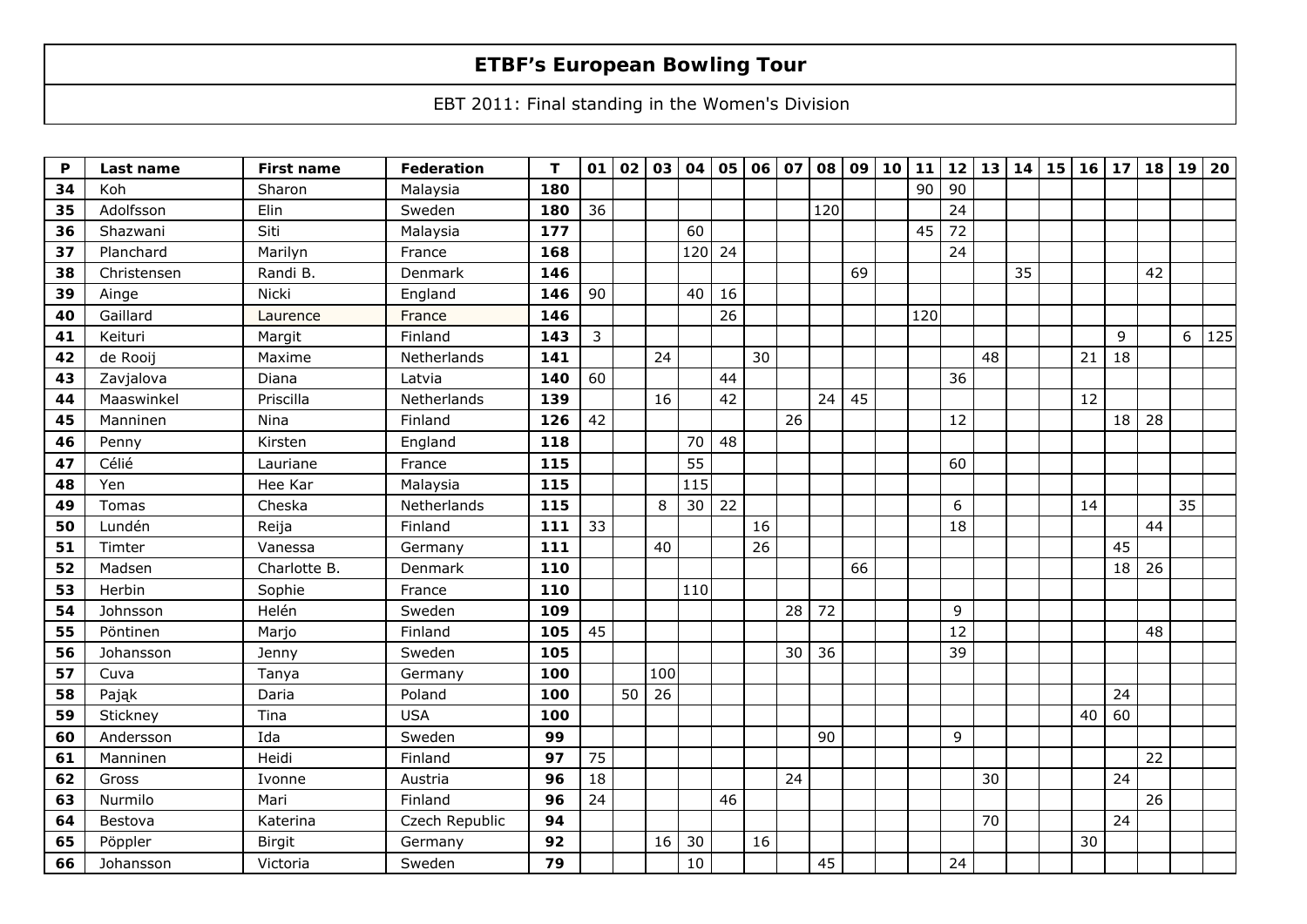| P  | Last name     | First name    | Federation      | T. | 01 | 02 | 03 04 05 |                 |    |    | 06 07 08 |    | 09 | 10 | $11$ |    |    |    | 12   13   14   15   16   17 |    |    |    | $18$   19 | 20 |
|----|---------------|---------------|-----------------|----|----|----|----------|-----------------|----|----|----------|----|----|----|------|----|----|----|-----------------------------|----|----|----|-----------|----|
| 67 | Bögeskov      | Nickie        | Denmark         | 78 |    |    |          |                 |    | 12 |          |    | 42 | 24 |      |    |    |    |                             |    |    |    |           |    |
| 68 | Jane          | Sin Li        | Malaysia        | 75 |    |    |          |                 |    |    |          |    |    |    | 75   |    |    |    |                             |    |    |    |           |    |
| 69 | Tkachenko     | Marija        | Latvia          | 72 | 72 |    |          |                 |    |    |          |    |    |    |      |    |    |    |                             |    |    |    |           |    |
| 70 | Farkas        | Luminita      | Romania         | 72 |    |    |          |                 |    |    |          |    |    |    |      |    |    |    |                             |    | 72 |    |           |    |
| 71 | Lislien       | Monica        | Norway          | 69 |    |    |          |                 | 22 |    |          |    | 24 |    |      |    |    | 23 |                             |    |    |    |           |    |
| 72 | Heberle       | Nicole        | Germany         | 68 |    | 35 |          |                 |    |    |          |    |    |    |      |    |    |    |                             |    | 33 |    |           |    |
| 73 | Impola        | Hannele       | Finland         | 67 | 24 |    |          |                 |    |    |          |    |    |    |      | 3  |    |    |                             |    |    | 40 |           |    |
| 74 | Johansen      | Jeanett H.    | Norway          | 67 |    |    |          |                 |    | 12 |          |    | 33 |    |      |    |    | 22 |                             |    |    |    |           |    |
| 75 | Göbel-Janka   | Michaela      | Germany         | 66 |    |    | 22       |                 |    | 44 |          |    |    |    |      |    |    |    |                             |    |    |    |           |    |
| 76 | <b>Barnes</b> | Lynda         | <b>USA</b>      | 66 |    |    |          |                 |    |    |          |    |    |    |      |    |    |    |                             |    | 66 |    |           |    |
| 77 | Tan           | Jazreel       | Singapore       | 63 | 63 |    |          |                 |    |    |          |    |    |    |      |    |    |    |                             |    |    |    |           |    |
| 78 | Jokinen       | Jonna         | Finland         | 62 | 18 |    |          |                 |    | 16 |          |    |    |    |      |    |    |    |                             |    |    | 28 |           |    |
| 79 | van der Meer  | Danielle      | Netherlands     | 62 |    |    |          |                 |    |    |          |    | 33 |    |      | 6  |    |    |                             | 23 |    |    |           |    |
| 80 | Linderoth     | Josefine      | Sweden          | 60 |    |    |          |                 |    |    |          |    |    |    |      |    | 60 |    |                             |    |    |    |           |    |
| 81 | Adler         | Tamara        | Austria         | 58 |    |    |          |                 |    |    |          |    |    |    |      |    | 16 |    |                             |    | 42 |    |           |    |
| 82 | Leal          | Luz Adriana   | Colimbia        | 57 |    |    |          | 15 <sup>1</sup> | 24 |    |          |    |    |    |      | 18 |    |    |                             |    |    |    |           |    |
| 83 | Johansen      | Stine         | Denmark         | 57 |    |    |          |                 |    |    |          |    | 18 |    |      |    |    |    |                             |    | 39 |    |           |    |
| 84 | Gales         | Anne Lorraine | Denmark         | 56 |    |    | 16       |                 |    | 22 |          |    | 18 |    |      |    |    |    |                             |    |    |    |           |    |
| 85 | Jansen        | Ellen         | Netherlands     | 56 |    |    | 30       |                 | 12 |    |          |    |    |    |      |    |    |    |                             | 14 |    |    |           |    |
| 86 | Forslund      | Sonja         | Finland         | 55 | 3  |    |          |                 |    | 30 |          |    |    |    |      |    |    |    |                             |    |    | 22 |           |    |
| 87 | Keränen       | Jenni         | Finland         | 54 | 39 |    |          |                 |    |    |          |    |    |    |      | 3  |    |    |                             |    |    | 12 |           |    |
| 88 | Orlova        | Anna          | Russia          | 53 |    |    |          | 30              |    |    |          |    |    |    |      |    |    |    | 23                          |    |    |    |           |    |
| 89 | Stefanova     | Marina        | <b>Bulgaria</b> | 51 |    |    |          |                 |    |    |          | 42 |    |    |      |    |    |    |                             |    | 9  |    |           |    |
| 90 | Hanusíková    | Blanka        | Czech           | 51 |    | 23 |          |                 |    |    |          |    |    |    |      |    | 28 |    |                             |    |    |    |           |    |
| 91 | van der Meer  | Sophie        | Netherlands     | 50 |    |    | 12       |                 | 16 |    |          |    |    |    |      |    |    |    |                             | 22 |    |    |           |    |
| 92 | Hansen        | Andrea        | Norway          | 50 |    |    |          |                 |    |    |          |    |    |    |      |    |    | 50 |                             |    |    |    |           |    |
| 93 | Korobkova     | Alena         | Russia          | 50 |    |    |          |                 |    |    |          |    |    |    |      |    |    |    | 50                          |    |    |    |           |    |
| 94 | Kuznetcova    | Yana          | Russia          | 50 |    |    |          |                 |    |    |          |    |    |    |      |    | 50 |    |                             |    |    |    |           |    |
| 95 | Korherr       | Sandra        | Austria         | 49 |    |    |          |                 |    |    | 22       |    |    |    |      |    | 24 |    |                             |    | 3  |    |           |    |
| 96 | Hultin        | Isabelle      | Sweden          | 48 |    |    |          |                 |    |    |          | 36 |    |    |      | 12 |    |    |                             |    |    |    |           |    |
| 97 | Frioni        | Pamela        | Italy           | 47 |    |    |          |                 |    |    |          |    |    |    | 36   |    |    |    |                             |    |    |    | 11        |    |
| 98 | Hanusova      | Dana          | Czech Republic  | 46 |    |    |          |                 |    |    |          |    |    |    |      |    | 46 |    |                             |    |    |    |           |    |
| 99 | Pedersen      | Randi Kryger  | Denmark         | 46 |    |    |          |                 |    |    |          |    | 24 | 22 |      |    |    |    |                             |    |    |    |           |    |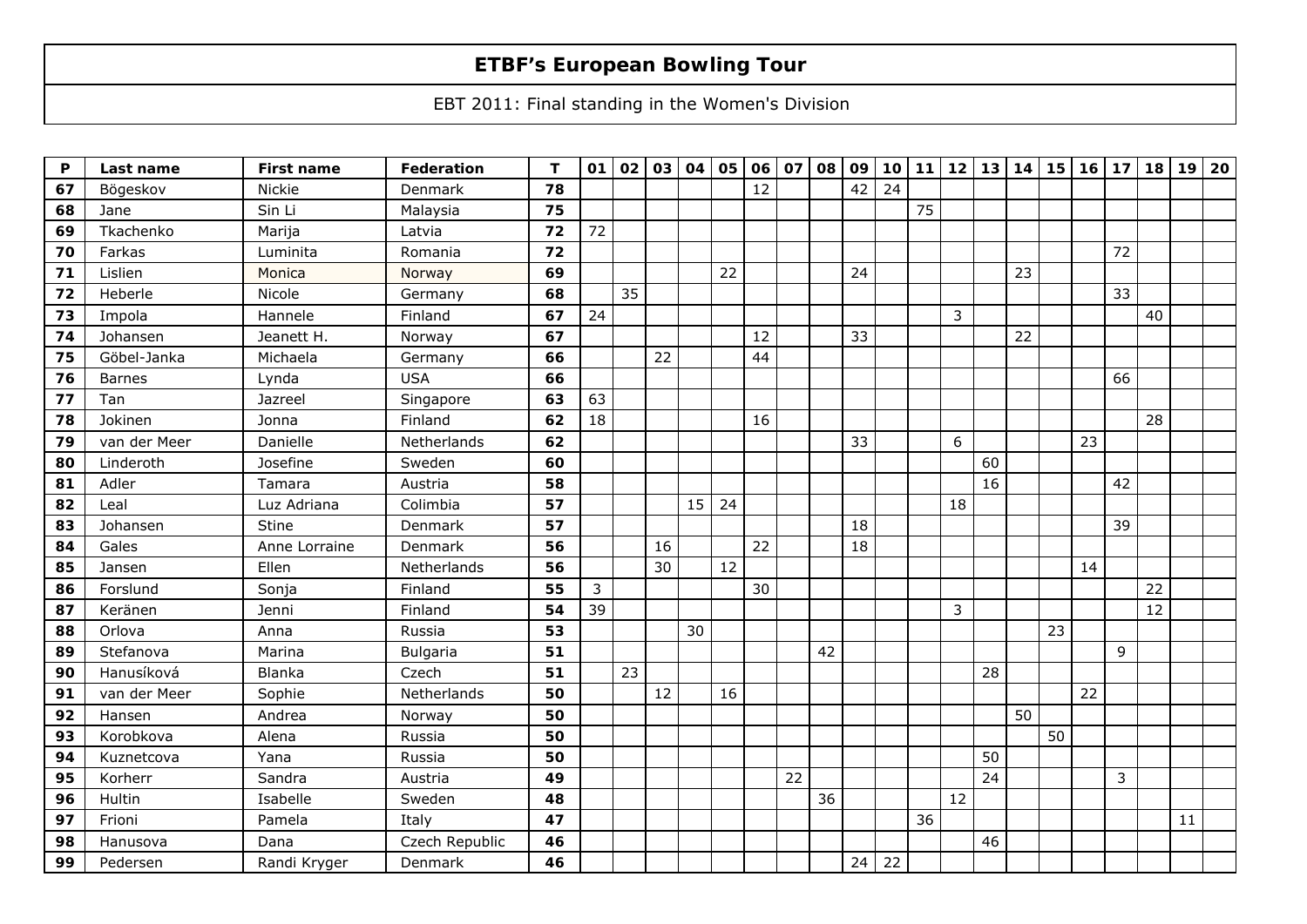| P   | Last name           | First name | Federation     | T. | 01 | 02 |    |    |    | 03   04   05   06   07   08   09   10 |    |    |    | 11 | 12 |    |    | 13 14 15 16 17 |   |    | 18 | $19$ 20 |  |
|-----|---------------------|------------|----------------|----|----|----|----|----|----|---------------------------------------|----|----|----|----|----|----|----|----------------|---|----|----|---------|--|
| 100 | Pasanen             | Sanna      | Finland        | 46 |    |    |    |    | 16 |                                       |    |    |    |    |    |    |    |                |   |    | 30 |         |  |
| 101 | Hulsch              | Tina       | Germany        | 46 |    |    |    |    |    | 46                                    |    |    |    |    |    |    |    |                |   |    |    |         |  |
| 102 | Gabel               | Janine     | Germany        | 45 |    |    |    |    |    |                                       |    |    |    |    |    |    |    |                |   | 45 |    |         |  |
| 103 | Hanzlovska          | Petra      | Czech Republic | 44 |    |    |    |    |    |                                       |    |    |    |    |    | 44 |    |                |   |    |    |         |  |
| 104 | Padarova            | Ivana      | Czech Republic | 42 |    |    |    |    |    |                                       |    |    |    |    |    | 42 |    |                |   |    |    |         |  |
| 105 | Leskinen            | Suvi       | Finland        | 42 | 12 |    |    |    |    |                                       |    |    |    |    |    |    |    |                |   |    | 30 |         |  |
| 106 | Lindner             | Eva        | Germany        | 42 |    |    |    |    | 42 |                                       |    |    |    |    |    |    |    |                |   |    |    |         |  |
| 107 | Dallelucche         | Manuela    | Italy          | 42 |    |    |    |    |    |                                       |    |    |    | 42 |    |    |    |                |   |    |    |         |  |
| 108 | Križman             | Mihela     | Slovenia       | 42 |    |    |    |    |    | 16                                    |    |    |    |    |    | 26 |    |                |   |    |    |         |  |
| 109 | Özogluuntur         | Ebru       | Turkey         | 42 |    |    |    |    |    |                                       | 42 |    |    |    |    |    |    |                |   |    |    |         |  |
| 110 | Korablinova         | Nadejda    | Russia         | 41 |    |    |    | 30 |    |                                       |    |    |    |    |    |    |    | 11             |   |    |    |         |  |
| 111 | <b>Bouillier</b>    | Laurene    | France         | 40 |    |    |    | 40 |    |                                       |    |    |    |    |    |    |    |                |   |    |    |         |  |
| 112 | Kabowski            | Lisa       | Germany        | 40 |    |    | 28 |    | 12 |                                       |    |    |    |    |    |    |    |                |   |    |    |         |  |
| 113 | Pesek               | Beatrix    | Hungary        | 40 |    |    |    |    |    |                                       |    |    |    |    |    | 40 |    |                |   |    |    |         |  |
| 114 | Del Olmo de La Fuer | Sara       | Italy          | 40 |    |    |    |    |    |                                       |    |    |    |    |    |    |    |                |   |    |    | 40      |  |
| 115 | Glendert            | Malin      | Sweden         | 40 |    |    |    | 40 |    |                                       |    |    |    |    |    |    |    |                |   |    |    |         |  |
| 116 | Simonsen            | Trine      | Denmark        | 39 |    |    |    |    |    |                                       |    | 39 |    |    |    |    |    |                |   |    |    |         |  |
| 117 | Bagnolini           | Monica     | Italy          | 39 |    |    |    |    |    |                                       |    |    |    | 39 |    |    |    |                |   |    |    |         |  |
| 118 | Almestrand          | Line Berg  | Norway         | 39 |    |    |    |    |    |                                       |    | 18 |    |    |    |    | 21 |                |   |    |    |         |  |
| 119 | Aksular             | Gulhan     | Turkey         | 39 |    |    |    |    |    |                                       | 39 |    |    |    |    |    |    |                |   |    |    |         |  |
| 120 | Goossens            | Katrien    | Belgium        | 38 |    |    | 12 | 20 |    |                                       |    |    |    |    |    |    |    |                | 6 |    |    |         |  |
| 121 | Mäkelä              | Jenni      | Finland        | 36 | 36 |    |    |    |    |                                       |    |    |    |    |    |    |    |                |   |    |    |         |  |
| 122 | Theissen            | Tanja      | Germany        | 36 |    |    |    |    |    |                                       |    |    |    |    |    |    |    |                |   | 36 |    |         |  |
| 123 | Antin               | Shahaf     | Israel         | 36 |    |    |    |    |    |                                       |    |    |    |    |    |    |    |                |   | 36 |    |         |  |
| 124 | Baraldi             | Fabiana    | Italy          | 36 |    |    |    |    |    |                                       |    |    |    | 36 |    |    |    |                |   |    |    |         |  |
| 125 | Regoli              | Annalisa   | Italy          | 36 | 18 |    |    |    |    |                                       |    |    |    | 18 |    |    |    |                |   |    |    |         |  |
| 126 | Milkovich           | Elena      | Russia         | 36 |    |    |    |    |    | 12                                    |    |    |    |    |    |    |    | 15             |   | 9  |    |         |  |
| 127 | <b>Burkal</b>       | Pia        | Denmark        | 35 |    |    |    |    |    |                                       |    |    | 35 |    |    |    |    |                |   |    |    |         |  |
| 128 | Kryl                | Kristina   | Russia         | 35 |    |    |    |    |    |                                       |    |    |    |    |    |    |    | 35             |   |    |    |         |  |
| 129 | Stankova            | Petra      | Slovakia       | 35 |    |    |    |    | 6  |                                       |    |    |    |    |    | 26 |    |                |   | 3  |    |         |  |
| 130 | Oberkersch          | Teresa     | Austria        | 34 |    |    |    |    |    | 16                                    |    |    |    |    |    |    |    |                |   | 18 |    |         |  |
| 131 | Mäkelä              | Sonja      | Finland        | 34 | 18 |    |    |    |    |                                       |    |    |    |    |    |    |    |                |   |    | 16 |         |  |
| 132 | Broinger            | Jacqueline | Austria        | 33 |    |    |    |    |    |                                       |    |    |    |    |    |    |    |                |   | 33 |    |         |  |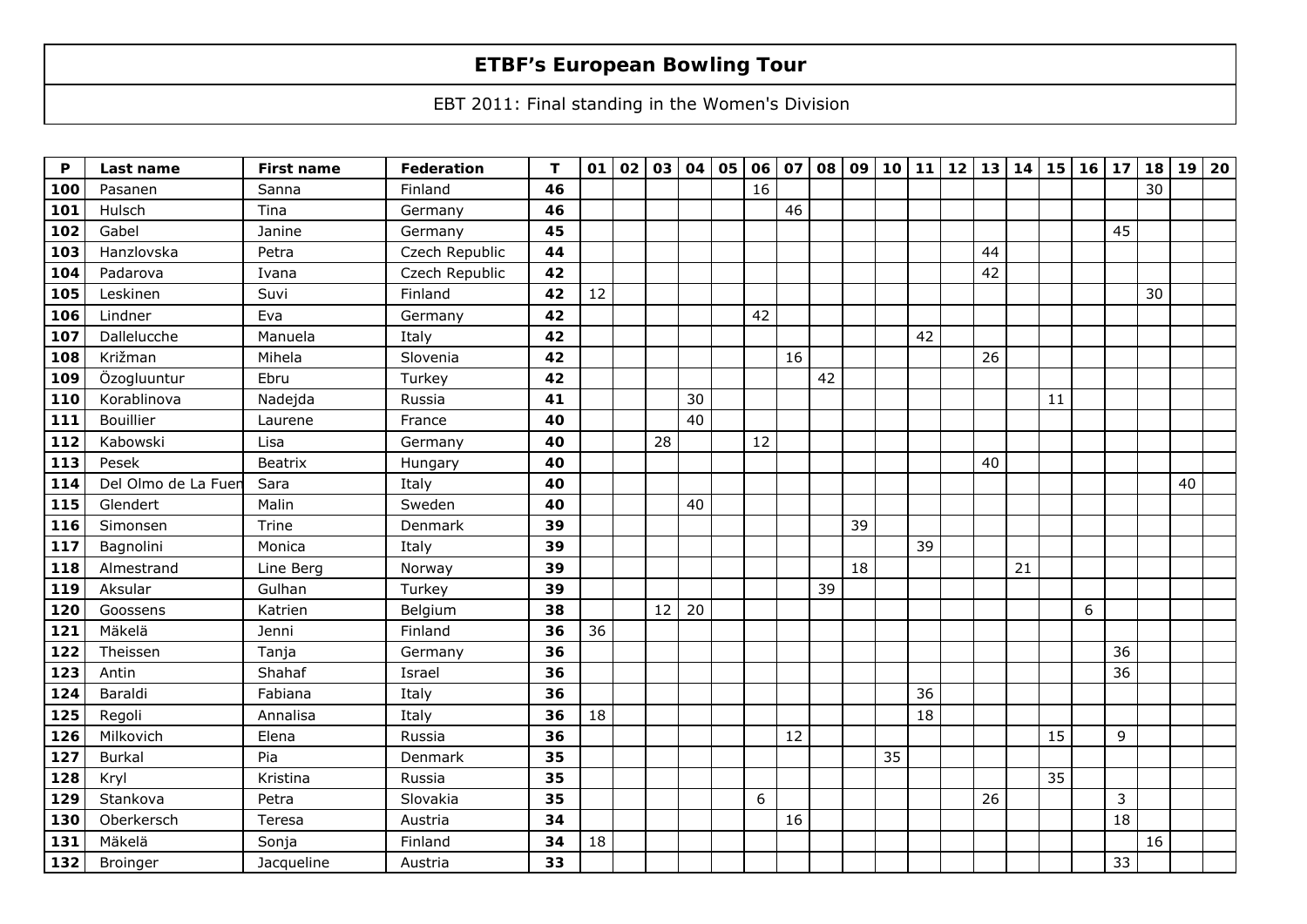| P   | Last name       | First name  | Federation      | T. | 01  | 02 |   |    | 03   04   05   06   07   08   09 |    |    |    |    | 10 | 11 | 12 |    |    | 13 14 15 16 17 |    | 18 | $19$ 20        |  |
|-----|-----------------|-------------|-----------------|----|-----|----|---|----|----------------------------------|----|----|----|----|----|----|----|----|----|----------------|----|----|----------------|--|
| 133 | Kämäräinen      | Iina        | Finland         | 33 | $9$ |    |   |    |                                  |    |    |    |    |    |    |    |    |    |                |    | 24 |                |  |
| 134 | Tuomisalo       | Laura       | Finland         | 33 | 33  |    |   |    |                                  |    |    |    |    |    |    |    |    |    |                |    |    |                |  |
| 135 | Mizrahi         | Sarit       | Israel          | 33 |     |    |   |    |                                  |    |    | 33 |    |    |    |    |    |    |                |    |    |                |  |
| 136 | Cataoli         | Simona      | Italy           | 33 |     |    |   |    |                                  |    |    |    |    |    | 33 |    |    |    |                |    |    |                |  |
| 137 | Santamaria      | Lara        | Italy           | 33 |     |    |   |    |                                  |    |    |    |    |    | 33 |    |    |    |                |    |    |                |  |
| 138 | Ciattoni        | Simona      | Italy           | 31 |     |    |   |    |                                  |    |    |    |    |    | 18 |    |    |    |                |    |    | 13             |  |
| 139 | Lebrova         | Jana        | Czech Republic  | 30 |     |    |   |    |                                  |    |    |    |    |    |    |    | 30 |    |                |    |    |                |  |
| 140 | Bretteville     | Elise       | France          | 30 |     |    |   | 30 |                                  |    |    |    |    |    |    |    |    |    |                |    |    |                |  |
| 141 | Mattalini       | Monica      | Italy           | 30 |     |    |   |    |                                  |    |    |    |    |    | 24 |    |    |    |                |    |    | 6              |  |
| 142 | Polyanskaya     | Julia       | Russia          | 30 |     |    |   |    |                                  |    |    |    |    |    |    |    |    |    | 30             |    |    |                |  |
| 143 | Balzano         | Annalisa    | Spain           | 30 |     |    |   |    |                                  |    |    |    |    |    |    |    |    |    |                |    |    | 30             |  |
| 144 | Uhlich          | Sonja       | Germany         | 29 |     |    | 8 | 5  |                                  | 16 |    |    |    |    |    |    |    |    |                |    |    |                |  |
| 145 | Navakova        | Miluse      | Czech Republic  | 28 |     |    |   |    |                                  |    |    |    |    |    |    |    | 28 |    |                |    |    |                |  |
| 146 | Saint Marc      | Aude        | France          | 28 |     |    |   | 10 |                                  |    |    |    |    |    |    | 18 |    |    |                |    |    |                |  |
| 147 | Kindzule        | Adina       | Latvia          | 28 |     |    |   |    |                                  | 28 |    |    |    |    |    |    |    |    |                |    |    |                |  |
| 148 | Tabachkova      | Olga        | Russia          | 28 |     |    |   |    |                                  |    | 16 |    |    |    |    |    |    |    | 12             |    |    |                |  |
| 149 | Skovgaard       | Else        | Denmark         | 26 |     |    |   |    |                                  |    |    |    | 12 | 14 |    |    |    |    |                |    |    |                |  |
| 150 | Murat           | Valérie     | France          | 26 |     |    |   | 20 |                                  |    |    |    |    |    |    | 6  |    |    |                |    |    |                |  |
| 151 | Cafaro          | Luciana     | Italy           | 26 |     |    |   |    |                                  |    |    |    |    |    | 18 |    |    |    |                |    |    | 8              |  |
| 152 | Taschini        | Antonella   | Italy           | 26 |     |    |   |    |                                  |    |    |    |    |    | 24 |    |    |    |                |    |    | $\overline{2}$ |  |
| 153 | Puigros         | Rosa Mas    | Catalonia       | 25 |     |    |   |    | 16                               |    |    |    |    |    |    | 9  |    |    |                |    |    |                |  |
| 154 | Dressel         | Katia Iben  | Denmark         | 25 |     |    |   |    |                                  |    |    |    | 12 | 13 |    |    |    |    |                |    |    |                |  |
| 155 | Ratia           | Riikka      | Finland         | 25 | 9   |    |   |    |                                  |    |    |    |    |    |    |    |    |    |                |    | 16 |                |  |
| 156 | Torgersen       | Patcharin   | Norway          | 25 |     |    |   |    |                                  |    |    |    |    |    |    |    |    | 25 |                |    |    |                |  |
| 157 | Merklejn        | Joasia      | Poland          | 25 |     | 25 |   |    |                                  |    |    |    |    |    |    |    |    |    |                |    |    |                |  |
| 158 | Smirnova        | Evgenia     | Russia          | 25 |     |    |   |    |                                  |    |    |    |    |    |    |    |    |    | 25             |    |    |                |  |
| 159 | Di Benedetto    | Helga       | Spain           | 25 |     |    |   |    |                                  |    |    |    |    |    |    |    |    |    |                |    |    | 25             |  |
| 160 | Bogdanova       | Elena       | <b>Bulgaria</b> | 24 |     |    |   |    |                                  |    |    |    |    |    |    |    |    |    |                | 24 |    |                |  |
| 161 | De Lisser       | Natalia Ann | Denmark         | 24 |     |    |   |    |                                  | 6  |    |    | 18 |    |    |    |    |    |                |    |    |                |  |
| 162 | Kristensen      | Pernille    | Denmark         | 24 |     |    |   |    |                                  |    |    |    | 24 |    |    |    |    |    |                |    |    |                |  |
| 163 | Cheri Guldbrand | Camilla     | Denmark         | 24 |     | 24 |   |    |                                  |    |    |    |    |    |    |    |    |    |                |    |    |                |  |
| 164 | Hilpinen        | Anja        | Finland         | 24 | 24  |    |   |    |                                  |    |    |    |    |    |    |    |    |    |                |    |    |                |  |
| 165 | Mäkipää         | Helvi       | Finland         | 24 | 24  |    |   |    |                                  |    |    |    |    |    |    |    |    |    |                |    |    |                |  |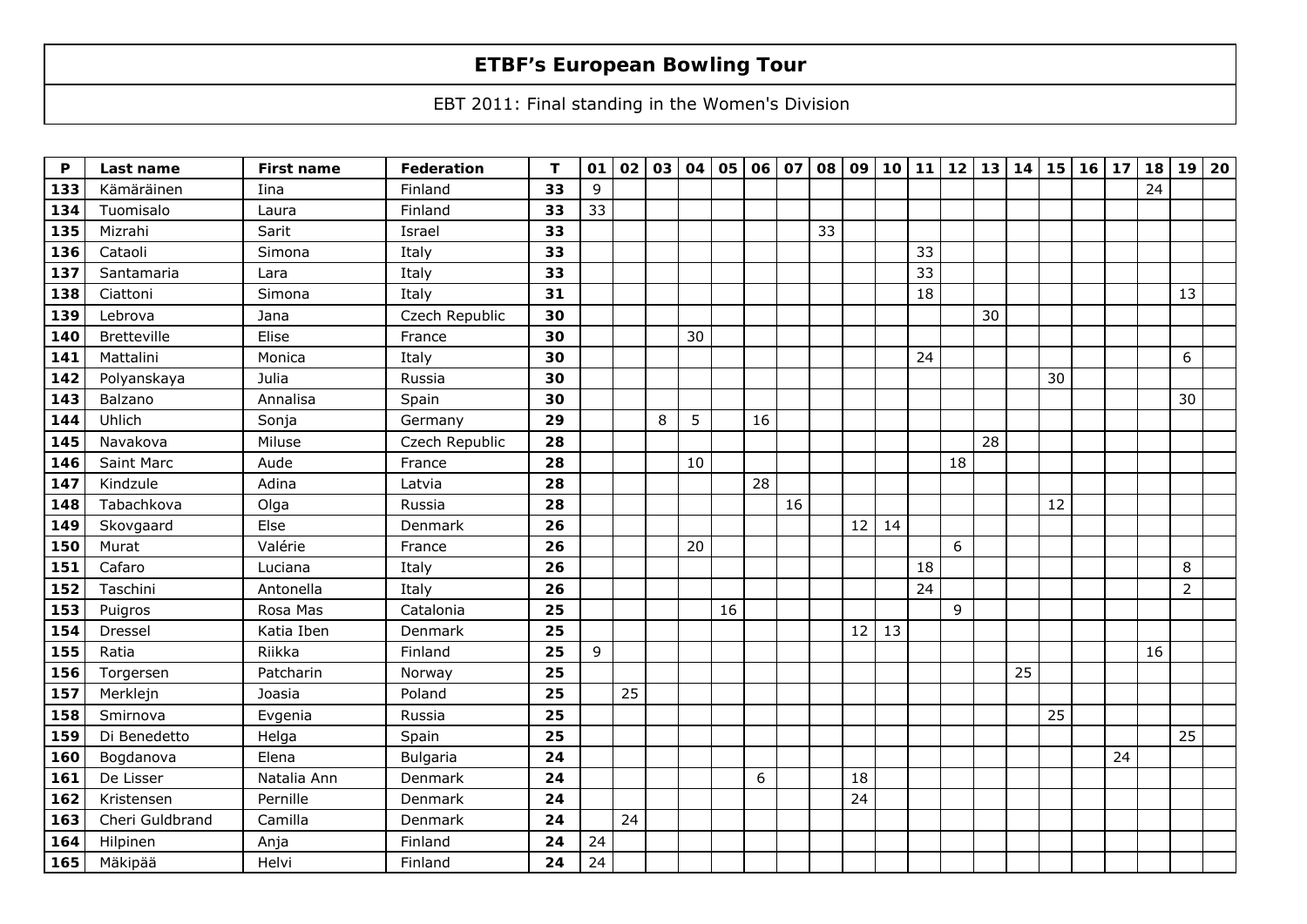| P   | Last name        | First name | Federation     | T. | 01 | 02 |    |  |    | 03   04   05   06   07   08   09 |    |    | 10 <sup>1</sup> | 11 | 12 |    |    | 13   14   15   16   17 |    |    | 18 <sup>1</sup> | $19$ 20 |  |
|-----|------------------|------------|----------------|----|----|----|----|--|----|----------------------------------|----|----|-----------------|----|----|----|----|------------------------|----|----|-----------------|---------|--|
| 166 | Michajlow        | Adile      | Germany        | 24 |    |    |    |  |    |                                  | 24 |    |                 |    |    |    |    |                        |    |    |                 |         |  |
| 167 | Beatrix          | Pesek      | Hungary        | 24 |    |    |    |  |    | 24                               |    |    |                 |    |    |    |    |                        |    |    |                 |         |  |
| 168 | Hegedus          | Eva        | Hungary        | 24 |    |    |    |  |    |                                  |    |    |                 |    |    | 24 |    |                        |    |    |                 |         |  |
| 169 | Frassineti       | Daniela    | Italy          | 24 |    |    |    |  |    |                                  |    |    |                 | 24 |    |    |    |                        |    |    |                 |         |  |
| 170 | Jimenez Gonzalez | Monica     | Italy          | 24 |    |    |    |  |    |                                  |    |    |                 |    |    |    |    |                        |    |    |                 | 24      |  |
| 171 | Jacobs           | Chantal    | Netherlands    | 24 |    |    | 12 |  |    |                                  |    |    |                 |    |    |    |    |                        | 12 |    |                 |         |  |
| 172 | Schijf           | Bernadette | Netherlands    | 24 |    |    |    |  |    |                                  |    |    |                 |    |    |    |    |                        |    | 24 |                 |         |  |
| 173 | Fosseide         | Tove       | Norway         | 24 |    |    |    |  |    |                                  |    |    |                 |    |    |    | 24 |                        |    |    |                 |         |  |
| 174 | Efimova          | Zaryana    | Russia         | 24 |    |    |    |  |    |                                  |    |    |                 |    |    |    |    | 24                     |    |    |                 |         |  |
| 175 | Barthelemy       | Aline      | San Marino     | 24 |    |    |    |  |    |                                  |    |    |                 | 24 |    |    |    |                        |    |    |                 |         |  |
| 176 | Klima            | Bettina    | Slovenia       | 24 |    |    |    |  |    | 12                               |    |    |                 |    |    |    |    |                        |    | 12 |                 |         |  |
| 177 | Segura           | Asuncion   | Spain          | 24 |    |    |    |  |    |                                  |    |    |                 | 24 |    |    |    |                        |    |    |                 |         |  |
| 178 | Karlsson         | Frida      | Sweden         | 24 |    |    |    |  |    |                                  |    | 24 |                 |    |    |    |    |                        |    |    |                 |         |  |
| 179 | Erol             | Hicran     | Turkey         | 24 |    |    |    |  |    |                                  | 24 |    |                 |    |    |    |    |                        |    |    |                 |         |  |
| 180 | Gürkan           | Duygu      | Turkey         | 24 |    |    |    |  |    |                                  | 24 |    |                 |    |    |    |    |                        |    |    |                 |         |  |
| 181 | Senturk          | Tulin      | Turkey         | 24 |    |    |    |  |    |                                  | 24 |    |                 |    |    |    |    |                        |    |    |                 |         |  |
| 182 | Leen             | Charlotte  | Denmark        | 23 |    |    |    |  |    |                                  |    |    | 23              |    |    |    |    |                        |    |    |                 |         |  |
| 183 | Carannante       | Tiziana    | Malta          | 23 |    |    |    |  |    |                                  |    |    |                 |    |    |    |    |                        |    |    |                 | 23      |  |
| 184 | Plummen          | Kelly      | Netherlands    | 23 |    |    | 12 |  |    |                                  |    |    |                 |    |    |    |    |                        | 11 |    |                 |         |  |
| 185 | Speckbacher      | Ricarda    | Austria        | 22 |    |    |    |  |    | 16                               |    |    |                 |    |    |    |    |                        |    | 6  |                 |         |  |
| 186 | Frysova          | Vera       | Czech Republic | 22 |    |    |    |  |    |                                  |    |    |                 |    |    | 22 |    |                        |    |    |                 |         |  |
| 187 | Laub             | Sabrina    | Germany        | 22 |    |    |    |  | 22 |                                  |    |    |                 |    |    |    |    |                        |    |    |                 |         |  |
| 188 | Bodolai          | Dorottya   | Hungary        | 22 |    |    |    |  |    |                                  |    |    |                 |    |    | 22 |    |                        |    |    |                 |         |  |
| 189 | Sala             | Alba       | Italy          | 22 |    |    |    |  |    |                                  |    |    |                 |    |    |    |    |                        |    |    |                 | 22      |  |
| 190 | Grzybowska       | Felinda    | Poland         | 22 |    | 22 |    |  |    |                                  |    |    |                 |    |    |    |    |                        |    |    |                 |         |  |
| 191 | Bulanova         | Maria      | Russia         | 22 |    |    |    |  |    |                                  |    |    |                 |    |    |    |    | 22                     |    |    |                 |         |  |
| 192 | Pospisilova      | Veronika   | Slovakia       | 22 |    |    |    |  | 6  |                                  |    |    |                 |    |    | 16 |    |                        |    |    |                 |         |  |
| 193 | Musar            | Anja Kalan | Slovenia       | 22 |    |    |    |  |    | 22                               |    |    |                 |    |    |    |    |                        |    |    |                 |         |  |
| 194 | Jeppesen         | Lotte      | Denmark        | 21 |    |    |    |  |    |                                  |    |    | 21              |    |    |    |    |                        |    |    |                 |         |  |
| 195 | Schmidt Eriksen  | Cecilie    | Denmark        | 21 |    |    |    |  |    |                                  |    |    | 13              |    |    |    |    |                        | 8  |    |                 |         |  |
| 196 | Hansen           | Tanja      | Denmark        | 21 |    | 21 |    |  |    |                                  |    |    |                 |    |    |    |    |                        |    |    |                 |         |  |
| 197 | Ferina           | Roberta    | Italy          | 21 |    |    |    |  |    |                                  |    |    |                 |    |    |    |    |                        |    |    |                 | 21      |  |
| 198 | Gorbacheva       | Julia      | Russia         | 21 |    |    |    |  |    |                                  |    |    |                 |    |    |    |    | 21                     |    |    |                 |         |  |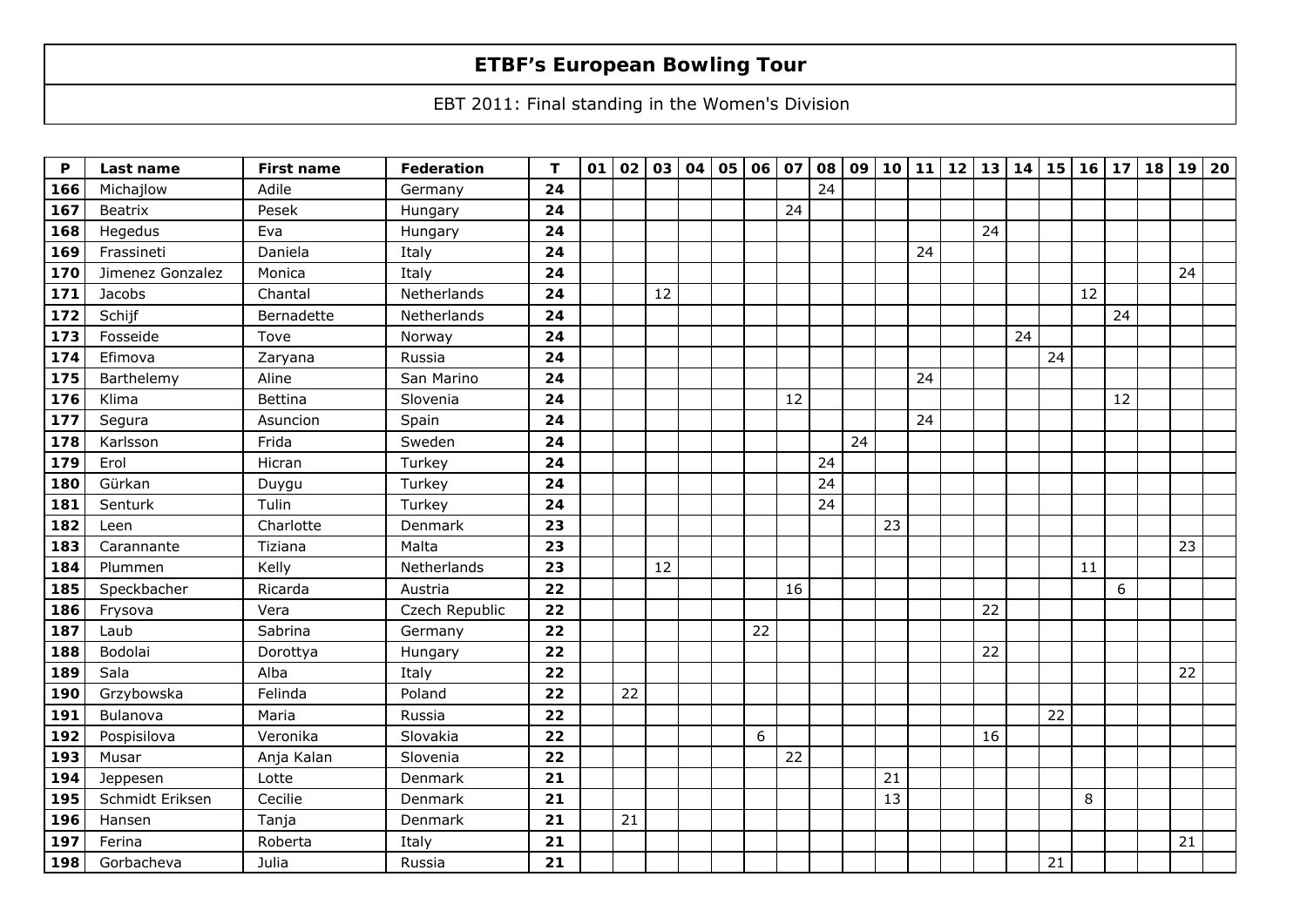| $\mathsf{P}$ | Last name  | First name       | Federation     | T  | 01 | 02 |    |    |    |   | 03   04   05   06   07   08   09 |    |    | 10 | 11 | $12$ |    | 13 14 |    | 15 16 17 |              | 18 <sup>1</sup> | $19$ 20 |  |
|--------------|------------|------------------|----------------|----|----|----|----|----|----|---|----------------------------------|----|----|----|----|------|----|-------|----|----------|--------------|-----------------|---------|--|
| 199          | Andersen   | Louise           | Denmark        | 20 |    |    |    |    |    |   |                                  |    |    | 20 |    |      |    |       |    |          |              |                 |         |  |
| 200          | Giles      | Zara             | England        | 20 |    |    |    | 20 |    |   |                                  |    |    |    |    |      |    |       |    |          |              |                 |         |  |
| 201          | Rieger     | Juliane          | Germany        | 20 |    |    |    |    |    | 8 |                                  |    |    |    |    |      |    |       |    |          | 12           |                 |         |  |
| 202          | Fusco      | Raffaella        | Italy          | 20 |    |    |    |    |    |   |                                  |    |    |    |    |      |    |       |    |          |              |                 | 20      |  |
| 203          | Hansen     | Randi            | Norway         | 20 |    |    |    |    |    |   |                                  |    |    |    |    |      |    | 20    |    |          |              |                 |         |  |
| 204          | Korobkova  | Varvara          | Russia         | 20 |    |    |    |    |    |   |                                  |    |    |    |    |      |    |       | 20 |          |              |                 |         |  |
| 205          | Weber      | Andrea           | Austria        | 19 |    |    |    |    |    |   |                                  |    |    |    |    |      | 16 |       |    |          | 3            |                 |         |  |
| 206          | Jensen     | Maria Bak        | Denmark        | 18 |    |    |    |    |    |   |                                  |    | 18 |    |    |      |    |       |    |          |              |                 |         |  |
| 207          | Johansen   | Rikke            | Denmark        | 18 |    |    |    |    |    |   |                                  |    |    |    |    |      |    |       |    |          | 18           |                 |         |  |
| 208          | Blomberg   | Jenni            | Finland        | 18 | 18 |    |    |    |    |   |                                  |    |    |    |    |      |    |       |    |          |              |                 |         |  |
| 209          | Rantala    | Henna            | Finland        | 18 | 6  |    |    |    |    |   |                                  |    |    |    |    |      |    |       |    |          |              | 12              |         |  |
| 210          | Cinar      | Gökçe            | Turkey         | 18 |    |    |    |    |    |   |                                  | 18 |    |    |    |      |    |       |    |          |              |                 |         |  |
| 211          | Gümüs      | Ezgi             | Turkey         | 18 |    |    |    |    |    |   |                                  | 18 |    |    |    |      |    |       |    |          |              |                 |         |  |
| 212          | Kanbur     | Hulya            | Turkey         | 18 |    |    |    |    |    |   |                                  | 18 |    |    |    |      |    |       |    |          |              |                 |         |  |
| 213          | Kayim      | Ferah Sohret     | Turkey         | 18 |    |    |    |    |    |   |                                  | 18 |    |    |    |      |    |       |    |          |              |                 |         |  |
| 214          | Kucukbulut | Irem             | Turkey         | 18 |    |    |    |    |    |   |                                  | 18 |    |    |    |      |    |       |    |          |              |                 |         |  |
| 215          | Sazonova   | Elena            | Russia         | 17 | 9  |    |    |    |    |   |                                  |    |    |    |    |      |    |       | 8  |          |              |                 |         |  |
| 216          | Bergen     | Wendy            | Belgium        | 16 |    |    | 16 |    |    |   |                                  |    |    |    |    |      |    |       |    |          |              |                 |         |  |
| 217          | Stysova    | Bohdana          | Czech Republic | 16 |    |    |    |    |    |   |                                  |    |    |    |    |      | 16 |       |    |          |              |                 |         |  |
| 218          | Gylden     | Iida             | Finland        | 16 |    |    |    |    |    |   |                                  |    |    |    |    |      |    |       |    |          |              | 16              |         |  |
| 219          | Hiltunen   | Eliisa           | Finland        | 16 |    |    |    |    |    |   |                                  |    |    |    |    |      |    |       |    |          |              | 16              |         |  |
| 220          | Poikonen   | Heidi            | Finland        | 16 |    |    |    |    |    |   |                                  |    |    |    |    |      |    |       |    |          |              | 16              |         |  |
| 221          | Stolting   | Julia            | Germany        | 16 |    |    | 16 |    |    |   |                                  |    |    |    |    |      |    |       |    |          |              |                 |         |  |
| 222          | Slamkova   | Katarina         | Slovakia       | 16 |    |    |    |    |    |   |                                  |    |    |    |    |      | 16 |       |    |          |              |                 |         |  |
| 223          | Debenec    | Maja             | Slovenia       | 16 |    |    |    |    |    |   | 16                               |    |    |    |    |      |    |       |    |          |              |                 |         |  |
| 224          | Lindqvist  | Camilla          | Sweden         | 16 |    |    |    |    | 16 |   |                                  |    |    |    |    |      |    |       |    |          |              |                 |         |  |
| 225          | Torrents   | Sandra           | Catalonia      | 15 |    |    |    |    | 12 |   |                                  |    |    |    |    | 3    |    |       |    |          |              |                 |         |  |
| 226          | Nielsen    | Pernille Fischer | Denmark        | 15 |    |    |    |    |    |   |                                  |    |    | 15 |    |      |    |       |    |          |              |                 |         |  |
| 227          | Nörregaard | Marie            | Denmark        | 15 |    |    |    |    |    |   |                                  |    |    | 15 |    |      |    |       |    |          |              |                 |         |  |
| 228          | John       | Lisa             | England        | 15 |    |    |    | 15 |    |   |                                  |    |    |    |    |      |    |       |    |          |              |                 |         |  |
| 229          | Alanko     | Noora            | Finland        | 15 | 3  |    |    |    |    |   |                                  |    |    |    |    |      |    |       |    |          |              | 12              |         |  |
| 230          | Di Martino | Nathalie         | France         | 15 |    |    |    | 15 |    |   |                                  |    |    |    |    |      |    |       |    |          |              |                 |         |  |
| 231          | Wustinger  | Monika           | Germany        | 15 |    |    |    |    |    | 4 |                                  |    |    |    |    |      | 8  |       |    |          | $\mathsf{3}$ |                 |         |  |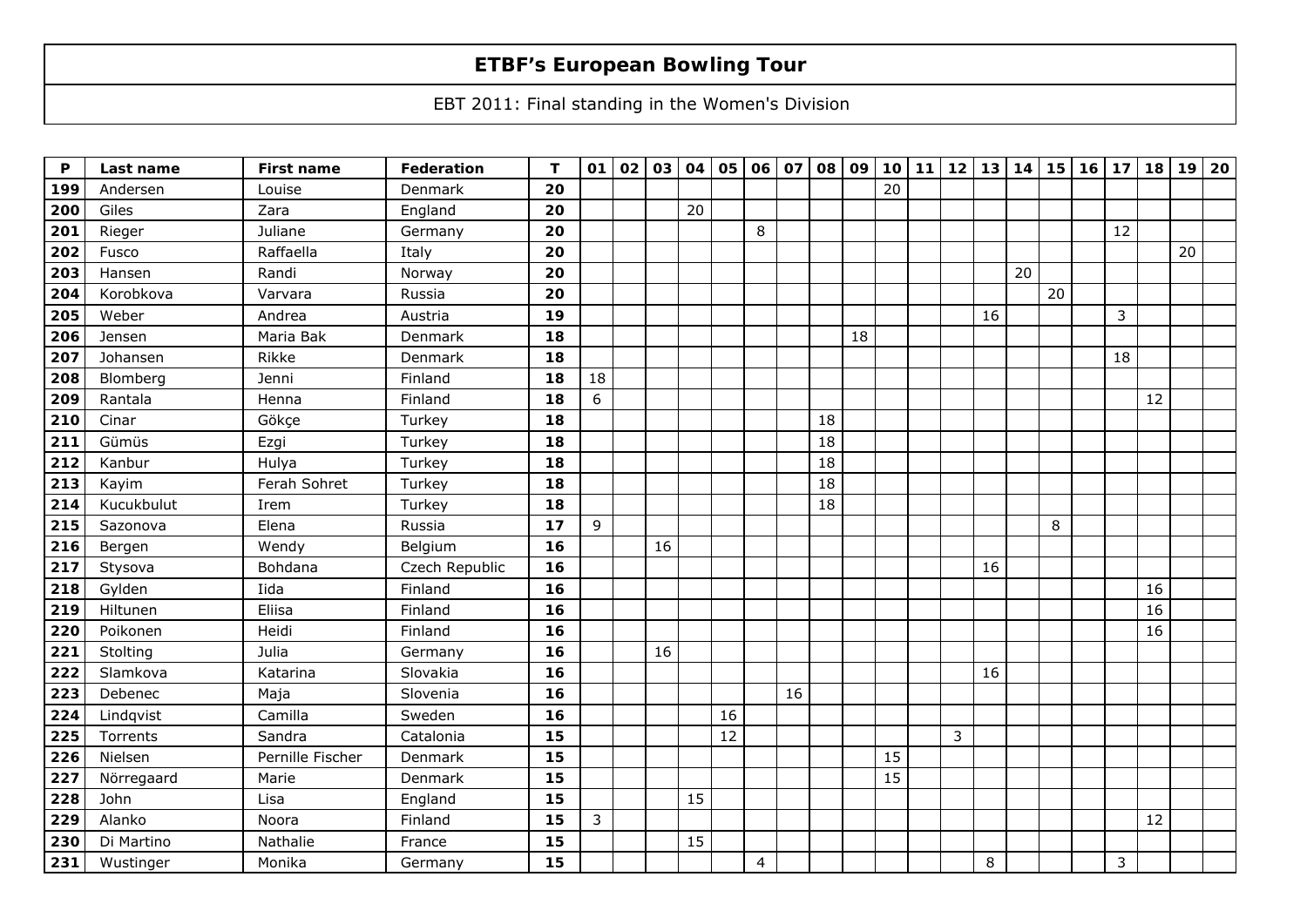| P   | Last name     | First name           | Federation     | T    | 01 | 02 | 03          |   |    | 04   05   06   07   08   09 |    | 10 <sup>1</sup> | 11 |   | $12$ 13 14 |    |    | $15$ 16 17 |    | 18 | 19 | 20 |
|-----|---------------|----------------------|----------------|------|----|----|-------------|---|----|-----------------------------|----|-----------------|----|---|------------|----|----|------------|----|----|----|----|
| 232 | Matrullo      | Maria Rosaria        | Italy          | 15   |    |    |             |   |    |                             |    |                 |    |   |            |    |    |            |    |    | 15 |    |
| 233 | Provenzi      | Pamela               | Italy          | 15   |    |    |             |   |    |                             |    |                 |    |   |            |    |    |            |    |    | 15 |    |
| 234 | Tumileviciute | Ruta                 | Lithuania      | 15   | 3  |    |             |   | 12 |                             |    |                 |    |   |            |    |    |            |    |    |    |    |
| 235 | de Jong       | Marieke              | Netherlands    | 15   |    |    |             |   |    |                             |    |                 |    |   |            |    |    | 15         |    |    |    |    |
| 236 | Bakken        | Sandra               | Norway         | 15   |    |    |             |   |    |                             |    |                 |    |   |            | 15 |    |            |    |    |    |    |
| 237 | Smevik        | Trine Horgen         | Norway         | 15   |    |    |             |   |    |                             |    |                 |    |   |            | 15 |    |            |    |    |    |    |
| 238 | Smotrova      | Ksenia               | Russia         | 15   |    |    |             |   |    |                             |    |                 |    |   |            |    | 15 |            |    |    |    |    |
| 239 | Andersen      | Helle O.             | Denmark        | 14   |    |    |             |   |    |                             |    | 14              |    |   |            |    |    |            |    |    |    |    |
| 240 | Jacques       | Amandine             | France         | 14   |    |    |             | 5 |    |                             |    |                 |    | 9 |            |    |    |            |    |    |    |    |
| 241 | van Ojik      | Tessa van            | Netherlands    | 14   |    |    | 6           |   |    |                             |    |                 |    |   |            |    |    | 8          |    |    |    |    |
| 242 | Andersen      | Grethe               | Norway         | 14   |    |    |             |   |    |                             |    |                 |    |   |            | 14 |    |            |    |    |    |    |
| 243 | Aureliusson   | Ann-Louise           | Norway         | 14   |    |    |             |   |    |                             |    |                 |    |   |            | 14 |    |            |    |    |    |    |
| 244 | Figueroa      | Maria Rafaelita      | Philippines    | 14   |    |    |             |   |    |                             |    |                 |    |   |            |    |    |            |    |    | 14 |    |
| 245 | Belenko       | Viktoria             | Russia         | 14   |    |    |             |   |    |                             |    |                 |    |   |            |    | 14 |            |    |    |    |    |
| 246 | Tikhonova     | Anastasia            | Russia         | 14   |    |    |             |   |    |                             |    |                 |    |   |            |    | 14 |            |    |    |    |    |
| 247 | Urbistazu     | Gabriela             | Spain          | 14   |    |    |             |   |    |                             |    |                 |    |   |            |    |    |            |    |    | 14 |    |
| 248 | Lin           | Xiaoyun              | China          | 13   |    |    |             |   |    |                             |    |                 |    |   |            |    | 13 |            |    |    |    |    |
| 249 | Arcidiacono   | Giuseppina           | Italy          | 13   |    |    |             |   |    |                             |    |                 |    |   |            |    |    |            |    |    | 13 |    |
| 250 | Greiner       | Samantha             | Netherlands    | 13   |    |    | $\mathbf 2$ |   |    |                             |    |                 |    |   |            |    |    | 11         |    |    |    |    |
| 251 | Ingvoldstad   | Mariann              | Norway         | 13   |    |    |             |   |    |                             |    |                 |    |   |            | 13 |    |            |    |    |    |    |
| 252 | Lillelien     | Lene                 | Norway         | 13   |    |    |             |   |    |                             |    |                 |    |   |            | 13 |    |            |    |    |    |    |
| 253 | Sukhanova     | Galina               | Russia         | 13   |    |    |             |   |    |                             |    |                 |    |   |            |    | 13 |            |    |    |    |    |
| 254 | Gablek        | Christine            | Austria        | 12   |    |    |             |   |    |                             |    |                 |    |   |            |    |    |            | 12 |    |    |    |
| 255 | Požar         | Eva                  | Austria        | 12   |    |    |             |   |    | 12                          |    |                 |    |   |            |    |    |            |    |    |    |    |
| 256 | Rohrmoser     | Christine            | Austria        | 12   |    |    |             |   |    |                             |    |                 |    |   | 12         |    |    |            |    |    |    |    |
| 257 | Werner        | Monika               | Austria        | 12   |    |    |             |   |    |                             |    |                 |    |   | 12         |    |    |            |    |    |    |    |
| 258 | Alcacer       | <b>Pilar Perales</b> | Catalonia      | 12   |    |    |             |   | 12 |                             |    |                 |    |   |            |    |    |            |    |    |    |    |
| 259 | Sanz          | Cristina             | Catalonia      | 12   |    |    |             |   | 12 |                             |    |                 |    |   |            |    |    |            |    |    |    |    |
| 260 | Hustovova     | Jana                 | Czech Republic | 12   |    |    |             |   |    |                             |    |                 |    |   | 12         |    |    |            |    |    |    |    |
| 261 | Krnakova      | Sarka                | Czech Republic | 12   |    |    |             |   |    |                             |    |                 |    |   | 12         |    |    |            |    |    |    |    |
| 262 | Johansen      | Anny                 | Denmark        | $12$ |    |    |             |   |    |                             |    | 12              |    |   |            |    |    |            |    |    |    |    |
| 263 | Kristensen    | Karina               | Denmark        | 12   |    |    |             |   |    |                             | 12 |                 |    |   |            |    |    |            |    |    |    |    |
| 264 | Petersen      | Majbrit              | Denmark        | $12$ |    |    |             |   |    |                             |    | 12              |    |   |            |    |    |            |    |    |    |    |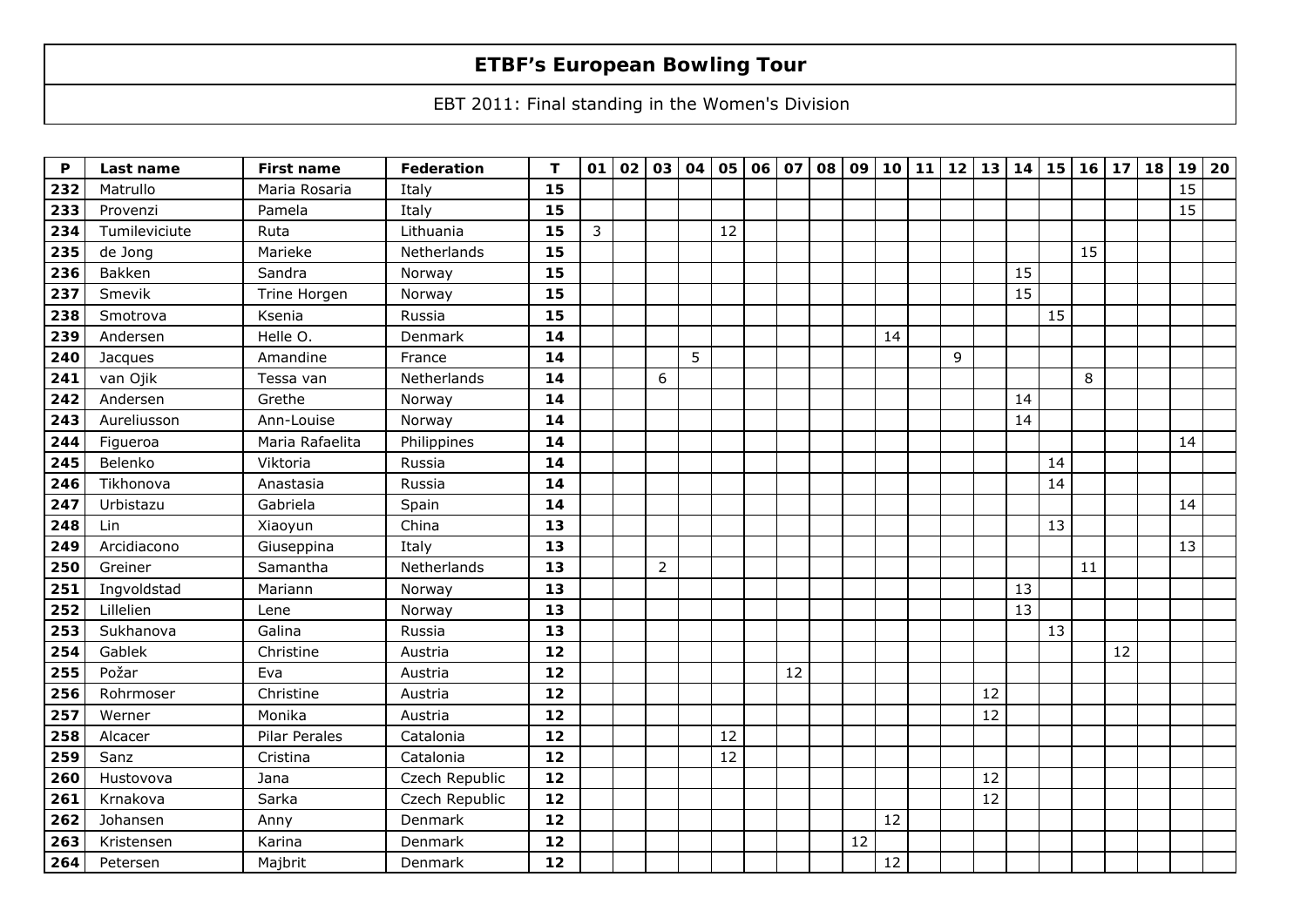| $\mathsf{P}$ | Last name     | First name        | Federation | T    | 01 | 02 |    |    | 03   04   05   06   07   08 |    | 09 | 10 <sup>1</sup> | 11 | $12$ |    | 13 14 |    | 15 16 17 |    | 18 | 19 | 20 |
|--------------|---------------|-------------------|------------|------|----|----|----|----|-----------------------------|----|----|-----------------|----|------|----|-------|----|----------|----|----|----|----|
| 265          | Rasmussen     | Pernille          | Denmark    | 12   |    |    |    |    |                             |    | 12 |                 |    |      |    |       |    |          |    |    |    |    |
| 266          | Korkiamäki    | Petra             | Finland    | 12   | 12 |    |    |    |                             |    |    |                 |    |      |    |       |    |          |    |    |    |    |
| 267          | Koukkari      | Petra             | Finland    | 12   |    |    |    |    |                             |    |    |                 |    |      |    |       |    |          |    | 12 |    |    |
| 268          | Nurmilo       | Reija             | Finland    | 12   | 12 |    |    |    |                             |    |    |                 |    |      |    |       |    |          |    |    |    |    |
| 269          | Puska         | Jasmin            | Finland    | 12   |    |    |    |    |                             |    |    |                 |    |      |    |       |    |          |    | 12 |    |    |
| 270          | Facius        | Monic             | Germany    | 12   |    |    |    | 12 |                             |    |    |                 |    |      |    |       |    |          |    |    |    |    |
| 271          | Sarcan        | Adile             | Germany    | 12   |    |    |    |    |                             |    |    |                 |    |      |    |       |    |          | 12 |    |    |    |
| 272          | Vajda         | Katalin           | Hungary    | 12   |    |    |    |    |                             |    |    |                 |    |      | 12 |       |    |          |    |    |    |    |
| 273          | Castagna      | Marzia            | Italy      | $12$ |    |    |    |    |                             |    |    |                 |    |      |    |       |    |          |    |    | 12 |    |
| 274          | Tiragallo     | Maria Vittoria    | Italy      | 12   |    |    |    |    |                             |    |    |                 |    |      |    |       |    |          |    |    | 12 |    |
| 275          | Celiseva      | Jelena            | Latvia     | 12   |    |    |    | 12 |                             |    |    |                 |    |      |    |       |    |          |    |    |    |    |
| 276          | Sin Li        | Jane              | Malaysia   | 12   |    |    |    |    |                             |    |    |                 |    | 12   |    |       |    |          |    |    |    |    |
| 277          | Frøshaug      | Ragnhild          | Norway     | 12   |    |    |    |    |                             |    |    |                 |    |      |    | 12    |    |          |    |    |    |    |
| 278          | Mortensen     | Vibeke            | Norway     | 12   |    |    |    |    |                             |    | 12 |                 |    |      |    |       |    |          |    |    |    |    |
| 279          | Tvedt         | Torill            | Norway     | 12   |    |    |    |    |                             |    |    |                 |    |      |    | 12    |    |          |    |    |    |    |
| 280          | Ruseeva       | Julia             | Russia     | 12   | 12 |    |    |    |                             |    |    |                 |    |      |    |       |    |          |    |    |    |    |
| 281          | Voronkova     | Daria             | Russia     | 12   |    |    |    |    |                             |    |    |                 |    |      |    |       | 12 |          |    |    |    |    |
| 282          | Dolinsek      | Mojca             | Slovenia   | 12   |    |    |    |    | 12                          |    |    |                 |    |      |    |       |    |          |    |    |    |    |
| 283          | Musar         | Nataša Pirc       | Slovenia   | 12   |    |    |    |    | 12                          |    |    |                 |    |      |    |       |    |          |    |    |    |    |
| 284          | Lindström     | Catherine         | Sweden     | 12   | 12 |    |    |    |                             |    |    |                 |    |      |    |       |    |          |    |    |    |    |
| 285          | <b>Binici</b> | Elhan Sevgi       | Turkey     | $12$ |    |    |    |    |                             | 12 |    |                 |    |      |    |       |    |          |    |    |    |    |
| 286          | Küçük         | Meryem            | Turkey     | 12   |    |    |    |    |                             | 12 |    |                 |    |      |    |       |    |          |    |    |    |    |
| 287          | Oznur         | Cigdem            | Turkey     | 12   |    |    |    |    |                             | 12 |    |                 |    |      |    |       |    |          |    |    |    |    |
| 288          | Taspolat      | Ezgi              | Turkey     | 12   |    |    |    |    |                             | 12 |    |                 |    |      |    |       |    |          |    |    |    |    |
| 289          | Brodersen     | Christina         | Denmark    | 11   |    |    |    |    |                             |    |    | 11              |    |      |    |       |    |          |    |    |    |    |
| 290          | Hongisto      | Marja             | Finland    | 11   | 3  |    |    |    |                             |    |    |                 |    |      |    |       |    |          |    | 8  |    |    |
| 291          | Torregrossa   | Letizia           | Italy      | 11   |    |    |    |    |                             |    |    |                 |    |      |    |       |    |          |    |    | 11 |    |
| 292          | Fosseide      | Grethe            | Norway     | 11   |    |    |    |    |                             |    |    |                 |    |      |    | 11    |    |          |    |    |    |    |
| 293          | Stivang       | Miriam Lindegaard | Norway     | 11   |    |    |    |    |                             |    |    |                 |    |      |    | 11    |    |          |    |    |    |    |
| 294          | Stepanova     | Tatyana           | Russia     | 11   |    |    |    |    |                             |    |    |                 |    |      |    |       | 11 |          |    |    |    |    |
| 294          | Cardi         | Laetitia          | France     | 10   |    |    | 10 |    |                             |    |    |                 |    |      |    |       |    |          |    |    |    |    |
| 296          | Maitre        | Nadège            | France     | 10   |    |    | 10 |    |                             |    |    |                 |    |      |    |       |    |          |    |    |    |    |
| 297          | Trouniac      | Elise             | France     | 10   |    |    | 10 |    |                             |    |    |                 |    |      |    |       |    |          |    |    |    |    |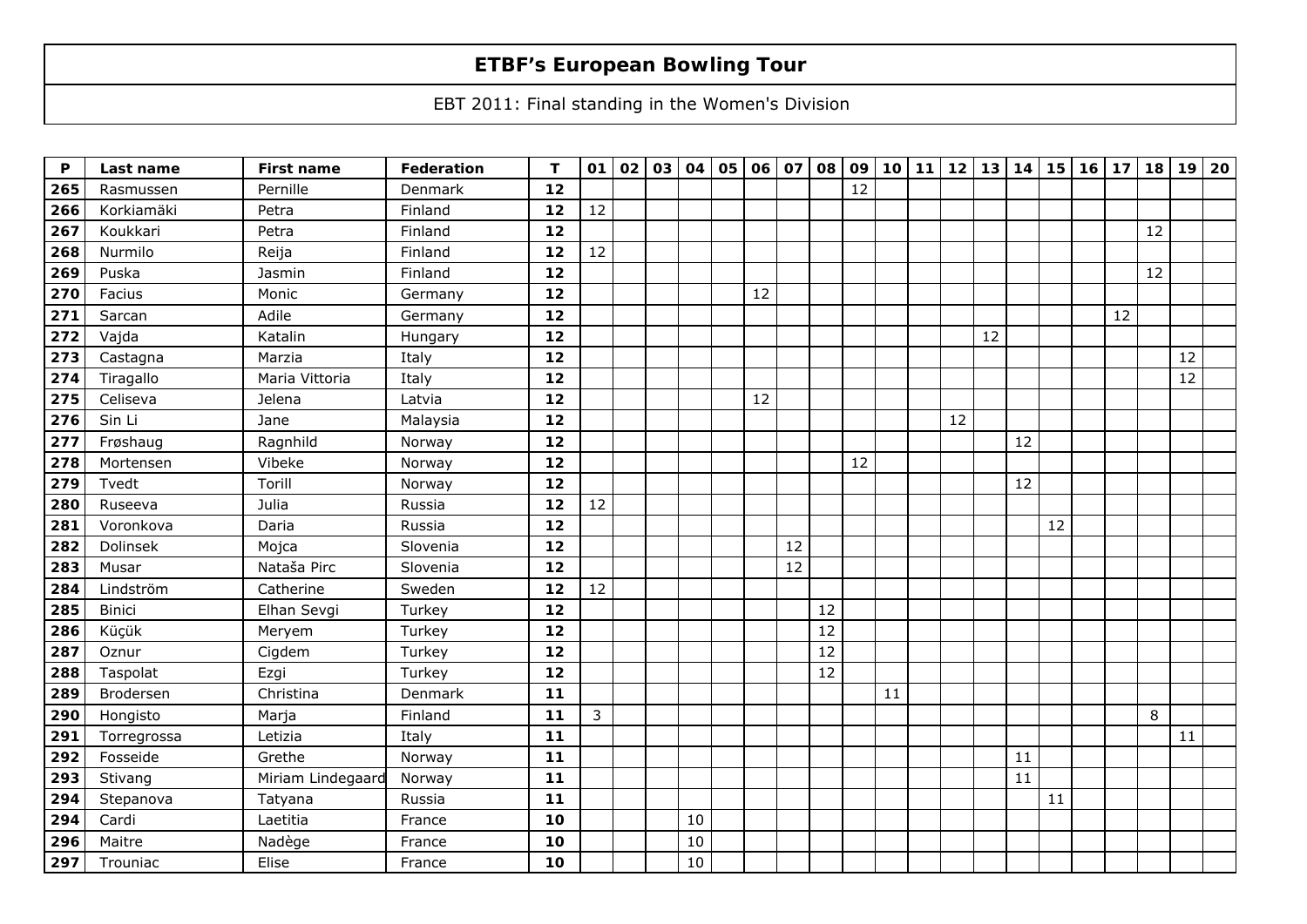| P   | Last name      | First name      | Federation     | T. | 01 | 02 |                |   |   |   |   | 03   04   05   06   07   08   09 |   | 10 <sup>1</sup> | 11 | 12 | 13 14 15 |   |   |   | $16$   17 |   | $18$   19   20 |  |
|-----|----------------|-----------------|----------------|----|----|----|----------------|---|---|---|---|----------------------------------|---|-----------------|----|----|----------|---|---|---|-----------|---|----------------|--|
| 298 | <b>Borst</b>   | Lisanne         | Netherlands    | 10 |    |    | $\overline{4}$ |   |   |   |   |                                  |   |                 |    |    |          |   |   | 6 |           |   |                |  |
| 299 | Koshel         | Maria           | Russia         | 10 | 6  |    |                |   |   |   |   |                                  |   |                 |    |    |          |   | 4 |   |           |   |                |  |
| 300 | Kristensen     | Grethe          | Denmark        | 9  |    |    |                |   |   |   |   |                                  | 9 |                 |    |    |          |   |   |   |           |   |                |  |
| 301 | Overgaard      | Ida             | Denmark        | 9  |    |    |                |   |   |   |   |                                  | 9 |                 |    |    |          |   |   |   |           |   |                |  |
| 302 | Taylor         | Michaela        | Denmark        | 9  |    |    |                |   |   |   |   |                                  | 9 |                 |    |    |          |   |   |   |           |   |                |  |
| 303 | Mäkelä         | Salla           | Finland        | 9  | 9  |    |                |   |   |   |   |                                  |   |                 |    |    |          |   |   |   |           |   |                |  |
| 304 | Lippek         | Katharina       | Germany        | 9  |    |    |                |   |   |   |   |                                  |   |                 |    |    |          |   |   |   | 9         |   |                |  |
| 305 | Dosztaly       | Sarolta         | Hungary        | 9  |    |    |                |   |   |   |   |                                  |   |                 |    |    |          |   |   |   | 9         |   |                |  |
| 306 | Jatko-Lundberg | Elaine          | Sweden         | 9  | 9  |    |                |   |   |   |   |                                  |   |                 |    |    |          |   |   |   |           |   |                |  |
| 307 | Lenz           | Eveline         | Austria        | 8  |    |    |                |   |   |   |   |                                  |   |                 |    |    | 8        |   |   |   |           |   |                |  |
| 308 | Rauscher       | Christine       | Austria        | 8  |    |    |                |   |   |   | 8 |                                  |   |                 |    |    |          |   |   |   |           |   |                |  |
| 309 | Spacal         | Rita            | Austria        | 8  |    |    |                |   |   |   |   |                                  |   |                 |    |    | 8        |   |   |   |           |   |                |  |
| 310 | Abras          | Florence        | Belgium        | 8  |    |    | 8              |   |   |   |   |                                  |   |                 |    |    |          |   |   |   |           |   |                |  |
| 311 | Inglés         | Ingrid Julià    | Catalonia      | 8  |    |    |                |   | 8 |   |   |                                  |   |                 |    |    |          |   |   |   |           |   |                |  |
| 312 | Medina         | Noelia Rastrero | Catalonia      | 8  |    |    |                |   | 8 |   |   |                                  |   |                 |    |    |          |   |   |   |           |   |                |  |
| 313 | Mojarro        | Lia             | Catalonia      | 8  |    |    |                |   | 8 |   |   |                                  |   |                 |    |    |          |   |   |   |           |   |                |  |
| 314 | Sanchez        | Meritxell       | Catalonia      | 8  |    |    |                |   | 8 |   |   |                                  |   |                 |    |    |          |   |   |   |           |   |                |  |
| 315 | Zabkova        | Lucie           | Czech Republic | 8  |    |    |                |   |   |   |   |                                  |   |                 |    |    | 8        |   |   |   |           |   |                |  |
| 316 | Bogeskov       | Nickie Marie    | Denmark        | 8  |    |    | 8              |   |   |   |   |                                  |   |                 |    |    |          |   |   |   |           |   |                |  |
| 317 | Wrisberg       | Charmaine       | Denmark        | 8  |    |    |                |   |   |   |   |                                  |   |                 |    |    |          |   |   | 8 |           |   |                |  |
| 318 | Mähönen        | Heli            | Finland        | 8  |    |    |                |   |   |   |   |                                  |   |                 |    |    |          |   |   |   |           | 8 |                |  |
| 319 | Putkisto       | Tiia            | Finland        | 8  |    |    |                |   |   |   |   |                                  |   |                 |    |    |          |   |   |   |           | 8 |                |  |
| 320 | Derynck        | Isabelle        | France         | 8  |    |    |                | 5 |   |   |   |                                  |   |                 |    | 3  |          |   |   |   |           |   |                |  |
| 321 | Wisniewski     | Fely            | France         | 8  |    |    |                |   |   |   |   |                                  |   |                 |    |    |          |   |   | 8 |           |   |                |  |
| 322 | Filor          | Alexandra       | Germany        | 8  |    |    |                |   |   | 8 |   |                                  |   |                 |    |    |          |   |   |   |           |   |                |  |
| 323 | Gerbracht      | Melanie         | Germany        | 8  |    |    |                |   |   | 8 |   |                                  |   |                 |    |    |          |   |   |   |           |   |                |  |
| 324 | Glasl          | Cornelia        | Germany        | 8  |    |    |                |   |   | 8 |   |                                  |   |                 |    |    |          |   |   |   |           |   |                |  |
| 325 | Weschke        | Nina            | Germany        | 8  |    |    |                |   |   | 8 |   |                                  |   |                 |    |    |          |   |   |   |           |   |                |  |
| 326 | Andreello      | Paola           | Italy          | 8  |    |    |                |   |   |   |   |                                  |   |                 |    |    |          |   |   | 8 |           |   |                |  |
| 327 | Carta          | Stefania        | Italy          | 8  |    |    |                |   |   |   |   |                                  |   |                 |    |    |          |   |   |   |           |   | 8              |  |
| 328 | Elena          | Grazia          | Italy          | 8  |    |    |                |   |   |   |   |                                  |   |                 |    |    |          |   |   |   |           |   | 8              |  |
| 329 | Jacobsen       | Åse             | Norway         | 8  |    |    |                |   |   |   |   |                                  |   |                 |    |    |          | 8 |   |   |           |   |                |  |
| 330 | Krogh          | Therese         | Norway         | 8  |    |    |                |   |   |   |   |                                  |   |                 |    |    |          | 8 |   |   |           |   |                |  |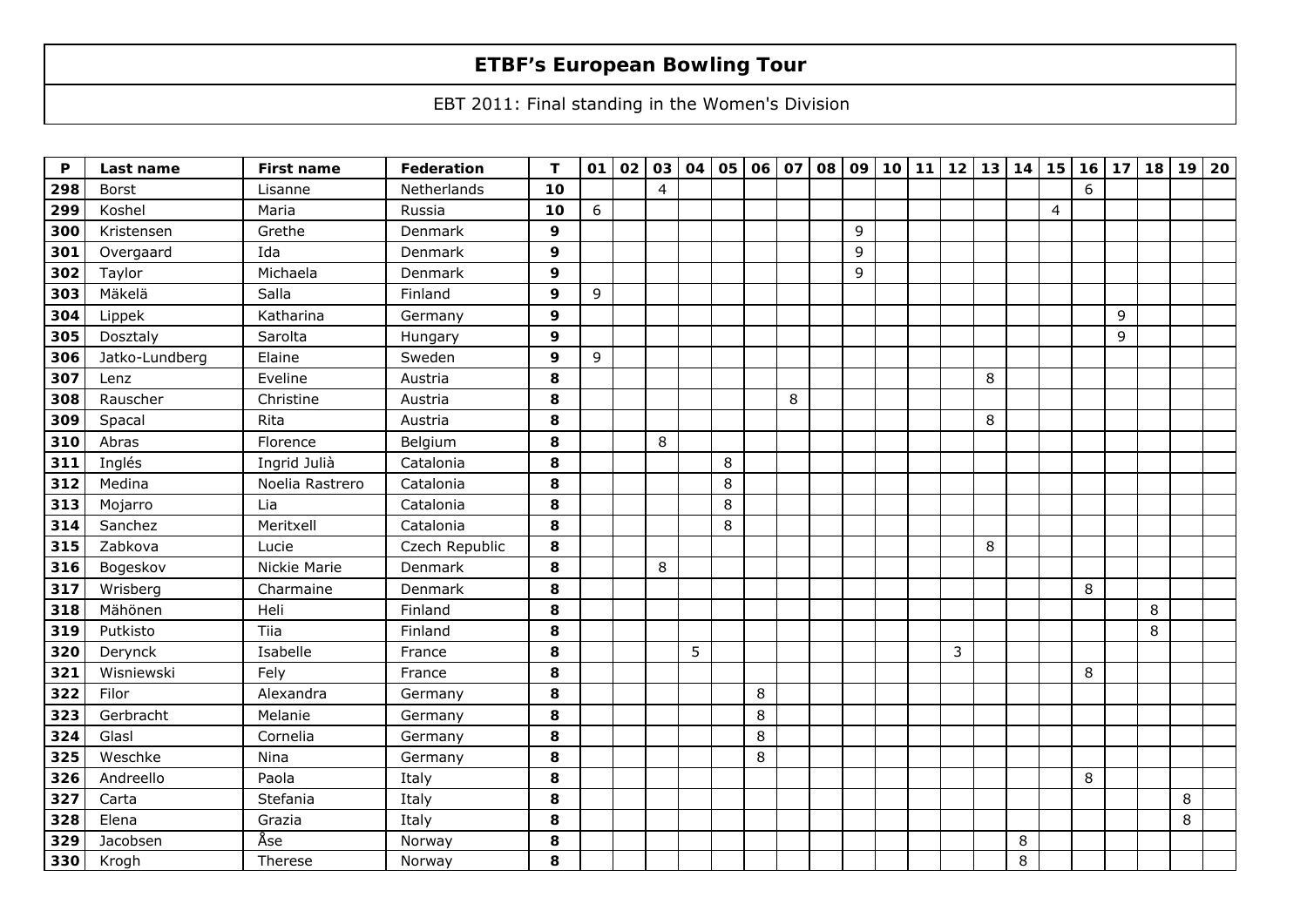| P   | Last name       | First name    | Federation      | T. | 01 | 02 |                  |   |   | 03   04   05   06   07   08   09 |  | 10 <sup>1</sup> | 11 | 12 | 13 | 14 |   | 15 16 17 |   | 18 | 19 | 20 |
|-----|-----------------|---------------|-----------------|----|----|----|------------------|---|---|----------------------------------|--|-----------------|----|----|----|----|---|----------|---|----|----|----|
| 331 | Løvdal          | Mona          | Norway          | 8  |    |    |                  |   |   |                                  |  |                 |    |    |    | 8  |   |          |   |    |    |    |
| 332 | Mathiesen       | Elin          | Norway          | 8  |    |    |                  |   |   |                                  |  |                 |    |    |    | 8  |   |          |   |    |    |    |
| 333 | Monsen          | Janne         | Norway          | 8  |    |    |                  |   |   |                                  |  |                 |    |    |    | 8  |   |          |   |    |    |    |
| 334 | Gouveia         | Natercia      | Portugal        | 8  |    |    |                  | 8 |   |                                  |  |                 |    |    |    |    |   |          |   |    |    |    |
| 335 | Istomina        | Ksenia        | Russia          | 8  |    |    |                  |   |   |                                  |  |                 |    |    |    |    | 8 |          |   |    |    |    |
| 336 | Kislyak         | Anna          | Russia          | 8  |    |    |                  |   |   |                                  |  |                 |    |    |    |    | 8 |          |   |    |    |    |
| 337 | Korobkova       | Inna          | Russia          | 8  |    |    |                  |   |   |                                  |  |                 |    |    |    |    | 8 |          |   |    |    |    |
| 338 | Baluchova       | Alena         | Slovakia        | 8  |    |    |                  |   |   |                                  |  |                 |    |    | 8  |    |   |          |   |    |    |    |
| 339 | Garcia Prado    | Lola          | Spain           | 8  |    |    |                  |   |   |                                  |  |                 |    |    |    |    |   |          |   |    | 8  |    |
| 340 | Rius Sala       | Antonia       | Spain           | 8  |    |    |                  |   |   |                                  |  |                 |    |    |    |    |   |          |   |    | 8  |    |
| 341 | Yakunina        | Alexandra     | Ukraine         | 8  |    |    |                  |   |   |                                  |  |                 |    |    |    |    | 8 |          |   |    |    |    |
| 342 | Kadensky        | Andrea        | Austria         | 6  |    |    |                  |   |   |                                  |  |                 |    |    |    |    |   |          | 6 |    |    |    |
| 343 | Pilecky         | Jutta         | Austria         | 6  | 6  |    |                  |   |   |                                  |  |                 |    |    |    |    |   |          |   |    |    |    |
| 344 | Schadner        | Petra         | Austria         | 6  |    |    |                  |   |   |                                  |  |                 |    |    |    |    |   |          | 6 |    |    |    |
| 345 | Weiss           | Nina          | Austria         | 6  |    |    |                  |   |   |                                  |  |                 |    |    |    |    |   |          | 6 |    |    |    |
| 346 | Vallons         | Melissa       | Belgium         | 6  |    |    | 6                |   |   |                                  |  |                 |    |    |    |    |   |          |   |    |    |    |
| 347 | van Boom        | Christine     | Belgium         | 6  |    |    | $\boldsymbol{6}$ |   |   |                                  |  |                 |    |    |    |    |   |          |   |    |    |    |
| 348 | van Regenmortel | Yolanda       | Belgium         | 6  |    |    | 6                |   |   |                                  |  |                 |    |    |    |    |   |          |   |    |    |    |
| 349 | Meteksinova     | Mariana       | <b>Bulgaria</b> | 6  |    |    |                  |   |   |                                  |  |                 |    |    |    |    |   |          | 6 |    |    |    |
| 350 | Chladkova       | Hana          | Czech Republic  | 6  |    |    |                  |   |   |                                  |  |                 |    |    | 6  |    |   |          |   |    |    |    |
| 351 | Hakamäki        | Tiia          | Finland         | 6  | 6  |    |                  |   |   |                                  |  |                 |    |    |    |    |   |          |   |    |    |    |
| 352 | Styrman         | Jenni         | Finland         | 6  | 6  |    |                  |   |   |                                  |  |                 |    |    |    |    |   |          |   |    |    |    |
| 353 | Guigon          | Danièle       | France          | 6  |    |    |                  |   | 6 |                                  |  |                 |    |    |    |    |   |          |   |    |    |    |
| 354 | Reichwald       | Monique       | Germany         | 6  |    |    |                  |   | 6 |                                  |  |                 |    |    |    |    |   |          |   |    |    |    |
| 355 | Giustini        | Sara          | Italy           | 6  |    |    |                  |   |   |                                  |  |                 |    |    |    |    |   |          |   |    | 6  |    |
| 356 | Iacomino        | Maria Rosaria | Italy           | 6  |    |    |                  |   |   |                                  |  |                 |    |    |    |    |   |          |   |    | 6  |    |
| 357 | Rossi           | Melania       | Italy           | 6  |    |    |                  |   |   |                                  |  |                 |    |    |    |    |   |          |   |    | 6  |    |
| 358 | van den Bos     | Mariska       | Netherlands     | 6  |    |    | 6                |   |   |                                  |  |                 |    |    |    |    |   |          |   |    |    |    |
| 359 | Lønne           | Ingelinn      | Norway          | 6  |    |    |                  |   |   |                                  |  |                 |    |    |    | 6  |   |          |   |    |    |    |
| 360 | Mahrra          | Sonya         | Norway          | 6  |    |    |                  |   |   |                                  |  |                 |    |    |    | 6  |   |          |   |    |    |    |
| 361 | Kharlamova      | Polina        | Russia          | 6  |    |    |                  |   |   |                                  |  |                 |    |    |    |    | 6 |          |   |    |    |    |
| 362 | Kuleshova       | Anastasia     | Russia          | 6  |    |    |                  |   |   |                                  |  |                 |    |    |    |    | 6 |          |   |    |    |    |
| 363 | Kulikova        | Ksenia        | Russia          | 6  |    |    |                  |   |   |                                  |  |                 |    |    |    |    | 6 |          |   |    |    |    |
| 364 | Pokasova        | Anastasia     | Russia          | 6  |    |    |                  |   |   |                                  |  |                 |    |    |    |    | 6 |          |   |    |    |    |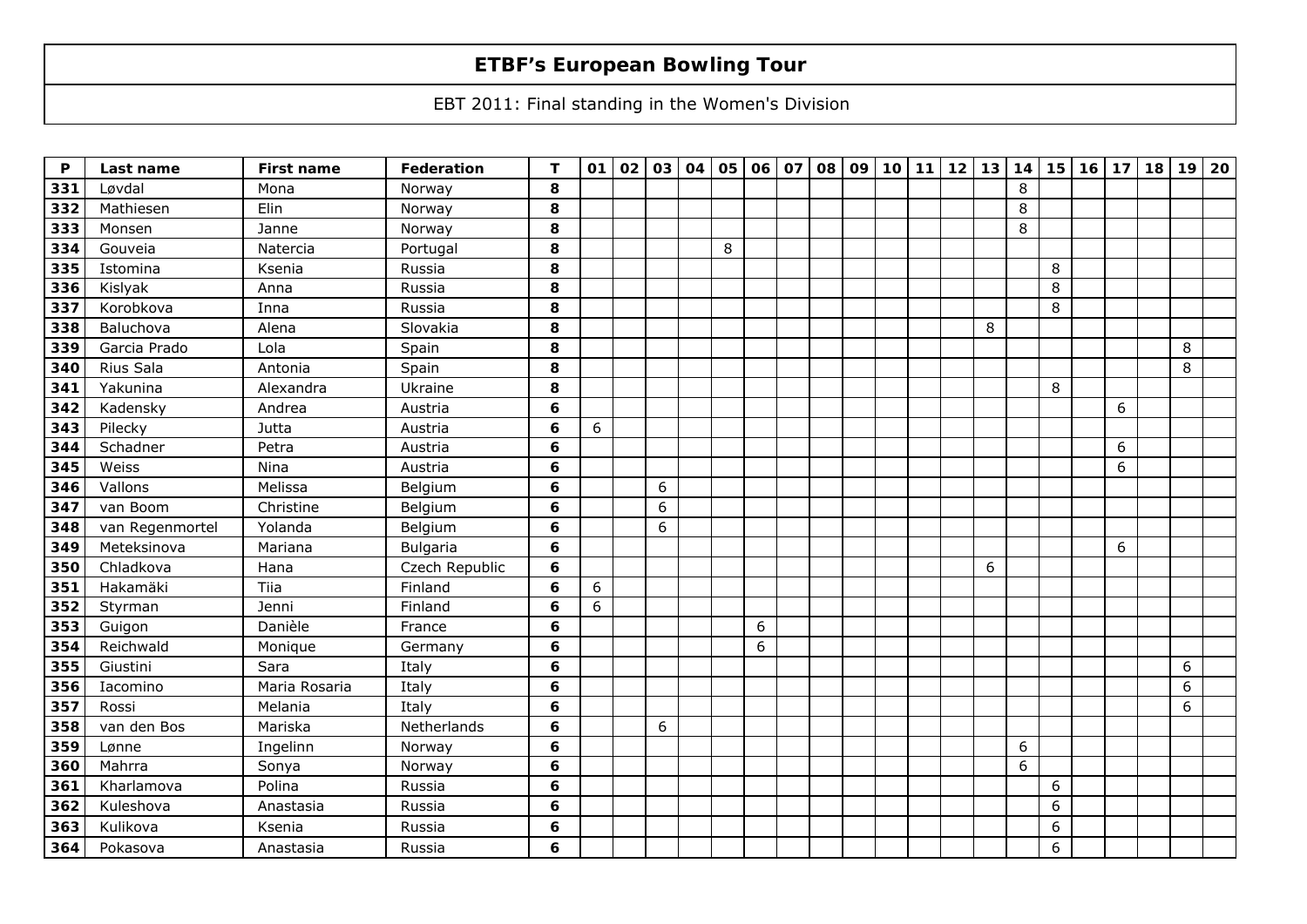| P   | Last name      | First name     | Federation  | T.                      | 01 | 02 |                |   |                | 03 04 05 06 07 08 09 | 10 | 11 | $12$ | $13$ 14 |                | 15 16 17 |   | $18$   19   20 |  |
|-----|----------------|----------------|-------------|-------------------------|----|----|----------------|---|----------------|----------------------|----|----|------|---------|----------------|----------|---|----------------|--|
| 365 | Suslikova      | Elena          | Russia      | 6                       |    |    |                |   |                |                      |    |    |      |         | 6              |          |   |                |  |
| 366 | Gauton         | Marie          | France      | 5                       |    |    |                | 5 |                |                      |    |    |      |         |                |          |   |                |  |
| 367 | <b>Brasser</b> | Danielle       | Netherlands | 5                       |    |    |                | 5 |                |                      |    |    |      |         |                |          |   |                |  |
| 368 | Wouters        | Laura          | Belgium     | 4                       |    |    | $\overline{4}$ |   |                |                      |    |    |      |         |                |          |   |                |  |
| 369 | Lisser         | Natalia Ann De | Denmark     | 4                       |    |    | $\overline{4}$ |   |                |                      |    |    |      |         |                |          |   |                |  |
| 370 | Kammerer       | Alexandra      | Germany     | 4                       |    |    |                |   | $\overline{4}$ |                      |    |    |      |         |                |          |   |                |  |
| 371 | Di Paolantonio | Monica         | Italy       | 4                       |    |    |                |   |                |                      |    |    |      |         |                |          |   | 4              |  |
| 372 | Giuffrida      | Carmelina      | Italy       | 4                       |    |    |                |   |                |                      |    |    |      |         |                |          |   | 4              |  |
| 373 | Salomone       | Paola          | Italy       | 4                       |    |    |                |   |                |                      |    |    |      |         |                |          |   | 4              |  |
| 374 | Vatteroni      | Simonetta      | Italy       | 4                       |    |    |                |   |                |                      |    |    |      |         |                |          |   | $\overline{4}$ |  |
| 375 | Said           | Stephanie      | Malta       | 4                       |    |    |                |   |                |                      |    |    |      |         |                |          |   | $\overline{4}$ |  |
| 376 | Koudstaal      | Kimberley      | Netherlands | 4                       |    |    | $\overline{4}$ |   |                |                      |    |    |      |         |                |          |   |                |  |
| 377 | Visser         | Jolanda        | Netherlands | $\overline{\mathbf{4}}$ |    |    | 4              |   |                |                      |    |    |      |         |                |          |   |                |  |
| 378 | Danacheva      | Elizaveta      | Russia      | 4                       |    |    |                |   |                |                      |    |    |      |         | 4              |          |   |                |  |
| 379 | Koshel         | Ekaterina      | Russia      | 4                       |    |    |                |   |                |                      |    |    |      |         | $\overline{4}$ |          |   |                |  |
| 380 | Sheshenya      | Tatyana        | Russia      | 4                       |    |    |                |   |                |                      |    |    |      |         | 4              |          |   |                |  |
| 381 | Zvereva        | Ekaterina      | Russia      | 4                       |    |    |                |   |                |                      |    |    |      |         | 4              |          |   |                |  |
| 382 | Kleinova       | Lucia          | Slovakia    | 4                       |    |    |                |   | $\overline{4}$ |                      |    |    |      |         |                |          |   |                |  |
| 383 | Sramkova       | Kristina       | Slovakia    | 4                       |    |    |                |   | $\overline{4}$ |                      |    |    |      |         |                |          |   |                |  |
| 384 | Zauner         | Daniela        | Austria     | $\mathbf{3}$            |    |    |                |   |                |                      |    |    |      |         |                |          | 3 |                |  |
| 385 | Fonzo          | Franca         | Italy       | 3                       |    |    |                |   |                |                      |    |    |      |         |                |          |   | 3              |  |
| 386 | Galli          | Simonetta      | Italy       | 3                       |    |    |                |   |                |                      |    |    |      |         |                |          |   | 3              |  |
| 387 | Messina        | Francesca      | Italy       | 3                       |    |    |                |   |                |                      |    |    |      |         |                |          |   | 3              |  |
| 388 | Suriano        | Elena          | Italy       | $\mathbf{3}$            |    |    |                |   |                |                      |    |    |      |         |                |          |   | 3              |  |
| 389 | Valentini      | Stefania       | Italy       | 3                       |    |    |                |   |                |                      |    |    |      |         |                |          |   | 3              |  |
| 390 | Fedorova       | Maria          | Russia      | 3                       |    |    |                |   |                |                      |    |    |      |         | 3              |          |   |                |  |
| 391 | Gryaznova      | Varvara        | Russia      | 3                       |    |    |                |   |                |                      |    |    |      |         | 3              |          |   |                |  |
| 392 | Krutikova      | Viktoria       | Russia      | 3                       |    |    |                |   |                |                      |    |    |      |         | 3              |          |   |                |  |
| 393 | Sozinova       | Julia          | Russia      | 3                       |    |    |                |   |                |                      |    |    |      |         | 3              |          |   |                |  |
| 394 | Hellemann      | Sanne          | Belgium     | $\overline{\mathbf{2}}$ |    |    | $\overline{2}$ |   |                |                      |    |    |      |         |                |          |   |                |  |
| 395 | Cattaneo       | Susi           | Italy       | $\overline{2}$          |    |    |                |   |                |                      |    |    |      |         |                |          |   | 2              |  |
| 396 | Perna          | Fiorella       | Italy       | $\mathbf{2}$            |    |    |                |   |                |                      |    |    |      |         |                |          |   | $\overline{2}$ |  |
| 397 | Tipaldi        | Piera          | Italy       | $\overline{2}$          |    |    |                |   |                |                      |    |    |      |         |                |          |   | $\overline{2}$ |  |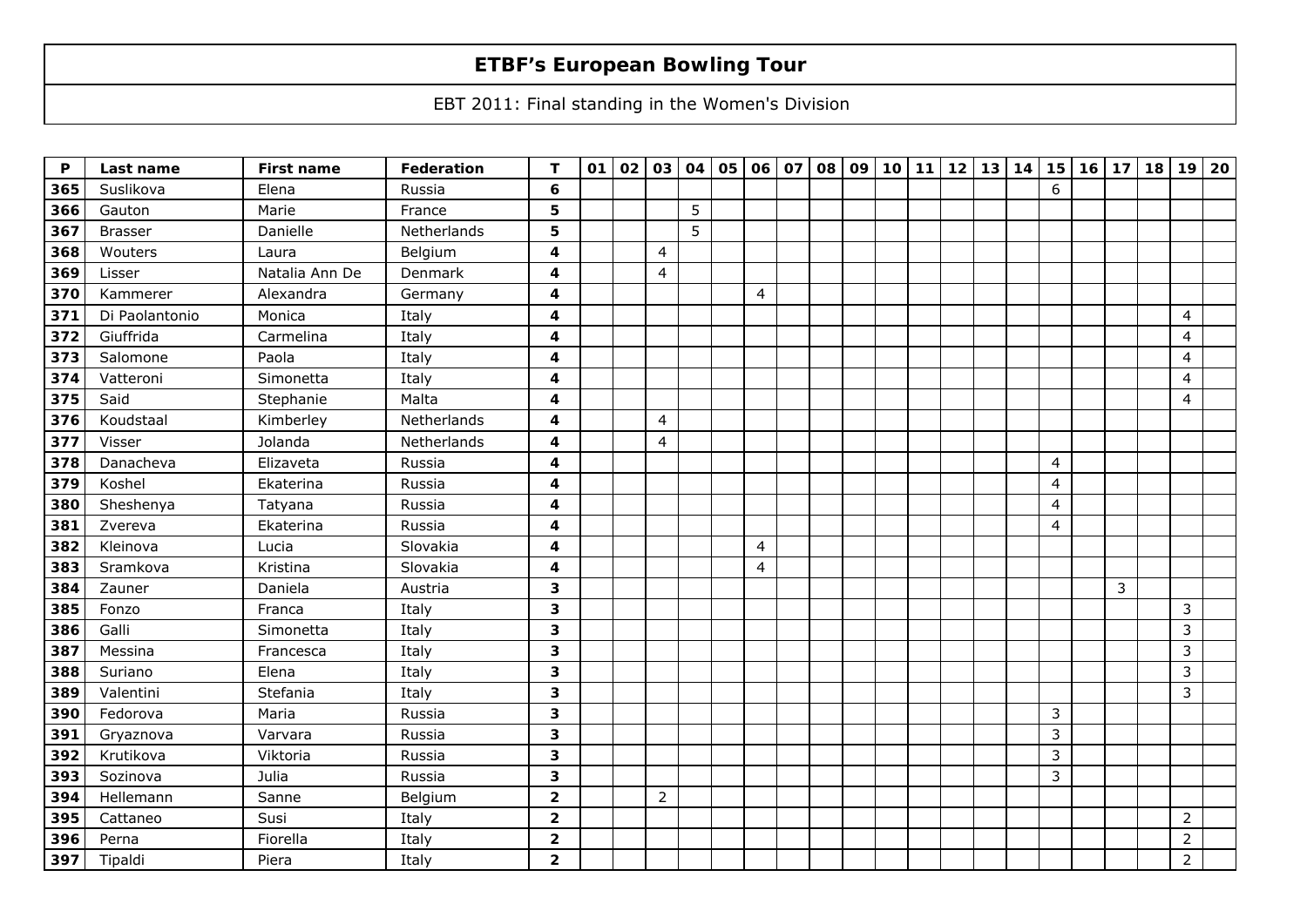|     | Last name       | First name | <b>Federation</b> |   | 01 |  |  | 02   03   04   05   06   07   08   09   10   11   12 |  |  | 13 <sup>1</sup> |  | 14   15   16 | 17 | 18 <sup>1</sup> | 19   20 |
|-----|-----------------|------------|-------------------|---|----|--|--|------------------------------------------------------|--|--|-----------------|--|--------------|----|-----------------|---------|
| 398 | <b>Hendriks</b> | Amy        | Netherlands       | ◠ |    |  |  |                                                      |  |  |                 |  |              |    |                 |         |
| 399 | Lenuta          | Petrut     | Romania           | ◠ |    |  |  |                                                      |  |  |                 |  |              |    |                 |         |
| 400 | Carini          | Viviana    | Italy             |   |    |  |  |                                                      |  |  |                 |  |              |    |                 |         |
| 401 | Dantuono        | Concetta   | Italy             |   |    |  |  |                                                      |  |  |                 |  |              |    |                 |         |
| 402 | Di Martino      | Angelina   | Italy             |   |    |  |  |                                                      |  |  |                 |  |              |    |                 |         |
| 403 | Fine            | Patrizia   | Italy             |   |    |  |  |                                                      |  |  |                 |  |              |    |                 |         |
| 404 | Leone           | Paola      | Italy             |   |    |  |  |                                                      |  |  |                 |  |              |    |                 |         |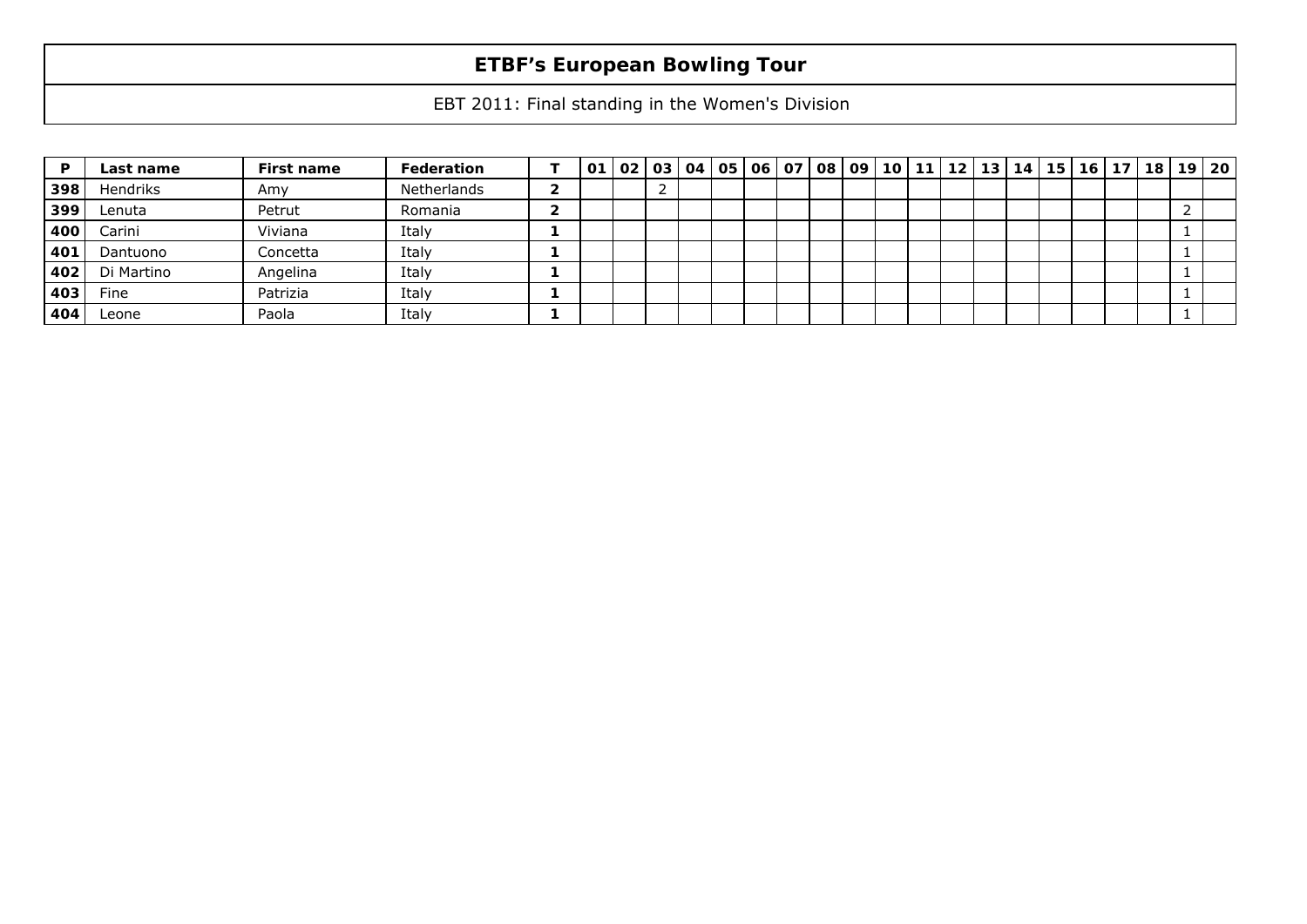#### **Brunswick Ballmaster Open / Finland / Gold**

| Pos.                     | <b>Points</b>   | Last name         | <b>First name</b> | Federation |
|--------------------------|-----------------|-------------------|-------------------|------------|
| $\mathbf{1}$             | 150             | Pöllänen          | Krista            | Finland    |
| $\overline{2}$           | 120             | Dorin-Ballard     | Carolyn           | <b>USA</b> |
| 3                        | 105             | Flack             | Nina              | Sweden     |
| $\overline{\mathcal{L}}$ | 90              | Ainge             | Nicki             | England    |
| $\overline{5}$           | 75              | Manninen          | Heidi             | Finland    |
| $\overline{6}$           | 72              | Tkachenko         | Marija            | Latvia     |
| $\overline{7}$           | 69              | Larsen            | Rebecka           | Sweden     |
| 8                        | 66              | Persson Planefors | Joline            | Sweden     |
| $\overline{9}$           | 63              | Tan               | Jazreel           | Singapore  |
| 10                       | 60              | Zavjalova         | Diana             | Latvia     |
| 11                       | 45              | Luoto             | Patricia          | Germany    |
| 12                       | 45              | Pöntinen          | Marjo             | Finland    |
| 13                       | 42              | Beuhtner          | Laura             | Germany    |
| 14                       | 42              | Manninen          | Nina              | Finland    |
| 15                       | 39              | Kovalova          | Daria             | Ukraine    |
| 16                       | 39              | Keränen           | Jenni             | Finland    |
| 17                       | 36              | Mäkelä            | Jenni             | Finland    |
| 18                       | $\overline{36}$ | Adolfsson         | Elin              | Sweden     |
| 19                       | 33              | Lundén            | Reija             | Finland    |
| $\overline{20}$          | $\overline{33}$ | Tuomisalo         | Laura             | Finland    |
| 21                       | 24              | Mäkipää           | Helvi             | Finland    |
| 22                       | 24              | Impola            | Hannele           | Finland    |
| 23                       | 24              | Lundén            | Roosa             | Finland    |
| 24                       | 24              | Nurmilo           | Mari              | Finland    |
| 25                       | 24              | Hilpinen          | Anja              | Finland    |
| 26                       | 18              | Mäkelä            | Sonja             | Finland    |
| 27                       | 18              | Blomberg          | Jenni             | Finland    |
| 28                       | 18              | Gross             | Ivonne            | Austria    |
| $\overline{29}$          | 18              | Jokinen           | Jonna             | Finland    |
| 30                       | 18              | Regoli            | Annalisa          | Italy      |
| $\overline{31}$          | 12              | Korkiamäki        | Petra             | Finland    |
| 32                       | 12              | Lindström         | Catherine         | Sweden     |
| 33                       | 12              | Leskinen          | Suvi              | Finland    |
| 34                       | 12              | Ruseeva           | Julia             | Russia     |
| $\overline{35}$          | 12              | Nurmilo           | Reija             | Finland    |
| 36                       | 9               | Jatko-Lundberg    | Elaine            | Sweden     |
| 37                       | 9               | Kämäräinen        | Iina              | Finland    |
| 38                       | $\overline{9}$  | Ratia             | Riikka            | Finland    |
| 39                       | $\overline{9}$  | Sazonova          | Elena             | Russia     |
| 40                       | 9               | Mäkelä            | Salla             | Finland    |
| 41                       | 6               | Styrman           | Jenni             | Finland    |
| 42                       | $\overline{6}$  | Pilecky           | Jutta             | Austria    |
| 43                       | 6               | Hakamäki          | Tiia              | Finland    |
| 44                       | 6               | Rantala           | Henna             | Finland    |
| 45                       | 6               | Koshel            | Maria             | Russia     |
| 46                       | 3               | Tumileviciute     | Ruta              | Lithuania  |
| 47                       | $\overline{3}$  | Alanko            | Noora             | Finland    |
| 48                       | $\overline{3}$  | Hongisto          | Marja             | Finland    |
| 49                       | $\overline{3}$  | Forslund          | Sonja             | Finland    |
| 50                       | $\overline{3}$  | Keituri           | Margit            | Finland    |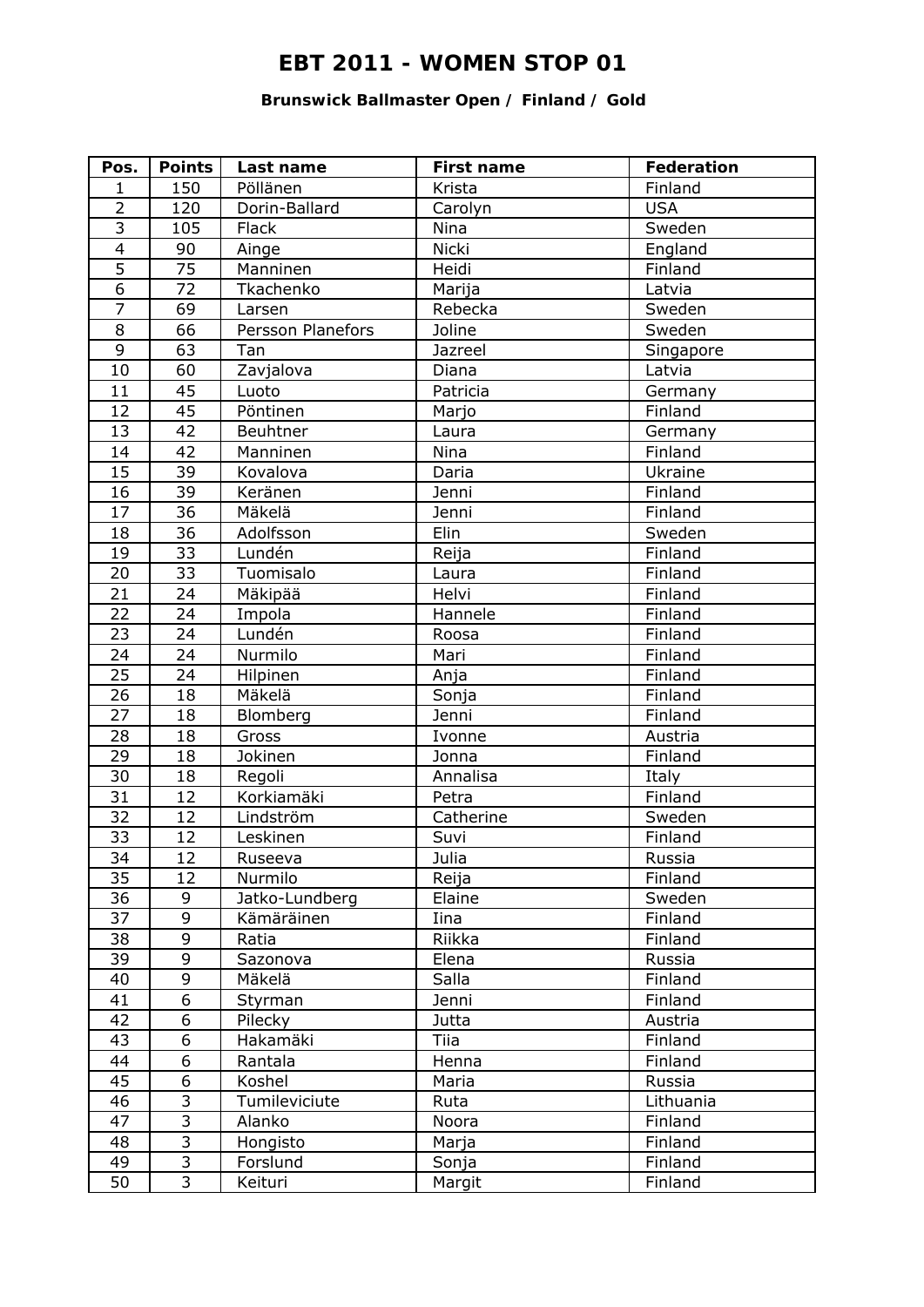#### **5th International Wroclaw Open by Hammer / Poland / Satellite**

| Pos. | <b>Points</b> | Last name       | First name | Federation |
|------|---------------|-----------------|------------|------------|
|      | 50            | Pająk           | Daria      | Poland     |
| 2    | 40            | Beuthner        | Laura      | Germany    |
| 3    | 35            | Heberle         | Nicole     | Germany    |
| 4    | 30            | Ribguth         | Janin      | Germany    |
| 5    | 25            | Merklejn        | Joasia     | Poland     |
| 6    | 24            | Cheri Guldbrand | Camilla    | Denmark    |
|      | 23            | Hanusíková      | Blanka     | Czech      |
| 8    | 22            | Grzybowska      | Felinda    | Poland     |
| 9    | 21            | Hansen          | Tanja      | Denmark    |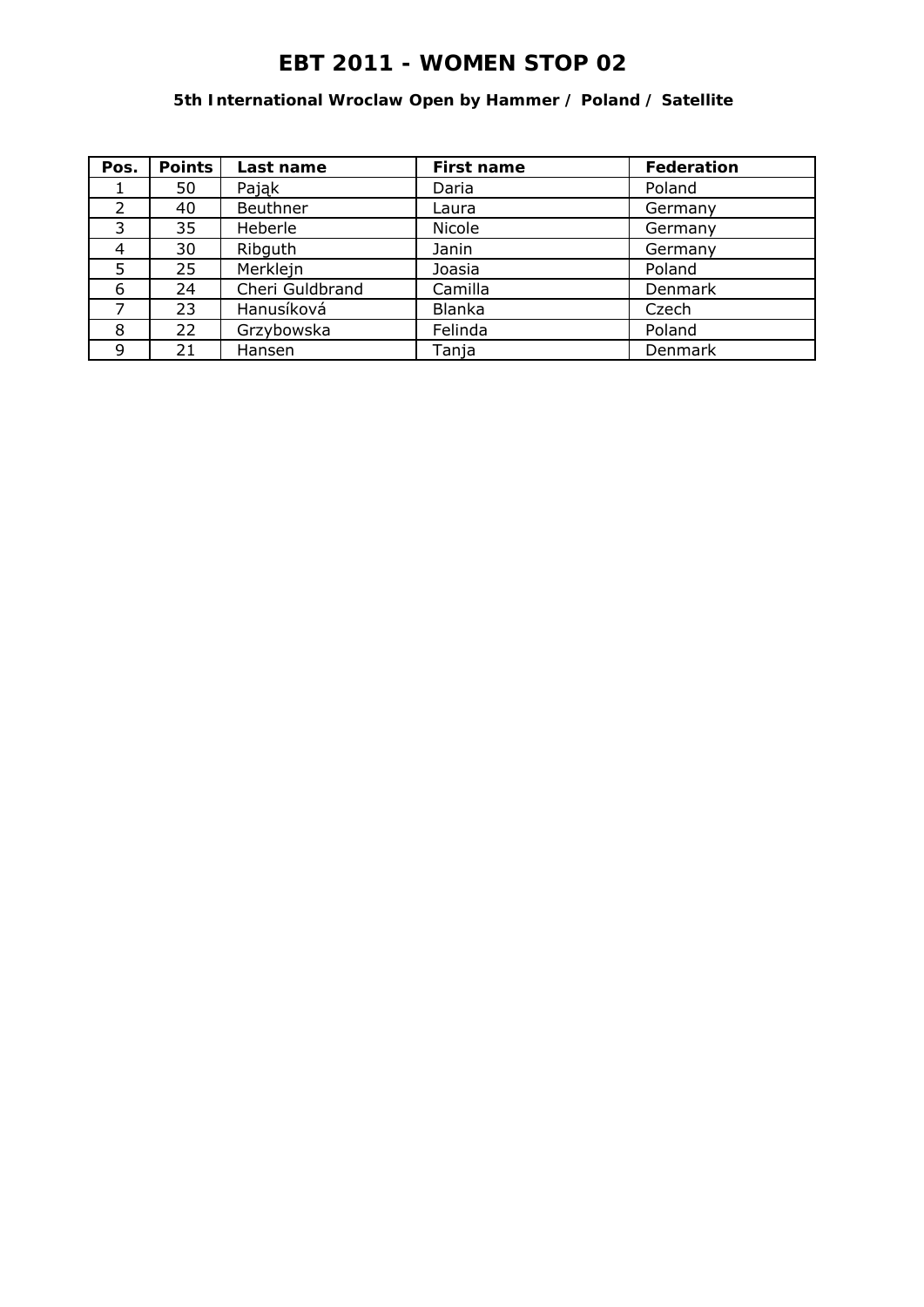#### **Hammer Bronzen Schietspoel Tournament 2011 / Netherlands / Silver**

| Pos.            | <b>Points</b>           | Last name        | First name        | Federation  |
|-----------------|-------------------------|------------------|-------------------|-------------|
| $\mathbf{1}$    | 100                     | Cuva             | Tanya             | Germany     |
| $\overline{2}$  | 80                      | van der Tol      | Ghislaine         | Netherlands |
| $\overline{3}$  | 70                      | Jensen           | Anja Ginge        | Denmark     |
| 4               | 60                      | Geissler         | Nadine            | Germany     |
| $\overline{5}$  | 50                      | Luoto            | Patricia          | Germany     |
| $\overline{6}$  | 48                      | Breeschoten      | Lisanne           | Netherlands |
| $\overline{7}$  | 46                      | Agerbo           | Rikke Holm        | Denmark     |
| $\overline{8}$  | 44                      | Sanders          | Nicole            | Netherlands |
| $\overline{9}$  | 42                      | Jensen           | Mai Ginge         | Denmark     |
| 10              | 40                      | Timter           | Vanessa           | Germany     |
| 11              | 30                      | Thorstensen      | Heidi             | Norway      |
| 12              | 30                      | Jansen           | Ellen             | Netherlands |
| 13              | 28                      | Kabowski         | Lisa              | Germany     |
| 14              | 28                      | Kjeldsen         | Kamilla           | Denmark     |
| 15              | 26                      | Kok              | Wendy             | Netherlands |
| 16              | $\overline{26}$         | Pajak            | Daria             | Poland      |
| 17              | 24                      | <b>Brondsted</b> | <b>Britt</b>      | Denmark     |
| 18              | 24                      | de Rooij         | Maxime            | Netherlands |
| 19              | $\overline{22}$         | Göbel-Janka      | Michaela          | Germany     |
| 20              | 22                      | Haandrikman      | Carmen            | Netherlands |
| 21              | 16                      | Pöppler          | <b>Birgit</b>     | Germany     |
| 22              | 16                      | Bergen           | Wendy             | Belgium     |
| $\overline{23}$ | 16                      | Stolting         | Julia             | Germany     |
| 24              | 16                      | Gales            | Anne Lorraine     | Denmark     |
| $\overline{25}$ | 16                      | Maaswinkel       | Priscilla         | Netherlands |
| 26              | 12                      | Wiekeraad        | <b>Bianca</b>     | Netherlands |
| 27              | 12                      | Goossens         | Katrien           | Belgium     |
| 28              | 12                      | Plummen          | Kelly             | Netherlands |
| 29              | 12                      | van der Meer     | Sophie            | Netherlands |
| $\overline{30}$ | 12                      | <b>Jacobs</b>    | Chantal           | Netherlands |
| 31              | 8                       | Uhlich           | Sonja             | Germany     |
| $\overline{32}$ | $\overline{8}$          | Guldbaek         | Heidi             | Denmark     |
| $\overline{33}$ | $\overline{8}$          | Tomas            | Cheska            | Netherlands |
| 34              | 8                       | Bogeskov         | Nickie Marie Lund | Denmark     |
| 35              | 8                       | Abras            | Florence          | Belgium     |
| 36              | 6                       | van Boom         | Christine         | Belgium     |
| 37              | 6                       | Ojik             | Tessa van         | Netherlands |
| 38              | 6                       | Vallons          | Melissa           | Belgium     |
| 39              | 6                       | van Regenmortel  | Yolanda           | Belgium     |
| 40              | 6                       | van den Bos      | Mariska           | Netherlands |
| 41              | $\overline{\mathbf{4}}$ | <b>Borst</b>     | Lisanne           | Netherlands |
| 42              | 4                       | Lisser           | Natalia Ann De    | Denmark     |
| 43              | 4                       | Koudstaal        | Kimberley         | Netherlands |
| 44              | 4                       | Visser           | Jolanda           | Netherlands |
| 45              | $\overline{\mathbf{4}}$ | Wouters          | Laura             | Belgium     |
| 46              | $\overline{2}$          | Hellemann        | Sanne             | Belgium     |
| 47              | $\overline{2}$          | Greiner          | Samantha          | Netherlands |
| 48              | $\overline{2}$          | Hendriks         | Amy               | Netherlands |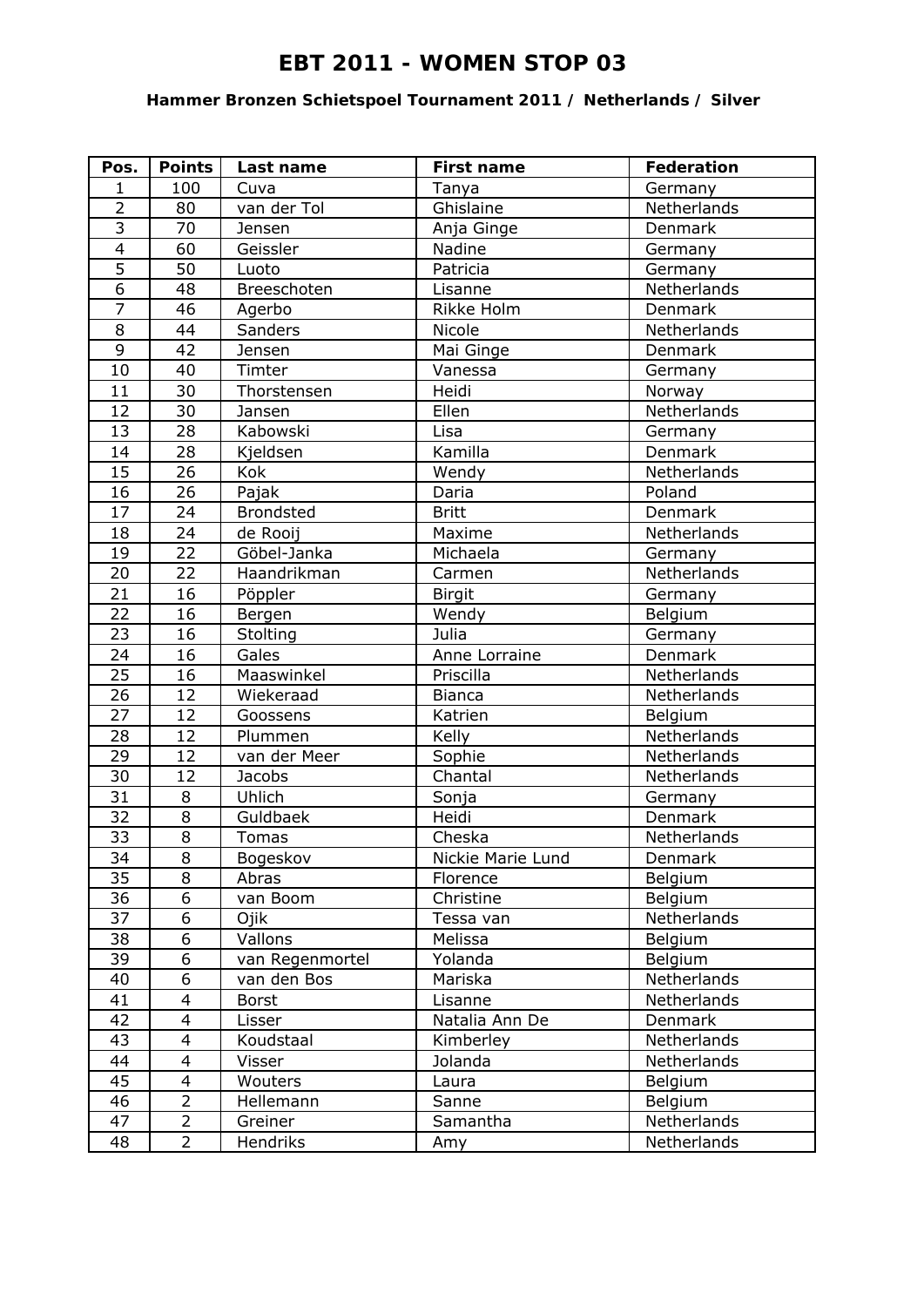#### **Brunswick Euro Challenge / France / Platinum**

| Pos.                     | <b>Points</b>   | Last name          | First name    | Federation  |
|--------------------------|-----------------|--------------------|---------------|-------------|
| $\mathbf{1}$             | 250             | Guerrero           | Clara         | Colombia    |
| $\overline{2}$           | 200             | Dorin-Ballard      | Carolyn       | <b>USA</b>  |
| 3                        | 175             | Jensen             | Mai Ginge     | Denmark     |
| $\overline{\mathcal{L}}$ | 150             | Sijore             | Jacqueline    | Malaysia    |
| $\overline{5}$           | 125             | Pöllänen           | Krista        | Finland     |
| $\overline{6}$           | 120             | Planchard          | Marilyn       | France      |
| $\overline{7}$           | 115             | Yen                | Hee Kar       | Malaysia    |
| 8                        | 110             | Herbin             | Sophie        | France      |
| $\overline{9}$           | 105             | Aziela             | Zandra        | Malaysia    |
| 10                       | 100             | Flack              | Nina          | Sweden      |
| 11                       | 75              | Kok                | Wendy         | Netherlands |
| 12                       | $\overline{75}$ | Sanders            | Nicole        | Netherlands |
| 13                       | 70              | Geissler           | Nadine        | Germany     |
| 14                       | 70              | Penny              | Kirsten       | England     |
| 15                       | 65              | Staudinger         | Cassie        | Australia   |
| 16                       | 65              | Sacco              | Isabelle      | France      |
| 17                       | 60              | Luoto              | Patricia      | Germany     |
| 18                       | 60              | Shazwani           | Siti          | Malaysia    |
| 19                       | 55              | Andersson          | Sandra        | Sweden      |
| $\overline{20}$          | 55              | Célié              | Lauriane      | France      |
| 21                       | 40              | Ainge              | Nicki         | England     |
| 22                       | 40              | Kovalova           | Daria         | Ukraine     |
| 23                       | 40              | <b>Bröndsted</b>   | <b>Britt</b>  | Denmark     |
| $\overline{24}$          | 40              | Glendert           | Malin         | Sweden      |
| 25                       | 40              | <b>Bouillier</b>   | Laurene       | France      |
| 26                       | 30              | <b>Tomas</b>       | Cheska        | Netherlands |
| 27                       | 30              | Korablinova        | Nadejda       | Russia      |
| 28                       | 30              | Orlova             | Anna          | Russia      |
| $\overline{29}$          | $\overline{30}$ | <b>Bretteville</b> | Elise         | France      |
| 30                       | 30              | Pöppler            | <b>Birgit</b> | Germany     |
| $\overline{31}$          | 20              | Giles              | Zara          | England     |
| 32                       | 20              | Persson-Planefors  | Joline        | Sweden      |
| $\overline{33}$          | 20              | Goossens           | Katrien       | Belgium     |
| 34                       | 20              | Larsen             | Rebecka       | Sweden      |
| $\overline{35}$          | 20              | Murat              | Valérie       | France      |
| 36                       | 15              | Thorstensen        | Heidi         | Norway      |
| 37                       | 15              | Guldbäk            | Heidi         | Denmark     |
| 38                       | 15              | John               | Lisa          | England     |
| 39                       | 15              | Leal               | Luz Adriana   | Colimbia    |
| 40                       | 15              | Di Martino         | Nathalie      | France      |
| 41                       | 10              | Johansson          | Victoria      | Sweden      |
| 42                       | 10              | Cardi              | Laetitia      | France      |
| 43                       | 10              | Saint Marc         | Aude          | France      |
| 44                       | 10              | Trouniac           | Elise         | France      |
| 45                       | 10              | Maitre             | Nadège        | France      |
| 46                       | 5               | Derynck            | Isabelle      | France      |
| 47                       | 5               | Uhlich             | Sonja         | Germany     |
| 48                       | 5               | <b>Brasser</b>     | Danielle      | Netherlands |
| 49                       | $\overline{5}$  | Jacques            | Amandine      | France      |
| 50                       | $\overline{5}$  | Gauton             | Marie         | France      |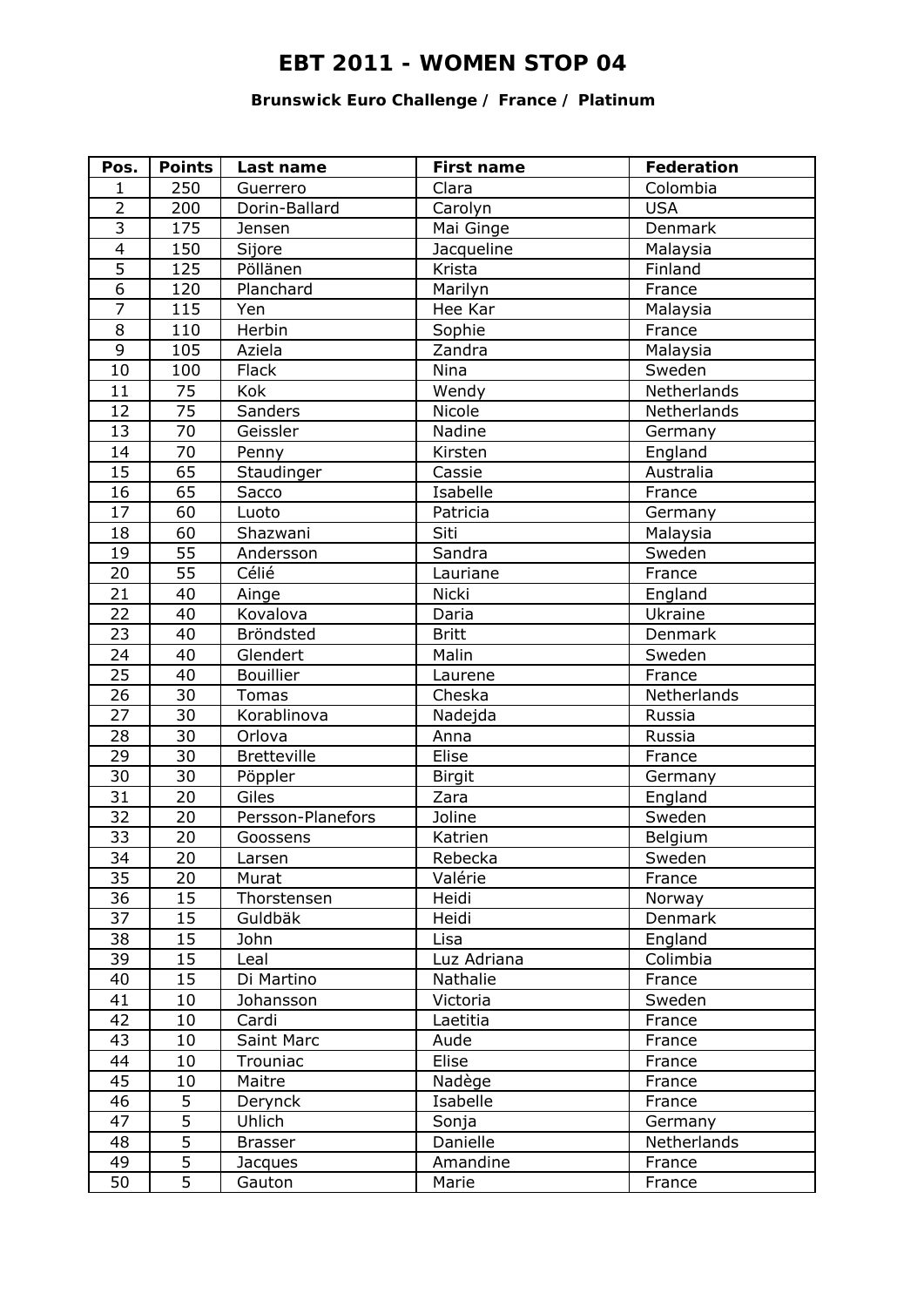#### **IX Catalonia Open - Trofeu Galasa / Catalonia / Silver**

| Pos.                    | <b>Points</b>   | Last name         | First name                  | <b>Federation</b> |
|-------------------------|-----------------|-------------------|-----------------------------|-------------------|
| $\mathbf{1}$            | 100             | Persson-Planefors | Joline                      | Sweden            |
| $\overline{2}$          | 80              | Sacco             | Isabelle                    | France            |
| $\overline{3}$          | 70              | <b>Kok</b>        | Wendy                       | Netherlands       |
| $\overline{\mathbf{4}}$ | 60              | Breeschoten       | Lisanne                     | Netherlands       |
| $\overline{5}$          | 50              | Wiekeraad         | <b>Bianca</b>               | Netherlands       |
| $\overline{6}$          | 48              | Penny             | <b>Kirsten</b>              | England           |
| $\overline{7}$          | 46              | Nurmilo           | Mari                        | Finland           |
| 8                       | 44              | Zavjalova         | <b>Diana</b>                | Latvia            |
| $\overline{9}$          | 42              | Maaswinkel        | Priscilla                   | Netherlands       |
| 10                      | 40              | Van der Tol       | Ghislaine                   | Netherlands       |
| $\overline{11}$         | $\overline{30}$ | Ribguth           | Janin                       | Germany           |
| 12                      | $\overline{30}$ | Thorstensen       | Heidi                       | Norway            |
| 13                      | $\overline{28}$ | Guerrero          | Clara                       | Colombia          |
| 14                      | 28              | Sanders           | <b>Nicole</b>               | Netherlands       |
| $\overline{15}$         | 26              | Gaillard          | Laurence                    | France            |
| 16                      | 26              | Larsen            | Rebecka                     | Sweden            |
| 17                      | 24              | Planchard         | Marilyn                     | France            |
| 18                      | 24              | Leal              | Luz Adriana                 | Catalonia         |
| 19                      | 22              | Lislien           | Monica                      | Norway            |
| 20                      | 22              | <b>Tomas</b>      | Cheska                      | Netherlands       |
| $\overline{21}$         | 16              | Haandrikman       | Carmen                      | Netherlands       |
| $\overline{22}$         | 16              | Ainge             | <b>Nicki</b>                | England           |
| $\overline{23}$         | 16              | van der Meer      | Sophie                      | Netherlands       |
| 24                      | 16              | Puigros           | Rosa Mas                    | Catalonia         |
| $\overline{25}$         | 16              | Lindqvist         | $\overline{\text{Camilla}}$ | Sweden            |
| 26                      | 12              | Jansen            | Ellen                       | Netherlands       |
| 27                      | 12              | Torrents          | Sandra                      | Catalonia         |
| 28                      | 12              | Alcacer           | Pilar Perales               | Catalonia         |
| 29                      | 12              | Tumileviciute     | Ruta                        | Lithuania         |
| 30                      | 12              | Sanz              | Cristina                    | Catalonia         |
| $\overline{31}$         | 8               | Mojarro           | Lia                         | Catalonia         |
| 32                      | 8               | Medina            | Noelia Rastrero             | Catalonia         |
| 33                      | $\overline{8}$  | Inglés            | Ingrid Julià                | Catalonia         |
| 34                      | $\,8\,$         | Sanchez           | Meritxell                   | Catalonia         |
| $\overline{35}$         | $\overline{8}$  | Gouveia           | Natercia                    | Portugal          |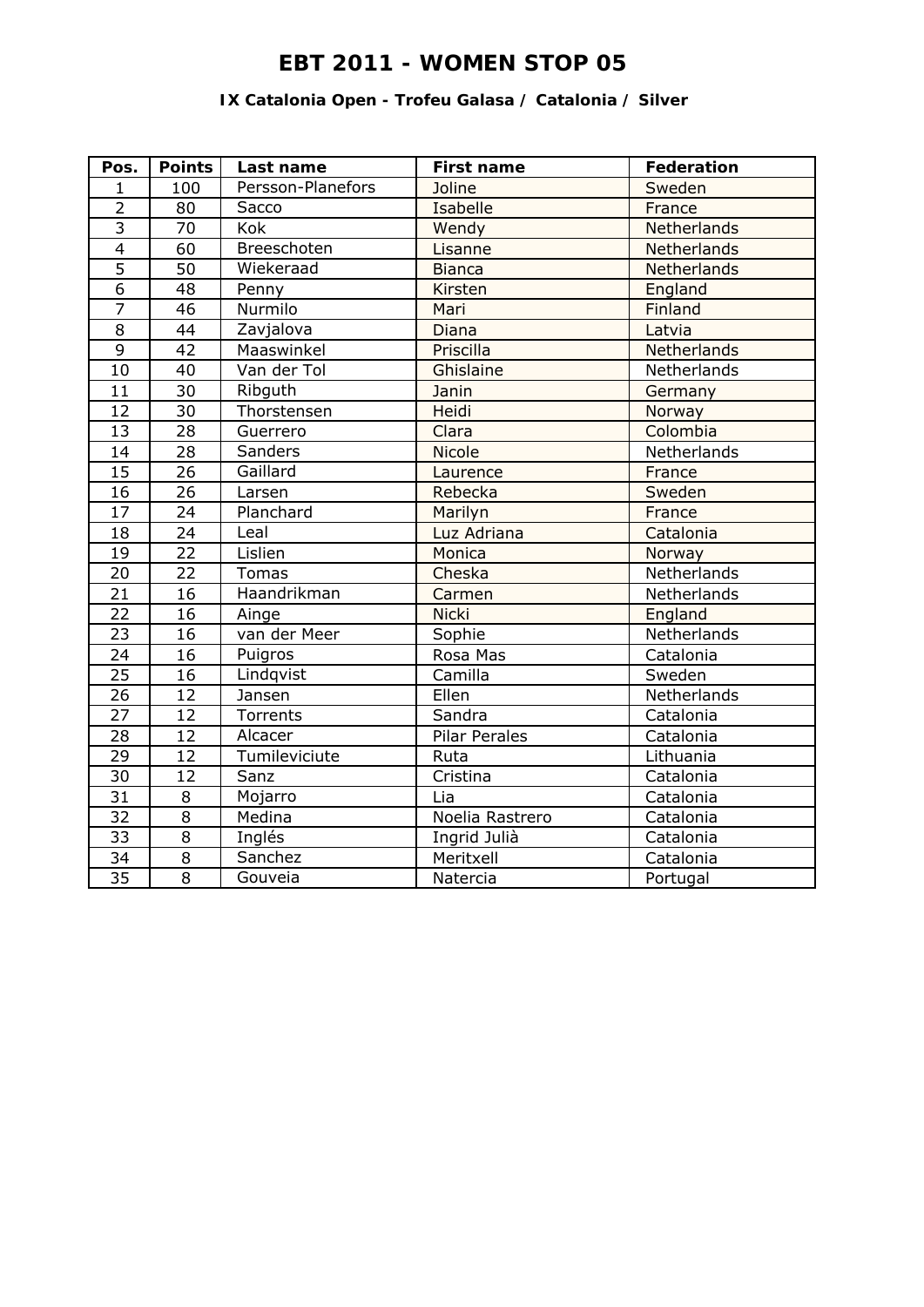#### **2nd Track Dream-Bowl Palace Open 2011 / Germany / Silver**

| Pos.            | <b>Points</b>           | Last name   | <b>First name</b> | <b>Federation</b> |
|-----------------|-------------------------|-------------|-------------------|-------------------|
| $\mathbf{1}$    | 100                     | Kjeldsen    | Kamilla           | Denmark           |
| $\overline{2}$  | 80                      | Ribguth     | Janin             | Germany           |
| $\overline{3}$  | 70                      | Jensen      | Mai Ginge         | Denmark           |
| 4               | 60                      | Jensen      | Anja Ginge        | Denmark           |
| $\overline{5}$  | 50                      | Bröndsted   | <b>Britt</b>      | Denmark           |
| $\overline{6}$  | 48                      | Geissler    | Nadine            | Germany           |
| $\overline{7}$  | 46                      | Kovalova    | Daria             | Ukraine           |
| 8               | 44                      | Göbel-Janka | Michaela          | <b>Germany</b>    |
| 9               | 42                      | Lindner     | Eva               | Germany           |
| 10              | 40                      | Beuthner    | Laura             | Germany           |
| 11              | 30                      | de Rooij    | Maxime            | Netherlands       |
| 12              | 30                      | Forslund    | Sonja             | Finland           |
| 13              | 28                      | Kindzule    | Adina             | Latvia            |
| 14              | 28                      | Lundén      | Roosa             | Finland           |
| 15              | 26                      | Agerbo      | Rikke Holm        | Denmark           |
| 16              | 26                      | Timter      | Vanessa           | Germany           |
| 17              | 24                      | Andersson   | Sandra            | Sweden            |
| 18              | 24                      | Thorstensen | Heidi             | Norway            |
| 19              | 22                      | Laub        | Sabrina           | Germany           |
| 20              | 22                      | Gales       | Anne Lorraine     | Denmark           |
| $\overline{21}$ | 16                      | Uhlich      | Sonja             | Germany           |
| $\overline{22}$ | 16                      | Pasanen     | Sanna             | Finland           |
| 23              | 16                      | Pöppler     | <b>Birgit</b>     | Germany           |
| 24              | 16                      | Jokinen     | Jonna             | Finland           |
| 25              | 16                      | Lundén      | Reija             | Finland           |
| 26              | 12                      | Facius      | Monic             | Germany           |
| 27              | 12                      | Johansen    | Jeanett H.        | Norway            |
| 28              | 12                      | Bögeskov    | Nickie            | Denmark           |
| 29              | 12                      | Kabowski    | Lisa              | Germany           |
| $\overline{30}$ | 12                      | Celiseva    | Jelena            | Latvia            |
| 31              | 8                       | Rieger      | Juliane           | Germany           |
| 32              | 8                       | Filor       | Alexandra         | Germany           |
| $\overline{33}$ | $\overline{8}$          | Weschke     | Nina              | Germany           |
| 34              | 8                       | Glasl       | Cornelia          | Germany           |
| 35              | $\overline{8}$          | Gerbracht   | Melanie           | Germany           |
| 36              | 6                       | Stankova    | Petra             | Slovakia          |
| 37              | 6                       | De Lisser   | Natalia Ann       | Denmark           |
| 38              | 6                       | Guigon      | Danièle           | France            |
| 39              | 6                       | Reichwald   | Monique           | Germany           |
| 40              | 6                       | Pospisilova | Veronika          | Slovakia          |
| 41              | 4                       | Kleinova    | Lucia             | Slovakia          |
| 42              | $\overline{\mathbf{4}}$ | Sramkova    | Kristina          | Slovakia          |
| 43              | 4                       | Wustinger   | Monika            | Germany           |
| 44              | 4                       | Kammerer    | Alexandra         | Germany           |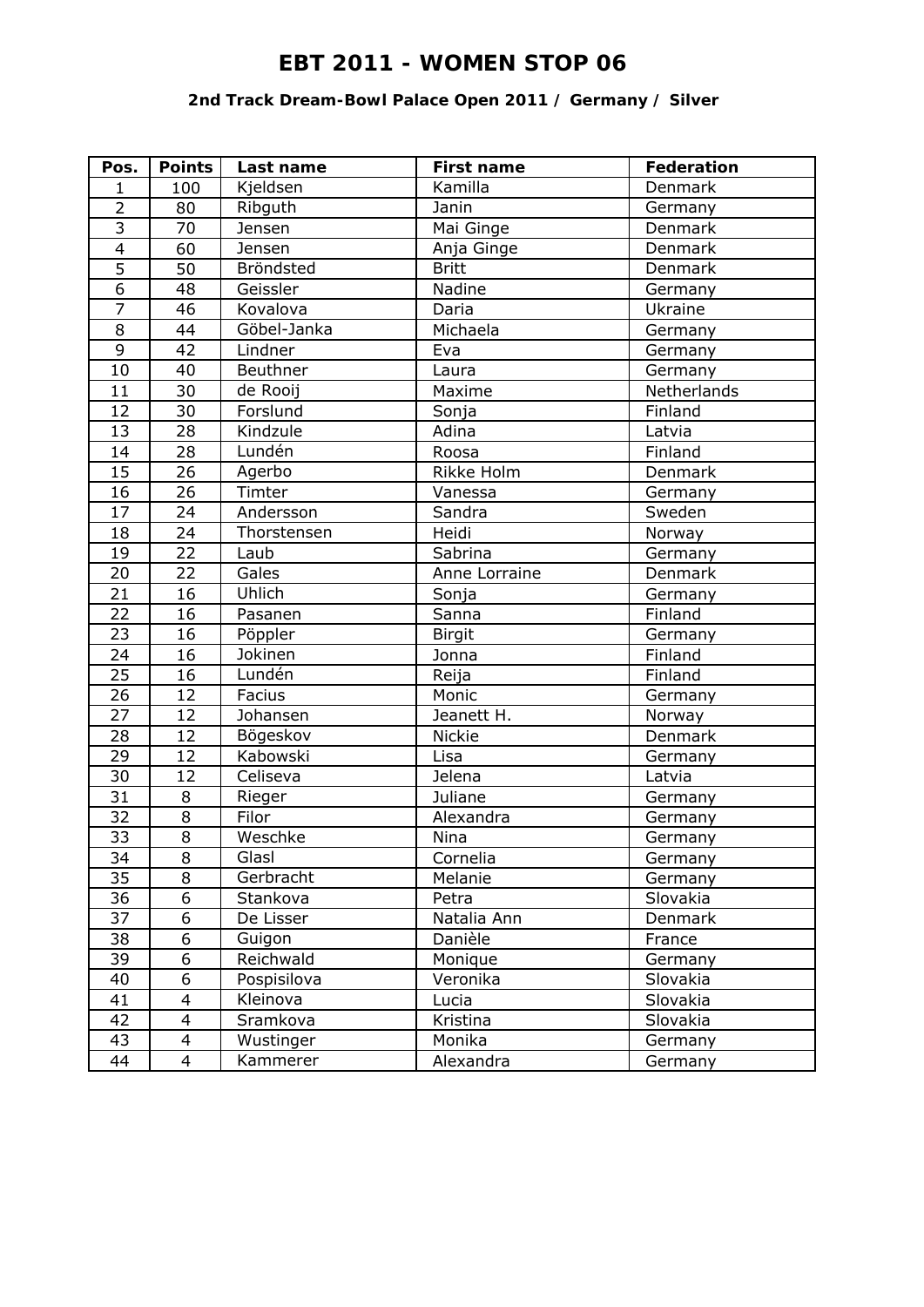#### **5th Qubica/AMF Open 2011 / Slovenia / Silver**

| Pos.            | <b>Points</b>  | Last name         | First name     | Federation  |
|-----------------|----------------|-------------------|----------------|-------------|
| 1               | 100            | Jensen            | Mai Ginge      | Denmark     |
| $\overline{2}$  | 80             | Pöllänen          | Krista         | Finland     |
| 3               | 70             | Persson-Planefors | Joline         | Sweden      |
| $\overline{4}$  | 60             | Kjeldsen          | Kamilla        | Denmark     |
| $\overline{5}$  | 50             | Kok               | Wendy          | Netherlands |
| 6               | 48             | Larsen            | Rebecka        | Sweden      |
| $\overline{7}$  | 46             | Hulsch            | Tina           | Germany     |
| 8               | 44             | Breeschoten       | Lisanne        | Netherlands |
| $\overline{9}$  | 42             | Wiekeraad         | <b>Bianca</b>  | Netherlands |
| 10              | 40             | Flack             | Nina           | Sweden      |
| 11              | 30             | Sanders           | Nicole         | Netherlands |
| 12              | 30             | Johansson         | Jenny          | Netherlands |
| 13              | 28             | Johnsson          | Helén          | Sweden      |
| 14              | 28             | Agerbo            | Rikke Holm     | Denmark     |
| 15              | 26             | Manninen          | <b>Nina</b>    | Finland     |
| 16              | 26             | van der Tol       | Ghislaine      | Netherlands |
| 17              | 24             | Gross             | Ivonne         | Austria     |
| 18              | 24             | <b>Beatrix</b>    | Pesek          | Hungary     |
| 19              | 22             | Korherr           | Sandra         | Austria     |
| 20              | 22             | Musar             | Anja Kalan     | Slovenia    |
| 21              | 16             | Oberkersch        | Teresa         | Austria     |
| 22              | 16             | Križman           | Mihela         | Slovenia    |
| 23              | 16             | Debenec           | Maja           | Slovenia    |
| 24              | 16             | Speckbacher       | Ricarda        | Austria     |
| 25              | 16             | Tabachkova        | Olga           | Russia      |
| 26              | 12             | Požar             | Eva            | Austria     |
| 27              | 12             | Klima             | <b>Bettina</b> | Slovenia    |
| 28              | 12             | Dolinsek          | Mojca          | Slovenia    |
| 29              | 12             | Musar             | Nataša Pirc    | Slovenia    |
| 30              | 12             | Milkovich         | Elena          | Russia      |
| $\overline{31}$ | $\overline{8}$ | Rauscher          | Christine      | Austria     |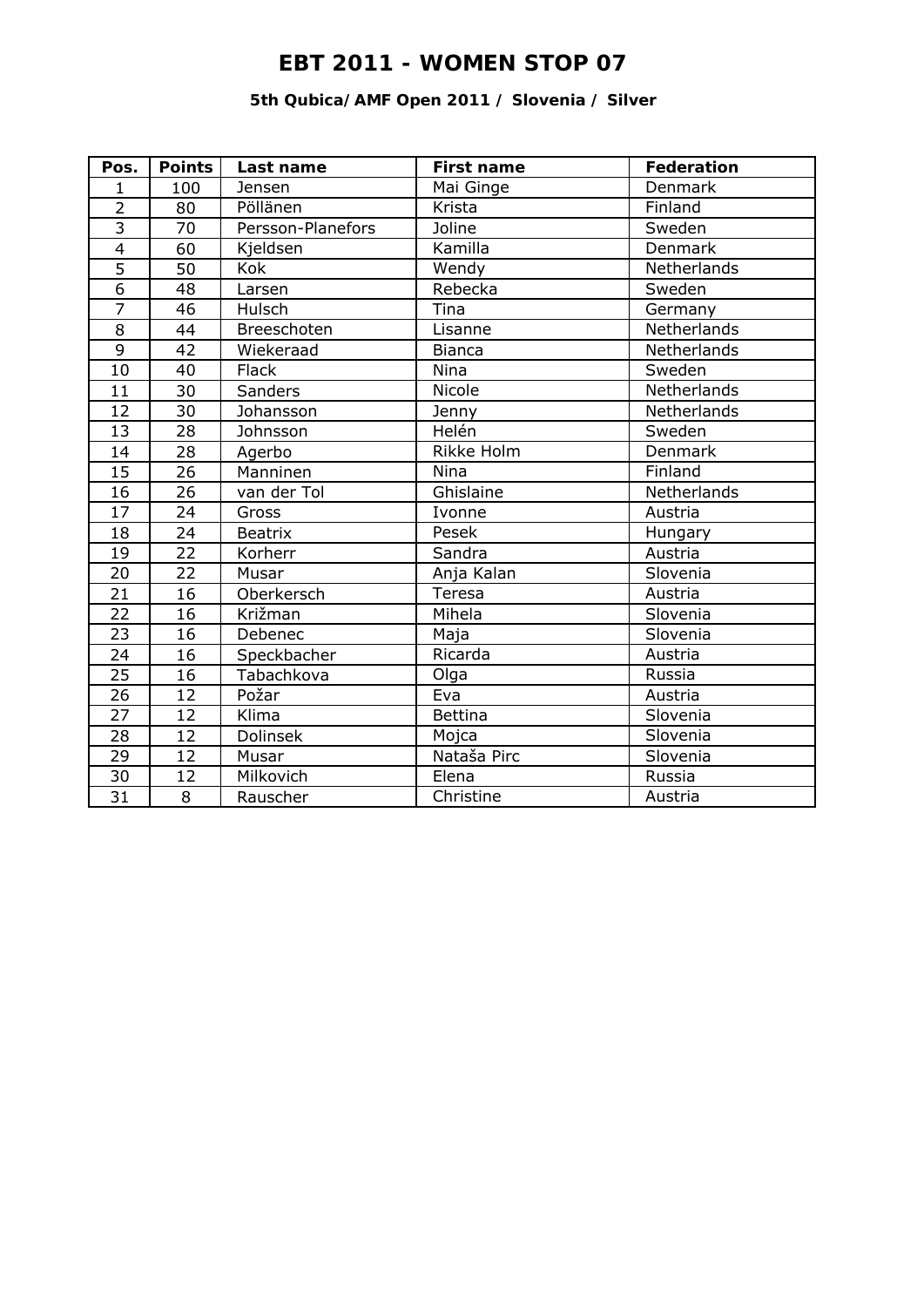#### **8th Istanbul Bowling Open / Turkey / Gold**

| Pos.            | <b>Points</b>   | Last name         | <b>First name</b> | Federation      |
|-----------------|-----------------|-------------------|-------------------|-----------------|
| 1               | 150             | Breeschoten       | Lisanne           | Netherlands     |
| $\overline{2}$  | 120             | Adolfsson         | Elin              | Sweden          |
| $\overline{3}$  | 105             | Persson-Planefors | Joline            | Sweden          |
| $\overline{4}$  | 90              | Andersson         | Ida               | Sweden          |
| $\overline{5}$  | $\overline{75}$ | Haandrikman       | Carmen            | Netherlands     |
| $\overline{6}$  | $\overline{72}$ | Johnson           | Helén             | Sweden          |
| $\overline{7}$  | 69              | Larsen            | Rebecka           | Sweden          |
| 8               | 66              | Wegner            | Jenny             | Sweden          |
| 9               | 63              | <b>Kok</b>        | Wendy             | Netherlands     |
| 10              | 60              | <b>Flack</b>      | Nina              | Sweden          |
| $\overline{11}$ | 45              | Kovalova          | Daria             | Ukraine         |
| 12              | 45              | Johansson         | Victoria          | Sweden          |
| $\overline{13}$ | $\overline{42}$ | Özogluuntur       | Ebru              | Turkey          |
| 14              | 42              | Stefanova         | Marina            | <b>Bulgaria</b> |
| $\overline{15}$ | 39              | Aksular           | Gulhan            | Turkey          |
| 16              | 39              | <b>Sanders</b>    | Nicole            | Netherlands     |
| 17              | 36              | Johansson         | Jenny             | Sweden          |
| 18              | 36              | Hultin            | Isabelle          | Sweden          |
| 19              | $\overline{33}$ | Andersson         | Sandra            | Sweden          |
| 20              | $\overline{33}$ | Mizrahi           | Sarit             | Israel          |
| $\overline{21}$ | $\overline{24}$ | Erol              | Hicran            | Turkey          |
| 22              | 24              | Gürkan            | Duygu             | Turkey          |
| $\overline{23}$ | 24              | Michajlow         | Adile             | Germany         |
| 24              | 24              | Senturk           | Tulin             | Turkey          |
| $\overline{25}$ | 24              | Maaswinkel        | Priscilla         | Netherlands     |
| 26              | 18              | Cinar             | Gökçe             | <b>Turkey</b>   |
| $\overline{27}$ | 18              | Kayim             | Ferah Sohret      | Turkey          |
| 28              | 18              | Gümüs             | Ezgi              | Turkey          |
| $\overline{29}$ | 18              | Kanbur            | Hulya             | Turkey          |
| $\overline{30}$ | 18              | Kucukbulut        | Irem              | Turkey          |
| $\overline{31}$ | 12              | Taspolat          | Ezgi              | Turkey          |
| 32              | 12              | Oznur             | Cigdem            | Turkey          |
| $\overline{33}$ | 12              | Küçük             | Meryem            | Turkey          |
| $\overline{34}$ | 12              | <b>Binici</b>     | Elhan Sevgi       | Turkey          |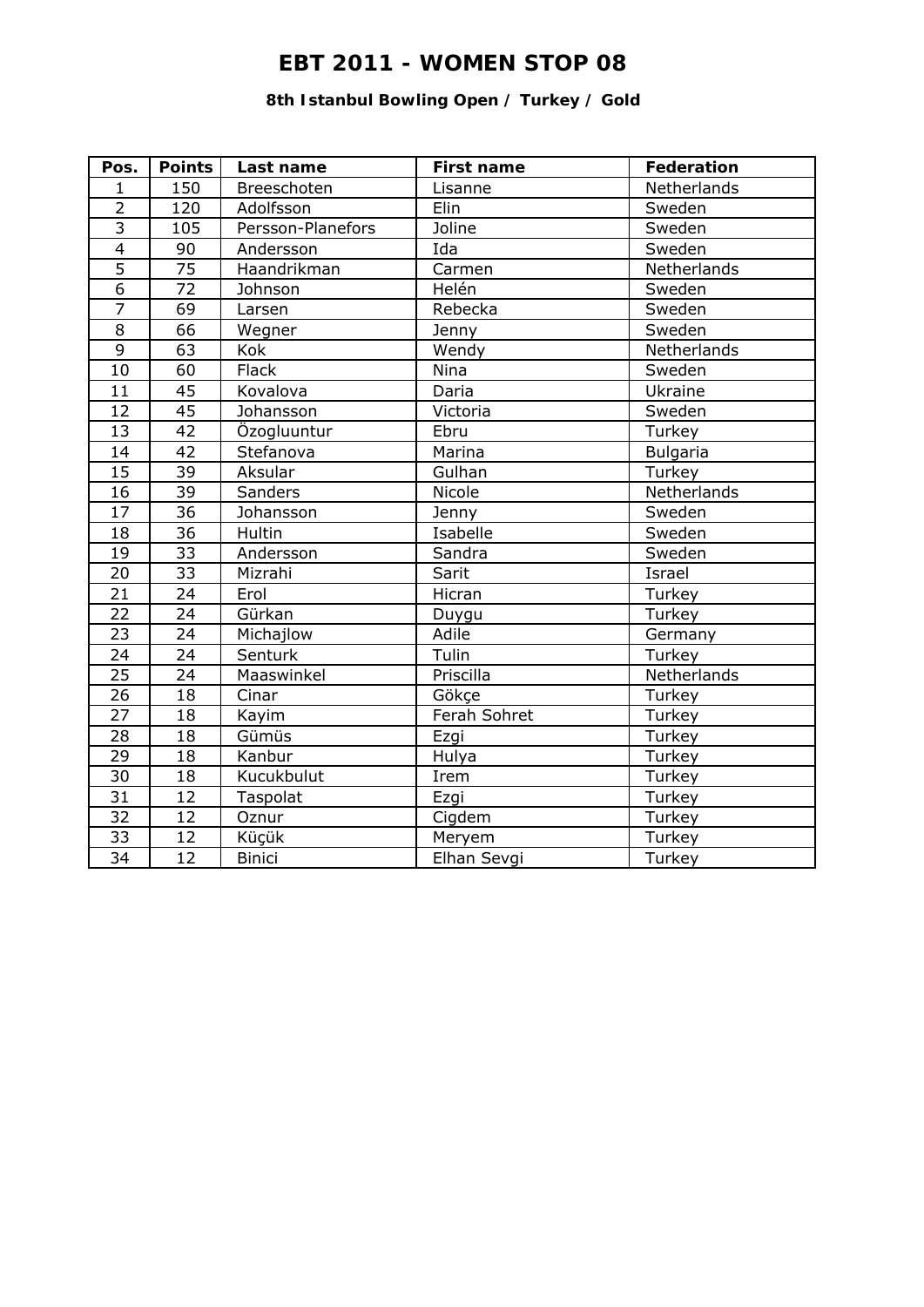#### **Bowltech Aalborg International 2011 / Denmark / Gold**

| Pos.                      | Points          | Last name         | First name        | Federation     |
|---------------------------|-----------------|-------------------|-------------------|----------------|
| $\mathbf{1}$              | 150             | Agerbo            | Rikke Holm        | <b>Denmark</b> |
| $\overline{2}$            | 120             | Persson-Planefors | Joline            | Sweden         |
| $\overline{\overline{3}}$ | 105             | Jensen            | Mai Ginge         | Denmark        |
| $\overline{4}$            | 90              | Wedel             | Sascha            | Denmark        |
| $\overline{5}$            | $\overline{75}$ | Bröndsted         | <b>Britt</b>      | Denmark        |
| 6                         | $\overline{72}$ | Breeschoten       | Lisanne           | Netherlands    |
| $\overline{7}$            | 69              | Christensen       | Randi B.          | Denmark        |
| 8                         | 66              | Madsen            | Charlotte B.      | <b>Denmark</b> |
| 9                         | 63              | Larsen            | Rebecka           | Sweden         |
| 10                        | 60              | Jensen            | Anja Ginge        | <b>Denmark</b> |
| 11                        | 45              | Flack             | Nina              | Sweden         |
| $\overline{12}$           | $\overline{45}$ | Maaswinkel        | Priscilla         | Netherlands    |
| $\overline{13}$           | 42              | Bögeskov          | Nickie            | Denmark        |
| 14                        | $\overline{42}$ | Kjeldsen          | Kamilla           | <b>Denmark</b> |
| $\overline{15}$           | 39              | Kok               | Wendy             | Netherlands    |
| 16                        | $\overline{39}$ | Simonsen          | Trine             | <b>Denmark</b> |
| 17                        | $\overline{36}$ | Thorstensen       | Heidi             | Norway         |
| 18                        | $\overline{36}$ | Van der Tol       | Ghislaine         | Netherlands    |
| 19                        | $\overline{33}$ | Johansen          | Jeanett H.        | Norway         |
| $\overline{20}$           | $\overline{33}$ | van der Meer      | Danielle          | Netherlands    |
| 21                        | 24              | Karlsson          | Frida             | Sweden         |
| $\overline{22}$           | $\overline{24}$ | Kristensen        | Pernille          | <b>Denmark</b> |
| 23                        | 24              | Pedersen          | Randi Kryger      | Denmark        |
| $\overline{24}$           | $\overline{24}$ | Lundën            | Rosa              | Finland        |
| $\overline{25}$           | $\overline{24}$ | Lislien           | Monica            | Norway         |
| 26                        | 18              | Gales             | Anne Lorraine     | Denmark        |
| $\overline{27}$           | 18              | Johansen          | <b>Stine</b>      | Denmark        |
| 28                        | 18              | De Lisser         | Natalia Ann       | Denmark        |
| 29                        | 18              | Jensen            | Maria Bak         | Denmark        |
| $\overline{30}$           | 18              | Almestrand        | Line Berg         | Norway         |
| $\overline{31}$           | 12              | Rasmussen         | Pernille          | <b>Denmark</b> |
| 32                        | 12              | Kristensen        | Karina            | Denmark        |
| $\overline{33}$           | 12              | Dressel           | Katia Iben        | Denmark        |
| $\overline{34}$           | $\overline{12}$ | Skovgaard         | $\overline{Else}$ | <b>Denmark</b> |
| $\overline{35}$           | 12              | Mortensen         | Vibeke            | Norway         |
| $\overline{36}$           | $\overline{9}$  | Overgaard         | Ida               | Denmark        |
| 37                        | 9               | Taylor            | Michaela          | Denmark        |
| 38                        | $\overline{9}$  | Kristensen        | Grethe            | Denmark        |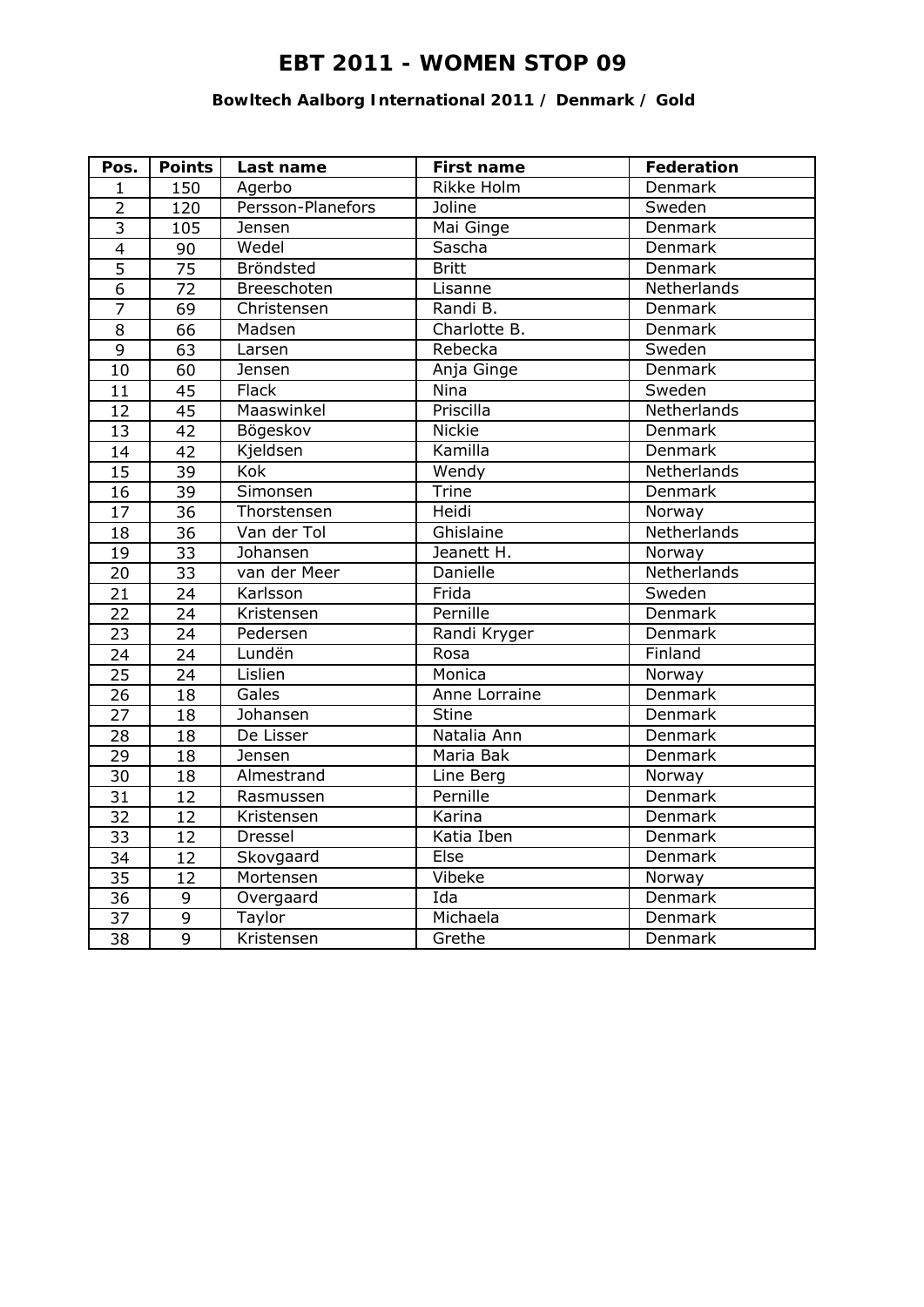#### **Odense International / Denmark / Satellite**

| Pos. | <b>Points</b> | Last name        | <b>First name</b> | Federation |
|------|---------------|------------------|-------------------|------------|
|      | 50            | Agerbo           | Rikke Holm        | Denmark    |
| 2    | 40            | Kjeldsen         | Kamilla           | Denmark    |
| 3    | 35            | <b>Burkal</b>    | Pia               | Denmark    |
| 4    | 30            | Bröndsted        | <b>Britt</b>      | Denmark    |
| 5    | 25            | Thorstensen      | Heidi             | Norway     |
| 6    | 24            | Bögeskov         | Nickie            | Denmark    |
| 7    | 23            | Leen             | Charlotte         | Denmark    |
| 8    | 22            | Pedersen         | Randi Kryger      | Denmark    |
| 9    | 21            | Jeppesen         | Lotte             | Denmark    |
| 10   | 20            | Andersen         | Louise            | Denmark    |
| 11   | 15            | Nörregaard       | Marie             | Denmark    |
| 12   | 15            | Nielsen          | Pernille Fischer  | Denmark    |
| 13   | 14            | Andersen         | Helle O.          | Denmark    |
| 14   | 14            | Skovgaard        | Else              | Denmark    |
| 15   | 13            | Eriksen          | Cecilie S.        | Denmark    |
| 16   | 13            | Dressel          | Katia Iben        | Denmark    |
| 17   | 12            | Johansen         | Anny              | Denmark    |
| 18   | 12            | Petersen         | Majbrit           | Denmark    |
| 19   | 11            | <b>Brodersen</b> | Christina         | Denmark    |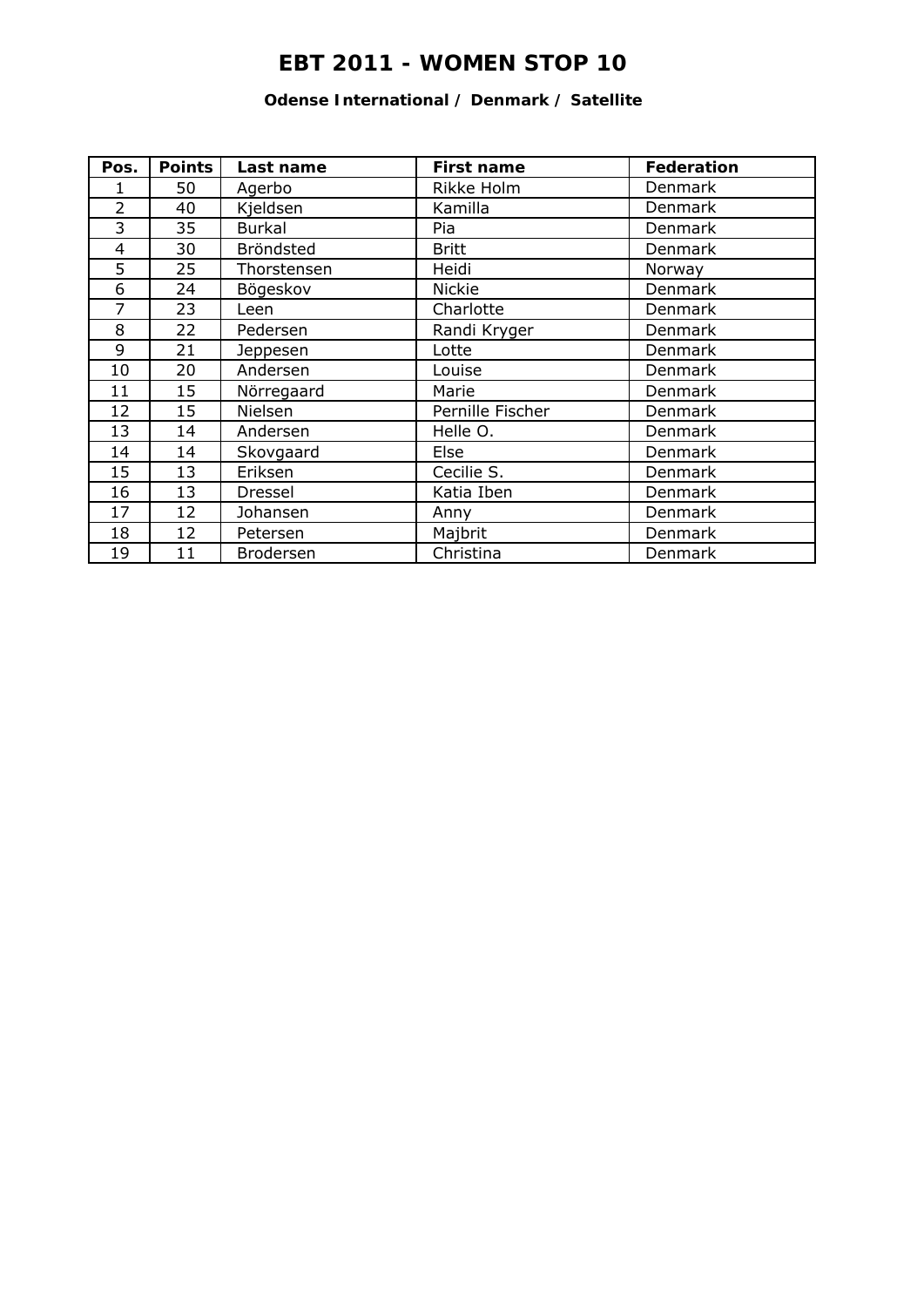#### **7th Storm San Marino Open / San Marino / Gold**

| Pos.            | <b>Points</b> | Last name      | <b>First name</b> | Federation   |
|-----------------|---------------|----------------|-------------------|--------------|
| $\mathbf{1}$    | 150           | Cheah          | Esther            | Malaysia     |
| $\overline{2}$  | 120           | Gaillard       | Laurence          | France       |
| 3               | 105           | Sijore         | Jacqueline        | Malaysia     |
| $\overline{4}$  | 90            | Koh            | Sharon            | Malaysia     |
| $\overline{5}$  | 75            | Jane           | Sin Li            | Malaysia     |
| 6               | 72            | Aziela         | Zandra            | Malaysia     |
| $\overline{7}$  | 69            | Haandrikman    | Carmen            | Netherlands  |
| 8               | 66            | <b>Kok</b>     | Wendy             | Netherlands  |
| $\overline{9}$  | 63            | <b>Sanders</b> | Nicole            | Netherlands  |
| 10              | 60            | Beuthner       | Laura             | Germany      |
| 11              | 45            | Shazwani       | Siti              | Malaysia     |
| 12              | 45            | Sacco          | Isabelle          | France       |
| 13              | 42            | Thorstensen    | Heidi             | Norway       |
| 14              | 42            | Dallelucche    | Manuela           | Italy        |
| 15              | 39            | Bagnolini      | Monica            | Italy        |
| 16              | 39            | Wiekeraad      | <b>Bianca</b>     | Netherlands  |
| 17              | 36            | Baraldi        | Fabiana           | <b>Italy</b> |
| 18              | 36            | Frioni         | Pamela            | Italy        |
| 19              | 33            | Cataoli        | Simona            | Italy        |
| 20              | 33            | Santamaria     | Lara              | Italy        |
| 21              | 24            | Frassineti     | Daniela           | Italy        |
| 22              | 24            | Mattalini      | Monica            | Italy        |
| 23              | 24            | Barthelemy     | Aline             | San Marino   |
| 24              | 24            | Taschini       | Antonella         | Italy        |
| $\overline{25}$ | 24            | Segura         | Asuncion          | Spain        |
| 26              | 18            | Cafaro         | Luciana           | Italy        |
| 27              | 18            | Regoli         | Annalisa          | Italy        |
| 28              | 18            | Ciattoni       | Simona            | Italy        |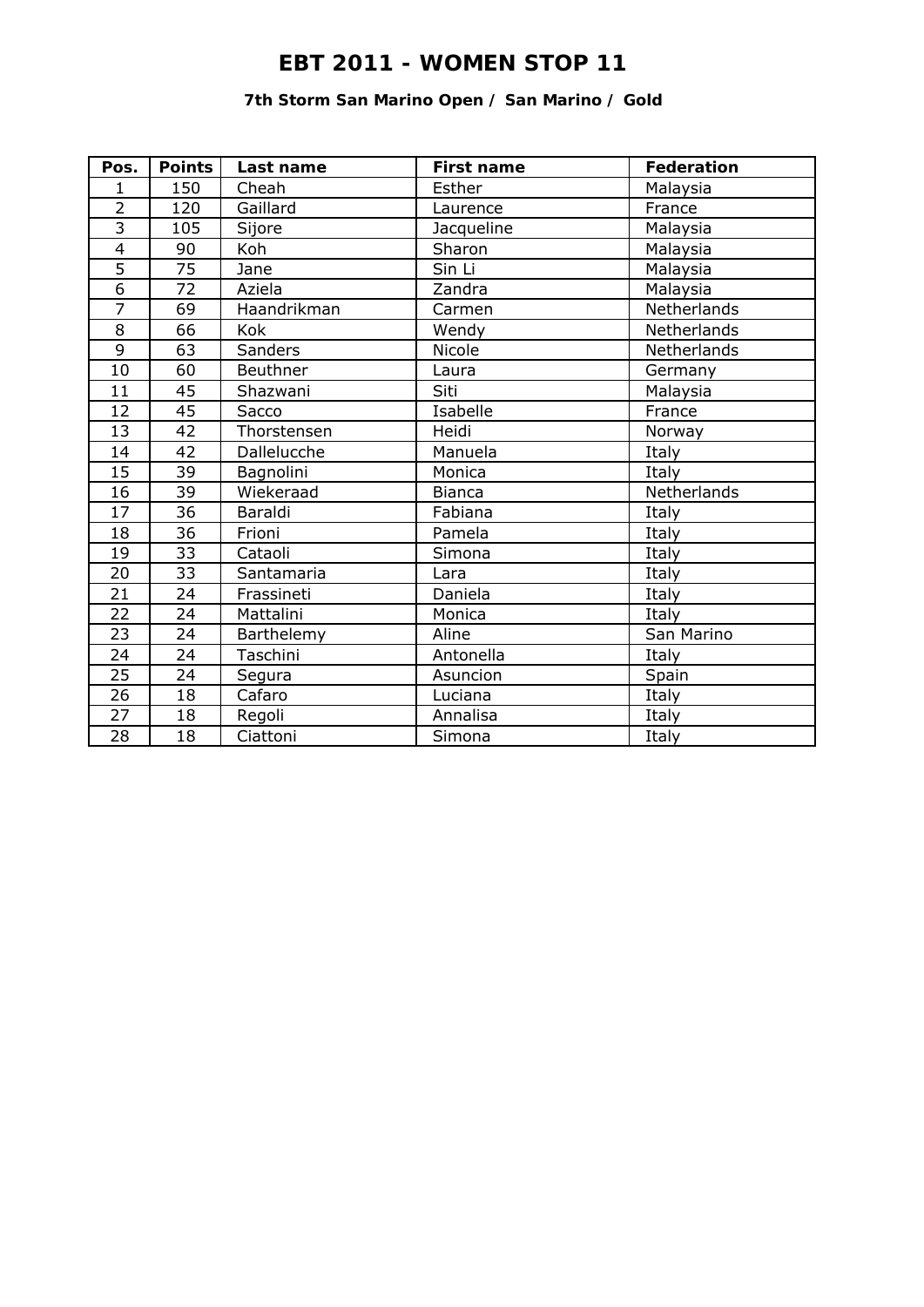#### **33 Trofeu Internacional Ciutat de Barcelona / Catalonia / Gold**

| Pos.                     | <b>Points</b>  | Last name         | <b>First name</b> | Federation  |
|--------------------------|----------------|-------------------|-------------------|-------------|
| 1                        | 150            | Aziela            | Zandra            | Malaysia    |
| $\overline{2}$           | 120            | Persson-Planefors | Joline            | Sweden      |
| $\overline{3}$           | 105            | <b>Bröndsted</b>  | <b>Britt</b>      | Denmark     |
| $\overline{\mathcal{L}}$ | 90             | Koh               | Sharon            | Malaysia    |
| $\overline{5}$           | 75             | Lundén            | Roosa             | Finland     |
| 6                        | 72             | Shazwani          | Siti              | Malaysia    |
| $\overline{7}$           | 69             | Andersson         | Sandra            | Sweden      |
| 8                        | 66             | Wiekeraad         | <b>Bianca</b>     | Netherlands |
| 9                        | 63             | Jensen            | Mai Ginge         | Denmark     |
| 10                       | 60             | Celie             | Lauriane          | France      |
| 11                       | 45             | Cheah             | Esther            | Malaysia    |
| 12                       | 45             | Agerbo            | Rikke Holm        | Denmark     |
| 13                       | 42             | Kok               | Wendy             | Netherlands |
| 14                       | 42             | Ribguth           | Janin             | Germany     |
| 15                       | 39             | Johansson         | Jenny             | Sweden      |
| 16                       | 39             | Sanders           | Nicole            | Netherlands |
| 17                       | 36             | Zavjalova         | Diana             | Latvia      |
| 18                       | 36             | Staudinger        | Cassie            | Australia   |
| 19                       | 33             | Pöllänen          | Krista            | Finland     |
| 20                       | 33             | Guerrero          | Clara             | Colombia    |
| 21                       | 24             | Johansson         | Victoria          | Sweden      |
| 22                       | 24             | Kovalova          | Daria             | Ukraine     |
| $\overline{23}$          | 24             | Thorstensen       | Heidi             | Norway      |
| 24                       | 24             | Planchard         | Marilyn           | France      |
| $\overline{25}$          | 24             | Adolfsson         | Elin              | Sweden      |
| 26                       | 18             | Lunden            | Reija             | Finland     |
| 27                       | 18             | Flack             | Nina              | Sweden      |
| 28                       | 18             | Leal              | Luz Adriana       | Catalonia   |
| 29                       | 18             | Wegner            | Jenny             | Sweden      |
| 30                       | 18             | Saint Marc        | Aude              | France      |
| 31                       | 12             | Hultin            | Isabelle          | Sweden      |
| $\overline{32}$          | 12             | Pöntinen          | Marjo             | Finland     |
| $\overline{33}$          | 12             | Manninen          | Nina              | Finland     |
| 34                       | 12             | Breeschoten       | Lisanne           | Netherlands |
| 35                       | 12             | Sin Li            | Jane              | Malaysia    |
| 36                       | 9              | Johnsson          | Helen             | Sweden      |
| 37                       | 9              | Sijore            | Jacqueline        | Malaysia    |
| 38                       | $\overline{9}$ | Andersson         | Ida               | Sweden      |
| 39                       | $\overline{9}$ | Jacques           | Amandine          | France      |
| 40                       | 9              | Puiggros          | Rosa Mas          | Catalonia   |
| 41                       | $\overline{6}$ | Larsen            | Rebecka           | Sweden      |
| 42                       | $\overline{6}$ | <b>Tomas</b>      | Cheska            | Netherlands |
| 43                       | 6              | van der Mer       | Danielle          | Netherlands |
| 44                       | 6              | Murat             | Valerie           | France      |
| 45                       | 6              | van der Tol       | Ghislaine         | Netherlands |
| 46                       | $\overline{3}$ | Impola            | Hannele           | Finland     |
| 47                       | $\overline{3}$ | Derynck           | Isabelle          | France      |
| 48                       | $\overline{3}$ | Wedel             | Sascha            | Denmark     |
| 49                       | $\overline{3}$ | Torrents          | Sandra            | Catalonia   |
| 50                       | $\overline{3}$ | Keränen           | Jenni             | Finland     |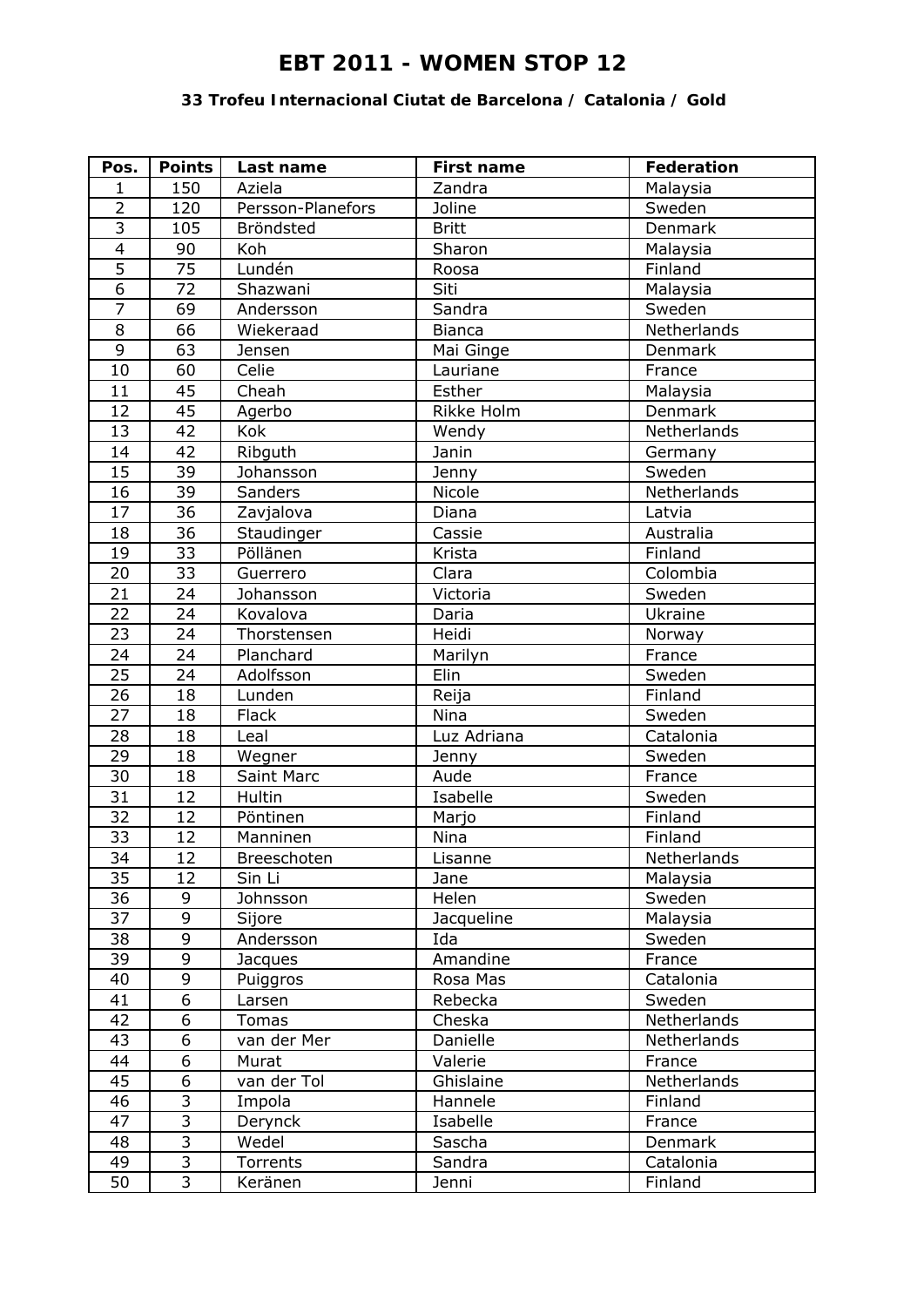#### **BNC Open / Slovakia / Silver**

| Pos.            | <b>Points</b>  | Last name   | <b>First name</b> | <b>Federation</b>     |
|-----------------|----------------|-------------|-------------------|-----------------------|
| 1               | 100            | Thorstensen | Heidi             | Norway                |
| $\overline{2}$  | 80             | Wegner      | Jenny             | Sweden                |
| $\overline{3}$  | 70             | Bestova     | Katerina          | Czech Republic        |
| $\overline{4}$  | 60             | Linderoth   | Josefine          | Sweden                |
| $\overline{5}$  | 50             | Kuznetcova  | Yana              | Russia                |
| $\overline{6}$  | 48             | de Rooij    | Maxime            | Netherlands           |
| $\overline{7}$  | 46             | Hanusova    | Dana              | Czech Republic        |
| 8               | 44             | Hanzlovska  | Petra             | Czech Republic        |
| 9               | 42             | Padarova    | Ivana             | Czech Republic        |
| 10              | 40             | Pesek       | <b>Beatrix</b>    | Hungary               |
| 11              | 30             | Lebrova     | Jana              | Czech Republic        |
| 12              | 30             | Gross       | Ivonne            | Austria               |
| 13              | 28             | Navakova    | Miluse            | Czech Republic        |
| 14              | 28             | Hanusikova  | Blanka            | Czech Republic        |
| 15              | 26             | Stankova    | Petra             | Slovakia              |
| 16              | 26             | Krizman     | Mihela            | Slovenia              |
| 17              | 24             | Hegedus     | Eva               | Hungary               |
| 18              | 24             | Korherr     | Sandra            | Austria               |
| 19              | 22             | Bodolai     | Dorottya          | Hungary               |
| 20              | 22             | Frysova     | Vera              | <b>Czech Republic</b> |
| 21              | 16             | Weber       | Andrea            | Austria               |
| 22              | 16             | Pospisilova | Veronika          | Slovakia              |
| 23              | 16             | Slamkova    | Katarina          | Slovakia              |
| 24              | 16             | Stysova     | Bohdana           | Czech Republic        |
| $\overline{25}$ | 16             | Adler       | Tamara            | Austria               |
| 26              | 12             | Werner      | Monika            | Austria               |
| 27              | 12             | Krnakova    | Sarka             | Czech Republic        |
| 28              | 12             | Vajda       | Katalin           | Hungary               |
| 29              | 12             | Hustovova   | Jana              | Czech Republic        |
| 30              | 12             | Rohrmoser   | Christine         | Austria               |
| 31              | 8              | Wustinger   | Monika            | Austria               |
| $\overline{32}$ | 8              | Baluchova   | Alena             | Slovakia              |
| $\overline{33}$ | 8              | Spacal      | Rita              | Austria               |
| 34              | 8              | Lenz        | Eveline           | Austria               |
| $\overline{35}$ | $\overline{8}$ | Zabkova     | Lucie             | Czech Republic        |
| $\overline{36}$ | $\overline{6}$ | Chladkova   | Hana              | Czech Republic        |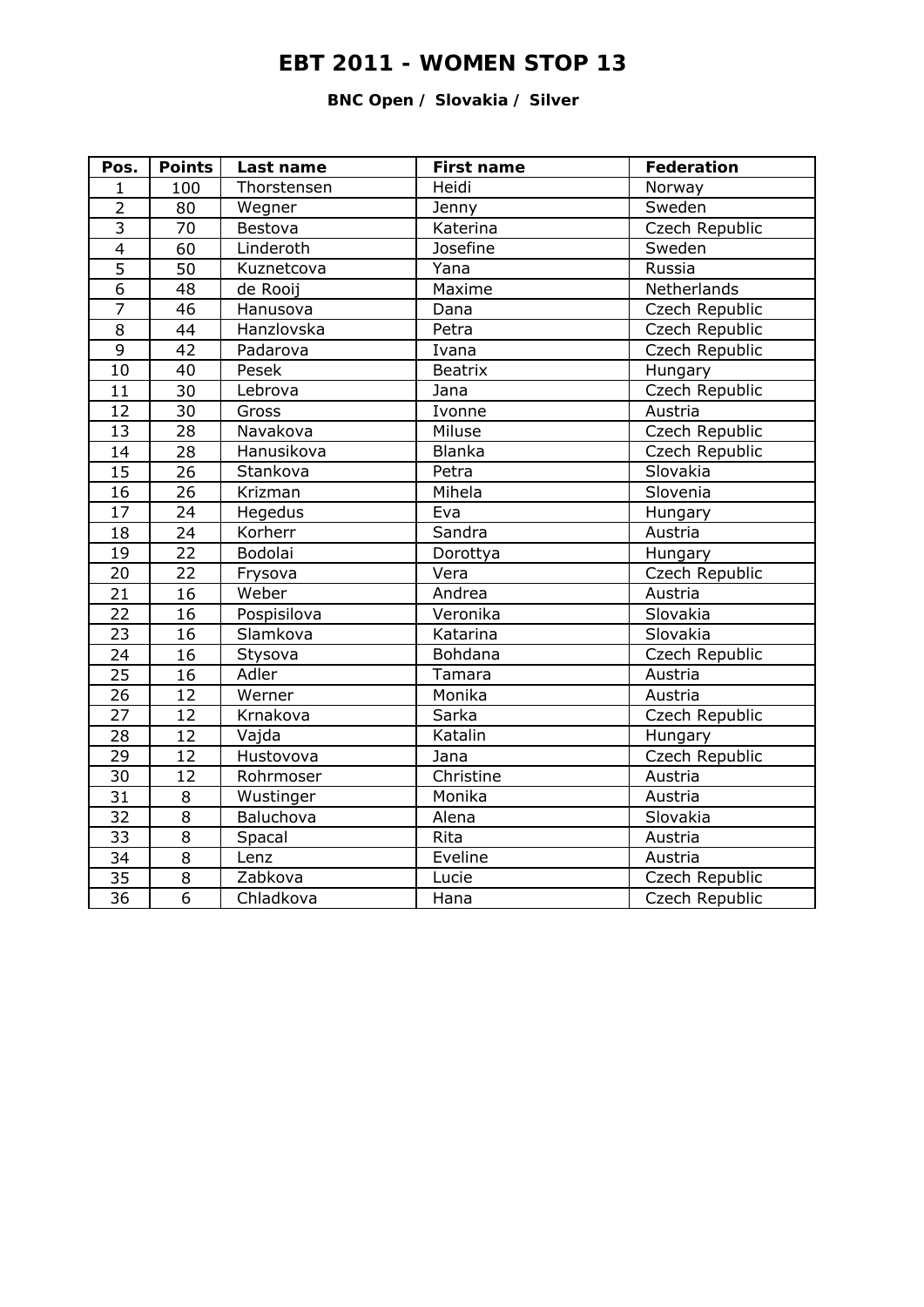### **Linne Norwegian Open 2011 / Norway / Satellite**

| Pos.            | <b>Points</b>   | Last name   | <b>First name</b>  | <b>Federation</b> |
|-----------------|-----------------|-------------|--------------------|-------------------|
| 1               | 50              | Hansen      | Andrea             | Norway            |
| $\overline{2}$  | 40              | Wegner      | Jenny              | Sweden            |
| $\overline{3}$  | $\overline{35}$ | Christensen | Randi Brogaard     | Denmark           |
| 4               | 30              | Thorstensen | Heidi              | Norway            |
| 5               | 25              | Torgersen   | Patcharin          | Norway            |
| $\overline{6}$  | 24              | Fosseide    | Tove               | Norway            |
| 7               | 23              | Lislien     | Monica             | Norway            |
| 8               | 22              | Johansen    | Jeanett Haavelmoen | Norway            |
| 9               | 21              | Almestrand  | Line Berg          | Norway            |
| 10              | 20              | Hansen      | Randi              | Norway            |
| 11              | 15              | Smevik      | Trine Horgen       | Norway            |
| 12              | 15              | Bakken      | Sandra             | Norway            |
| 13              | 14              | Andersen    | Grethe             | Norway            |
| 14              | 14              | Aureliusson | Ann-Louise         | Norway            |
| $\overline{15}$ | 13              | Ingvoldstad | Mariann            | Norway            |
| $\overline{16}$ | 13              | Lillelien   | Lene               | Norway            |
| 17              | 12              | Frøshaug    | Ragnhild           | Norway            |
| 18              | 12              | Tvedt       | Torill             | Norway            |
| 19              | 11              | Fosseide    | Grethe             | Norway            |
| 20              | 11              | Stivang     | Miriam Lindegaard  | Norway            |
| 21              | 8               | Mathiesen   | Elin               | Norway            |
| 22              | $\overline{8}$  | Monsen      | Janne              | Norway            |
| 23              | $\overline{8}$  | Jacobsen    | Åse                | Norway            |
| 24              | 8               | Krogh       | Therese            | Norway            |
| 25              | 8               | Løvdal      | Mona               | Norway            |
| 26              | 6               | Lønne       | Ingelinn           | Norway            |
| 27              | 6               | Mahrra      | Sonya              | Norway            |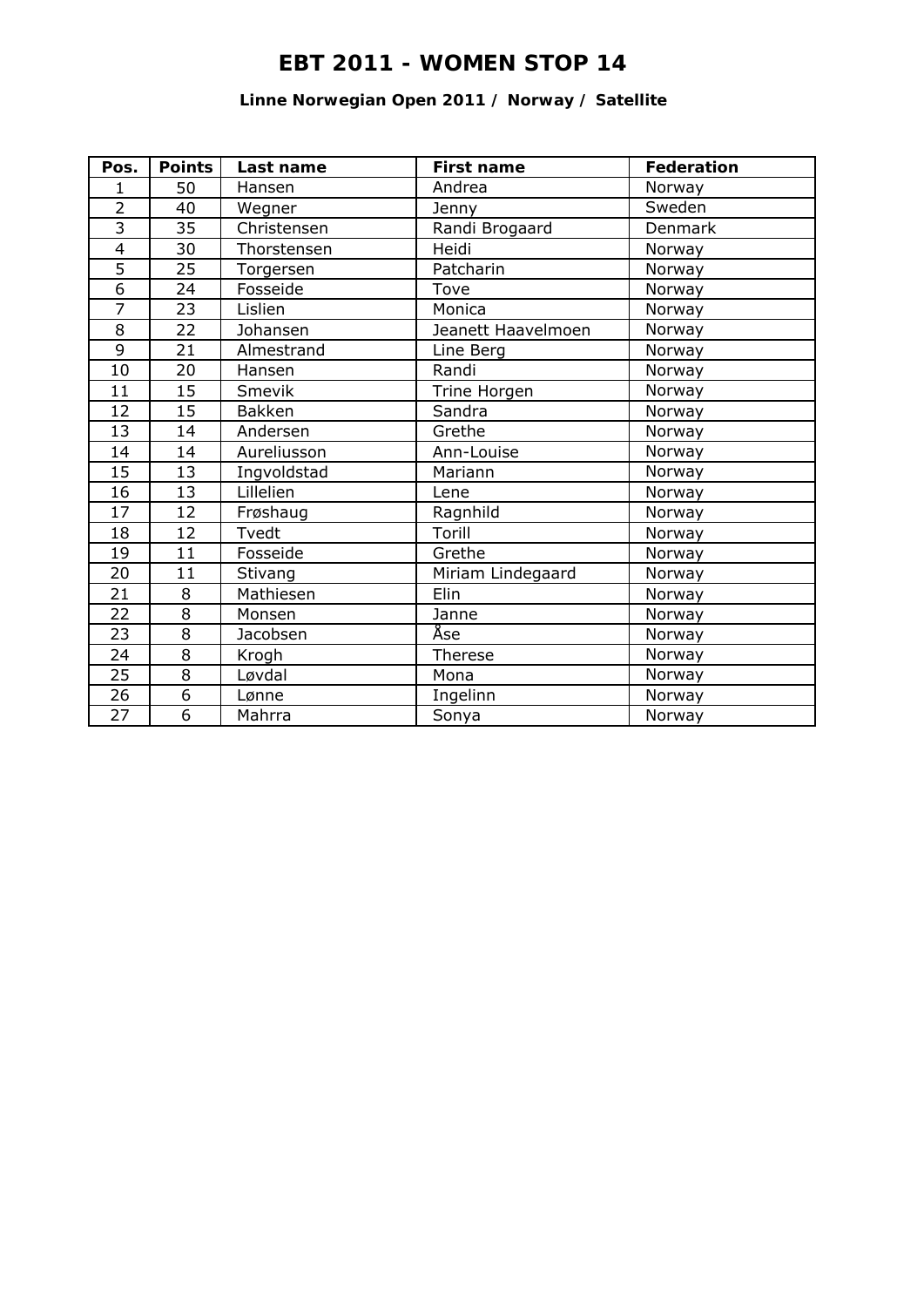#### **Russian Open / Russia / Satellite**

| Pos.                    | <b>Points</b>            | Last name   | First name | Federation |
|-------------------------|--------------------------|-------------|------------|------------|
| 1                       | 50                       | Korobkova   | Alena      | Russia     |
| $\overline{2}$          | 40                       | Kovalova    | Daria      | Ukraine    |
| $\overline{3}$          | 35                       | Kryl        | Kristina   | Russia     |
| $\overline{\mathbf{4}}$ | 30                       | Polyanskaya | Julia      | Russia     |
| $\overline{5}$          | 25                       | Smirnova    | Evgenia    | Russia     |
| 6                       | 24                       | Efimova     | Zaryana    | Russia     |
| $\overline{7}$          | 23                       | Orlova      | Anna       | Russia     |
| 8                       | 22                       | Bulanova    | Maria      | Russia     |
| 9                       | 21                       | Gorbacheva  | Julia      | Russia     |
| 10                      | 20                       | Korobkova   | Varvara    | Russia     |
| 11                      | 15                       | Smotrova    | Ksenia     | Russia     |
| 12                      | 15                       | Milkovich   | Elena      | Russia     |
| 13                      | 14                       | Belenko     | Viktoria   | Russia     |
| 14                      | 14                       | Tikhonova   | Anastasia  | Russia     |
| 15                      | 13                       | Lin         | Xiaoyun    | China      |
| 16                      | 13                       | Sukhanova   | Galina     | Russia     |
| 17                      | 12                       | Tabachkova  | Olga       | Russia     |
| 18                      | 12                       | Voronkova   | Daria      | Russia     |
| 19                      | $11\,$                   | Korablinova | Nadezhda   | Russia     |
| 20                      | 11                       | Stepanova   | Tatyana    | Russia     |
| 21                      | 8                        | Korobkova   | Inna       | Russia     |
| 22                      | 8                        | Shatalova   | Elvira     | Russia     |
| 23                      | 8                        | Kislyak     | Anna       | Russia     |
| 24                      | 8                        | Istomina    | Ksenia     | Russia     |
| $\overline{25}$         | 8                        | Yakunina    | Alexandra  | Ukraine    |
| 26                      | 6                        | Suslikova   | Elena      | Russia     |
| 27                      | 6                        | Kharlamova  | Polina     | Russia     |
| 28                      | 6                        | Kuleshova   | Anastasia  | Russia     |
| 29                      | 6                        | Kulikova    | Ksenia     | Russia     |
| 30                      | 6                        | Pokasova    | Anastasia  | Russia     |
| 31                      | 4                        | Koshel      | Maria      | Russia     |
| $\overline{32}$         | $\overline{\mathbf{4}}$  | Danacheva   | Elizaveta  | Russia     |
| 33                      | 4                        | Koshel      | Ekaterina  | Russia     |
| 34                      | 4                        | Zvereva     | Ekaterina  | Russia     |
| 35                      | $\overline{\mathcal{L}}$ | Sheshenya   | Tatyana    | Russia     |
| 36                      | 3                        | Sozinova    | Julia      | Russia     |
| 37                      | $\overline{3}$           | Gryaznova   | Varvara    | Russia     |
| 38                      | $\overline{3}$           | Krutikova   | Viktoria   | Russia     |
| 39                      | $\overline{3}$           | Fedorova    | Maria      | Russia     |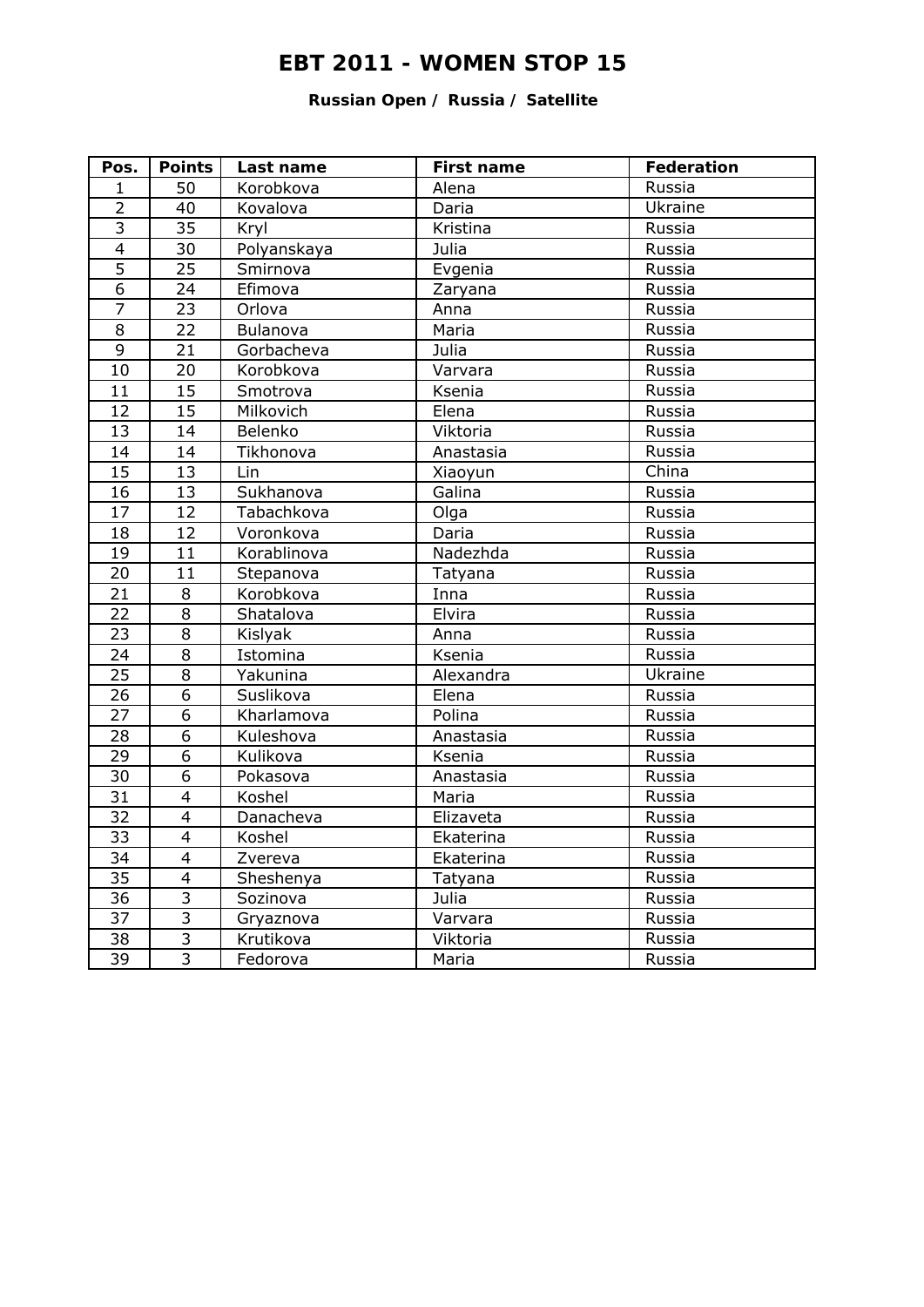#### **Chandra Open 2011 / Netherlands / Satellite**

| Pos.            | <b>Points</b>  | Last name       | <b>First name</b> | <b>Federation</b>  |
|-----------------|----------------|-----------------|-------------------|--------------------|
| 1               | 50             | Breeschoten     | Lisanne           | Netherlands        |
| $\overline{2}$  | 40             | Stickney        | Tina              | <b>USA</b>         |
| $\overline{3}$  | 35             | van der Tol     | Ghislaine         | Netherlands        |
| 4               | 30             | Poppler         | <b>Birgit</b>     | Germany            |
| 5               | 25             | Staudinger      | Cassie            | Australia          |
| $\overline{6}$  | 24             | Haandrikman     | Carmen            | Netherlands        |
| $\overline{7}$  | 23             | van der Meer    | Danielle          | <b>Netherlands</b> |
| 8               | 22             | van der Meer    | Sophie            | Netherlands        |
| 9               | 21             | de Rooij        | Maxime            | Netherlands        |
| 10              | 20             | <b>Sanders</b>  | Nicole            | Netherlands        |
| 11              | 15             | de Jong         | Marieke           | Netherlands        |
| 12              | 15             | Wiekeraad       | <b>Bianca</b>     | Netherlands        |
| 13              | 14             | Jansen          | Ellen             | Netherlands        |
| 14              | 14             | <b>Tomas</b>    | Cheska            | Netherlands        |
| 15              | 13             | <b>Kok</b>      | Wendy             | Netherlands        |
| 16              | 13             | Sacco           | Isabelle          | France             |
| 17              | 12             | Maaswinkel      | Priscilla         | Netherlands        |
| 18              | 12             | Jacobs          | Chantal           | Netherlands        |
| 19              | 11             | Greiner         | Samantha          | Netherlands        |
| 20              | 11             | Plummen         | Kelly             | Netherlands        |
| 21              | 8              | Wrisberg        | Charmaine         | Denmark            |
| 22              | $\overline{8}$ | van Ojik        | Tessa             | Netherlands        |
| 23              | 8              | Schmidt Eriksen | Cecilie           | Denmark            |
| 24              | $\overline{8}$ | Wisniewski      | Fely              | France             |
| $\overline{25}$ | $\overline{8}$ | Andreello       | Paola             | Italy              |
| 26              | 6              | Goossens        | Katrien           | Belgium            |
| 27              | $\overline{6}$ | <b>Borst</b>    | Lisanne           | Netherlands        |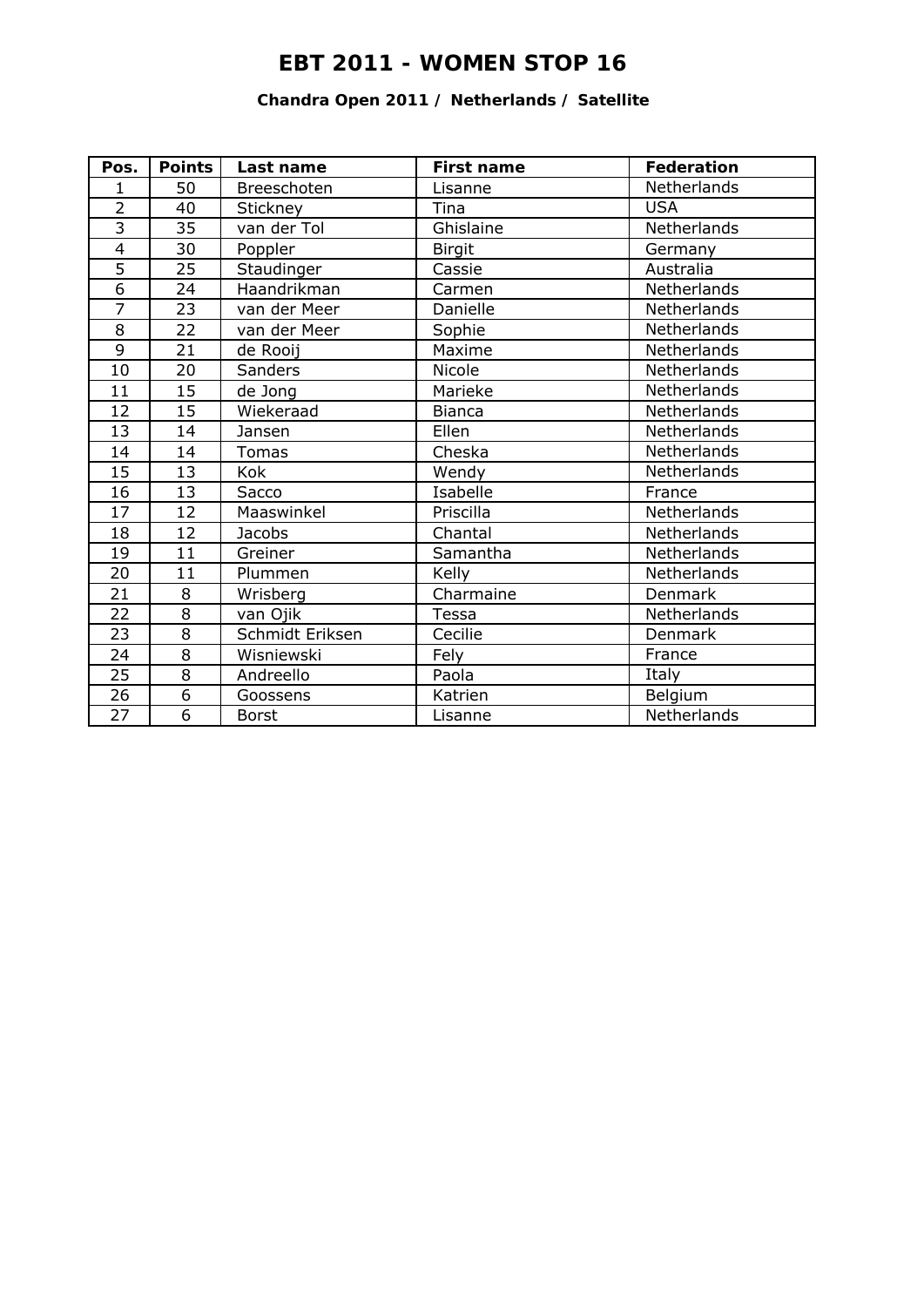#### **9th Columbia 300 Vienna Open / Austria / Gold**

| Pos.                     | <b>Points</b>           | Last name       | First name     | Federation      |
|--------------------------|-------------------------|-----------------|----------------|-----------------|
| $\mathbf{1}$             | 150                     | Guerrero        | Clara          | Colombia        |
| $\overline{2}$           | 120                     | Breeschoten     | Lisanne        | Netherlands     |
| 3                        | 105                     | Geissler        | Nadine         | Germany         |
| $\overline{\mathcal{L}}$ | 90                      | Thorstensen     | Heidi          | Norway          |
| $\overline{5}$           | 75                      | Wedel           | Sascha         | Denmark         |
| $\overline{6}$           | $\overline{72}$         | Farkas          | Luminita       | Romania         |
| $\overline{7}$           | 69                      | Wiekeraad       | <b>Bianca</b>  | Netherlands     |
| 8                        | 66                      | <b>Barnes</b>   | Lynda          | <b>USA</b>      |
| $\overline{9}$           | 63                      | Staudinger      | Cassie         | Australia       |
| 10                       | 60                      | Stickney        | Tina           | <b>USA</b>      |
| 11                       | 45                      | Timter          | Vanessa        | Germany         |
| 12                       | 45                      | Gabel           | Janine         | Germany         |
| 13                       | 42                      | Adler           | Tamara         | Austria         |
| 14                       | 42                      | Beuthner        | Laura          | Germany         |
| $\overline{1}5$          | 39                      | Johansen        | Stine          | Denmark         |
| 16                       | 39                      | Luoto           | Patricia       | Germany         |
| 17                       | 36                      | Antin           | Shahaf         | Israel          |
| 18                       | 36                      | Theissen        | Tanja          | Germany         |
| 19                       | 33                      | Heberle         | Nicole         | Germany         |
| $\overline{20}$          | 33                      | <b>Broinger</b> | Jacqueline     | Austria         |
| 21                       | 24                      | Gross           | Ivonne         | Austria         |
| 22                       | 24                      | Schijf          | Bernadette     | Netherlands     |
| 23                       | 24                      | Bestova         | Katerina       | Czech Republic  |
| $\overline{24}$          | 24                      | Pajak           | Daria          | Poland          |
| 25                       | 24                      | Bogdanova       | Elena          | <b>Bulgaria</b> |
| 26                       | 18                      | Johansen        | Rikke          | Denmark         |
| 27                       | 18                      | Manninen        | Nina           | Finland         |
| 28                       | 18                      | Madsen          | Charlotte      | Denmark         |
| $\overline{29}$          | 18                      | De Rooij        | Maxime         | Netherlands     |
| 30                       | 18                      | Oberkersch      | Teresa         | Austria         |
| $\overline{31}$          | 12                      | Rieger          | Juliane        | Germany         |
| 32                       | 12                      | Gablek          | Christine      | Austria         |
| $\overline{33}$          | 12                      | Guldbaek        | Heidi          | Denmark         |
| 34                       | 12                      | Sarcan          | Adile          | Germany         |
| $\overline{35}$          | 12                      | Klima           | <b>Bettina</b> | Austria         |
| 36                       | 9                       | Dosztaly        | Sarolta        | Hungary         |
| 37                       | $\overline{9}$          | Milkovich       | Elena          | Russia          |
| 38                       | $\overline{9}$          | Lippek          | Katharina      | Germany         |
| 39                       | $\overline{9}$          | Stefanova       | Marina         | <b>Bulgaria</b> |
| 40                       | $\overline{9}$          | Keituri         | Margit         | Finland         |
| 41                       | 6                       | Schadner        | Petra          | Austria         |
| 42                       | $\overline{6}$          | Meteksinova     | Mariana        | <b>Bulgaria</b> |
| 43                       | $\overline{6}$          | Speckbacher     | Ricarda        | Austria         |
| 44                       | 6                       | Weiss           | Nina           | Austria         |
| 45                       | 6                       | Kadensky        | Andrea         | Austria         |
| 46                       | $\overline{\mathbf{3}}$ | Stankova        | Petra          | Slovakia        |
| 47                       | $\overline{3}$          | Korherr         | Sandra         | Austria         |
| 48                       | $\overline{3}$          | Weber           | Andrea         | Austria         |
| 49                       | $\overline{3}$          | Wustinger       | Monika         | Austria         |
| 50                       | $\overline{3}$          | Zauner          | Daniela        | Austria         |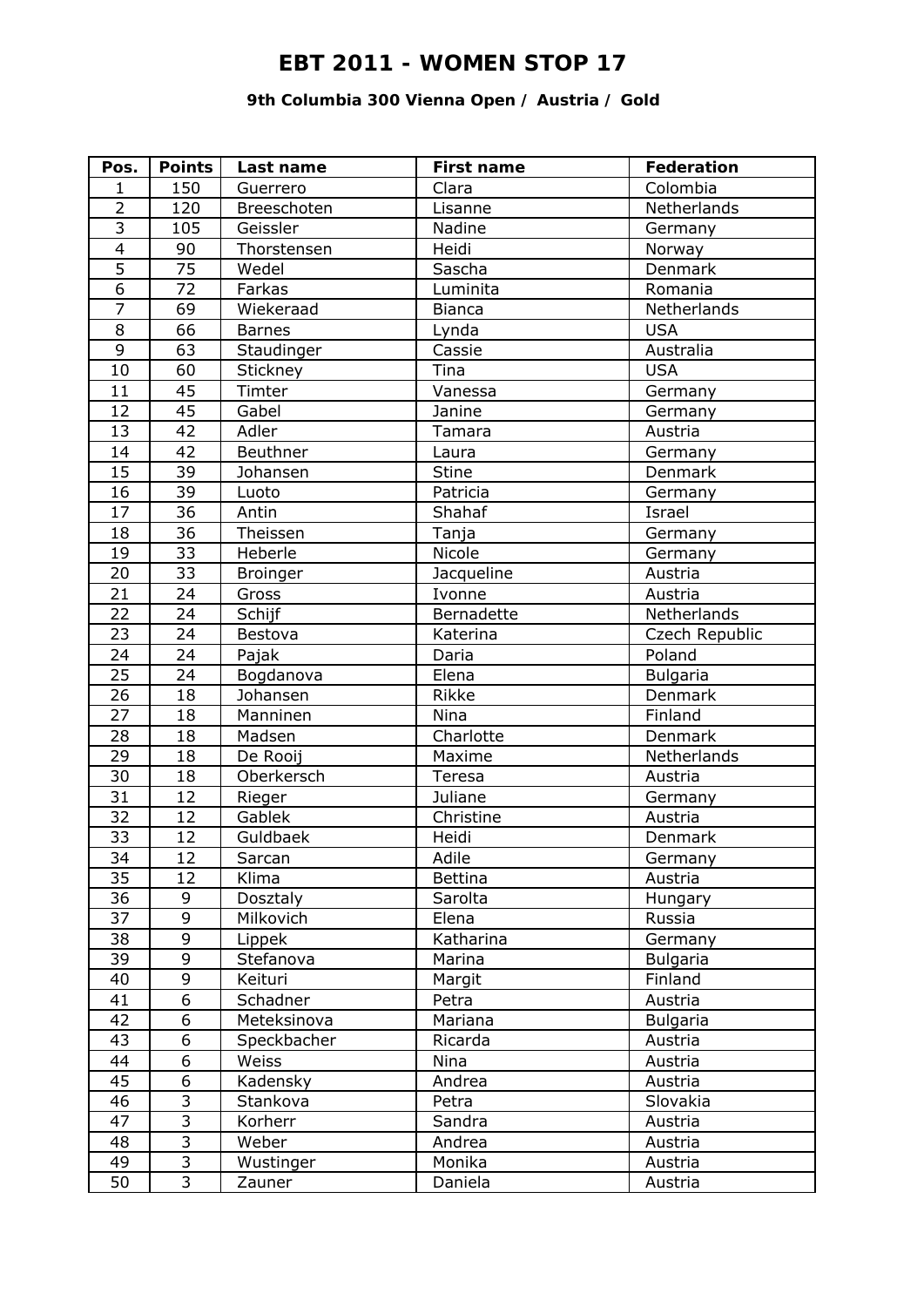#### **Ebonite Lahti Open / Finland / Silver**

| Pos.            | <b>Points</b>   | Last name                | First name     | Federation |
|-----------------|-----------------|--------------------------|----------------|------------|
| $\mathbf{1}$    | 100             | Lundén                   | Roosa          | Finland    |
| $\overline{2}$  | 80              | Pöllänen                 | Krista         | Finland    |
| $\overline{3}$  | 70              | Luoto                    | Patricia       | Germany    |
| $\overline{4}$  | 60              | <b>Persson Planefors</b> | Joline         | Sweden     |
| $\overline{5}$  | 50              | Wedel                    | Sascha         | Denmark    |
| $\overline{6}$  | 48              | Pöntinen                 | Marjo          | Finland    |
| $\overline{7}$  | 46              | Thorstensen              | Heidi          | Norway     |
| 8               | 44              | Lundén                   | Reija          | Finland    |
| $\overline{9}$  | 42              | Christensen              | Randi Brogaard | Denmark    |
| 10              | 40              | Impola                   | Hannele        | Finland    |
| 11              | 30              | Pasanen                  | Sanna          | Finland    |
| 12              | 30              | Leskinen                 | Suvi           | Finland    |
| 13              | 28              | Manninen                 | Nina           | Finland    |
| 14              | 28              | Jokinen                  | Jonna          | Finland    |
| 15              | 26              | Madsen                   | Charlotte      | Denmark    |
| 16              | 26              | Nurmilo                  | Mari           | Finland    |
| 17              | 24              | Agerbo                   | Rikke Holm     | Denmark    |
| 18              | 24              | Kämäräinen               | Iina           | Finland    |
| 19              | 22              | Forslund                 | Sonja          | Finland    |
| $\overline{20}$ | $\overline{2}2$ | Manninen                 | Heidi          | Finland    |
| $\overline{21}$ | 16              | Gylden                   | Iida           | Finland    |
| 22              | 16              | Poikonen                 | Heidi          | Finland    |
| $\overline{23}$ | 16              | Ratia                    | Riikka         | Finland    |
| 24              | 16              | Mäkelä                   | Sonja          | Finland    |
| $\overline{25}$ | 16              | Hiltunen                 | <b>Eliisa</b>  | Finland    |
| 26              | 12              | Alanko                   | Noora          | Finland    |
| 27              | 12              | Koukkari                 | Petra          | Finland    |
| 28              | 12              | Rantala                  | Henna          | Finland    |
| 29              | 12              | Keränen                  | Jenni          | Finland    |
| 30              | 12              | Puska                    | Jasmin         | Finland    |
| 31              | $\,8\,$         | Hongisto                 | Marja          | Finland    |
| $\overline{32}$ | $\overline{8}$  | Putkisto                 | Tiia           | Finland    |
| 33              | $\overline{8}$  | Mähönen                  | Heli           | Finland    |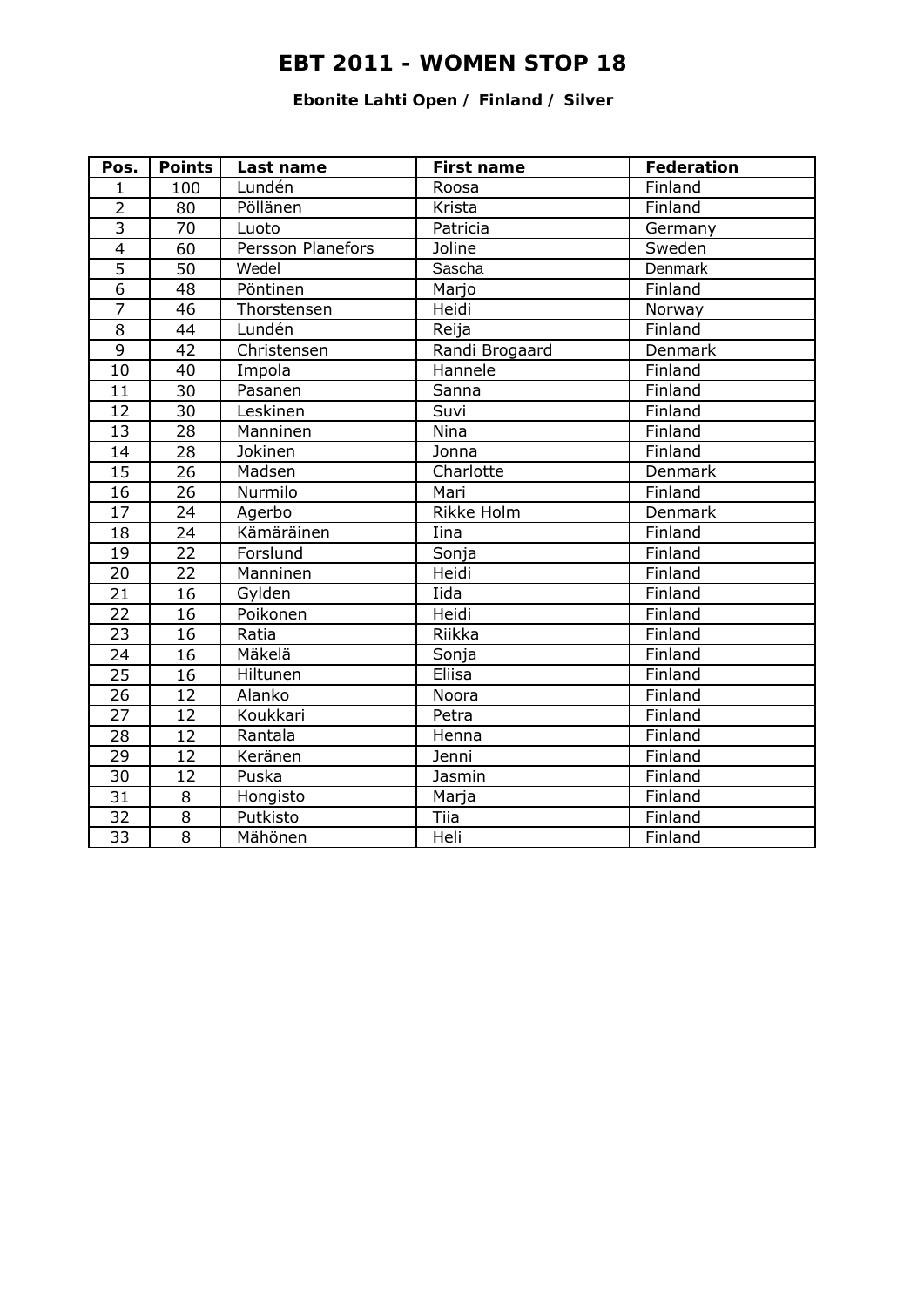#### **2nd Ebonite Roma International / Italy / Satellite**

| Pos.                    | <b>Points</b>           | Last name             | First name      | Federation  |
|-------------------------|-------------------------|-----------------------|-----------------|-------------|
| $\mathbf{1}$            | 50                      | Sanders               | Nicole          | Netherlands |
| $\overline{2}$          | 40                      | Del olmo de la Fuente | Sara            | Italy       |
| 3                       | 35                      | <b>Tomas</b>          | Cheska          | Netherlands |
| $\overline{\mathbf{4}}$ | 30                      | Balzano               | Annalisa        | Spain       |
| $\overline{5}$          | 25                      | Di Benedetto          | Helga           | Spain       |
| $\overline{6}$          | 24                      | Jimenez Gonzalez      | Monica          | Italy       |
| $\overline{7}$          | 23                      | Carannante            | Tiziana         | Malta       |
| 8                       | 22                      | Sala                  | Alba            | Italy       |
| $\overline{9}$          | 21                      | Ferina                | Roberta         | Italy       |
| 10                      | 20                      | Fusco                 | Raffaella       | Italy       |
| 11                      | 15                      | Matrullo              | Maria Rosaria   | Italy       |
| 12                      | 15                      | Provenzi              | Pamela          | Italy       |
| 13                      | 14                      | Urbistazu             | Gabriela        | Spain       |
| 14                      | 14                      | Figueroa              | Maria Rafaelita | Philippines |
| 15                      | 13                      | Ciattoni              | Simona          | Italy       |
| 16                      | 13                      | Arcidiacono           | Giuseppina      | Italy       |
| 17                      | 12                      | Castagna              | Marzia          | Italy       |
| 18                      | 12                      | Tiragallo             | Maria Vittoria  | Italy       |
| 19                      | 11                      | Frioni                | Pamela          | Italy       |
| 20                      | 11                      | Torregrossa           | Letizia         | Italy       |
| 21                      | 8                       | Rius Sala             | Antonia         | Spain       |
| 22                      | 8                       | Elena                 | Grazia          | Italy       |
| 23                      | 8                       | Garcia Prado          | Lola            | Spain       |
| 24                      | 8                       | Carta                 | Stefania        | Italy       |
| 25                      | 8                       | Cafaro                | Luciana         | Italy       |
| 26                      | $\overline{6}$          | Iacomino              | Maria Rosaria   | Italy       |
| 27                      | 6                       | Rossi                 | Melania         | Italy       |
| 28                      | 6                       | Mattalini             | Monica          | Italy       |
| 29                      | 6                       | Keituri               | Margit          | Finland     |
| 30                      | 6                       | Giustini              | Sara            | Italy       |
| $\overline{31}$         | $\overline{4}$          | Giuffrida             | Carmelina       | Italy       |
| 32                      | 4                       | Di Paolantonio        | Monica          | Italy       |
| $\overline{33}$         | 4                       | Salomone              | Paola           | Italy       |
| 34                      | 4                       | Vatteroni             | Simonetta       | Italy       |
| $\overline{35}$         | $\overline{\mathbf{4}}$ | Said                  | Stephanie       | Malta       |
| 36                      | $\overline{3}$          | Messina               | Francesca       | Italy       |
| 37                      | $\overline{3}$          | Suriano               | Elena           | Italy       |
| 38                      | $\overline{3}$          | Valentini             | Stefania        | Italy       |
| 39                      | $\overline{3}$          | Fonzo                 | Franca          | Italy       |
| 40                      | $\overline{3}$          | Galli                 | Simonetta       | Italy       |
| 41                      | $\overline{2}$          | Perna                 | Fiorella        | Italy       |
| 42                      | $\overline{2}$          | Taschini              | Antonella       | Italy       |
| 43                      | $\overline{2}$          | Lenuta                | Petrut          | Romania     |
| 44                      | $\overline{2}$          | Cattaneo              | Susi            | Italy       |
| 45                      | $\overline{2}$          | Tipaldi               | Piera           | Italy       |
| 46                      | $\mathbf{1}$            | Di martino            | Angelina        | Italy       |
| 47                      | $\mathbf{1}$            | Dantuono              | Concetta        | Italy       |
| 48                      | $\mathbf{1}$            | Fine                  | Patrizia        | Italy       |
| 49                      | $\mathbf{1}$            | Leone                 | Paola           | Italy       |
| 50                      | $\mathbf{1}$            | Carini                | Viviana         | Italy       |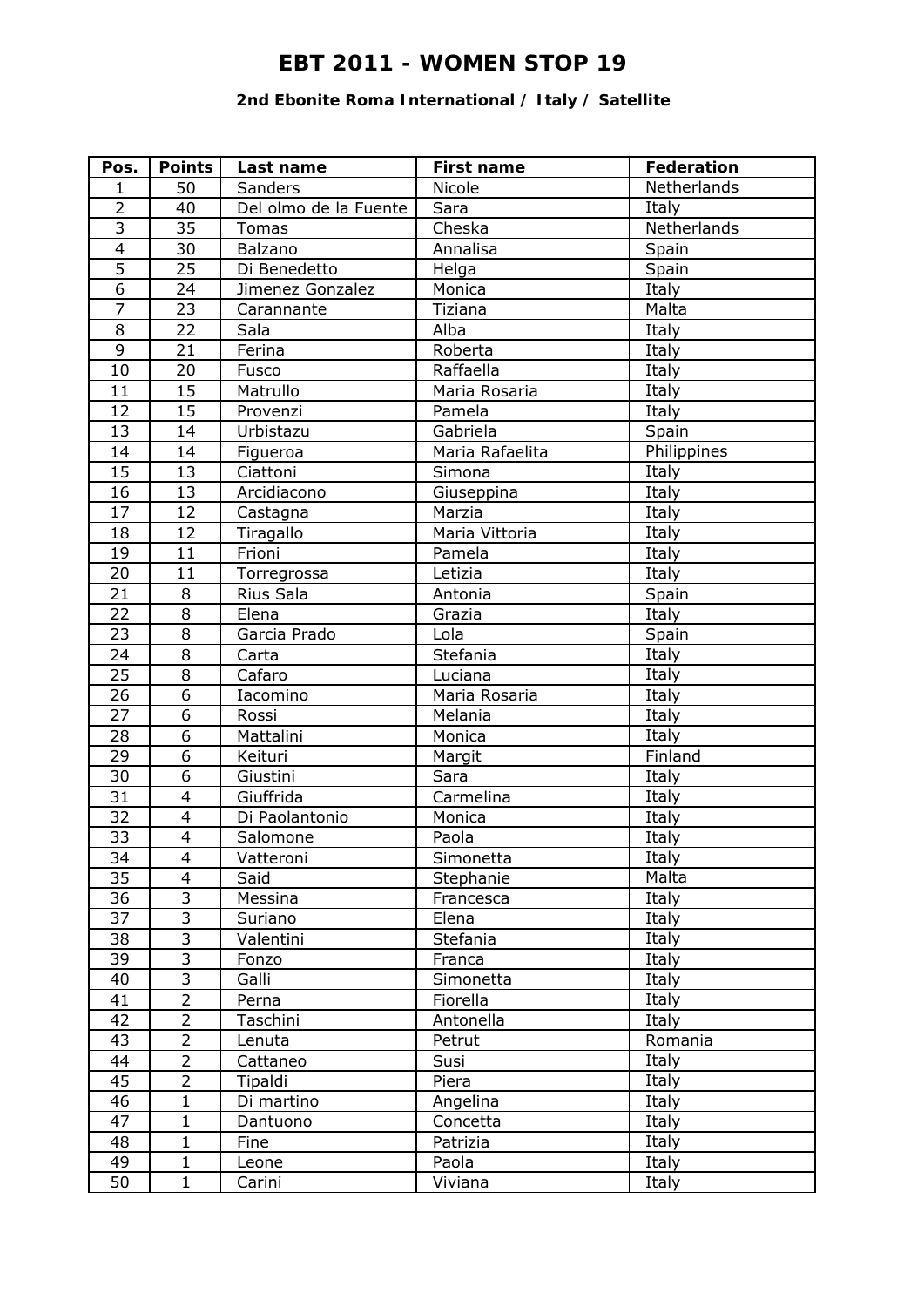#### **Qatar Bowling Open / Qatar / Platinum**

| Pos. | <b>Points</b> | Last name         | First name | Federation     |
|------|---------------|-------------------|------------|----------------|
|      | 250           | Jensen            | Mai Ginge  | Denmark        |
|      | 200           | Persson-Planefors | Joline     | Sweden         |
|      | 175           | Wedel             | Sascha     | <b>Denmark</b> |
| 4    | 150           | Gukdbäk           | Heidi      | Denmark        |
|      | 125           | Keituri           | Margit     | Finland        |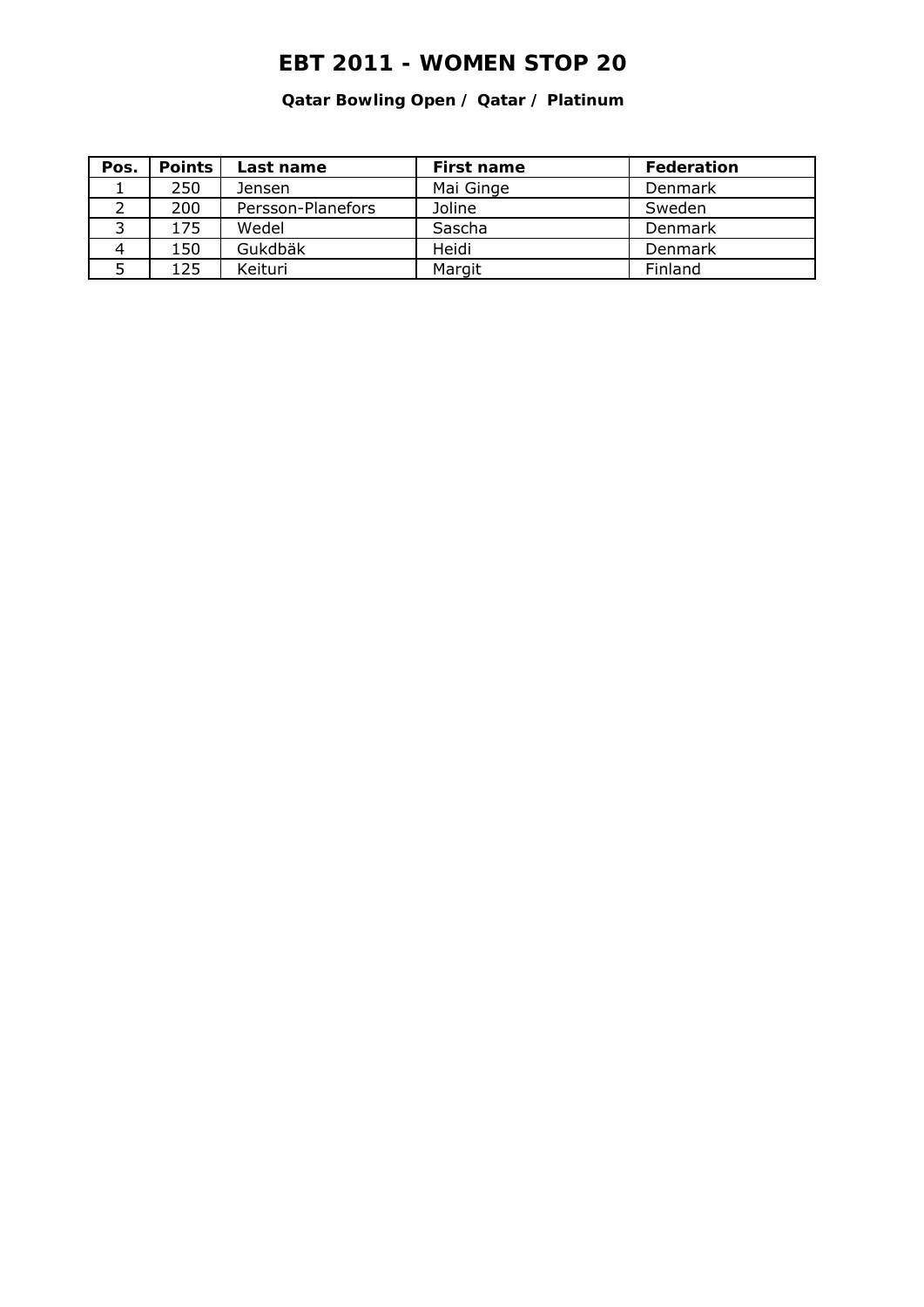| P              | Last name     | First name     | Federation | T.  | 01           | 02 | 03 |            | 04 05           | 06             | 07         | 08  | 09     | 10 | 11  | 12  | 13  | 14 | 15 | 16 | 17  | 18  | 19 | 20  |
|----------------|---------------|----------------|------------|-----|--------------|----|----|------------|-----------------|----------------|------------|-----|--------|----|-----|-----|-----|----|----|----|-----|-----|----|-----|
| 1              | Palermaa      | Osku           | Finland    | 946 | 69           |    | 50 | 115        |                 | 100            | 70         |     | 36 150 |    |     | 24  |     | 22 |    | 35 | 150 |     |    | 125 |
| $\overline{2}$ | Koivuniemi    | Mika           | Finland    | 798 | 150          |    |    |            |                 |                | 48 100 105 |     |        |    | 75  | 120 |     |    |    |    |     |     |    | 200 |
| 3              | Larsen        | <b>Thomas</b>  | Denmark    | 786 |              |    | 22 | 200        | 70              | 16             | 48         | 75  | 9      | 35 | 66  | 39  | 70  |    |    | 11 | 39  | 46  |    | 40  |
| 4              | Barrett       | Dominic        | England    | 770 | 12           |    |    | 175        |                 |                |            |     |        |    | 69  | 39  | 100 |    |    | 20 | 105 |     |    | 250 |
| 5              | Larsen        | Martin         | Sweden     | 666 |              |    |    |            |                 | 42             | 46         | 60  | 63     |    |     | 150 | 60  |    |    |    | 75  | 60  |    | 110 |
| 6              | Moor          | Paul           | England    | 651 | 105          |    | 70 |            |                 | 70             | 30         | 120 | 6      |    | 24  | 36  |     |    |    | 25 | 45  |     |    | 120 |
| $\overline{7}$ | Andersson     | Robert         | Sweden     | 540 |              |    |    | 55         |                 | 50             |            | 45  | 60     |    | 105 | 105 |     |    |    |    |     | 100 |    | 20  |
| 8              | Williams      | Stuart         | England    | 495 |              |    |    |            |                 | 28             |            | 36  | 105    |    | 90  | 72  |     |    |    | 40 | 69  |     |    | 55  |
| 9              | Stampe        | Mik            | Denmark    | 445 |              |    | 46 | 70         |                 |                |            | 66  | 120    | 50 |     | 63  |     |    |    |    |     | 30  |    |     |
| 10             | Jussila       | Perttu         | Finland    | 415 | 6            |    |    |            |                 | $\overline{4}$ | 24         | 90  | 66     |    |     | 18  | 26  |    |    |    | 36  | 26  | 14 | 105 |
| 11             | Eklund        | Dennis         | Sweden     | 384 | 36           | 35 |    | 100        |                 | 30             | 28         | 72  |        |    |     |     |     |    |    |    | 33  | 50  |    |     |
| 12             | Ridhwan       | Syafiq         | Malaysia   | 370 |              |    |    | 250        |                 |                |            |     |        |    | 60  | 60  |     |    |    |    |     |     |    |     |
| 13             | Verbruggen    | Gery           | Belgium    | 365 | 12           |    |    | 100 120 30 |                 |                | 44         |     |        |    |     | 45  |     |    |    | 14 |     |     |    |     |
| 14             | Agerbo        | Jesper         | Denmark    | 363 |              |    | 80 |            | 80              | 16             | 26         | 39  | 45     | 25 |     | 24  |     |    |    |    |     | 28  |    |     |
| 15             | Rash          | Sean           | <b>USA</b> | 335 | 120          |    |    |            |                 | 40             |            |     |        |    |     |     |     |    |    |    |     |     |    | 175 |
| 16             | Wahlgren      | Karl           | Sweden     | 333 | 63           |    |    | 40         |                 | $\overline{2}$ |            | 33  | 39     |    |     |     | 46  |    |    |    | 90  |     |    | 20  |
| 17             | <b>Barnes</b> | Chris          | <b>USA</b> | 310 | 75           |    |    |            |                 |                |            |     |        |    |     |     |     |    |    |    | 120 |     |    | 115 |
| 18             | Medveditskov  | Alexander      | Russia     | 265 |              |    |    |            | 30 <sup>1</sup> | 24             |            | 33  | 9      |    | 24  | 18  | 12  | 35 | 25 | 30 | 3   | 6   | 1  | 15  |
| 19             | Ang           | Adrian         | Malaysia   | 258 |              |    |    | 105        |                 |                |            |     |        |    | 120 | 33  |     |    |    |    |     |     |    |     |
| 20             | Aarup         | Matias         | Sweden     | 251 | 42           |    |    |            | 8               | 12             | 26         | 42  | 75     |    |     |     |     |    |    |    |     | 16  |    | 30  |
| 21             | Mortensen     | Jimmy Dan      | Denmark    | 250 |              |    | 48 |            |                 | 22             |            |     | 42     | 30 |     |     | 44  |    |    |    |     | 24  |    | 40  |
| 22             | Torgersen     | Tore           | Norway     | 250 | 24           |    | 44 | 65         |                 |                | 60         |     | 42     |    |     |     |     | 15 |    |    |     |     |    |     |
| 23             | Voss          | <b>Brian</b>   | <b>USA</b> | 246 |              |    |    |            | 100             |                | 30         |     |        |    |     | 36  | 80  |    |    |    |     |     |    |     |
| 24             | Fagan         | Mike           | <b>USA</b> | 222 |              |    |    |            |                 | 22             | 50         |     |        |    |     |     |     |    |    |    |     |     |    | 150 |
| 25             | Helldén       | Johan          | Sweden     | 216 |              |    |    |            |                 | 80             |            |     | 6      |    |     | 24  |     |    |    |    | 60  | 16  |    | 30  |
| 26             | Stott Jr.     | Paul           | Ireland    | 213 |              |    |    |            | 42              |                | 12         | 18  | 3      | 40 | 39  |     |     |    |    | 24 |     |     | 35 |     |
| 27             | Racpan        | Christian      | Germany    | 210 |              |    |    |            |                 |                |            | 63  |        |    | 42  | 69  | 30  |    |    | 6  |     |     |    |     |
| 28             | Lehtonen      | Kimmo          | Finland    | 190 | 90           |    |    | 40         |                 | 60             |            |     |        |    |     |     |     |    |    |    |     |     |    |     |
| 29             | Olsson        | <b>Mattias</b> | Sweden     | 181 | $\mathsf{q}$ |    |    |            |                 | $\overline{2}$ |            | 42  | 18     |    |     | 12  |     |    |    |    | 72  | 26  |    |     |
| 30             | <b>Blase</b>  | Oliver         | Germany    | 165 |              | 40 |    | 125        |                 |                |            |     |        |    |     |     |     |    |    |    |     |     |    |     |
| 31             | Thurlby       | Rob            | England    | 162 |              |    |    |            |                 | 12             |            | 150 |        |    |     |     |     |    |    |    |     |     |    |     |
| 32             | Ljung         | Peter          | Sweden     | 161 |              |    |    | 70         |                 |                | 42         |     | 3      |    |     |     | 24  |    |    |    |     | 22  |    |     |
| 33             | Öhrgaard      | Frederik       | Denmark    | 159 | 45           |    | 12 |            |                 |                |            | 69  | 24     | 3  |     | 6   |     |    |    |    |     |     |    |     |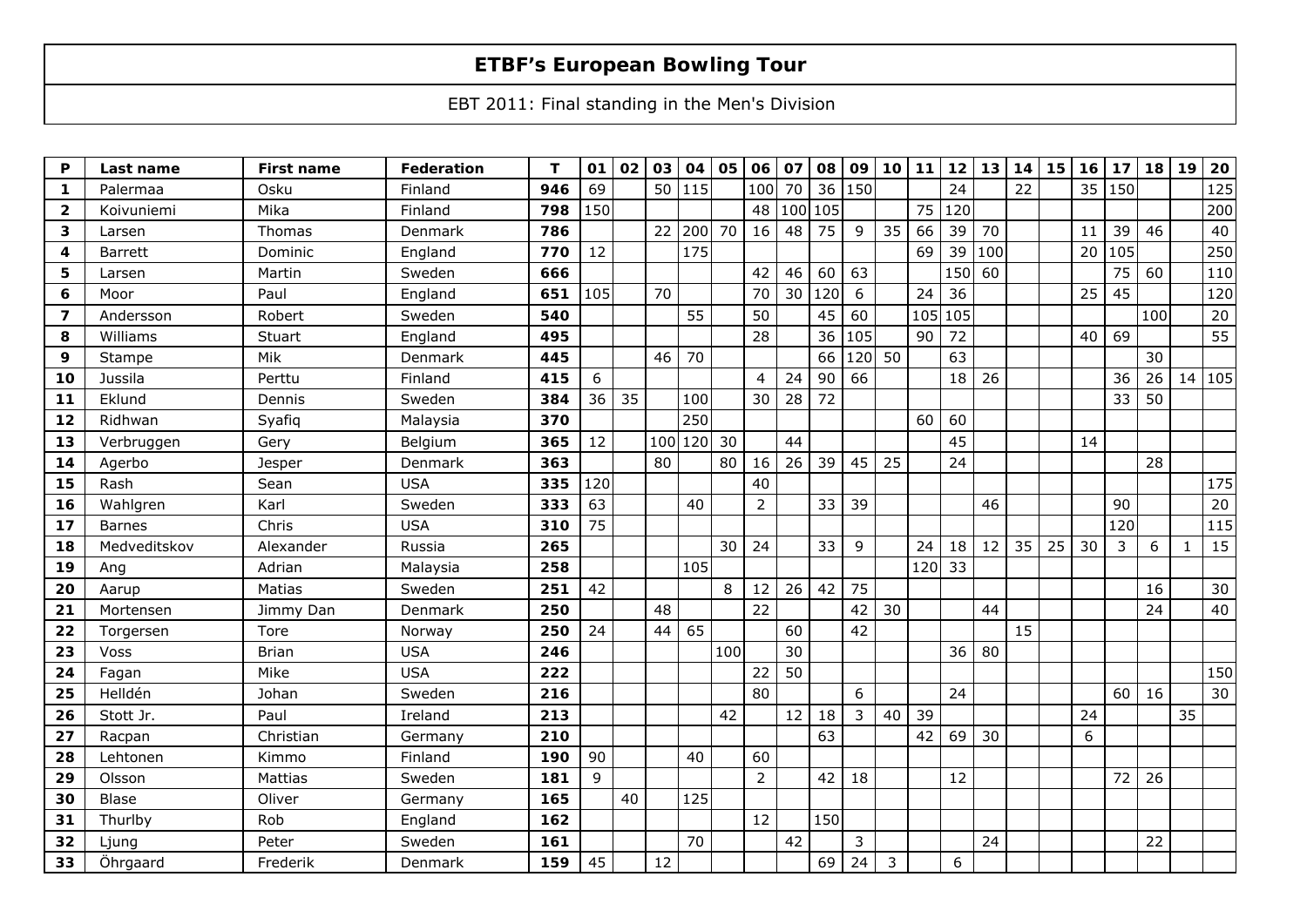| P  | Last name  | First name    | Federation | T.  | 01 | 02 |    |                 |                |                | 03   04   05   06   07   08 |    | 09 | 10 | 11  | 12 |    |    | 13 14 15 16 17 |                  | 18             | 19 | 20  |
|----|------------|---------------|------------|-----|----|----|----|-----------------|----------------|----------------|-----------------------------|----|----|----|-----|----|----|----|----------------|------------------|----------------|----|-----|
| 34 | Lousdal    | Anders        | Denmark    | 153 |    |    | 16 | 10              | 50             |                |                             | 24 | 33 | 12 |     |    |    |    |                |                  | 8              |    |     |
| 35 | Liew       | Alex          | Malaysia   | 153 |    |    |    |                 |                |                |                             |    |    |    | 150 | 3  |    |    |                |                  |                |    |     |
| 36 | Baade      | Marco         | Germany    | 150 |    |    |    | 150             |                |                |                             |    |    |    |     |    |    |    |                |                  |                |    |     |
| 37 | Russel     | Ronnie        | <b>USA</b> | 149 | 66 |    |    |                 |                | 8              |                             |    |    |    |     |    |    |    |                |                  |                |    | 75  |
| 38 | Gross      | Thomas        | Austria    | 144 |    |    |    |                 |                |                | 28                          |    |    |    |     |    | 50 |    |                | 66               |                |    |     |
| 39 | Alix       | Yoan          | France     | 144 |    |    |    | 15 <sup>1</sup> | 22             |                |                             |    |    |    | 45  | 12 |    |    | 50             |                  |                |    |     |
| 40 | Sandbakken | Mads          | Norway     | 144 |    |    | 16 |                 |                |                | 16                          |    | 72 |    |     |    |    | 40 |                |                  |                |    |     |
| 41 | Paulsson   | Martin        | Sweden     | 143 | 72 |    |    | 15              |                | 8              |                             | 24 | 24 |    |     |    |    |    |                |                  |                |    |     |
| 42 | Aviram     | 0r            | Israel     | 140 |    |    |    |                 | 46             | 16             |                             | 45 | 9  |    |     | 24 |    |    |                |                  |                |    |     |
| 43 | Monacelli  | Amleto        | Venezuela  | 138 |    |    |    |                 |                |                |                             |    |    |    | 72  | 66 |    |    |                |                  |                |    |     |
| 44 | Andersin   | Erik          | Sweden     | 130 | 9  |    |    | 30              |                | 28             |                             | 39 |    |    |     |    |    |    |                | 24               |                |    |     |
| 45 | Zulkifli   | Zulmazran     | Malaysia   | 128 |    |    |    | 5               |                |                |                             |    |    |    | 33  | 90 |    |    |                |                  |                |    |     |
| 46 | Helminen   | Jouni         | Finland    | 127 | 33 | 11 | 8  | 75              |                |                |                             |    |    |    |     |    |    |    |                |                  |                |    |     |
| 47 | Ocando     | Melvin        | Spain      | 120 | 3  | 24 |    | 65              | 16             |                |                             |    |    |    | 12  |    |    |    |                |                  |                |    |     |
| 48 | Kabowski   | Eike          | Germany    | 118 |    |    | 8  | 110             |                |                |                             |    |    |    |     |    |    |    |                |                  |                |    |     |
| 49 | Cundy      | Darren        | England    | 116 |    |    | 24 | 20              |                |                |                             |    |    |    |     |    |    |    |                | 12               |                |    | 60  |
| 50 | Uotila     | Pasi          | Finland    | 111 | 18 |    |    |                 |                |                |                             |    |    |    |     |    |    |    |                | 63               | 30             |    |     |
| 51 | Ranta      | Tony          | Finland    | 110 | 9  |    |    | 30              |                |                |                             | 24 |    |    |     |    |    |    |                | 42               |                |    | 5   |
| 52 | Hansen     | Carsten W.    | Denmark    | 107 | 18 |    | 6  |                 |                |                |                             |    | 36 | 21 |     |    |    |    |                | 24               | $\overline{2}$ |    |     |
| 53 | Samain     | Jean-Marc     | Belgium    | 106 |    |    |    | 20              | 26             |                |                             |    |    |    |     | 42 |    |    |                | 18               |                |    |     |
| 54 | Cayez      | Vincent       | France     | 106 |    |    |    | 75              | 22             |                |                             |    |    |    |     | 9  |    |    |                |                  |                |    |     |
| 55 | Loschetter | Chris         | <b>USA</b> | 106 |    |    |    |                 |                | 26             | 80                          |    |    |    |     |    |    |    |                |                  |                |    |     |
| 56 | Ojala      | Kim           | Sweden     | 105 |    |    |    |                 |                |                |                             | 18 | 69 |    |     | 12 |    |    |                | $\boldsymbol{6}$ |                |    |     |
| 57 | Ciminelli  | Ryan          | <b>USA</b> | 100 |    |    |    |                 |                |                |                             |    |    |    |     |    |    |    |                |                  |                |    | 100 |
| 58 | Maggi      | Mats          | Belgium    | 99  |    |    |    | 10              | $\overline{2}$ |                |                             |    |    |    |     | 75 |    |    |                | 12               |                |    |     |
| 59 | Unger      | Stephan       | Germany    | 98  |    | 8  | 42 | 30              |                | $\overline{2}$ |                             |    |    | 4  |     |    |    |    |                | 12               |                |    |     |
| 60 | Karlsson   | <b>Tobias</b> | Sweden     | 94  | 18 |    | 28 |                 | 48             |                |                             |    |    |    |     |    |    |    |                |                  |                |    |     |
| 61 | Pejstrup   | Lars          | Sweden     | 94  |    |    |    |                 |                |                |                             |    | 90 |    |     |    |    | 4  |                |                  |                |    |     |
| 62 | Tiainen    | Samuli        | Finland    | 92  | 12 |    |    |                 |                |                |                             |    |    |    |     |    |    |    |                |                  | 80             |    |     |
| 63 | Holmström  | Ville         | Finland    | 91  | 39 |    |    |                 |                |                |                             |    |    |    |     | 12 |    |    |                |                  | 40             |    |     |
| 64 | Salonen    | Petteri       | Finland    | 88  |    |    |    |                 |                | 44             |                             |    |    |    |     |    |    |    |                |                  | 44             |    |     |
| 65 | Schröder   | Timo          | Germany    | 85  |    |    | 60 |                 |                |                |                             |    |    | 14 |     |    |    |    | 11             |                  |                |    |     |
| 66 | Ratia      | Jari          | Finland    | 76  |    |    |    | 60              |                |                |                             |    |    |    |     |    |    |    |                |                  | 16             |    |     |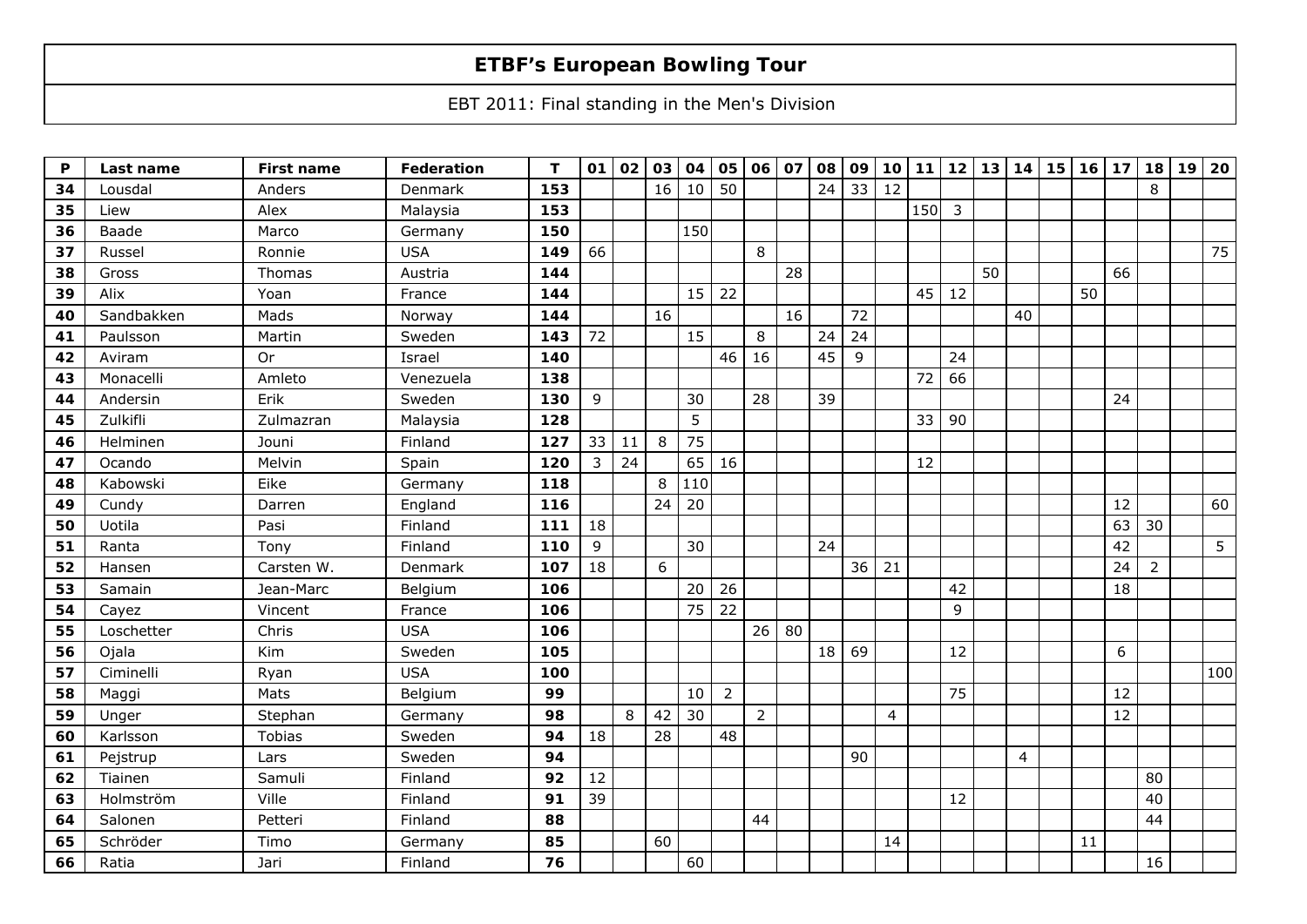| P  | Last name     | First name | Federation | T  | 01 |    |    | 02 03 04 05 06 07 08 |    |                |    |    | 09 | 10 | 11 | 12 |    |                |    | $13 \mid 14 \mid 15 \mid 16 \mid 17$ |    | 18 | 19 | 20              |
|----|---------------|------------|------------|----|----|----|----|----------------------|----|----------------|----|----|----|----|----|----|----|----------------|----|--------------------------------------|----|----|----|-----------------|
| 67 | Berndt        | Marcus     | Sweden     | 75 |    |    |    |                      |    |                |    |    |    |    | 42 | 33 |    |                |    |                                      |    |    |    |                 |
| 68 | Oqab          | Naif       | <b>UAE</b> | 75 |    |    |    |                      |    |                |    |    |    |    |    |    |    |                |    |                                      |    |    |    | 75              |
| 69 | Bohn III      | Parker     | <b>USA</b> | 73 |    |    |    |                      |    | 46             | 22 |    |    |    |    |    |    |                |    |                                      |    |    |    | $5\phantom{.0}$ |
| 70 | Hellström     | Peter      | Sweden     | 72 | 60 |    |    |                      |    | 12             |    |    |    |    |    |    |    |                |    |                                      |    |    |    |                 |
| 71 | Legnani       | Lucas      | Argentina  | 71 |    |    |    | 55                   | 16 |                |    |    |    |    |    |    |    |                |    |                                      |    |    |    |                 |
| 72 | Frawley       | Andrew     | <b>AUS</b> | 70 |    |    |    |                      |    |                |    |    |    |    |    |    |    |                |    |                                      |    |    |    | 70              |
| 73 | Ahokas        | Jarmo      | Finland    | 70 |    |    |    |                      |    |                |    |    |    |    |    |    |    |                |    |                                      |    | 70 |    |                 |
| 74 | Jehkinen      | Joonas     | Finland    | 70 |    |    |    |                      | 26 | 8              |    |    |    |    |    |    |    |                |    |                                      | 12 | 24 |    |                 |
| 75 | Al-Doseri     | Khaled     | Qatar      | 70 |    |    |    |                      |    |                |    |    |    |    |    |    |    |                |    |                                      |    |    |    | 70              |
| 76 | Maddaloni     | Antonio    | Italy      | 69 |    |    |    |                      |    |                |    |    |    |    | 63 |    |    |                |    |                                      |    |    | 6  |                 |
| 77 | Völkel        | Dirk       | Germany    | 66 |    |    |    |                      |    | $\overline{4}$ | 12 |    |    |    | 24 |    | 26 |                |    |                                      |    |    |    |                 |
| 78 | Winternheimer | Pascal     | Germany    | 66 |    |    |    | 40                   |    | 26             |    |    |    |    |    |    |    |                |    |                                      |    |    |    |                 |
| 79 | Wetterberg    | Mattias    | Sweden     | 65 |    |    |    |                      |    |                |    |    |    |    |    |    |    |                |    |                                      |    |    |    | 65              |
| 80 | Al-Suwaidi    | Hussain    | <b>UAE</b> | 65 |    |    |    |                      |    |                |    |    |    |    |    |    |    |                |    |                                      |    |    |    | 65              |
| 81 | Ishman        | Adam       | <b>USA</b> | 65 |    |    |    |                      |    |                |    |    |    |    |    |    |    |                |    | 23                                   | 42 |    |    |                 |
| 82 | Guldbäk       | John       | Denmark    | 64 |    |    |    |                      |    |                |    |    | 18 | 6  |    |    |    |                |    |                                      |    |    |    | 40              |
| 83 | Tonteri       | Juhani     | Finland    | 64 |    |    |    |                      |    |                |    |    | 24 |    |    |    |    |                |    |                                      | 24 | 16 |    |                 |
| 84 | Friedrichs    | Tim        | Germany    | 64 |    | 25 |    |                      |    |                |    |    |    |    |    |    |    |                |    |                                      | 39 |    |    |                 |
| 85 | Sidorov       | Gennady    | Russia     | 63 |    |    |    |                      |    | 6              |    | 18 |    |    |    |    | 16 |                | 23 |                                      |    |    |    |                 |
| 86 | Adsbol        | Johnni     | Denmark    | 62 |    |    | 12 |                      |    |                |    |    | 39 | 11 |    |    |    |                |    |                                      |    |    |    |                 |
| 87 | Sultan        | Mohamed    | <b>BRN</b> | 60 |    |    |    |                      |    |                |    |    |    |    |    |    |    |                |    |                                      |    |    |    | 60              |
| 88 | Cairns        | Adam       | England    | 60 |    |    |    | 60                   |    |                |    |    |    |    |    |    |    |                |    |                                      |    |    |    |                 |
| 89 | Ruiz          | Ildemaro   | Venezuela  | 60 |    |    |    |                      | 60 |                |    |    |    |    |    |    |    |                |    |                                      |    |    |    |                 |
| 90 | Spagnoli      | Davide     | Italy      | 59 |    |    |    |                      |    |                |    |    |    |    | 45 |    |    |                |    |                                      |    |    | 14 |                 |
| 91 | Valaranta     | Samu       | Finland    | 57 | 3  |    |    |                      |    |                |    |    | 18 |    |    |    |    |                |    |                                      | 24 | 12 |    |                 |
| 92 | Bolleby       | Kim        | Sweden     | 57 |    |    |    |                      |    |                |    | 12 |    |    |    | 9  | 28 |                |    |                                      |    | 8  |    |                 |
| 93 | Bland Jr.     | Kenneth    | <b>USA</b> | 56 |    |    |    |                      | 28 |                | 12 |    | 6  | 6  |    |    |    | $\overline{4}$ |    |                                      |    |    |    |                 |
| 94 | Suslov        | Andrey     | Russia     | 55 |    |    | 6  |                      |    | 8              |    | 12 |    |    | 9  |    | 6  |                | 8  | 6                                    |    |    |    |                 |
| 95 | ONeill        | William    | <b>USA</b> | 55 |    |    |    |                      |    |                |    |    |    |    |    |    |    |                |    |                                      |    |    |    | 55              |
| 96 | Radi          | Tommaso    | Italy      | 54 |    |    |    |                      | 4  |                |    |    |    |    | 39 |    |    |                |    |                                      |    |    | 11 |                 |
| 97 | Kanold        | Mikael     | Sweden     | 54 |    |    |    |                      | 24 |                |    |    |    |    |    |    |    |                |    |                                      |    |    |    | 30              |
| 98 | Hardarson     | Hafthor    | Iceland    | 53 |    |    |    |                      |    |                | 16 |    | 18 |    |    | 3  |    |                |    |                                      |    | 16 |    |                 |
| 99 | Teece         | Raymond    | England    | 50 | 24 |    | 26 |                      |    |                |    |    |    |    |    |    |    |                |    |                                      |    |    |    |                 |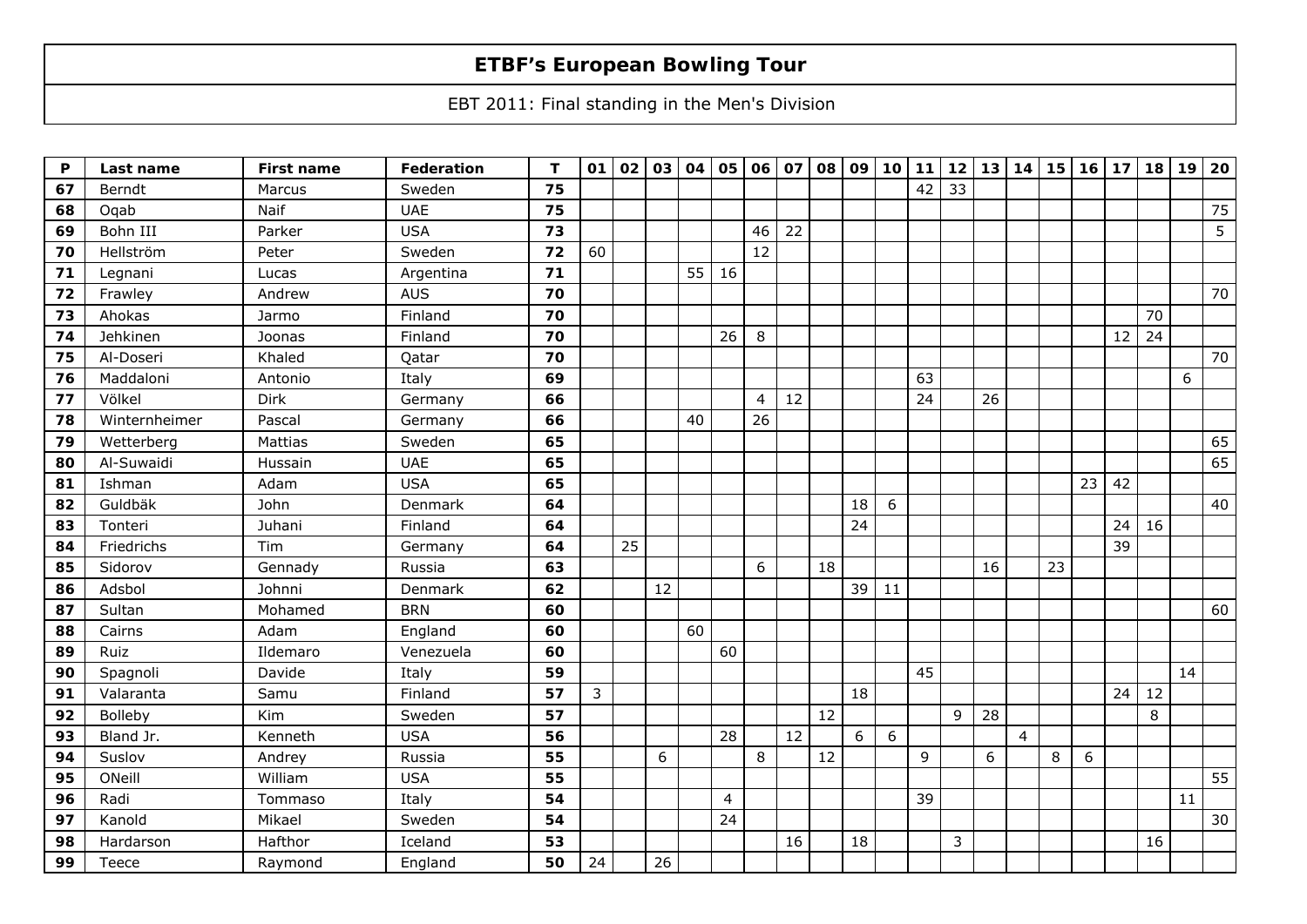| P     | Last name       | First name   | Federation     | T  | 01 |    |    |    |    | 02   03   04   05   06   07   08   09 |    |    | 10 <sup>1</sup> | $11$ |    | $12$ 13 14 15 16 |    |    |    | 17 | 18             | 19 | 20 |
|-------|-----------------|--------------|----------------|----|----|----|----|----|----|---------------------------------------|----|----|-----------------|------|----|------------------|----|----|----|----|----------------|----|----|
| 100   | <b>Boccato</b>  | Marco        | Italy          | 50 |    |    |    |    |    |                                       |    |    |                 |      |    |                  |    |    |    |    |                | 50 |    |
| 101   | Bielski         | Paweł        | Poland         | 50 |    | 50 |    |    |    |                                       |    |    |                 |      |    |                  |    |    |    |    |                |    |    |
| 102   | Westin          | Peter        | Sweden         | 50 |    |    |    |    |    |                                       |    |    |                 |      |    |                  | 50 |    |    |    |                |    |    |
| 103   | Kalika          | Mikhail      | Ukraine        | 50 |    |    |    |    |    |                                       |    |    |                 |      |    |                  |    | 50 |    |    |                |    |    |
| 104   | Klerk           | Chris        | <b>USA</b>     | 49 |    |    |    |    |    |                                       |    |    |                 |      |    |                  |    |    | 13 | 36 |                |    |    |
| 105   | Ankerdal        | Michael      | Denmark        | 48 |    |    |    |    |    |                                       |    | 45 | 3               |      |    |                  |    |    |    |    |                |    |    |
| 106   | Mannonen        | Petri        | Finland        | 48 |    |    |    |    |    |                                       |    |    |                 |      |    |                  |    |    |    |    | 48             |    |    |
| 107   | Grabrijan       | Anze         | Slovenia       | 48 |    |    |    |    |    |                                       |    |    |                 |      |    | 48               |    |    |    |    |                |    |    |
| 108   | Sermand         | Julien       | France         | 47 |    |    |    | 5  |    |                                       |    |    |                 |      | 42 |                  |    |    |    |    |                |    |    |
| 109   | Stinissen       | Michell      | Netherlands    | 47 |    |    | 8  |    |    |                                       | 24 |    |                 |      |    |                  |    |    | 12 | 3  |                |    |    |
| 110   | Pedersen        | Glenn Morten | Norway         | 47 |    |    |    |    |    |                                       |    | 24 |                 |      |    |                  | 23 |    |    |    |                |    |    |
| 111   | Karlsson        | Christian    | Sweden         | 47 |    |    | 16 |    |    |                                       | 9  |    |                 |      |    |                  |    |    | 22 |    |                |    |    |
| 112   | Levikin         | Artur        | Latvia         | 46 |    |    |    | 40 |    |                                       |    |    |                 |      |    | 6                |    |    |    |    |                |    |    |
| 113   | Spil            | Johnny       | Netherlands    | 46 |    |    | 40 |    |    |                                       |    |    |                 |      |    |                  |    |    | 6  |    |                |    |    |
| 114   | van den Bogaard | Ron          | Netherlands    | 46 |    |    |    | 40 | 6  |                                       |    |    |                 |      |    |                  |    |    |    |    |                |    |    |
| 115   | Ovide           | Marcial      | Catalonia      | 45 |    |    |    |    |    |                                       |    |    |                 |      | 45 |                  |    |    |    |    |                |    |    |
| 116   | Talpa           | Marek        | Czech Republic | 45 |    |    |    |    |    |                                       |    |    |                 |      |    |                  |    |    |    | 45 |                |    |    |
| 117   | Krasavkin       | Victor       | Russia         | 45 |    |    |    | 30 |    |                                       |    |    |                 |      |    |                  |    | 15 |    |    |                |    |    |
| 118   | Moreno          | Javier       | Spain          | 45 |    |    |    |    | 24 |                                       |    |    |                 |      |    |                  |    |    |    |    |                | 21 |    |
| 119   | Hagelberg       | Rasmus       | Sweden         | 45 | 45 |    |    |    |    |                                       |    |    |                 |      |    |                  |    |    |    |    |                |    |    |
| 120   | Lampo           | Sami         | Finland        | 44 |    |    |    |    |    |                                       |    |    |                 |      |    | 40               |    |    |    |    | $\overline{4}$ |    |    |
| $121$ | Nurmilo         | Panu         | Finland        | 44 |    |    |    |    | 44 |                                       |    |    |                 |      |    |                  |    |    |    |    |                |    |    |
| 122   | Gykis           | Vytautas     | Lithuania      | 44 |    | 6  |    |    |    | 6                                     |    |    | 8               |      |    | 24               |    |    |    |    |                |    |    |
| 123   | Lindgren        | Jussi        | Finland        | 43 | 39 |    |    |    |    |                                       |    |    |                 |      |    |                  |    |    |    |    | 4              |    |    |
| 124   | Rodriguez       | Paco         | Spain          | 43 |    |    |    |    |    |                                       |    |    |                 |      | 3  |                  |    |    |    |    |                | 40 |    |
| 125   | Rauscher        | Michael      | Austria        | 42 |    |    |    |    |    |                                       |    |    |                 |      |    | 42               |    |    |    |    |                |    |    |
| 126   | Silletti        | Alessandro   | Italy          | 42 |    | 30 |    |    |    |                                       |    |    |                 |      |    |                  |    |    |    |    |                | 12 |    |
| 127   | <b>Bohm</b>     | Patrick      | Sweden         | 42 |    |    |    |    |    |                                       |    |    |                 |      |    |                  |    |    |    |    | 42             |    |    |
| 128   | Hagelberg       | Kristoffer   | Sweden         | 42 | 42 |    |    |    |    |                                       |    |    |                 |      |    |                  |    |    |    |    |                |    |    |
| 129   | Hahn            | Daniel       | Austria        | 40 |    |    |    |    |    | 40                                    |    |    |                 |      |    |                  |    |    |    |    |                |    |    |
| 130   | Al-Merekhi      | Hazeem       | Qatar          | 40 |    |    |    |    |    |                                       |    |    |                 |      |    |                  |    |    |    |    |                |    | 40 |
| 131   | Gagenoiu        | Romeo        | Romania        | 40 |    |    |    |    |    |                                       |    |    |                 |      |    | 16               |    |    |    |    |                | 24 |    |
| 132   | Andreev         | Sergey       | Russia         | 40 |    |    |    |    |    |                                       |    |    |                 |      |    |                  |    | 40 |    |    |                |    |    |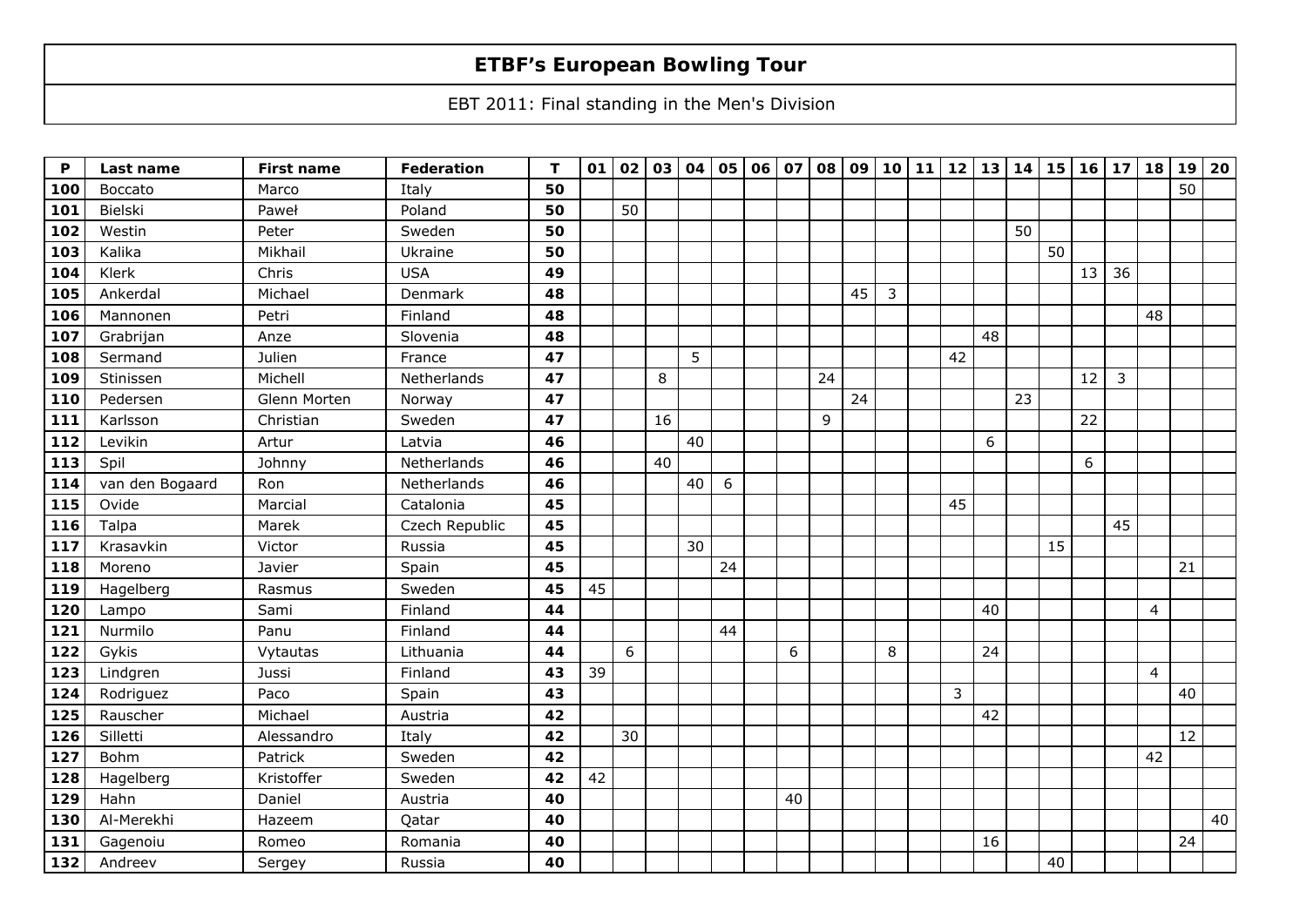| P   | Last name    | <b>First name</b> | Federation     | T  | 01 | 02             |    |    |    |    |    | $\vert$ 03 $\vert$ 04 $\vert$ 05 $\vert$ 06 $\vert$ 07 $\vert$ 08 $\vert$ 09 $\vert$ |    | 10             | 11 |    |    | $12$   13   14   15   16 |    |    | 17 | 18 | 19 | 20 |
|-----|--------------|-------------------|----------------|----|----|----------------|----|----|----|----|----|--------------------------------------------------------------------------------------|----|----------------|----|----|----|--------------------------|----|----|----|----|----|----|
| 133 | Suances      | Paco Rodriguez    | Spain          | 40 |    |                |    |    | 40 |    |    |                                                                                      |    |                |    |    |    |                          |    |    |    |    |    |    |
| 134 | Blanchard    | Josh              | <b>USA</b>     | 40 |    |                |    |    |    |    |    |                                                                                      |    |                |    |    |    |                          |    |    |    |    |    | 40 |
| 135 | Lebon        | Jean Marc         | Belgium        | 38 |    |                |    | 20 | 12 |    |    |                                                                                      |    |                |    | 6  |    |                          |    |    |    |    |    |    |
| 136 | Ussing       | Rasmus            | Denmark        | 38 |    |                |    |    |    |    |    |                                                                                      |    | 20             |    |    |    |                          |    |    | 18 |    |    |    |
| 137 | Ankerdal     | Kenneth           | Denmark        | 37 |    | $\overline{2}$ |    |    |    |    |    |                                                                                      | 33 | $\overline{2}$ |    |    |    |                          |    |    |    |    |    |    |
| 138 | Rauscher     | Alexander         | Austria        | 36 |    |                |    |    |    |    | 24 |                                                                                      |    |                |    |    |    |                          |    |    | 12 |    |    |    |
| 139 | Höberg       | Lars              | Denmark        | 36 |    |                |    |    |    |    |    |                                                                                      | 36 |                |    |    |    |                          |    |    |    |    |    |    |
| 140 | Walther      | Kasper S.         | Denmark        | 36 |    |                |    |    |    |    |    |                                                                                      |    | 12             |    | 18 |    |                          |    |    |    | 6  |    |    |
| 141 | Heino        | Mika              | Finland        | 36 | 36 |                |    |    |    |    |    |                                                                                      |    |                |    |    |    |                          |    |    |    |    |    |    |
| 142 | Badiali      | Gianluca          | Italy          | 36 |    |                |    |    |    |    |    |                                                                                      |    |                | 36 |    |    |                          |    |    |    |    |    |    |
| 143 | Celli        | Maurizio          | Italy          | 36 |    |                |    |    |    |    |    |                                                                                      |    |                | 36 |    |    |                          |    |    |    |    |    |    |
| 144 | Sadeharju    | Arttu             | Finland        | 35 | 9  |                |    |    |    |    |    |                                                                                      |    |                |    |    |    |                          |    |    | 18 | 8  |    |    |
| 145 | Semenov      | Ivan              | Russia         | 35 |    |                |    |    |    |    |    |                                                                                      |    |                |    |    |    |                          | 35 |    |    |    |    |    |
| 146 | Dobondi      | Bogdan            | Romania        | 34 |    |                |    |    |    |    |    |                                                                                      |    |                |    |    | 22 |                          |    |    |    |    | 12 |    |
| 147 | Kurppa       | Niko              | Finland        | 33 |    |                |    |    |    | 30 |    | 3                                                                                    |    |                |    |    |    |                          |    |    |    |    |    |    |
| 148 | Lindholm     | Jesse             | Finland        | 33 | 33 |                |    |    |    |    |    |                                                                                      |    |                |    |    |    |                          |    |    |    |    |    |    |
| 149 | Günther      | Kai               | Germany        | 33 |    |                |    |    |    |    |    |                                                                                      |    |                |    |    |    |                          |    |    | 33 |    |    |    |
| 150 | Del Carmine  | Alessandro        | Italy          | 33 |    |                |    |    |    |    |    |                                                                                      |    |                | 33 |    |    |                          |    |    |    |    |    |    |
| 151 | Sjöberg      | Eric              | Sweden         | 33 |    |                |    |    |    |    |    |                                                                                      | 9  |                |    |    |    | 24                       |    |    |    |    |    |    |
| 152 | <b>Bodis</b> | Giorgio           | Hungary        | 32 |    |                |    |    | 16 |    | 16 |                                                                                      |    |                |    |    |    |                          |    |    |    |    |    |    |
| 153 | Zjawiony     | Łukasz            | Poland         | 32 |    | 20             |    |    |    |    | 12 |                                                                                      |    |                |    |    |    |                          |    |    |    |    |    |    |
| 154 | Grabowski    | Achim             | Germany        | 31 |    |                | 8  | 5  |    |    |    |                                                                                      |    |                |    |    |    |                          |    |    | 18 |    |    |    |
| 155 | Milet        | Xavier            | Belgium        | 30 |    |                | 30 |    |    |    |    |                                                                                      |    |                |    |    |    |                          |    |    |    |    |    |    |
| 156 | Cardona      | Alvar             | Catalonia      | 30 |    |                |    |    |    |    |    |                                                                                      |    |                |    |    | 16 |                          |    | 14 |    |    |    |    |
| 157 | Spacil       | Janusz            | Czech Republic | 30 |    |                |    |    |    |    |    |                                                                                      |    |                |    |    | 30 |                          |    |    |    |    |    |    |
| 158 | Hurri        | Kari              | Finland        | 30 | 18 |                |    |    |    |    |    |                                                                                      |    |                |    |    |    |                          |    |    |    | 12 |    |    |
| 159 | Jähi         | Joonas            | Finland        | 30 |    |                |    |    |    | 24 |    |                                                                                      |    |                |    |    |    |                          |    |    |    | 6  |    |    |
| 160 | Stathatos    | Ioannis           | Greece         | 30 |    |                |    | 30 |    |    |    |                                                                                      |    |                |    |    |    |                          |    |    |    |    |    |    |
| 161 | Reviglio     | Marco             | Italy          | 30 |    |                |    |    |    |    |    |                                                                                      |    |                |    |    |    |                          |    |    |    |    | 30 |    |
| 162 | Wouters      | Dave              | Netherlands    | 30 |    |                | 30 |    |    |    |    |                                                                                      |    |                |    |    |    |                          |    |    |    |    |    |    |
| 163 | Aaneby       | Frode Jørgen      | Norway         | 30 |    |                |    |    |    |    |    |                                                                                      |    |                |    |    |    | 30                       |    |    |    |    |    |    |
| 164 | Koshelev     | Nikita            | Russia         | 30 |    |                |    |    |    |    |    |                                                                                      |    |                |    |    |    |                          | 30 |    |    |    |    |    |
| 165 | Johnsson     | Magnus            | Sweden         | 30 |    |                |    |    |    |    |    |                                                                                      |    |                |    |    |    |                          |    |    |    |    |    | 30 |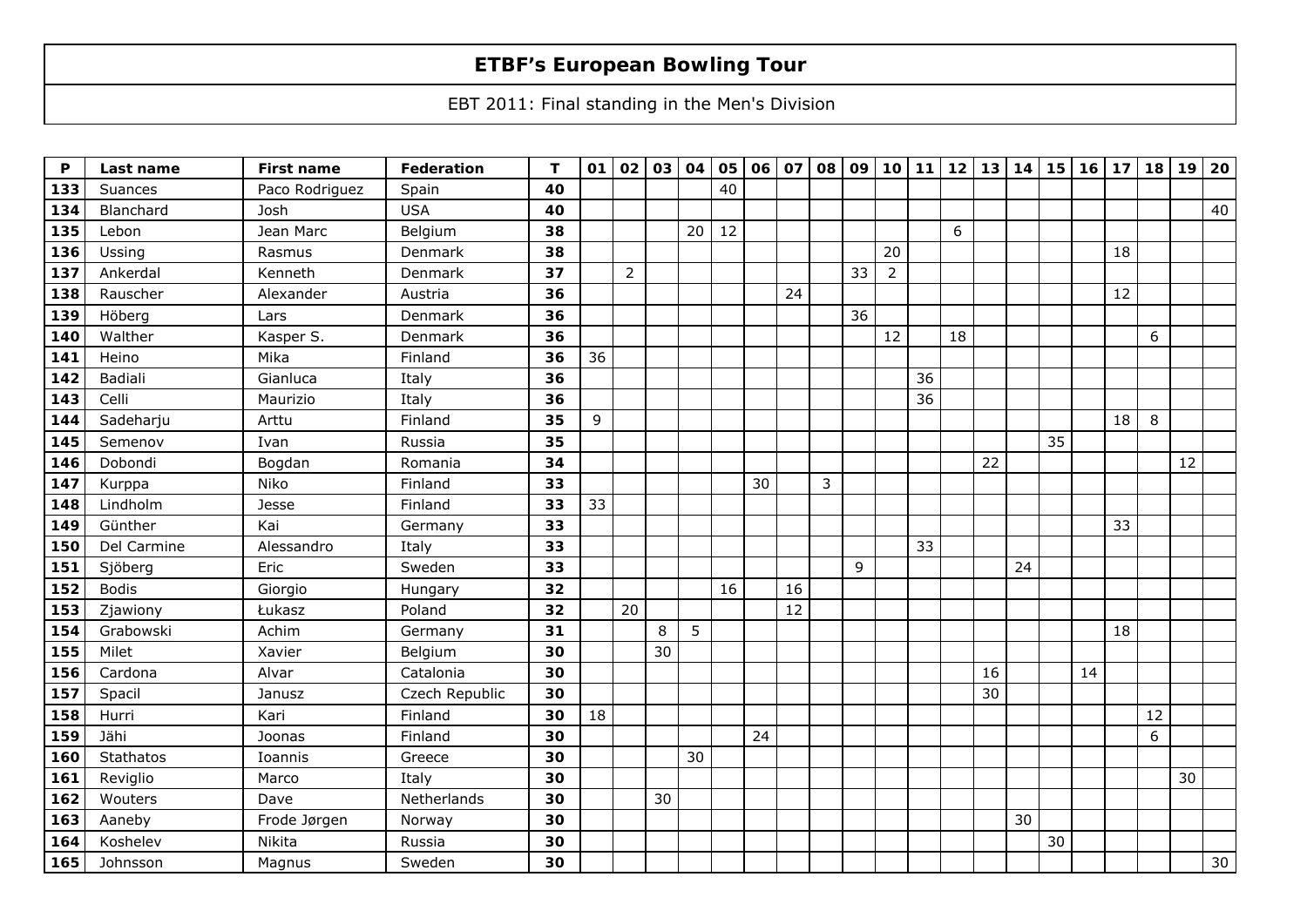| P   | Last name    | <b>First name</b> | Federation  | T  | 01 | 02 |                |    |    |                |   | 03   04   05   06   07   08   09 |    | 10 <sup>1</sup> | 11 |    |    |    | $12$ 13 14 15 16 |    | 17 | 18 | 19 | 20 |
|-----|--------------|-------------------|-------------|----|----|----|----------------|----|----|----------------|---|----------------------------------|----|-----------------|----|----|----|----|------------------|----|----|----|----|----|
| 166 | Pepe         | Anthony           | <b>USA</b>  | 30 |    |    |                |    |    |                |   |                                  |    |                 |    |    |    |    |                  |    |    |    |    | 30 |
| 167 | Klitte       | Martin            | Denmark     | 29 |    |    | 6              |    |    |                |   |                                  |    | 23              |    |    |    |    |                  |    |    |    |    |    |
| 168 | Ek           | Svein-Ake         | Norway      | 29 |    |    | 6              |    |    |                |   |                                  | 12 |                 |    |    |    | 11 |                  |    |    |    |    |    |
| 169 | Asplund      | Teemu             | Finland     | 28 |    |    |                |    |    |                |   |                                  |    |                 |    |    |    |    |                  |    |    | 28 |    |    |
| 170 | Palermaa     | Toni              | Finland     | 28 | 24 |    |                |    |    |                |   |                                  |    |                 |    |    |    |    |                  |    |    | 4  |    |    |
| 171 | Krämer       | Michael           | Germany     | 28 |    |    | 28             |    |    |                |   |                                  |    |                 |    |    |    |    |                  |    |    |    |    |    |
| 172 | Vahidi       | Alexandre         | Ireland     | 28 |    |    |                | 20 | 8  |                |   |                                  |    |                 |    |    |    |    |                  |    |    |    |    |    |
| 173 | Backe        | Patrick           | Sweden      | 28 |    |    |                |    |    |                |   |                                  |    |                 |    |    | 28 |    |                  |    |    |    |    |    |
| 174 | Grimsen      | Peder             | Sweden      | 28 |    |    |                |    | 28 |                |   |                                  |    |                 |    |    |    |    |                  |    |    |    |    |    |
| 175 | Rossi        | Federico          | Italy       | 27 |    |    |                |    |    |                |   |                                  |    |                 | 24 |    |    |    |                  |    |    |    | 3  |    |
| 176 | Mol          | Roel              | Netherlands | 27 |    |    | 24             |    |    |                |   |                                  |    |                 |    |    |    |    |                  | 3  |    |    |    |    |
| 177 | van Zandwijk | Dwayne            | Netherlands | 27 |    |    | $\overline{4}$ |    |    | $\overline{2}$ |   |                                  |    |                 |    |    |    |    |                  | 21 |    |    |    |    |
| 178 | Ravez        | Jimmy             | Belgium     | 26 |    |    | 26             |    |    |                |   |                                  |    |                 |    |    |    |    |                  |    |    |    |    |    |
| 179 | Andersen     | Jan               | Denmark     | 26 |    |    |                |    |    |                |   |                                  | 12 | 14              |    |    |    |    |                  |    |    |    |    |    |
| 180 | Frouvelle    | Serge             | France      | 26 |    |    |                |    |    |                |   |                                  |    |                 | 18 |    |    |    |                  |    |    |    | 8  |    |
| 181 | Fischer      | Alexander         | Germany     | 26 |    |    |                |    |    |                |   |                                  |    |                 | 18 |    | 8  |    |                  |    |    |    |    |    |
| 182 | Rudshagen    | Björn Einer       | Norway      | 26 |    |    |                |    |    |                |   |                                  | 12 |                 |    |    |    | 14 |                  |    |    |    |    |    |
| 183 | Zjawiony     | Piotr             | Poland      | 26 |    | 14 | $\overline{4}$ |    |    |                | 8 |                                  |    |                 |    |    |    |    |                  |    |    |    |    |    |
| 184 | Gruffman     | James             | Sweden      | 26 |    |    | 8              |    |    |                |   |                                  | 18 |                 |    |    |    |    |                  |    |    |    |    |    |
| 185 | Coppola      | Gianpiero         | Italy       | 25 |    |    |                |    |    |                |   |                                  |    |                 |    |    |    |    |                  |    |    |    | 25 |    |
| 186 | Carle        | Linus             | Sweden      | 25 |    |    |                |    |    |                |   |                                  |    |                 |    |    |    | 25 |                  |    |    |    |    |    |
| 187 | Kubalek      | Benjamin          | Austria     | 24 |    |    |                |    |    |                |   |                                  |    |                 |    |    |    |    |                  |    | 24 |    |    |    |
| 188 | Bai          | Michael           | Denmark     | 24 |    |    |                |    |    |                |   |                                  | 24 |                 |    |    |    |    |                  |    |    |    |    |    |
| 189 | Nielsen      | Lars              | Denmark     | 24 |    | 4  |                |    |    |                |   |                                  | 12 | 8               |    |    |    |    |                  |    |    |    |    |    |
| 190 | Aahman       | Sören             | Denmark     | 24 |    |    |                |    |    |                |   |                                  |    | 24              |    |    |    |    |                  |    |    |    |    |    |
| 191 | Heinonen     | Markus            | Finland     | 24 |    |    |                |    |    |                |   |                                  |    |                 |    | 18 |    |    |                  |    |    | 6  |    |    |
| 192 | Lehtonen     | Petri             | Finland     | 24 | 24 |    |                |    |    |                |   |                                  |    |                 |    |    |    |    |                  |    |    |    |    |    |
| 193 | Oksanen      | Jere              | Finland     | 24 |    |    |                |    |    |                |   |                                  |    |                 |    | 24 |    |    |                  |    |    |    |    |    |
| 194 | Sacco        | Thierry           | France      | 24 |    |    |                |    |    |                |   |                                  |    |                 | 24 |    |    |    |                  |    |    |    |    |    |
| 195 | Kok          | Eric              | Netherlands | 24 |    |    | 16             |    |    |                | 8 |                                  |    |                 |    |    |    |    |                  |    |    |    |    |    |
| 196 | Kalacutok    | Vadim             | Russia      | 24 |    |    |                |    |    |                |   |                                  |    |                 |    |    |    |    | 24               |    |    |    |    |    |
| 197 | Leandersson  | Tomas             | Sweden      | 24 | 24 |    |                |    |    |                |   |                                  |    |                 |    |    |    |    |                  |    |    |    |    |    |
| 198 | Kaya         | Mehmet            | Turkey      | 24 |    |    |                |    |    |                |   | 24                               |    |                 |    |    |    |    |                  |    |    |    |    |    |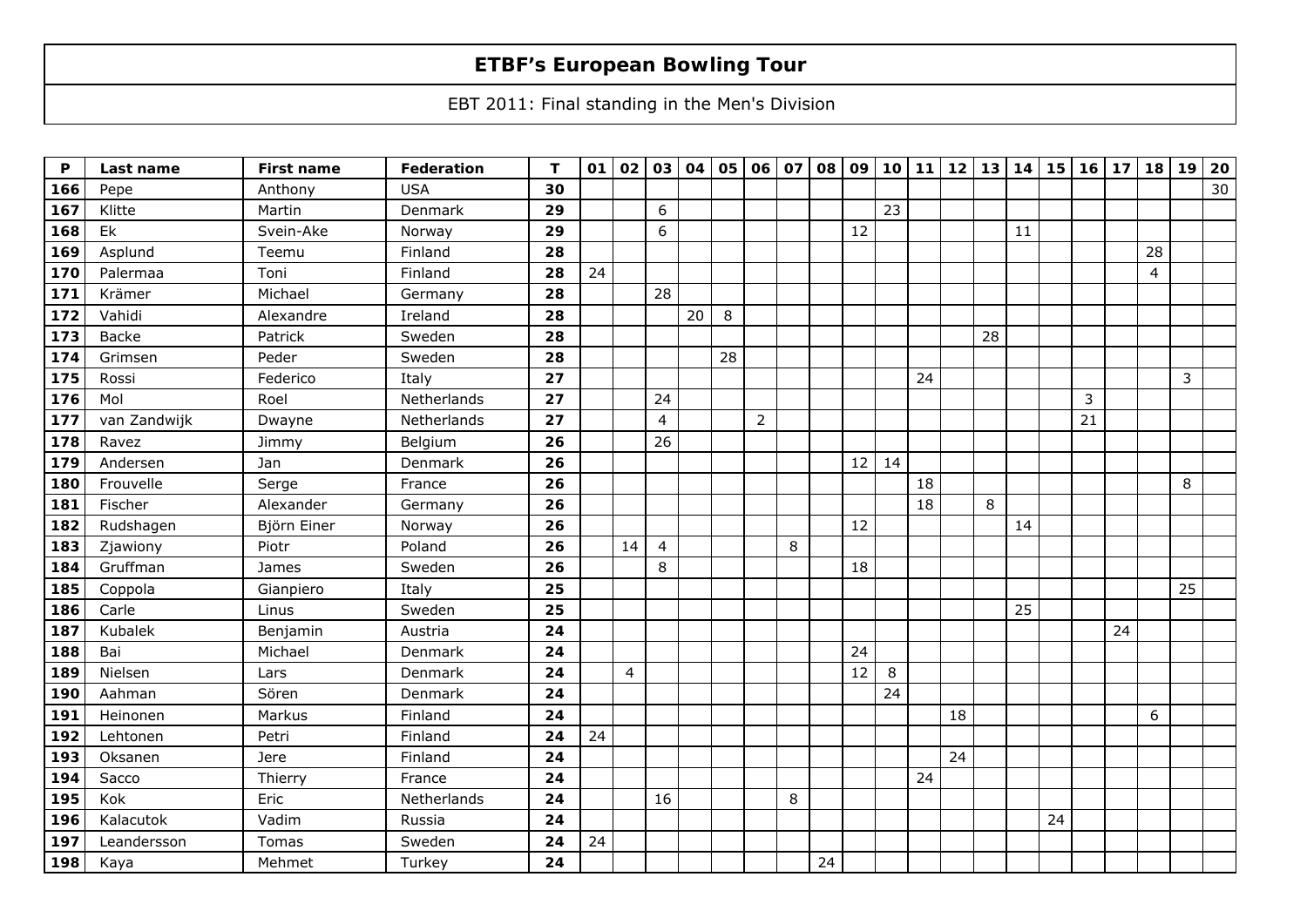| $\mathsf{P}$ | Last name     | First name  | Federation  | T. | 01 | 02 |    |    |   |    | 03 04 05 06 07 08 09 |    |   | 10 | 11 | 12 |    |    | 13 14 15 16 |   | 17 | 18 | $19$ 20 |    |
|--------------|---------------|-------------|-------------|----|----|----|----|----|---|----|----------------------|----|---|----|----|----|----|----|-------------|---|----|----|---------|----|
| 199          | Lopez         | Miguel      | <b>USA</b>  | 24 |    |    |    |    |   |    |                      |    |   |    | 18 | 6  |    |    |             |   |    |    |         |    |
| 200          | Keituri       | Petri       | Finland     | 23 |    |    |    |    |   |    |                      |    |   |    |    |    |    |    |             |   |    |    | 23      |    |
| 201          | Michajlow     | Michael     | Germany     | 23 |    | 23 |    |    |   |    |                      |    |   |    |    |    |    |    |             |   |    |    |         |    |
| 202          | Kondratyev    | Alexander   | Ukraine     | 23 |    |    |    |    |   |    |                      |    |   |    |    |    |    |    | 11          |   |    | 12 |         |    |
| 203          | Fürbacher     | Roman       | Austria     | 22 |    |    |    |    |   |    | 22                   |    |   |    |    |    |    |    |             |   |    |    |         |    |
| 204          | Ravn Sörensen | Jens        | Denmark     | 22 |    |    |    |    |   |    |                      |    |   | 22 |    |    |    |    |             |   |    |    |         |    |
| 205          | Pakonen       | Olli        | Finland     | 22 |    |    |    |    |   |    |                      |    |   |    |    |    |    |    |             |   |    | 22 |         |    |
| 206          | Lischka       | Klaus-Uwe   | Germany     | 22 |    |    |    |    |   |    | 16                   |    |   |    |    |    | 6  |    |             |   |    |    |         |    |
| 207          | Matthies      | Tilo        | Germany     | 22 |    | 22 |    |    |   |    |                      |    |   |    |    |    |    |    |             |   |    |    |         |    |
| 208          | Biolghini     | Diego       | Italy       | 22 |    |    |    |    |   |    |                      |    |   |    |    |    |    |    |             |   |    |    | 22      |    |
| 209          | Kweens        | Christian   | Netherlands | 22 |    |    | 22 |    |   |    |                      |    |   |    |    |    |    |    |             |   |    |    |         |    |
| 210          | Emelyanov     | Andrey      | Russia      | 22 |    |    |    |    |   |    |                      |    |   |    |    |    |    |    | 22          |   |    |    |         |    |
| 211          | Engström      | Janusz      | Sweden      | 22 |    |    |    |    |   |    |                      |    |   |    |    |    | 22 |    |             |   |    |    |         |    |
| 212          | Tangermann    | Lars        | Germany     | 21 |    |    |    |    |   | 12 |                      | 9  |   |    |    |    |    |    |             |   |    |    |         |    |
| 213          | Panchenko     | Alexander   | Kazakhstan  | 21 |    |    |    |    |   |    |                      |    |   |    |    |    |    |    | 21          |   |    |    |         |    |
| 214          | Fagerstrøm    | Thomas      | Norway      | 21 |    |    |    |    |   |    |                      |    |   |    |    |    |    | 21 |             |   |    |    |         |    |
| 215          | Tjernes       | Fredrik     | Norway      | 21 |    |    |    |    | 8 |    |                      |    |   |    |    |    |    | 13 |             |   |    |    |         |    |
| 216          | McDowell      | Ray         | Poland      | 21 |    | 21 |    |    |   |    |                      |    |   |    |    |    |    |    |             |   |    |    |         |    |
| 217          | Salmon        | Frederic    | Belgium     | 20 |    |    |    | 20 |   |    |                      |    |   |    |    |    |    |    |             |   |    |    |         |    |
| 218          | Canevari      | Andrea      | Italy       | 20 |    |    |    |    |   |    |                      |    |   |    |    |    |    |    |             |   |    |    | 20      |    |
| 219          | Al-Anzi       | Basel       | Kuwait      | 20 |    |    |    |    |   |    |                      |    |   |    |    |    |    |    |             |   |    |    |         | 20 |
| 220          | Andersen      | Rune Herold | Norway      | 20 |    |    |    |    |   |    |                      |    |   |    |    |    |    | 20 |             |   |    |    |         |    |
| 221          | Al-Muraikhi   | Mubarak     | Qatar       | 20 |    |    |    |    |   |    |                      |    |   |    |    |    |    |    |             |   |    |    |         | 20 |
| 222          | Starchenkov   | Roman       | Russia      | 20 |    |    |    |    |   |    |                      |    |   |    |    |    |    |    | 20          |   |    |    |         |    |
| 223          | Mack          | Tim         | <b>USA</b>  | 20 |    |    |    |    |   |    |                      |    |   |    |    |    |    |    |             |   |    |    |         | 20 |
| 224          | Caferov       | Vusal       | Azerbaijan  | 18 |    |    |    |    |   |    |                      | 18 |   |    |    |    |    |    |             |   |    |    |         |    |
| 225          | Ibañez        | Moi Perez   | Catalonia   | 18 |    |    |    |    |   |    |                      |    |   |    |    | 18 |    |    |             |   |    |    |         |    |
| 226          | Madsen        | Mathias     | Denmark     | 18 |    |    |    |    |   |    |                      |    | 3 | 15 |    |    |    |    |             |   |    |    |         |    |
| 227          | Miller        | Steve       | England     | 18 |    |    |    |    |   |    |                      |    |   |    |    |    |    |    |             |   | 18 |    |         |    |
| 228          | Galeone       | Nicola      | Italy       | 18 |    |    |    |    |   |    | 6                    |    |   |    | 12 |    |    |    |             |   |    |    |         |    |
| 229          | Spezia        | Andrea      | Italy       | 18 |    |    |    |    |   |    |                      |    |   |    | 18 |    |    |    |             |   |    |    |         |    |
| 230          | Zorzan        | Marco       | Italy       | 18 |    |    |    |    |   |    |                      |    |   |    | 18 |    |    |    |             |   |    |    |         |    |
| 231          | van Dommelen  | Remco       | Netherlands | 18 |    |    | 12 |    |   |    |                      |    |   |    |    |    |    |    |             | 6 |    |    |         |    |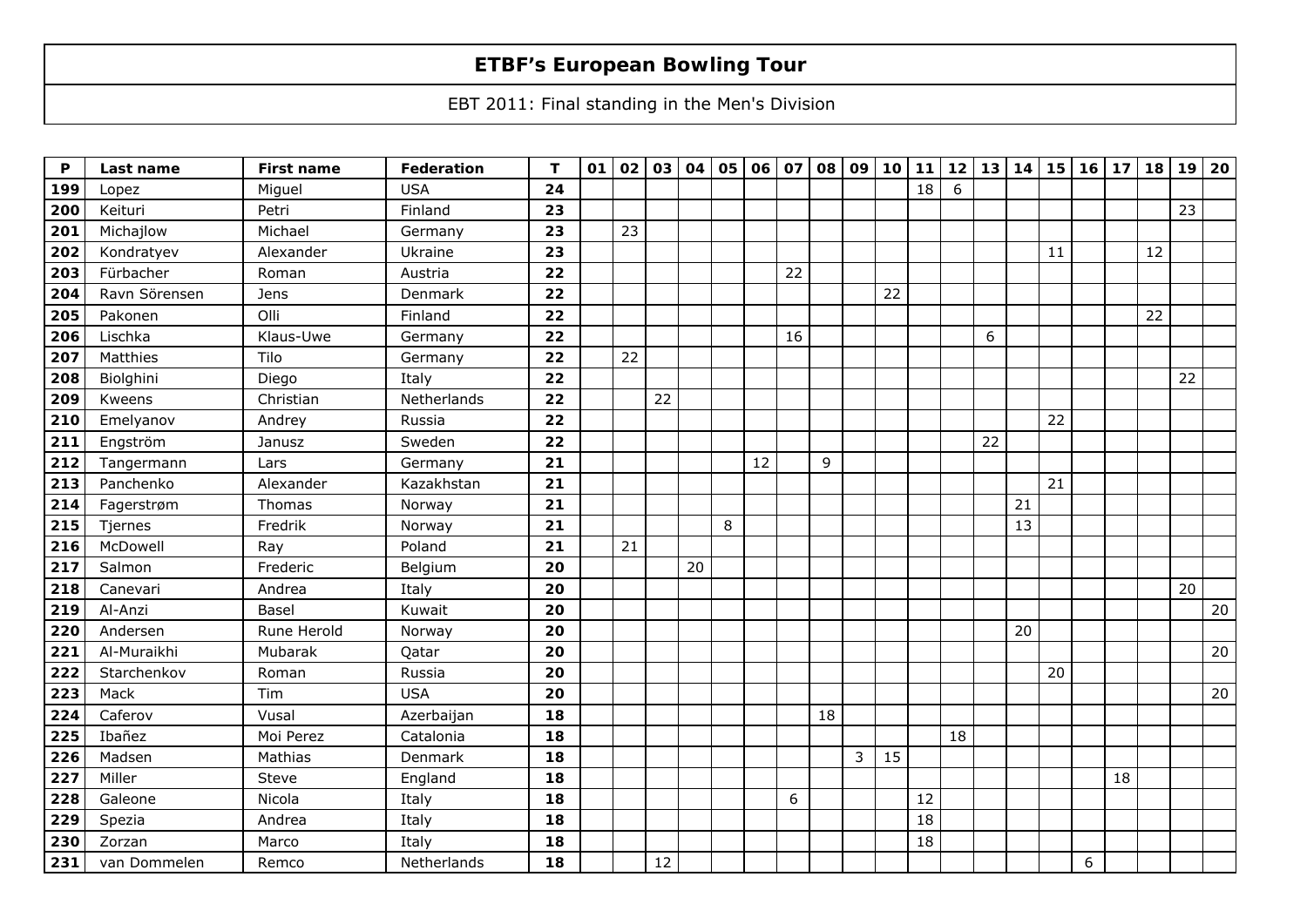| P   | Last name   | First name    | Federation     | T. | 01 | 02 |                |    |    |    | 03 04 05 06 07 | 08 <sup>1</sup> | 09 | 10 | 11 | 12 | 13             | 14   15   16 |    |    | 17 | 18             | 19 | 20 |
|-----|-------------|---------------|----------------|----|----|----|----------------|----|----|----|----------------|-----------------|----|----|----|----|----------------|--------------|----|----|----|----------------|----|----|
| 232 | Biehl       | Joakim        | Sweden         | 18 |    |    |                |    |    |    |                | 18              |    |    |    |    |                |              |    |    |    |                |    |    |
| 233 | Henriksson  | Marcus        | Sweden         | 18 | 18 |    |                |    |    |    |                |                 |    |    |    |    |                |              |    |    |    |                |    |    |
| 234 | Marron      | Marcial Ovide | Catalonia      | 16 |    |    |                |    | 16 |    |                |                 |    |    |    |    |                |              |    |    |    |                |    |    |
| 235 | Kutina      | Karel         | Czech Republic | 16 |    |    |                |    |    |    |                |                 |    |    |    |    | 16             |              |    |    |    |                |    |    |
| 236 | Määttä      | Mika          | Finland        | 16 | 12 |    |                |    |    |    |                |                 |    |    |    |    |                |              |    |    |    | $\overline{4}$ |    |    |
| 237 | Sacco       | François      | France         | 16 |    |    |                |    | 16 |    |                |                 |    |    |    |    |                |              |    |    |    |                |    |    |
| 238 | Canady      | David         | Germany        | 16 |    |    | $\overline{4}$ |    |    |    | 4              |                 |    |    |    |    | $\overline{4}$ |              |    | 4  |    |                |    |    |
| 239 | Dreyer      | Dirk          | Germany        | 16 |    |    | 16             |    |    |    |                |                 |    |    |    |    |                |              |    |    |    |                |    |    |
| 240 | Grabovac    | Michael       | Germany        | 16 |    |    |                |    |    | 16 |                |                 |    |    |    |    |                |              |    |    |    |                |    |    |
| 241 | de Filippi  | Pierpaolo     | Italy          | 16 |    |    |                |    |    |    |                |                 |    |    | 3  |    |                |              |    |    |    |                | 13 |    |
| 242 | Matvienko   | Konstantin    | Russia         | 16 |    |    |                |    |    |    |                |                 |    |    |    |    |                |              | 8  |    |    | 8              |    |    |
| 243 | Jurinyi     | Ludovit       | Slovakia       | 16 |    |    |                |    |    |    |                |                 |    |    |    |    | 16             |              |    |    |    |                |    |    |
| 244 | Mohr        | Ronnie        | <b>USA</b>     | 16 |    |    |                |    |    | 16 |                |                 |    |    |    |    |                |              |    |    |    |                |    |    |
| 245 | Smith       | Robert        | <b>USA</b>     | 16 |    |    |                |    |    |    | 16             |                 |    |    |    |    |                |              |    |    |    |                |    |    |
| 246 | Janahi      | Mohammed      | <b>Bahrain</b> | 15 |    |    |                |    |    |    |                |                 |    |    |    |    |                |              |    |    |    |                |    | 15 |
| 247 | Linder      | Lars          | Denmark        | 15 |    |    |                |    |    |    |                |                 |    | 15 |    |    |                |              |    |    |    |                |    |    |
| 248 | Fabre       | Anthony       | France         | 15 |    |    |                | 15 |    |    |                |                 |    |    |    |    |                |              |    |    |    |                |    |    |
| 249 | Michaud     | Emmanuel      | France         | 15 |    |    |                | 15 |    |    |                |                 |    |    |    |    |                |              |    |    |    |                |    |    |
| 250 | Rives       | Mickel        | France         | 15 |    |    |                | 15 |    |    |                |                 |    |    |    |    |                |              |    |    |    |                |    |    |
| 251 | Birlinger   | Christian     | Germany        | 15 |    | 15 |                |    |    |    |                |                 |    |    |    |    |                |              |    |    |    |                |    |    |
| 252 | Gutsche     | Falco         | Germany        | 15 |    | 15 |                |    |    |    |                |                 |    |    |    |    |                |              |    |    |    |                |    |    |
| 253 | Woelki      | Robert        | Germany        | 15 |    |    |                |    |    |    |                |                 |    |    |    |    |                |              |    | 15 |    |                |    |    |
| 254 | Hameed      | Shaik Abdoul  | India          | 15 |    |    |                |    |    |    |                |                 |    |    |    |    |                |              |    |    |    |                |    | 15 |
| 255 | Battagli    | Giovanni      | Italy          | 15 |    |    |                |    |    |    |                |                 |    |    |    |    |                |              |    |    |    |                | 15 |    |
| 256 | Maddaloni   | Enrico        | Italy          | 15 |    |    |                |    |    |    |                |                 |    |    | 9  |    |                |              |    |    |    |                | 6  |    |
| 257 | Hilferink   | Ramon         | Netherlands    | 15 |    |    |                |    |    |    |                |                 |    |    |    |    | $\overline{2}$ |              |    | 13 |    |                |    |    |
| 258 | van Geel    | Jeroen        | Netherlands    | 15 |    |    |                |    |    |    |                |                 |    |    |    |    |                |              |    | 15 |    |                |    |    |
| 259 | Olsen       | Svein Roger   | Norway         | 15 |    |    |                |    |    |    |                |                 |    |    |    |    |                | 15           |    |    |    |                |    |    |
| 260 | Gomez       | Ramil         | Philippines    | 15 |    |    |                |    |    |    |                |                 |    |    |    |    |                |              |    |    |    |                |    | 15 |
| 261 | Al-Marzouqi | Salem         | Qatar          | 15 |    |    |                |    |    |    |                |                 |    |    |    |    |                |              |    |    |    |                |    | 15 |
| 262 | Minenko     | Alexander     | Russia         | 15 |    |    |                |    |    |    |                |                 |    |    |    |    |                |              | 15 |    |    |                |    |    |
| 263 | Acin        | Ion           | Spain          | 15 |    |    |                |    |    |    |                |                 |    |    |    |    |                |              |    |    |    |                | 15 |    |
| 264 | Shilkin     | Dmitry        | <b>Belarus</b> | 14 |    |    |                |    |    |    |                |                 |    |    |    |    |                |              | 14 |    |    |                |    |    |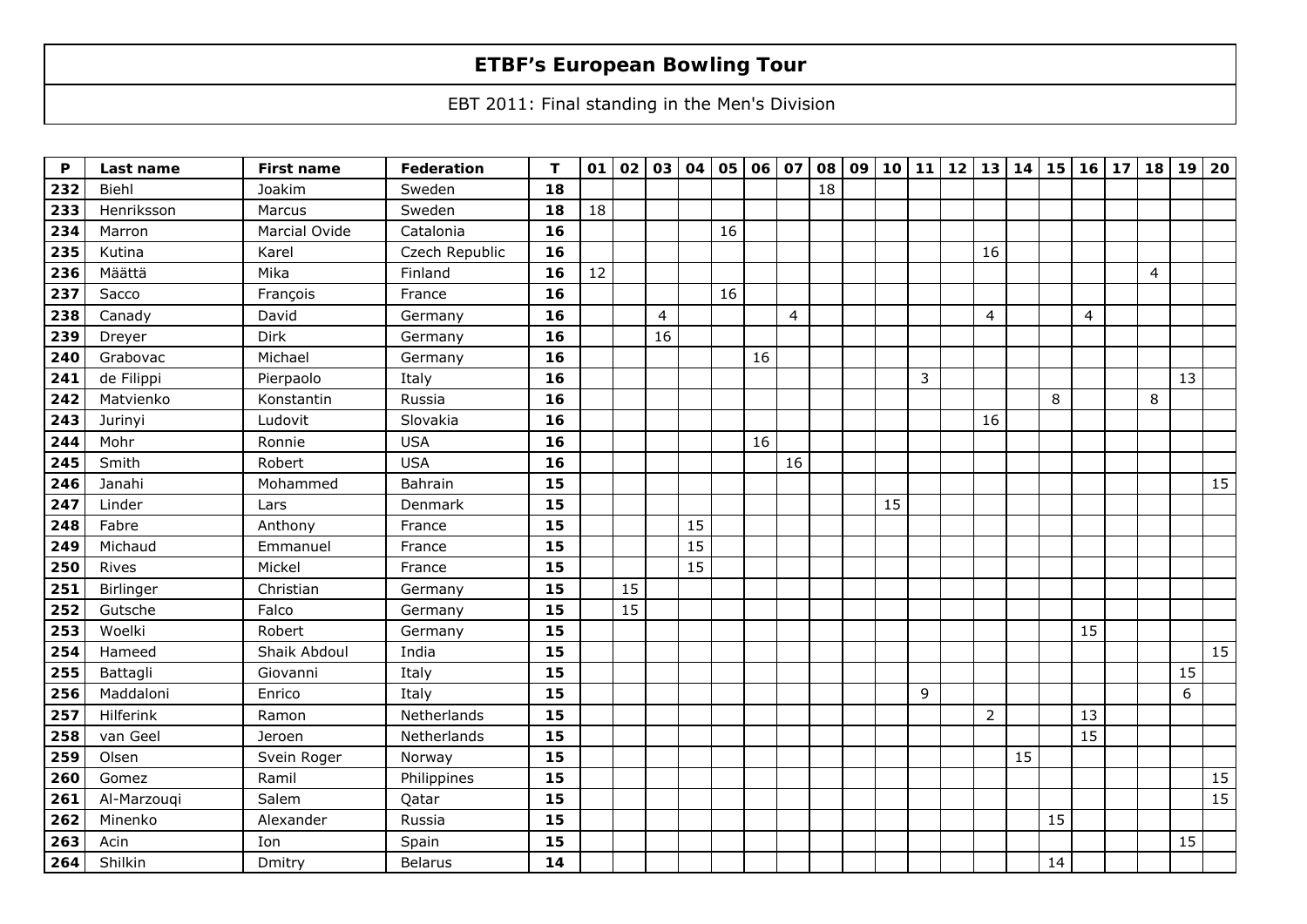| $\mathsf{P}$ | Last name    | First name         | Federation     | T  | 01 | 02 |    |    |    | 03 04 05 06 07 | 08 09 |    | 10 <sup>1</sup> | $11$ | $12$ | 13 |    |    | 14 15 16       | 17 | 18 | 19 | 20 |
|--------------|--------------|--------------------|----------------|----|----|----|----|----|----|----------------|-------|----|-----------------|------|------|----|----|----|----------------|----|----|----|----|
| 265          | Skobrics     | Zoltán             | Hungary        | 14 |    |    |    |    |    | $\mathbf 2$    |       |    |                 |      |      | 12 |    |    |                |    |    |    |    |
| 266          | Dol          | Daniel             | Netherlands    | 14 |    |    |    |    |    |                |       |    |                 |      |      |    |    |    | $\overline{4}$ |    |    |    | 10 |
| 267          | Oseth        | Henrik Aspdahl     | Norway         | 14 |    |    |    |    |    |                |       |    |                 |      |      |    | 14 |    |                |    |    |    |    |
| 268          | Starchenkov  | Sergey             | Russia         | 14 |    |    |    |    |    |                |       |    |                 |      |      |    |    | 14 |                |    |    |    |    |
| 269          | Larsen       | Jesper             | Sweden         | 14 |    | 14 |    |    |    |                |       |    |                 |      |      |    |    |    |                |    |    |    |    |
| 270          | Clark        | Mark               | <b>USA</b>     | 14 |    |    |    |    |    |                |       |    |                 |      |      |    |    |    | 8              | 6  |    |    |    |
| 271          | Jörgensen    | Torben             | Denmark        | 13 |    |    |    |    |    |                |       |    | 13              |      |      |    |    |    |                |    |    |    |    |
| 272          | Sejling      | René               | Denmark        | 13 |    |    |    |    |    |                |       |    | 13              |      |      |    |    |    |                |    |    |    |    |
| 273          | Pöhler       | Lars               | Germany        | 13 |    | 13 |    |    |    |                |       |    |                 |      |      |    |    |    |                |    |    |    |    |
| 274          | Fanizza      | Pierfranco         | Italy          | 13 |    |    |    |    |    |                |       |    |                 |      |      |    |    |    |                |    |    | 13 |    |
| 275          | Espen        | Arvid              | Norway         | 13 |    |    |    |    |    |                |       |    |                 |      |      |    | 13 |    |                |    |    |    |    |
| 276          | Preus        | Patryk             | Poland         | 13 |    | 13 |    |    |    |                |       |    |                 |      |      |    |    |    |                |    |    |    |    |
| 277          | Bogachev     | Sergey             | Russia         | 13 |    |    |    |    |    |                |       |    |                 |      |      |    |    | 13 |                |    |    |    |    |
| 278          | Parshukov    | Alexey             | Russia         | 13 |    |    |    |    |    |                |       |    |                 |      |      |    |    | 13 |                |    |    |    |    |
| 279          | Roig         | <b>Hector Roca</b> | Catalonia      | 12 |    |    |    | 12 |    |                |       |    |                 |      |      |    |    |    |                |    |    |    |    |
| 280          | Soler        | Artur Colomer      | Catalonia      | 12 |    |    |    | 6  |    |                |       |    |                 |      | 6    |    |    |    |                |    |    |    |    |
| 281          | Cermak       | Pavel              | Czech Republic | 12 |    |    |    |    |    |                |       |    |                 |      |      | 12 |    |    |                |    |    |    |    |
| 282          | Hindrak      | Jiri               | Czech Republic | 12 |    |    |    |    |    |                |       |    |                 |      |      | 12 |    |    |                |    |    |    |    |
| 283          | Hladik       | Karel              | Czech Republic | 12 |    |    |    |    |    |                |       |    |                 |      |      | 12 |    |    |                |    |    |    |    |
| 284          | Bröndsted    | Kim                | Denmark        | 12 |    |    |    |    |    |                |       | 12 |                 |      |      |    |    |    |                |    |    |    |    |
| 285          | Norberg      | Robert             | Denmark        | 12 |    | 12 |    |    |    |                |       |    |                 |      |      |    |    |    |                |    |    |    |    |
| 286          | Olsen        | Claus              | Denmark        | 12 |    |    |    |    |    |                | 12    |    |                 |      |      |    |    |    |                |    |    |    |    |
| 287          | Poulsen      | Dan                | Denmark        | 12 |    |    |    |    |    |                |       | 6  | 6               |      |      |    |    |    |                |    |    |    |    |
| 288          | Rothborg     | Karsten            | Denmark        | 12 |    | 3  |    |    |    |                |       | 3  | 6               |      |      |    |    |    |                |    |    |    |    |
| 289          | Cocker       | Lee                | England        | 12 |    |    |    |    |    |                |       |    |                 |      |      |    |    |    | 12             |    |    |    |    |
| 290          | Miller       | Matt               | England        | 12 |    |    |    |    | 12 |                |       |    |                 |      |      |    |    |    |                |    |    |    |    |
| 291          | Halme        | Ari                | Finland        | 12 | 12 |    |    |    |    |                |       |    |                 |      |      |    |    |    |                |    |    |    |    |
| 292          | Hirvonen     | Mikko              | Finland        | 12 |    |    |    |    |    |                |       |    |                 |      |      |    |    |    |                |    | 12 |    |    |
| 293          | Mäkelä       | Juho               | Finland        | 12 |    |    |    |    |    |                |       |    |                 |      |      |    |    |    |                |    | 12 |    |    |
| 294          | Sanchez      | Pierre Luc         | France         | 12 |    |    |    | 12 |    |                |       |    |                 |      |      |    |    |    |                |    |    |    |    |
| 294          | Aust         | Karsten            | Germany        | 12 |    |    | 12 |    |    |                |       |    |                 |      |      |    |    |    |                |    |    |    |    |
| 296          | <b>Blank</b> | Uwe                | Germany        | 12 |    |    | 6  |    |    |                |       |    |                 |      |      |    |    |    |                | 6  |    |    |    |
| 297          | Klockgether  | Stefan             | Germany        | 12 |    |    | 12 |    |    |                |       |    |                 |      |      |    |    |    |                |    |    |    |    |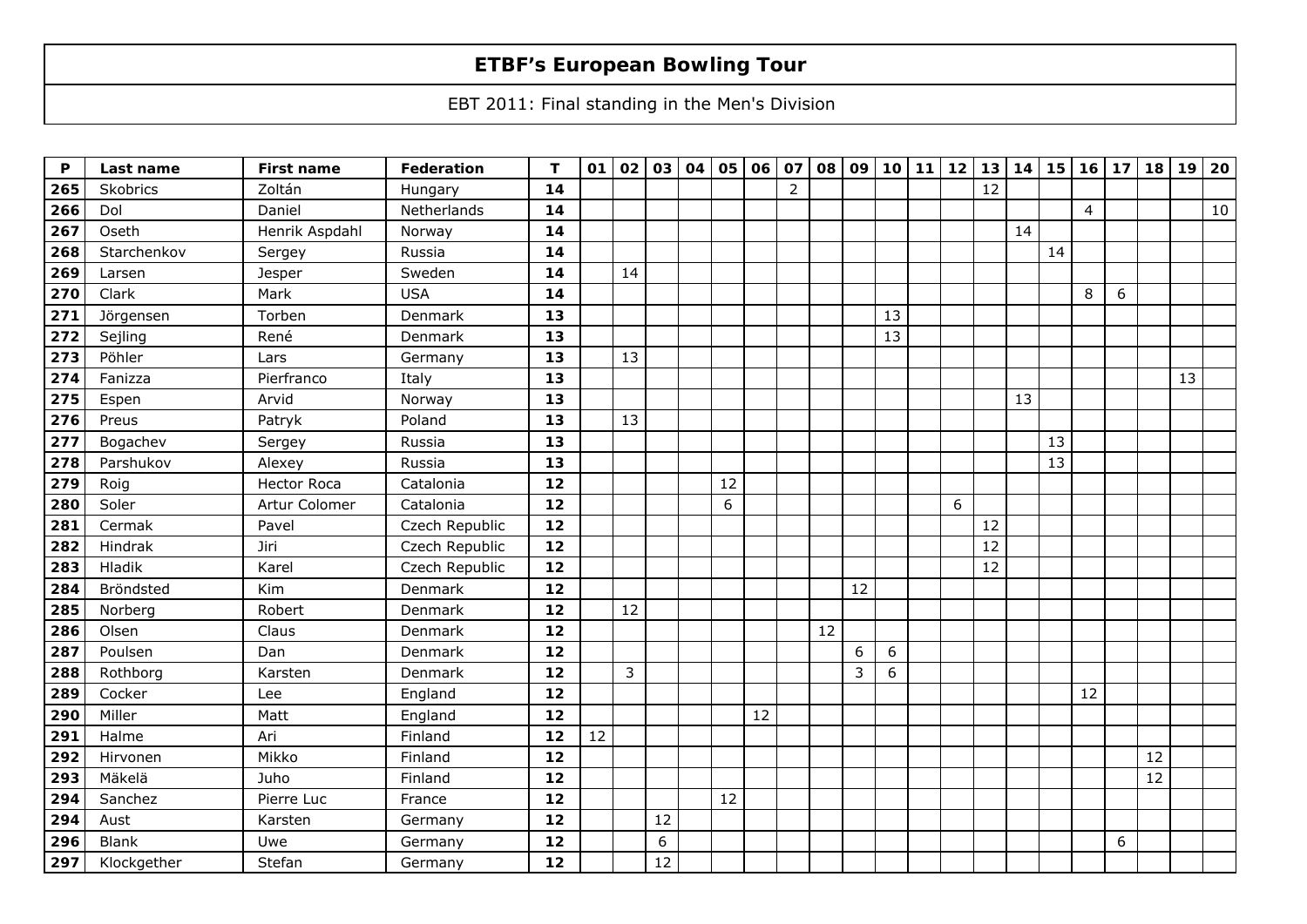| P   | Last name     | First name   | Federation  | T.   | 01 | 02 |    |    |                | 03   04   05   06   07   08   09 |    | 10 | 11 |    |   |                | 12   13   14   15   16   17 |   |   | $18$   19 |    | 20 |
|-----|---------------|--------------|-------------|------|----|----|----|----|----------------|----------------------------------|----|----|----|----|---|----------------|-----------------------------|---|---|-----------|----|----|
| 298 | Magri         | Stefano      | Italy       | 12   |    |    |    |    |                |                                  |    |    | 12 |    |   |                |                             |   |   |           |    |    |
| 299 | Spadavecchia  | Andrea       | Italy       | 12   |    |    |    |    |                |                                  |    |    | 12 |    |   |                |                             |   |   |           |    |    |
| 300 | Aker          | Christer     | Norway      | 12   |    |    |    |    |                |                                  |    |    |    |    |   | 12             |                             |   |   |           |    |    |
| 301 | Skoglund      | Andreas      | Norway      | $12$ |    |    |    |    | 4              |                                  |    |    |    |    |   | $\,8\,$        |                             |   |   |           |    |    |
| 302 | Vatne         | Didrik       | Norway      | 12   |    |    |    |    |                |                                  |    |    |    |    |   | 12             |                             |   |   |           |    |    |
| 303 | Szpański      | Dawid        | Poland      | 12   |    | 12 |    |    |                |                                  |    |    |    |    |   |                |                             |   |   |           |    |    |
| 304 | Deev          | Alexander    | Russia      | 12   |    |    |    |    |                |                                  |    |    |    |    |   |                | 12                          |   |   |           |    |    |
| 305 | Lukyanov      | Mikhail      | Russia      | 12   |    |    |    |    |                |                                  |    |    |    |    |   |                | 12                          |   |   |           |    |    |
| 306 | Colonna       | Mattia       | San Marino  | $12$ |    |    |    |    |                |                                  |    |    | 12 |    |   |                |                             |   |   |           |    |    |
| 307 | Malek         | Milan        | Slovenia    | 12   |    |    |    |    |                | 12                               |    |    |    |    |   |                |                             |   |   |           |    |    |
| 308 | Carrión       | Raul Jimenez | Spain       | 12   |    |    |    | 12 |                |                                  |    |    |    |    |   |                |                             |   |   |           |    |    |
| 309 | Samanes       | Ion Acin     | Spain       | 12   |    |    |    |    |                |                                  |    |    |    | 12 |   |                |                             |   |   |           |    |    |
| 310 | Ecoffey       | Xavier       | Switzerland | 12   |    |    |    | 12 |                |                                  |    |    |    |    |   |                |                             |   |   |           |    |    |
| 311 | Atesoglu      | Bülent       | Turkey      | 12   |    |    |    |    |                |                                  | 12 |    |    |    |   |                |                             |   |   |           |    |    |
| 312 | Dogan         | Habib        | Turkey      | 12   |    |    |    |    |                |                                  | 12 |    |    |    |   |                |                             |   |   |           |    |    |
| 313 | Gonze         | Pierre Yves  | Belgium     | 11   |    |    |    | 8  |                |                                  |    |    |    | 3  |   |                |                             |   |   |           |    |    |
| 314 | Erichsen      | Tommy        | Denmark     | 11   |    |    |    |    |                |                                  |    | 11 |    |    |   |                |                             |   |   |           |    |    |
| 315 | Sullivan      | Neil         | Malta       | 11   |    |    |    |    |                |                                  |    |    |    |    |   |                |                             |   |   |           | 11 |    |
| 316 | Janicki       | Tomasz       | Poland      | 11   |    | 11 |    |    |                |                                  |    |    |    |    |   |                |                             |   |   |           |    |    |
| 317 | Matvienko     | Kirill       | Russia      | 11   |    |    |    |    |                |                                  |    |    |    |    |   |                | 11                          |   |   |           |    |    |
| 318 | Thunberg      | Klas         | Sweden      | 11   |    |    |    |    |                |                                  |    |    |    |    |   | 11             |                             |   |   |           |    |    |
| 319 | <b>Braine</b> | Olivier      | Belgium     | 10   |    |    | 10 |    |                |                                  |    |    |    |    |   |                |                             |   |   |           |    |    |
| 320 | Hjort         | Mark         | Denmark     | 10   |    |    |    |    |                |                                  |    | 1  |    | 9  |   |                |                             |   |   |           |    |    |
| 321 | Sear          | Dan          | England     | 10   |    |    | 10 |    |                |                                  |    |    |    |    |   |                |                             |   |   |           |    |    |
| 322 | Ali           | Fahad        | Kuwait      | 10   |    |    |    |    |                |                                  |    |    |    |    |   |                |                             |   |   |           |    | 10 |
| 323 | Al-Shatti     | Yaqoub       | Kuwait      | 10   |    |    |    |    |                |                                  |    |    |    |    |   |                |                             |   |   |           |    | 10 |
| 324 | Hendriks      | Louis        | Netherlands | 10   |    |    | 10 |    |                |                                  |    |    |    |    |   |                |                             |   |   |           |    |    |
| 325 | Hulst         | Phil         | Netherlands | 10   |    |    |    |    | $\overline{2}$ |                                  |    |    |    |    |   |                |                             | 8 |   |           |    |    |
| 326 | Lajovic       | Dušan        | Slovenia    | 10   |    |    |    |    |                | $\overline{4}$                   |    |    |    |    | 6 |                |                             |   |   |           |    |    |
| 327 | Jansson       | Markus       | Sweden      | 10   |    |    |    |    |                |                                  |    |    |    |    | 8 | $\overline{2}$ |                             |   |   |           |    |    |
| 328 | Al Attar      | Mahmood      | <b>UAE</b>  | 10   |    |    |    |    |                |                                  |    |    |    |    |   |                |                             |   |   |           |    | 10 |
| 329 | Al-Mansoori   | Hareb        | <b>UAE</b>  | 10   |    |    |    |    |                |                                  |    |    |    |    |   |                |                             |   |   |           |    | 10 |
| 330 | Milanov       | Yavor        | Bulgaria    | 9    |    |    |    |    |                |                                  |    |    |    |    |   |                |                             |   | 9 |           |    |    |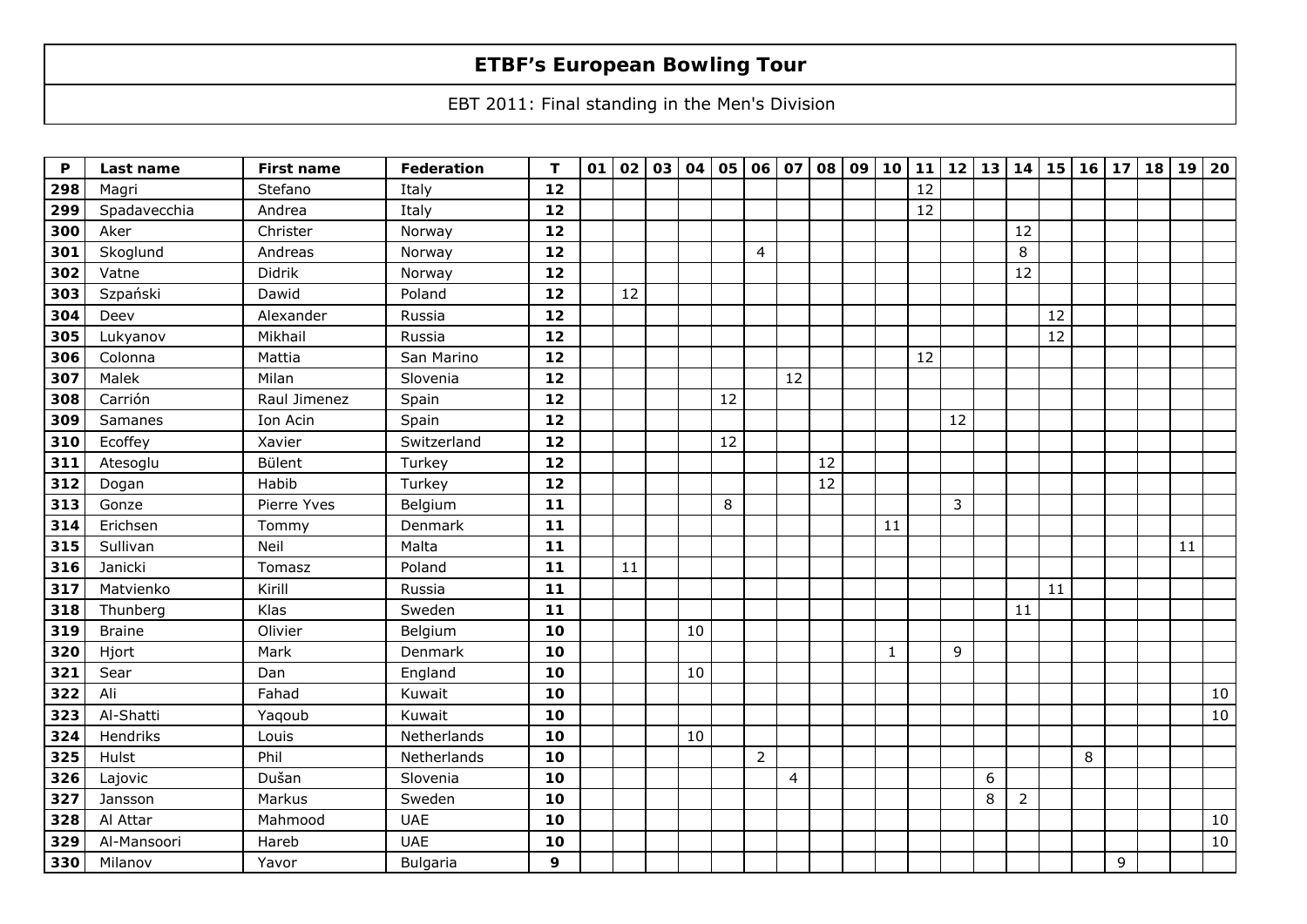| P   | Last name     | First name   | Federation     | T | 01 | 02 |  |   |   |   | 03   04   05   06   07   08   09 |   | 10 <sup>1</sup> | $11$ | $12$ |  |   | 13 14 15 16    | 17 | 18 | 19 | 20 |
|-----|---------------|--------------|----------------|---|----|----|--|---|---|---|----------------------------------|---|-----------------|------|------|--|---|----------------|----|----|----|----|
| 331 | Lorenc        | Jaroslav     | Czech Republic | 9 |    |    |  |   |   |   |                                  |   |                 |      | 9    |  |   |                |    |    |    |    |
| 332 | Maja          | Juha         | Finland        | 9 | 9  |    |  |   |   |   |                                  |   |                 |      |      |  |   |                |    |    |    |    |
| 333 | Börding       | Tobias       | Germany        | 9 |    |    |  |   |   |   |                                  |   |                 |      |      |  |   |                | 9  |    |    |    |
| 334 | Gripp         | Andreas      | Germany        | 9 |    |    |  |   |   |   |                                  |   |                 |      |      |  |   |                | 9  |    |    |    |
| 335 | Stefanidis    | Giorgos      | Greece         | 9 |    |    |  |   |   |   |                                  |   |                 |      | 9    |  |   |                |    |    |    |    |
| 336 | Celli         | Massimiliano | Italy          | 9 |    |    |  |   |   |   |                                  |   |                 | 9    |      |  |   |                |    |    |    |    |
| 337 | Sigmond       | Ronald       | Netherlands    | 9 |    |    |  |   |   |   |                                  |   |                 | 9    |      |  |   |                |    |    |    |    |
| 338 | Pascual       | Erwin        | Spain          | 9 |    |    |  |   |   |   |                                  |   |                 | 9    |      |  |   |                |    |    |    |    |
| 339 | Mattsson      | Simon        | Sweden         | 9 |    |    |  |   |   |   |                                  | 9 |                 |      |      |  |   |                |    |    |    |    |
| 340 | Nordersson    | Peter        | Sweden         | 9 |    |    |  |   |   |   | 9                                |   |                 |      |      |  |   |                |    |    |    |    |
| 341 | Yngström      | Stefan       | Sweden         | 9 |    |    |  |   |   |   |                                  |   |                 |      |      |  |   |                | 9  |    |    |    |
| 342 | Ancarani      | Sandro       | Switzerland    | 9 |    |    |  |   |   |   |                                  |   |                 |      |      |  |   |                | 9  |    |    |    |
| 343 | Onur          | Mustafa      | Turkey         | 9 |    |    |  |   |   |   | 9                                |   |                 |      |      |  |   |                |    |    |    |    |
| 344 | Dementiev     | Viktor       | Ukraine        | 9 |    |    |  |   |   |   | 9                                |   |                 |      |      |  |   |                |    |    |    |    |
| 345 | Pittesser     | Alexander    | Austria        | 8 |    |    |  |   |   | 8 |                                  |   |                 |      |      |  |   |                |    |    |    |    |
| 346 | Perez         | Moises       | Catalonia      | 8 |    |    |  | 8 |   |   |                                  |   |                 |      |      |  |   |                |    |    |    |    |
| 347 | Nielsen       | Soeren       | Denmark        | 8 |    | 8  |  |   |   |   |                                  |   |                 |      |      |  |   |                |    |    |    |    |
| 348 | Pedersen      | Kenneth      | Denmark        | 8 |    |    |  |   |   |   |                                  |   | 8               |      |      |  |   |                |    |    |    |    |
| 349 | Wozny         | John         | Denmark        | 8 |    |    |  |   |   |   |                                  |   | 8               |      |      |  |   |                |    |    |    |    |
| 350 | Wozny         | Martin       | Denmark        | 8 |    |    |  |   |   |   |                                  |   | 8               |      |      |  |   |                |    |    |    |    |
| 351 | Laiho         | $J-P$        | Finland        | 8 |    |    |  |   |   |   |                                  |   |                 |      |      |  |   |                |    | 8  |    |    |
| 352 | Hellmich      | Daniel       | Germany        | 8 |    |    |  |   | 8 |   |                                  |   |                 |      |      |  |   |                |    |    |    |    |
| 353 | <b>Brotto</b> | Andrea       | Italy          | 8 |    |    |  |   |   | 8 |                                  |   |                 |      |      |  |   |                |    |    |    |    |
| 354 | Colombani     | Piero        | Italy          | 8 |    |    |  |   |   |   |                                  |   |                 |      |      |  |   |                |    |    | 8  |    |
| 355 | De Angelis    | Marco        | Italy          | 8 |    |    |  |   |   |   |                                  |   |                 |      |      |  |   |                |    |    | 8  |    |
| 356 | Parapini      | Marco Cesare | Italy          | 8 |    | 8  |  |   |   |   |                                  |   |                 |      |      |  |   |                |    |    |    |    |
| 357 | Spiteri       | Mark         | Italy          | 8 |    |    |  |   |   |   |                                  |   |                 |      |      |  |   |                |    |    | 8  |    |
| 358 | Tuccimei      | Saverio      | Italy          | 8 |    |    |  |   |   |   |                                  |   |                 |      |      |  |   |                |    |    | 8  |    |
| 359 | Shin          | Jong Hyun    | Korea          | 8 |    |    |  |   |   |   |                                  |   |                 |      |      |  | 8 |                |    |    |    |    |
| 360 | de Graaf      | Gerrie       | Netherlands    | 8 |    |    |  |   |   |   |                                  |   |                 |      |      |  |   | $\,8\,$        |    |    |    |    |
| 361 | Jacobs        | Mark         | Netherlands    | 8 |    |    |  | 4 |   |   |                                  |   |                 |      |      |  |   | $\overline{4}$ |    |    |    |    |
| 362 | Thienpondt    | <b>Nico</b>  | Netherlands    | 8 |    |    |  |   |   | 8 |                                  |   |                 |      |      |  |   |                |    |    |    |    |
| 363 | van Weeren    | Jord         | Netherlands    | 8 |    |    |  |   |   |   |                                  |   |                 |      |      |  |   | 8              |    |    |    |    |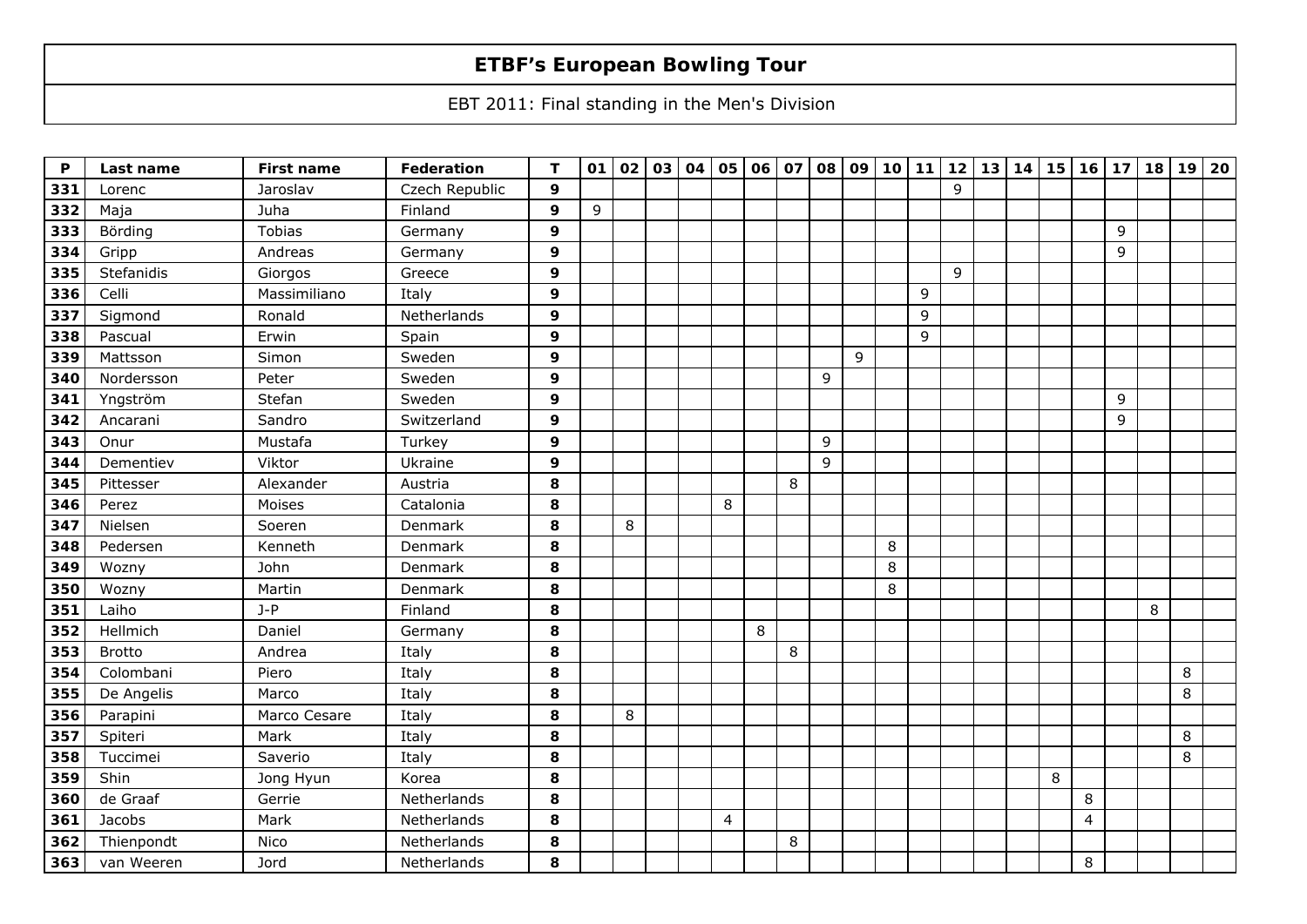| P   | Last name    | First name   | Federation | T.                      | 01 | 02 |                |   |   |   | 03 04 05 06 07 08 09 10 |   |   | $11$ | $12$ | 13             | 14 |   | 15 16 17 |   | 18 | 19 | 20 |
|-----|--------------|--------------|------------|-------------------------|----|----|----------------|---|---|---|-------------------------|---|---|------|------|----------------|----|---|----------|---|----|----|----|
| 364 | Gether       | Hans Fredrik | Norway     | 8                       |    |    |                |   |   |   |                         |   |   |      |      |                | 8  |   |          |   |    |    |    |
| 365 | Ragnarsson   | Jon Ingi     | Norway     | 8                       |    |    |                |   |   |   |                         |   |   |      |      |                | 8  |   |          |   |    |    |    |
| 366 | Olesiński    | Krzysztof    | Poland     | 8                       |    | 8  |                |   |   |   |                         |   |   |      |      |                |    |   |          |   |    |    |    |
| 367 | Gogoasa      | Mihaita      | Romania    | 8                       |    |    |                |   |   |   |                         |   |   |      |      | $\overline{4}$ |    |   |          |   |    | 4  |    |
| 368 | Gurkov       | Alexander    | Russia     | 8                       |    |    |                |   |   |   |                         |   |   |      |      |                |    | 8 |          |   |    |    |    |
| 369 | Yaroslavtsev | Alexey       | Russia     | 8                       |    |    |                |   |   |   |                         |   |   |      |      |                |    | 8 |          |   |    |    |    |
| 370 | Keckes       | Pavol        | Slovakia   | 8                       |    |    |                |   |   |   |                         |   |   |      |      | 8              |    |   |          |   |    |    |    |
| 371 | Andersson    | Jonas        | Sweden     | 8                       |    | 8  |                |   |   |   |                         |   |   |      |      |                |    |   |          |   |    |    |    |
| 372 | Green        | Rasmus       | Sweden     | 8                       |    |    |                |   |   |   |                         |   |   |      |      | 8              |    |   |          |   |    |    |    |
| 373 | Lindbäck     | Lars         | Sweden     | 8                       |    |    |                |   |   |   |                         |   |   |      |      |                | 8  |   |          |   |    |    |    |
| 374 | Lindqvist    | Björn        | Sweden     | 8                       |    |    |                |   |   |   |                         |   |   |      |      |                | 8  |   |          |   |    |    |    |
| 375 | Oralek       | Martin       | Sweden     | 8                       |    |    |                |   |   |   |                         |   |   |      |      | 8              |    |   |          |   |    |    |    |
| 376 | Nolan        | Pat          | <b>USA</b> | 8                       |    |    |                |   |   |   |                         |   |   |      |      |                |    |   | 8        |   |    |    |    |
| 377 | Kudelya      | Sergey       | Russia     | $\overline{\mathbf{z}}$ |    |    |                |   |   |   | 6                       |   |   |      |      |                |    | 1 |          |   |    |    |    |
| 378 | Landl        | Rene         | Austria    | 6                       |    |    |                |   |   |   |                         |   |   |      |      |                |    |   |          | 6 |    |    |    |
| 379 | Stiel        | Anton        | Austria    | $\boldsymbol{6}$        |    |    |                |   |   |   |                         |   |   |      |      |                |    |   |          | 6 |    |    |    |
| 380 | Miranda      | Axel Guimo   | Catalonia  | 6                       |    |    |                | 6 |   |   |                         |   |   |      |      |                |    |   |          |   |    |    |    |
| 381 | Funder       | Troels       | Denmark    | 6                       |    |    |                |   |   |   |                         |   | 6 |      |      |                |    |   |          |   |    |    |    |
| 382 | Jensen       | Henrik       | Denmark    | 6                       |    |    |                |   |   |   |                         | 6 |   |      |      |                |    |   |          |   |    |    |    |
| 383 | Häggman      | Ville        | Finland    | 6                       |    |    |                |   |   |   |                         |   |   |      |      |                |    |   |          |   | 6  |    |    |
| 384 | Kallio       | Matias       | Finland    | 6                       | 6  |    |                |   |   |   |                         |   |   |      |      |                |    |   |          |   |    |    |    |
| 385 | Lintilä      | Lasse        | Finland    | 6                       | 6  |    |                |   |   |   |                         |   |   |      |      |                |    |   |          |   |    |    |    |
| 386 | Nieminen     | Joni         | Finland    | 6                       | 6  |    |                |   |   |   |                         |   |   |      |      |                |    |   |          |   |    |    |    |
| 387 | Ryhänen      | Teppo        | Finland    | 6                       | 6  |    |                |   |   |   |                         |   |   |      |      |                |    |   |          |   |    |    |    |
| 388 | Raatikainen  | Teemu        | Finland    | 6                       |    |    |                |   | 6 |   |                         |   |   |      |      |                |    |   |          |   |    |    |    |
| 389 | Valtonen     | Anssi        | Finland    | 6                       |    |    |                |   | 6 |   |                         |   |   |      |      |                |    |   |          |   |    |    |    |
| 390 | Eigelt       | Lukas        | Germany    | 6                       |    |    |                |   | 6 |   |                         |   |   |      |      |                |    |   |          |   |    |    |    |
| 391 | Gäbler       | Tobias       | Germany    | 6                       |    |    |                |   |   |   | 6                       |   |   |      |      |                |    |   |          |   |    |    |    |
| 392 | Knopp        | Peter        | Germany    | 6                       |    |    | $\overline{2}$ |   |   | 4 |                         |   |   |      |      |                |    |   |          |   |    |    |    |
| 393 | Mrosek       | Manuel       | Germany    | 6                       |    |    |                |   | 6 |   |                         |   |   |      |      |                |    |   |          |   |    |    |    |
| 394 | Staar        | Lieven       | Germany    | 6                       |    | 6  |                |   |   |   |                         |   |   |      |      |                |    |   |          |   |    |    |    |
| 395 | <b>Tieck</b> | Christian    | Germany    | 6                       |    | 6  |                |   |   |   |                         |   |   |      |      |                |    |   |          |   |    |    |    |
| 396 | Francesco    | Dante Didon  | Italy      | 6                       |    |    |                |   |   |   |                         |   |   | 6    |      |                |    |   |          |   |    |    |    |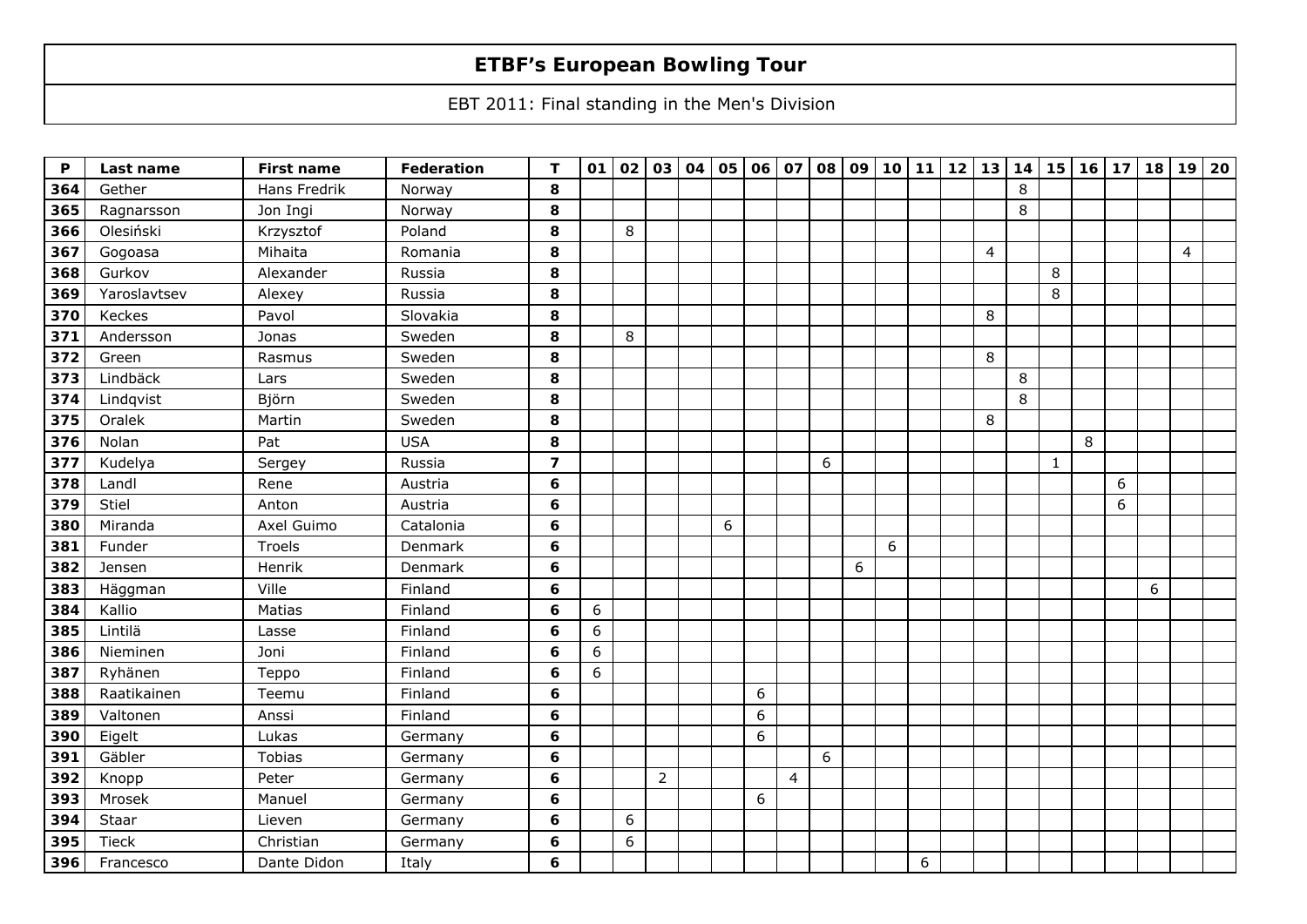| P   | Last name    | First name | Federation  | T              | 01 |                  |  |   | 02   03   04   05   06   07   08   09 |   | 10 <sup>1</sup> | $11$ |   | $12$ 13 14 15 16 |   |   |   | 17 | 18 | 19 | 20 |
|-----|--------------|------------|-------------|----------------|----|------------------|--|---|---------------------------------------|---|-----------------|------|---|------------------|---|---|---|----|----|----|----|
| 397 | Gualdi       | Andrea     | Italy       | 6              |    |                  |  |   |                                       |   |                 |      |   |                  |   |   |   |    |    | 6  |    |
| 398 | Inga         | Marco      | Italy       | 6              |    |                  |  |   |                                       |   |                 | 6    |   |                  |   |   |   |    |    |    |    |
| 399 | Padovani     | Marco      | Italy       | 6              |    |                  |  |   |                                       |   |                 | 6    |   |                  |   |   |   |    |    |    |    |
| 400 | Spada        | Amedeo     | Italy       | 6              |    |                  |  |   |                                       |   |                 |      |   |                  |   |   |   |    |    | 6  |    |
| 401 | Spadavecchia | Renato     | Italy       | 6              |    |                  |  |   |                                       |   |                 | 6    |   |                  |   |   |   |    |    |    |    |
| 402 | Amolevicius  | Domas      | Latvia      | 6              |    | 6                |  |   |                                       |   |                 |      |   |                  |   |   |   |    |    |    |    |
| 403 | Grove        | Jeroen     | Netherlands | 6              |    |                  |  |   |                                       |   |                 |      |   |                  |   |   | 6 |    |    |    |    |
| 404 | Sigmond      | Marco      | Netherlands | 6              |    |                  |  |   |                                       | 6 |                 |      |   |                  |   |   |   |    |    |    |    |
| 405 | Steenbekkers | Sven       | Netherlands | 6              |    |                  |  |   |                                       |   |                 |      | 6 |                  |   |   |   |    |    |    |    |
| 406 | Barstad      | Stig Rune  | Norway      | 6              |    |                  |  |   |                                       |   |                 |      |   |                  | 6 |   |   |    |    |    |    |
| 407 | Hansen       | Audun Boye | Norway      | 6              |    |                  |  |   |                                       |   |                 |      |   |                  | 6 |   |   |    |    |    |    |
| 408 | Kulseng      | Øyvin      | Norway      | 6              |    |                  |  |   |                                       |   |                 |      |   |                  | 6 |   |   |    |    |    |    |
| 409 | Lunde        | Tor-Øyvind | Norway      | 6              |    |                  |  |   |                                       |   |                 |      |   |                  | 6 |   |   |    |    |    |    |
| 410 | Pająk        | Mirosław   | Poland      | 6              |    | $\boldsymbol{6}$ |  |   |                                       |   |                 |      |   |                  |   |   |   |    |    |    |    |
| 411 | Araújo       | Antonio    | Portugal    | 6              |    |                  |  | 6 |                                       |   |                 |      |   |                  |   |   |   |    |    |    |    |
| 412 | Gorodnichy   | Ivan       | Russia      | 6              |    |                  |  |   |                                       |   |                 |      |   |                  |   | 6 |   |    |    |    |    |
| 413 | Lapshinsky   | Dmitry     | Russia      | 6              |    |                  |  |   |                                       |   |                 |      |   |                  |   | 6 |   |    |    |    |    |
| 414 | Mineev       | Evgeny     | Russia      | 6              |    |                  |  |   |                                       |   |                 |      |   |                  |   | 6 |   |    |    |    |    |
| 415 | Potorochin   | Filipp     | Russia      | 6              |    |                  |  |   |                                       |   |                 |      |   |                  |   | 6 |   |    |    |    |    |
| 416 | Sokolov      | Oleg       | Russia      | 6              |    |                  |  |   |                                       |   |                 |      |   |                  |   | 6 |   |    |    |    |    |
| 417 | Bacchioci    | Ettore     | San Marino  | 6              |    |                  |  |   |                                       |   |                 | 6    |   |                  |   |   |   |    |    |    |    |
| 418 | Erzen        | Tomaz      | Slovenia    | 6              |    |                  |  |   | 6                                     |   |                 |      |   |                  |   |   |   |    |    |    |    |
| 419 | Feguš        | Matej      | Slovenia    | 6              |    |                  |  |   | 6                                     |   |                 |      |   |                  |   |   |   |    |    |    |    |
| 420 | Stenko       | Nino       | Slovenia    | 6              |    |                  |  |   | 6                                     |   |                 |      |   |                  |   |   |   |    |    |    |    |
| 421 | Gonzalez     | Jose María | Spain       | 6              |    |                  |  |   |                                       |   |                 |      |   |                  |   |   |   |    |    | 6  |    |
| 422 | Jansson      | Mattias    | Sweden      | 6              |    |                  |  |   |                                       |   |                 |      |   |                  | 6 |   |   |    |    |    |    |
| 423 | Vontobel     | Larry      | Switzerland | 6              |    |                  |  | 6 |                                       |   |                 |      |   |                  |   |   |   |    |    |    |    |
| 424 | Erkeskin     | Taygun     | Turkey      | 6              |    |                  |  |   |                                       | 6 |                 |      |   |                  |   |   |   |    |    |    |    |
| 425 | Tikir        | Mehmet Ali | Turkey      | 6              |    |                  |  |   |                                       | 6 |                 |      |   |                  |   |   |   |    |    |    |    |
| 426 | Spacey       | Tanner     | <b>USA</b>  | 6              |    |                  |  |   |                                       |   |                 |      |   | 6                |   |   |   |    |    |    |    |
| 427 | Abdulla      | Fawaz      | Bahrain     | $\overline{5}$ |    |                  |  |   |                                       |   |                 |      |   |                  |   |   |   |    |    |    | 5  |
| 428 | Al-Jahromi   | Mohammed   | Bahrain     | 5              |    |                  |  |   |                                       |   |                 |      |   |                  |   |   |   |    |    |    | 5  |
| 429 | Jørgensen    | Henrik     | Denmark     | 5              |    | 1                |  |   |                                       |   | 4               |      |   |                  |   |   |   |    |    |    |    |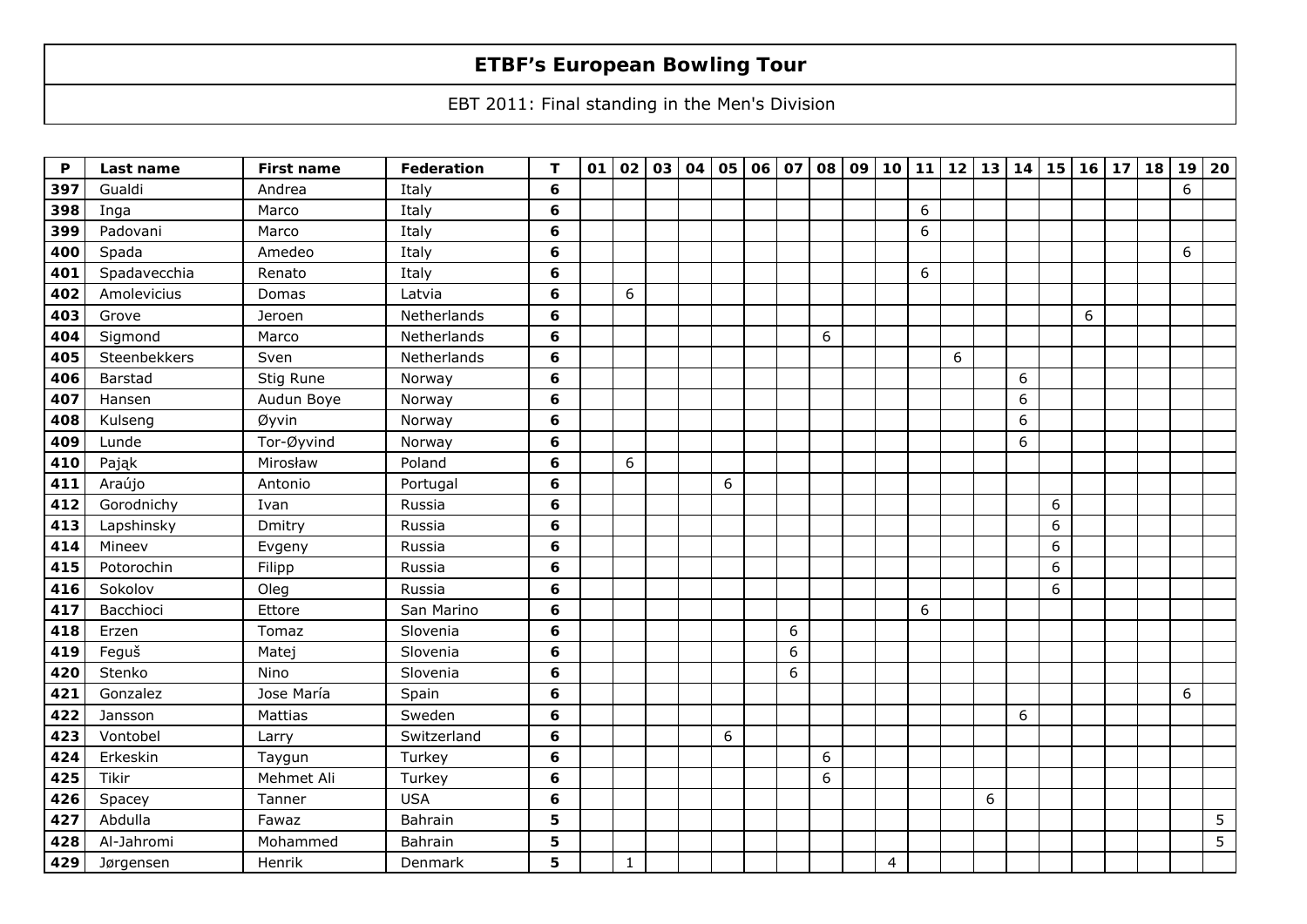| P   | Last name      | First name        | Federation     | T | 01 | 02                       | 03             |   |   |   |                | 04   05   06   07   08   09 | 10 <sup>1</sup> | 11 | 12 | 13             | $14$           |   | 15 16 17       | 18 | $19$ 20        |   |
|-----|----------------|-------------------|----------------|---|----|--------------------------|----------------|---|---|---|----------------|-----------------------------|-----------------|----|----|----------------|----------------|---|----------------|----|----------------|---|
| 430 | Giles          | Matt              | England        | 5 |    |                          |                | 5 |   |   |                |                             |                 |    |    |                |                |   |                |    |                |   |
| 431 | Sultan         | Mohamed           | Kazakhstan     | 5 |    |                          |                | 5 |   |   |                |                             |                 |    |    |                |                |   |                |    |                |   |
| 432 | Al-Awamy       | Mansoor           | Qatar          | 5 |    |                          |                |   |   |   |                |                             |                 |    |    |                |                |   |                |    |                | 5 |
| 433 | Mayer          | Michael           | Austria        | 4 |    |                          |                |   |   |   | $\overline{4}$ |                             |                 |    |    |                |                |   |                |    |                |   |
| 434 | <b>Burgués</b> | Alvar Cardona     | Catalonia      | 4 |    |                          |                |   | 4 |   |                |                             |                 |    |    |                |                |   |                |    |                |   |
| 435 | Rueda          | Arturo            | Colombia       | 4 |    |                          |                |   | 4 |   |                |                             |                 |    |    |                |                |   |                |    |                |   |
| 436 | Dvorak         | Vladimir          | Czech Republic | 4 |    |                          |                |   |   |   |                |                             |                 |    |    | $\overline{4}$ |                |   |                |    |                |   |
| 437 | Hansen         | Sören             | Denmark        | 4 |    |                          |                |   |   |   |                |                             | 4               |    |    |                |                |   |                |    |                |   |
| 438 | Hutchinson     | Paul              | Denmark        | 4 |    |                          |                |   |   | 4 |                |                             |                 |    |    |                |                |   |                |    |                |   |
| 439 | Schmidt        | Troels            | Denmark        | 4 |    |                          |                |   |   |   |                |                             | $\overline{4}$  |    |    |                |                |   |                |    |                |   |
| 440 | Wigman         | Kent              | Denmark        | 4 |    |                          |                |   |   |   |                |                             | 4               |    |    |                |                |   |                |    |                |   |
| 441 | French         | Daniel            | England        | 4 |    |                          |                |   |   |   |                |                             |                 |    |    |                |                |   | $\overline{4}$ |    |                |   |
| 442 | Alho           | Timo              | Finland        | 4 |    |                          |                |   |   |   |                |                             |                 |    |    |                |                |   |                | 4  |                |   |
| 443 | Arndt          | Marcus            | Germany        | 4 |    |                          |                |   |   |   |                |                             |                 |    |    |                |                |   | 4              |    |                |   |
| 444 | Balzer         | Martin            | Germany        | 4 |    | $\overline{4}$           |                |   |   |   |                |                             |                 |    |    |                |                |   |                |    |                |   |
| 445 | Basner         | Peter             | Germany        | 4 |    |                          | $\overline{4}$ |   |   |   |                |                             |                 |    |    |                |                |   |                |    |                |   |
| 446 | Gutsche        | Dennis            | Germany        | 4 |    | $\overline{\mathcal{L}}$ |                |   |   |   |                |                             |                 |    |    |                |                |   |                |    |                |   |
| 447 | Wildenhayn     | Simon             | Germany        | 4 |    |                          |                |   | 4 |   |                |                             |                 |    |    |                |                |   |                |    |                |   |
| 448 | Tsorbatzoudis  | Evangelos         | Greece         | 4 |    |                          |                |   |   |   |                |                             |                 |    |    | $\overline{4}$ |                |   |                |    |                |   |
| 449 | De Angelis     | Gianluca          | Italy          | 4 |    |                          |                |   |   |   |                |                             |                 |    |    |                |                |   |                |    | $\overline{4}$ |   |
| 450 | Formisano      | Raffaele          | Italy          | 4 |    |                          |                |   |   |   |                |                             |                 |    |    |                |                |   |                |    | $\overline{4}$ |   |
| 451 | Maddaloni      | Domenico          | Italy          | 4 |    |                          |                |   |   |   |                |                             |                 |    |    |                |                |   |                |    | 4              |   |
| 452 | Pennese        | Dario             | Italy          | 4 |    |                          |                |   |   |   |                |                             |                 |    |    |                |                |   |                |    | $\overline{4}$ |   |
| 453 | Hulst          | Phil              | Netherlands    | 4 |    |                          | $\overline{4}$ |   |   |   |                |                             |                 |    |    |                |                |   |                |    |                |   |
| 454 | Barkald        | Terje             | Norway         | 4 |    |                          |                |   |   |   |                |                             |                 |    |    |                | $\overline{4}$ |   |                |    |                |   |
| 455 | Emblem         | Patrick Gimmestad | Norway         | 4 |    |                          |                |   |   |   |                |                             |                 |    |    |                | 4              |   |                |    |                |   |
| 456 | Harang         | Øyvind            | Norway         | 4 |    |                          |                |   |   |   |                |                             |                 |    |    |                | 4              |   |                |    |                |   |
| 457 | Bentkowski     | Mariusz           | Poland         | 4 |    | $\overline{4}$           |                |   |   |   |                |                             |                 |    |    |                |                |   |                |    |                |   |
| 458 | Linke          | Andrzej           | Poland         | 4 |    | 4                        |                |   |   |   |                |                             |                 |    |    |                |                |   |                |    |                |   |
| 459 | Tariceanu      | Alexandru         | Romania        | 4 |    |                          |                |   |   |   |                |                             |                 |    |    | $\overline{4}$ |                |   |                |    |                |   |
| 460 | Belenky        | Mikhail           | Russia         | 4 |    |                          |                |   |   |   |                |                             |                 |    |    |                |                | 4 |                |    |                |   |
| 461 | Myslev         | Vladislav         | Russia         | 4 |    |                          |                |   |   |   |                |                             |                 |    |    |                |                | 4 |                |    |                |   |
| 462 | Tokarev        | Andrey            | Russia         | 4 |    |                          |                |   |   |   |                |                             |                 |    |    |                |                | 4 |                |    |                |   |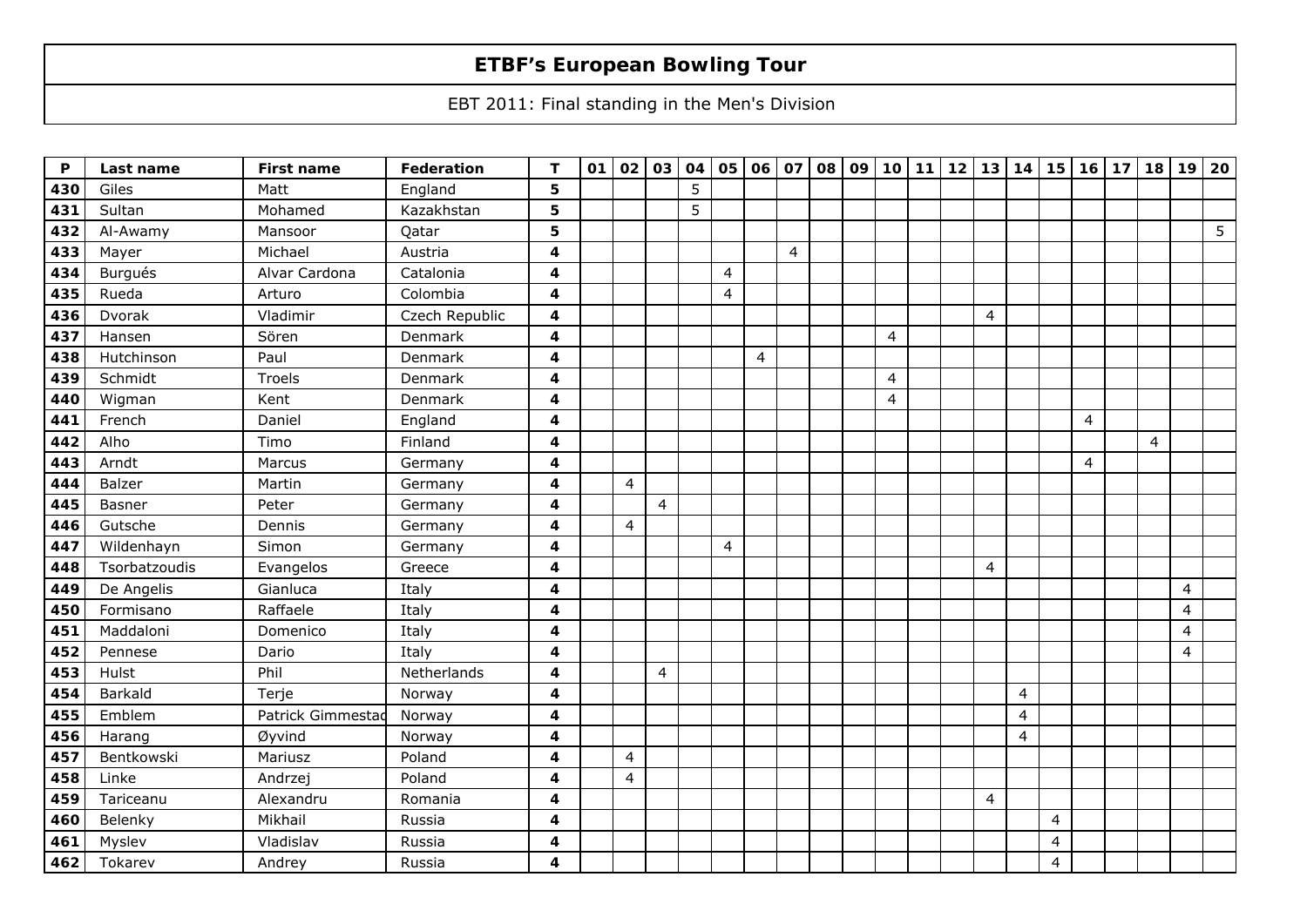| P   | Last name   | First name    | Federation  | T.           | 01 | 02 |  |   |                | 03   04   05   06   07   08   09 |   | 10 | 11 | $12$   13   14 |   |                | $15$   16      | 17 | 18 | 19 | 20 |
|-----|-------------|---------------|-------------|--------------|----|----|--|---|----------------|----------------------------------|---|----|----|----------------|---|----------------|----------------|----|----|----|----|
| 463 | Maysky      | Vladimir      | Serbia      | 4            |    |    |  |   |                |                                  |   |    |    |                |   | $\overline{4}$ |                |    |    |    |    |
| 464 | Shilan      | Vitaly        | Ukraine     | 4            |    |    |  |   |                |                                  |   |    |    |                |   | 4              |                |    |    |    |    |
| 465 | Carter      | Tom           | <b>USA</b>  | 4            |    |    |  | 4 |                |                                  |   |    |    |                |   |                |                |    |    |    |    |
| 466 | Smith       | Allan         | <b>USA</b>  | 4            |    |    |  |   | $\overline{4}$ |                                  |   |    |    |                |   |                |                |    |    |    |    |
| 467 | Coussens    | Michael       | Belgium     | 3            |    |    |  |   |                |                                  |   |    |    |                |   |                | 3              |    |    |    |    |
| 468 | Andersen    | Martin        | Denmark     | 3            |    |    |  |   |                |                                  |   | 3  |    |                |   |                |                |    |    |    |    |
| 469 | Levandovski | Morten        | Denmark     | 3            |    |    |  |   |                |                                  | 3 |    |    |                |   |                |                |    |    |    |    |
| 470 | Scherlund   | Lasse         | Denmark     | 3            |    |    |  |   |                |                                  |   |    |    |                |   |                |                | 3  |    |    |    |
| 471 | Truegaard   | Kenneth       | Denmark     | 3            |    |    |  |   |                |                                  |   | 3  |    |                |   |                |                |    |    |    |    |
| 472 | Ydesen      | Andreas       | Denmark     | 3            |    | 3  |  |   |                |                                  |   |    |    |                |   |                |                |    |    |    |    |
| 473 | Truus       | Kert          | Estonia     | 3            | 3  |    |  |   |                |                                  |   |    |    |                |   |                |                |    |    |    |    |
| 474 | Kallio      | Jesse         | Finland     | 3            |    |    |  |   |                |                                  |   |    |    |                |   |                |                | 3  |    |    |    |
| 475 | Kuossari    | Jouko         | Finland     | 3            | 3  |    |  |   |                |                                  |   |    |    |                |   |                |                |    |    |    |    |
| 476 | Vaarala     | Miikka        | Finland     | $\mathbf{3}$ | 3  |    |  |   |                |                                  |   |    |    |                |   |                |                |    |    |    |    |
| 477 | Fiege       | Stephan       | Germany     | 3            |    | 3  |  |   |                |                                  |   |    |    |                |   |                |                |    |    |    |    |
| 478 | Wendlandt   | Steffen       | Germany     | 3            |    |    |  |   |                |                                  |   | 3  |    |                |   |                |                |    |    |    |    |
| 479 | Mahamid     | Abed Latif    | Israel      | 3            |    |    |  |   |                | 3                                |   |    |    |                |   |                |                |    |    |    |    |
| 480 | Volpert     | Yossi         | Israel      | 3            |    |    |  |   |                |                                  |   |    |    |                |   |                |                | 3  |    |    |    |
| 481 | Caivano     | Antonio       | Italy       | 3            |    |    |  |   |                |                                  |   |    |    |                |   |                |                |    |    | 3  |    |
| 482 | Colonna     | Francesco     | Italy       | 3            |    |    |  |   |                |                                  |   |    | 3  |                |   |                |                |    |    |    |    |
| 483 | Ieva        | Carlo         | Italy       | 3            |    |    |  |   |                |                                  |   |    |    |                |   |                |                |    |    | 3  |    |
| 484 | Mambelli    | Omar          | Italy       | 3            |    |    |  |   |                |                                  |   |    | 3  |                |   |                |                |    |    |    |    |
| 485 | Sciascia    | Giuseppe      | Italy       | 3            |    |    |  |   |                |                                  |   |    |    |                |   |                |                |    |    | 3  |    |
| 486 | Tagliavini  | Roberto       | Italy       | 3            |    |    |  |   |                |                                  |   |    | 3  |                |   |                |                |    |    |    |    |
| 487 | Cirkel      | Geoffrey      | Netherlands | $\mathbf{3}$ |    |    |  |   |                |                                  |   |    |    |                |   |                | 3              |    |    |    |    |
| 488 | Gorter      | Elco          | Netherlands | 3            |    |    |  |   |                |                                  |   |    |    |                |   |                | 3              |    |    |    |    |
| 489 | Knijff      | Peter         | Netherlands | 3            |    |    |  |   |                |                                  |   |    |    |                |   |                | $\overline{3}$ |    |    |    |    |
| 490 | Lauritzen   | Mathias       | Norway      | 3            |    |    |  |   |                |                                  |   |    |    |                | 3 |                |                |    |    |    |    |
| 491 | Lygre       | <b>Bjarte</b> | Norway      | 3            |    |    |  |   |                |                                  |   |    |    |                | 3 |                |                |    |    |    |    |
| 492 | Selvnes     | Pål           | Norway      | $\mathbf{3}$ |    |    |  |   |                |                                  |   |    |    |                | 3 |                |                |    |    |    |    |
| 493 | Antuszewicz | Przemysław    | Poland      | 3            |    | 3  |  |   |                |                                  |   |    |    |                |   |                |                |    |    |    |    |
| 494 | Kozyrev     | Oleg          | Russia      | 3            |    |    |  |   |                |                                  |   |    |    |                |   | 3              |                |    |    |    |    |
| 495 | Okorokov    | Maxim         | Russia      | 3            |    |    |  |   |                |                                  |   |    |    |                |   | 3              |                |    |    |    |    |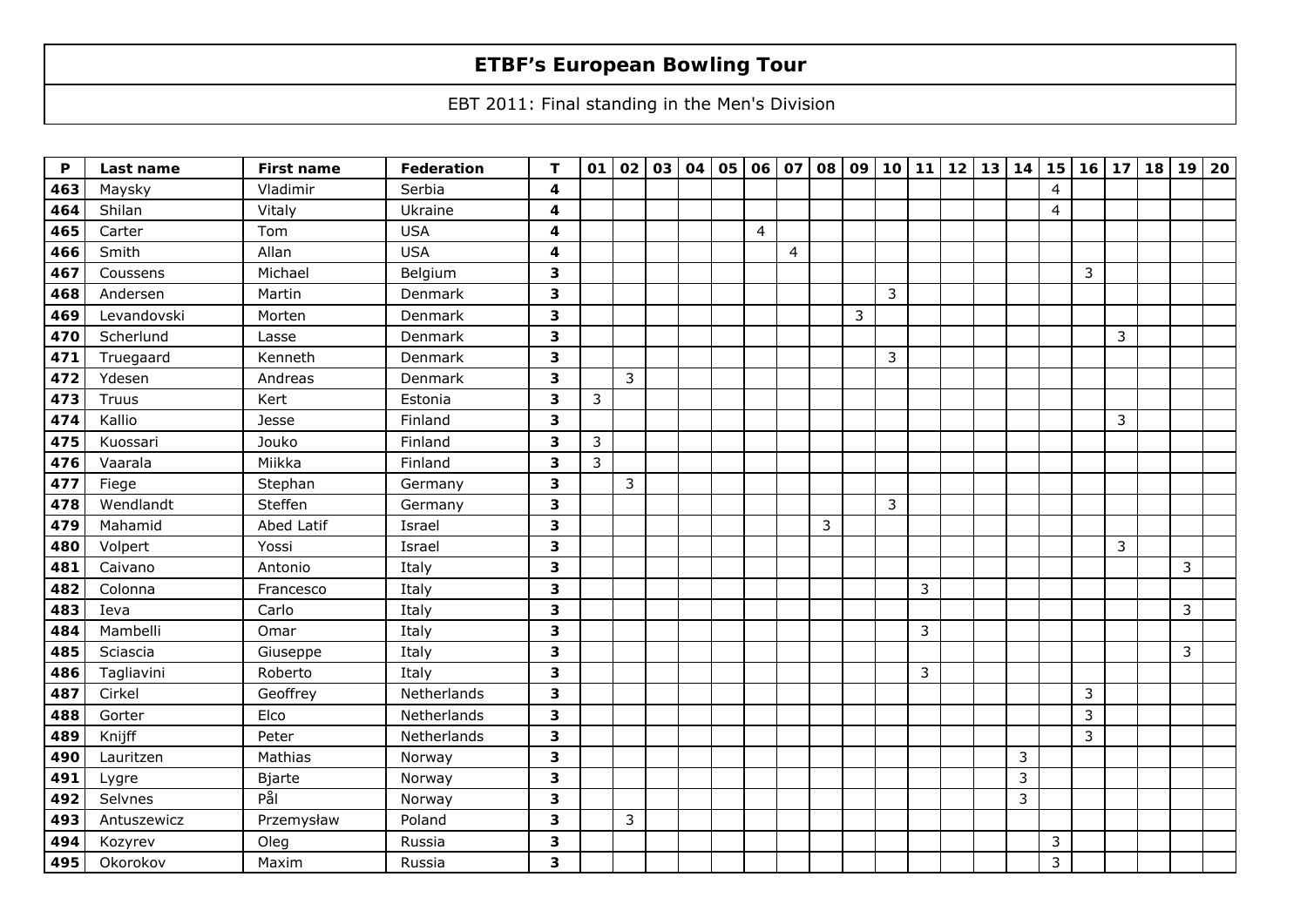| P   | Last name         | First name   | Federation     | T                       | 01 |                |                | 02   03   04   05   06   07   08   09 |                |                |   | 10             | $11$ |   | $12$ 13 14     |   | 15             | 16             | 17 | 18             | $19$ 20 |  |
|-----|-------------------|--------------|----------------|-------------------------|----|----------------|----------------|---------------------------------------|----------------|----------------|---|----------------|------|---|----------------|---|----------------|----------------|----|----------------|---------|--|
| 496 | Sokolov           | Maxim        | Russia         | 3                       |    |                |                |                                       |                |                |   |                |      |   |                |   | $\mathfrak{Z}$ |                |    |                |         |  |
| 497 | Vasilenko         | Alexey       | Russia         | 3                       |    |                |                |                                       |                |                |   |                |      |   |                |   | 3              |                |    |                |         |  |
| 498 | Vasilyev          | Vladimir     | Russia         | 3                       |    |                |                |                                       |                |                |   |                |      |   |                |   | 3              |                |    |                |         |  |
| 499 | Keckes            | Marek        | Slovakia       | 3                       |    |                |                |                                       |                |                |   |                |      | 3 |                |   |                |                |    |                |         |  |
| 500 | Castillo Leongson | Sammy        | Spain          | 3                       |    |                |                |                                       |                |                |   |                |      |   |                |   |                |                |    |                | 3       |  |
| 501 | Bergendorff       | Goran        | Sweden         | 3                       |    | 3              |                |                                       |                |                |   |                |      |   |                |   |                |                |    |                |         |  |
| 502 | Eliasson          | Karl-Johan   | Sweden         | 3                       |    |                |                |                                       |                |                |   |                |      |   |                | 3 |                |                |    |                |         |  |
| 503 | Lunderquist       | Mats         | Sweden         | 3                       |    |                |                |                                       |                |                |   |                | 3    |   |                |   |                |                |    |                |         |  |
| 504 | Östberg           | Simon        | Sweden         | $\mathbf{3}$            |    |                |                |                                       |                |                |   |                |      |   |                | 3 |                |                |    |                |         |  |
| 505 | <b>Basak</b>      | Önder        | Turkey         | 3                       |    |                |                |                                       |                |                | 3 |                |      |   |                |   |                |                |    |                |         |  |
| 506 | Cakir             | Celalettin   | Turkey         | 3                       |    |                |                |                                       |                |                | 3 |                |      |   |                |   |                |                |    |                |         |  |
| 507 | Guran             | Adem         | Turkey         | 3                       |    |                |                |                                       |                |                | 3 |                |      |   |                |   |                |                |    |                |         |  |
| 508 | Csernicsek        | Manuel       | Austria        | $\overline{2}$          |    |                |                |                                       |                | $\overline{2}$ |   |                |      |   |                |   |                |                |    |                |         |  |
| 509 | Claessens         | Wim          | Belgium        | $\overline{2}$          |    |                | $\overline{2}$ |                                       |                |                |   |                |      |   |                |   |                |                |    |                |         |  |
| 500 | Cools             | Jonathan     | Belgium        | $\overline{2}$          |    |                |                |                                       |                |                |   |                |      |   |                |   |                | $\overline{2}$ |    |                |         |  |
| 511 | Vandamme          | Chris        | Belgium        | $\overline{2}$          |    |                |                |                                       |                |                |   |                |      |   |                |   |                | $\overline{2}$ |    |                |         |  |
| 512 | Galisteo          | Raul Galvez  | Catalonia      | $\overline{2}$          |    |                |                |                                       | $\overline{2}$ |                |   |                |      |   |                |   |                |                |    |                |         |  |
| 513 | Noble             | Diego Peña   | Catalonia      | $\overline{\mathbf{2}}$ |    |                |                |                                       | $\overline{2}$ |                |   |                |      |   |                |   |                |                |    |                |         |  |
| 514 | Reig              | Joan Piqué   | Catalonia      | $\overline{2}$          |    |                |                |                                       | $\overline{2}$ |                |   |                |      |   |                |   |                |                |    |                |         |  |
| 515 | Jaroslav          | Lorenc       | Czech Republic | $\overline{2}$          |    |                |                |                                       |                |                |   |                |      |   | $\overline{2}$ |   |                |                |    |                |         |  |
| 516 | Vcelis            | Mihcal       | Czech Republic | $\overline{2}$          |    |                |                |                                       |                |                |   |                |      |   | $\overline{2}$ |   |                |                |    |                |         |  |
| 517 | Brunebjerg        | Michael      | Denmark        | $\overline{2}$          |    |                |                |                                       |                |                |   | $\overline{2}$ |      |   |                |   |                |                |    |                |         |  |
| 518 | Kyed              | Kenneth      | Denmark        | $\overline{\mathbf{2}}$ |    |                |                |                                       |                |                |   | $\overline{2}$ |      |   |                |   |                |                |    |                |         |  |
| 519 | Sörensen          | Tony         | Denmark        | $\mathbf{2}$            |    |                |                |                                       |                |                |   | $\overline{2}$ |      |   |                |   |                |                |    |                |         |  |
| 520 | Engstrøm          | Fredrik      | Denmark        | $\overline{\mathbf{2}}$ |    | $\overline{2}$ |                |                                       |                |                |   |                |      |   |                |   |                |                |    |                |         |  |
| 521 | Soerensen         | Egon         | Denmark        | $\overline{2}$          |    | $\overline{2}$ |                |                                       |                |                |   |                |      |   |                |   |                |                |    |                |         |  |
| 522 | Kivelä            | Riku-Petteri | Finland        | $\overline{2}$          |    |                |                |                                       |                |                |   |                |      |   |                |   |                |                |    | $\overline{2}$ |         |  |
| 523 | Pietilä           | Mikko        | Finland        | $\overline{2}$          |    |                |                |                                       |                |                |   |                |      |   |                |   |                |                |    | $\overline{2}$ |         |  |
| 524 | Virta             | Matti        | Finland        | $\overline{\mathbf{2}}$ |    |                |                |                                       |                |                |   |                |      |   |                |   |                |                |    | $\mathbf 2$    |         |  |
| 525 | Aaltonen          | Jari         | Finland        | $\overline{\mathbf{2}}$ |    |                |                |                                       |                |                |   |                |      |   |                |   |                |                |    | $\mathbf 2$    |         |  |
| 526 | Sarmadi           | Mathias      | France         | $\overline{2}$          |    |                |                |                                       |                |                |   |                |      |   |                |   |                | $\overline{2}$ |    |                |         |  |
| 527 | Muth              | Jens         | Germany        | $\overline{2}$          |    |                |                |                                       |                | $\overline{2}$ |   |                |      |   |                |   |                |                |    |                |         |  |
| 528 | Pescher           | Oliver       | Germany        | $\overline{2}$          |    |                |                |                                       |                |                |   |                |      |   |                |   |                | $\overline{2}$ |    |                |         |  |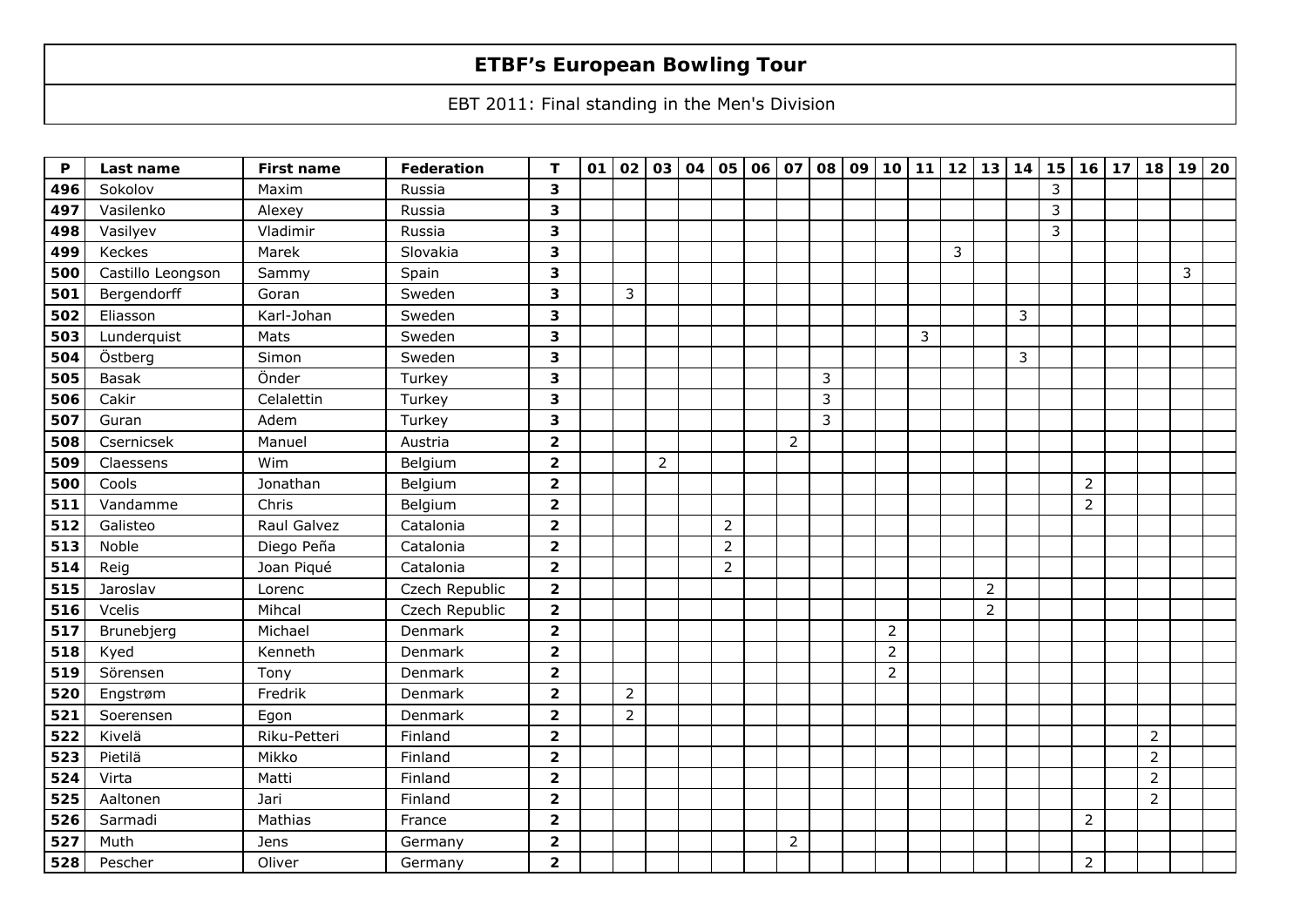| P   | Last name       | First name     | Federation  | T.                      | 01 | 02             |                |                |                | 03   04   05   06   07   08   09 | 10             | 11 | 12 |                |                | 13   14   15   16   17 |                | 18 | $19$ 20        |  |
|-----|-----------------|----------------|-------------|-------------------------|----|----------------|----------------|----------------|----------------|----------------------------------|----------------|----|----|----------------|----------------|------------------------|----------------|----|----------------|--|
| 529 | Rauth           | Oliver         | Germany     | $\overline{2}$          |    |                |                |                |                |                                  | $\overline{2}$ |    |    |                |                |                        |                |    |                |  |
| 530 | Branchesi       | Massimo        | Italy       | $\overline{2}$          |    |                |                |                |                |                                  |                |    |    |                |                |                        |                |    | $\overline{2}$ |  |
| 531 | D'achille       | Nico           | Italy       | $\overline{\mathbf{2}}$ |    |                |                |                | 2              |                                  |                |    |    |                |                |                        |                |    |                |  |
| 532 | Di Francesco    | Antonio        | Italy       | $\overline{2}$          |    |                |                |                |                |                                  |                |    |    |                |                |                        |                |    | 2              |  |
| 533 | Maniero         | Alessio        | Italy       | $\overline{\mathbf{2}}$ |    |                |                |                | $\overline{2}$ |                                  |                |    |    |                |                |                        |                |    |                |  |
| 534 | Tedone          | Giuseppe       | Italy       | $\overline{2}$          |    |                |                |                |                |                                  |                |    |    |                |                |                        |                |    | $\overline{2}$ |  |
| 535 | Krull           | Maarten        | Netherlands | $\mathbf{2}$            |    |                | $\overline{2}$ |                |                |                                  |                |    |    |                |                |                        |                |    |                |  |
| 536 | Lammers         | Marco          | Netherlands | $\mathbf{2}$            |    |                |                |                |                |                                  |                |    |    |                |                |                        | $\overline{2}$ |    |                |  |
| 537 | Selier          | Wesley         | Netherlands | $\overline{\mathbf{2}}$ |    |                | $\overline{2}$ |                |                |                                  |                |    |    |                |                |                        |                |    |                |  |
| 538 | van der Heide   | Jeroen         | Netherlands | $\overline{2}$          |    |                | 2              |                |                |                                  |                |    |    |                |                |                        |                |    |                |  |
| 539 | Almestrand      | Runar          | Norway      | $\mathbf{2}$            |    |                |                |                |                |                                  |                |    |    |                | $\overline{2}$ |                        |                |    |                |  |
| 540 | Finstad         | Fredrik        | Norway      | $\overline{\mathbf{2}}$ |    |                |                |                |                |                                  |                |    |    |                | $\overline{2}$ |                        |                |    |                |  |
| 541 | Sjøgren         | Jonas          | Norway      | $\overline{\mathbf{2}}$ |    |                |                |                |                |                                  |                |    |    |                | $\mathbf 2$    |                        |                |    |                |  |
| 542 | Aare            | John           | Norway      | $\overline{\mathbf{2}}$ |    |                |                |                |                |                                  |                |    |    |                | $\overline{2}$ |                        |                |    |                |  |
| 543 | Bryłkowski      | Bartosz        | Poland      | $\overline{2}$          |    | $\overline{2}$ |                |                |                |                                  |                |    |    |                |                |                        |                |    |                |  |
| 544 | Pietraszek      | Janusz         | Poland      | $\mathbf{2}$            |    |                |                |                |                |                                  |                |    |    | $\overline{2}$ |                |                        |                |    |                |  |
| 545 | <b>Bulan</b>    | Marius         | Romania     | $\overline{2}$          |    |                |                |                |                |                                  |                |    |    |                |                |                        |                |    | $\overline{2}$ |  |
| 546 | Dolginov        | Alexander      | Russia      | $\overline{2}$          |    |                |                |                |                |                                  |                |    |    |                |                | $\overline{2}$         |                |    |                |  |
| 547 | Isaev           | Sergey         | Russia      | $\overline{\mathbf{2}}$ |    |                |                |                |                |                                  |                |    |    |                |                | $\overline{2}$         |                |    |                |  |
| 548 | Korolev         | Yuriy          | Russia      | $\mathbf{2}$            |    |                |                |                |                |                                  |                |    |    |                |                | $\overline{2}$         |                |    |                |  |
| 549 | Ostroumov       | Nikolay        | Russia      | $\overline{\mathbf{2}}$ |    |                |                |                |                |                                  |                |    |    |                |                | $\overline{2}$         |                |    |                |  |
| 550 | Pronchev        | Anton          | Russia      | $\overline{\mathbf{2}}$ |    |                |                |                |                |                                  |                |    |    |                |                | $\overline{2}$         |                |    |                |  |
| 551 | Strbac          | Vladimir       | Serbia      | $\overline{2}$          |    |                |                |                |                |                                  |                |    |    | $\overline{2}$ |                |                        |                |    |                |  |
| 552 | Alonso Farraces | Daniel         | Spain       | $\overline{\mathbf{2}}$ |    |                |                |                |                |                                  |                |    |    |                |                |                        |                |    | $\mathbf 2$    |  |
| 553 | Ferrero         | Francisco      | Spain       | $\mathbf{2}$            |    |                |                | $\overline{2}$ |                |                                  |                |    |    |                |                |                        |                |    |                |  |
| 554 | Robinson        | Ian            | Sweden      | $\overline{\mathbf{c}}$ |    | $\overline{2}$ |                |                |                |                                  |                |    |    |                |                |                        |                |    |                |  |
| 555 | Joris           | <b>Nico</b>    | Belgium     | 1                       |    |                |                |                |                |                                  |                |    |    |                |                |                        | $\mathbf{1}$   |    |                |  |
| 556 | Smolyakov       | Valery         | Cyprus      | $\mathbf{1}$            |    |                |                |                |                |                                  |                |    |    |                |                | $\mathbf{1}$           |                |    |                |  |
| 557 | Bendtsen        | <b>Brett</b>   | Denmark     | $\mathbf{1}$            |    |                |                |                |                |                                  | 1              |    |    |                |                |                        |                |    |                |  |
| 558 | Garcia          | Cornelio       | Denmark     | $\mathbf 1$             |    |                |                |                |                |                                  | 1              |    |    |                |                |                        |                |    |                |  |
| 559 | Jensen          | Björn Saksager | Denmark     | $\mathbf{1}$            |    |                |                |                |                |                                  | $\mathbf{1}$   |    |    |                |                |                        |                |    |                |  |
| 560 | Wozny           | Sören Bo       | Denmark     | 1                       |    |                |                |                |                |                                  | 1              |    |    |                |                |                        |                |    |                |  |
| 561 | Tscharke        | Uwe            | Germany     | 1                       |    |                |                |                |                |                                  |                |    |    |                |                |                        | $\mathbf{1}$   |    |                |  |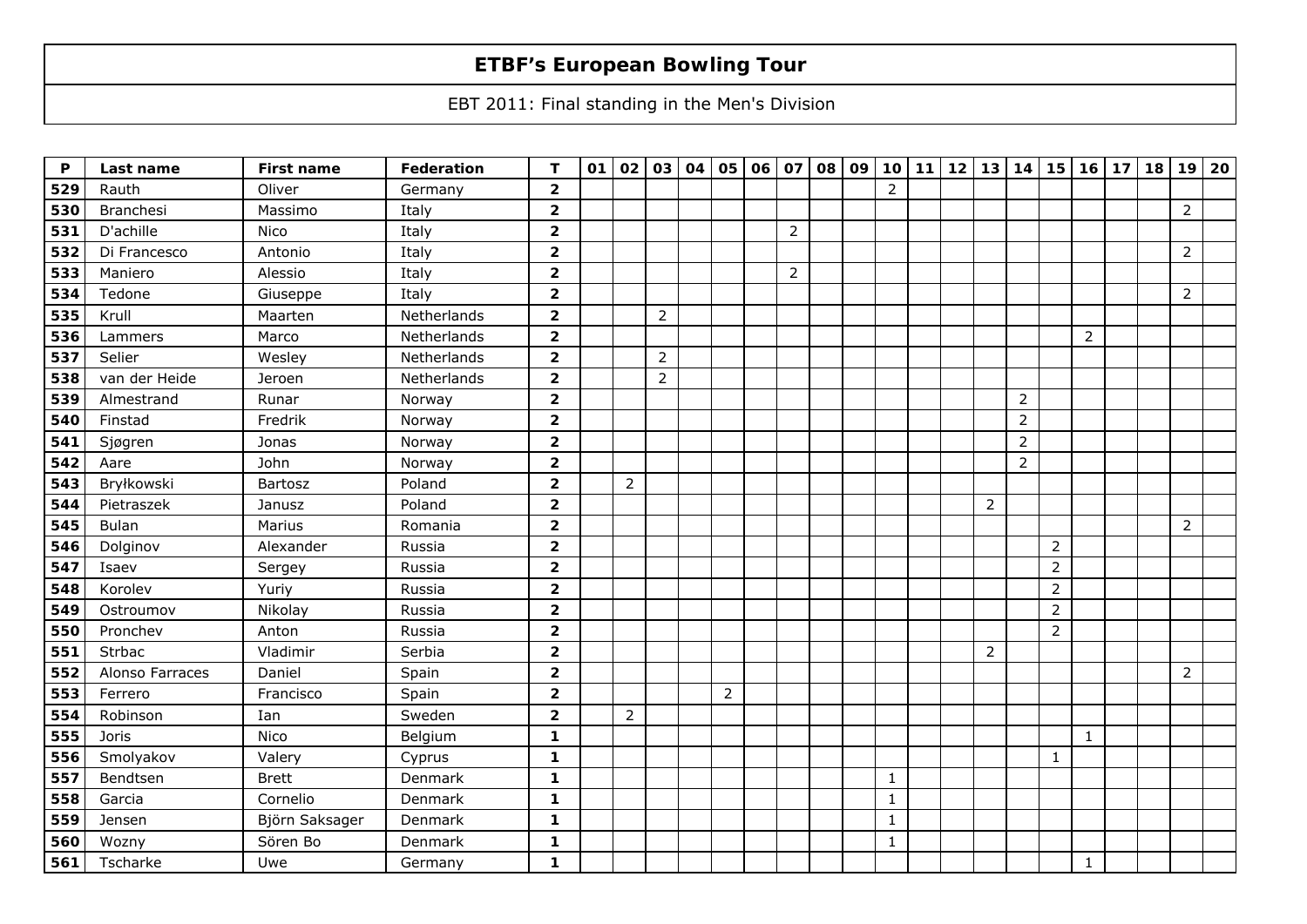| P   | Last name        | First name       | Federation         |   | 01 |  | 02 03 04 | 05 | 06 07 08 09 |  | 10 <sup>°</sup> | 11 | 12 | $13$   14 | 15 <sup>1</sup> | 16 | 17 <sup>1</sup> | 18 | 19 <sup>1</sup> | 20 |
|-----|------------------|------------------|--------------------|---|----|--|----------|----|-------------|--|-----------------|----|----|-----------|-----------------|----|-----------------|----|-----------------|----|
| 562 | Iorio            | Aldo             | Italy              | 1 |    |  |          |    |             |  |                 |    |    |           |                 |    |                 |    |                 |    |
| 563 | Prato            | Sandro           | Italy              | 1 |    |  |          |    |             |  |                 |    |    |           |                 |    |                 |    |                 |    |
| 564 | Arpa             | Kennith          | Malta              | 1 |    |  |          |    |             |  |                 |    |    |           |                 |    |                 |    | 1               |    |
| 565 | de Haan          | Kevin            | Netherlands        | 1 |    |  |          |    |             |  |                 |    |    |           |                 |    |                 |    |                 |    |
| 566 | Koning           | Eric             | Netherlands        | 1 |    |  |          |    |             |  |                 |    |    |           |                 |    |                 |    |                 |    |
| 567 | van den Bosch    | Henny            | <b>Netherlands</b> | 1 |    |  |          |    |             |  |                 |    |    |           |                 |    |                 |    |                 |    |
| 568 | Hesselberg-Meyer | Fredrik          | Norway             | 1 |    |  |          |    |             |  |                 |    |    | 1         |                 |    |                 |    |                 |    |
| 569 | Iversen          | Erik             | Norway             | 1 |    |  |          |    |             |  |                 |    |    | 1         |                 |    |                 |    |                 |    |
| 570 | Jensen           | John Anders      | Norway             | 1 |    |  |          |    |             |  |                 |    |    | 1         |                 |    |                 |    |                 |    |
| 571 | Sælen            | Ruben Hansen     | Norway             | 1 |    |  |          |    |             |  |                 |    |    | 1         |                 |    |                 |    |                 |    |
| 572 | <b>Diaz</b>      | Ricardo Gonzales | Philippines        | 1 |    |  |          |    |             |  |                 |    |    |           |                 |    |                 |    |                 |    |
| 573 | Dąbrowski        | Paweł            | Poland             | 1 |    |  |          |    |             |  |                 |    |    |           |                 |    |                 |    |                 |    |
| 574 | Jedynak          | Paweł            | Poland             | 1 |    |  |          |    |             |  |                 |    |    |           |                 |    |                 |    |                 |    |
| 575 | Kantyka          | Dawid            | Poland             | 1 |    |  |          |    |             |  |                 |    |    |           |                 |    |                 |    |                 |    |
| 576 | Martin           | Adam             | Poland             | 1 |    |  |          |    |             |  |                 |    |    |           |                 |    |                 |    |                 |    |
| 577 | Brykov           | Alexander        | Russia             | 1 |    |  |          |    |             |  |                 |    |    |           |                 |    |                 |    |                 |    |
| 578 | Milkovich        | Slavolyub        | Serbia             | 1 |    |  |          |    |             |  |                 |    |    |           |                 |    |                 |    |                 |    |
| 579 | Karlsson         | Richard          | Sweden             | 1 |    |  |          |    |             |  |                 |    |    | 1         |                 |    |                 |    |                 |    |
| 580 | Karmazin         | Evgeny           | Ukraine            | 1 |    |  |          |    |             |  |                 |    |    |           |                 |    |                 |    |                 |    |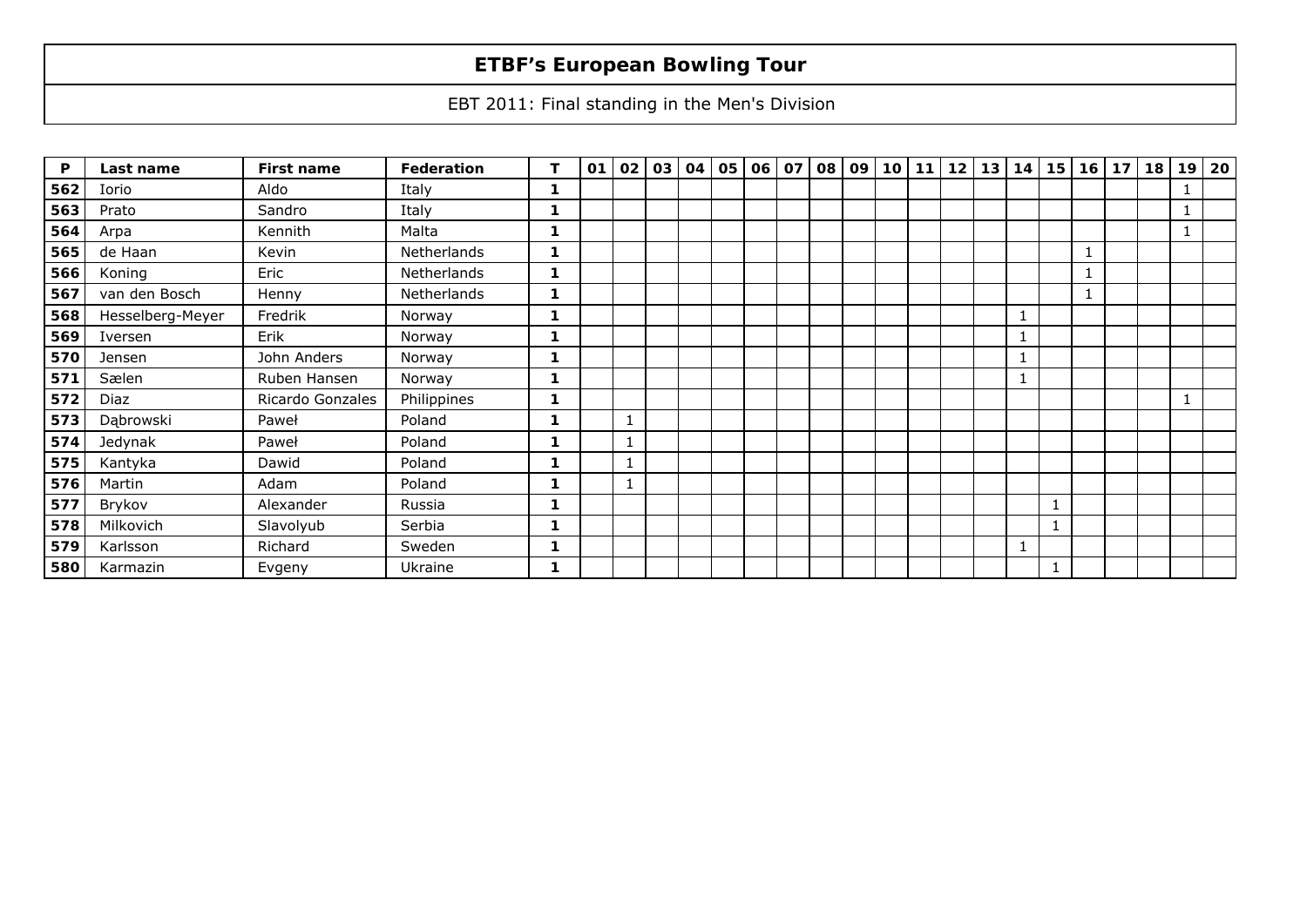#### **Brunswick Ballmaster Open / Finland / Gold**

| Pos.                     | <b>Points</b>   | Last name      | <b>First name</b> | Federation |
|--------------------------|-----------------|----------------|-------------------|------------|
| $\mathbf{1}$             | 150             | Koivuniemi     | Mika              | Finland    |
| $\overline{2}$           | 120             | Rash           | Sean              | <b>USA</b> |
| 3                        | 105             | Moor           | Paul              | England    |
| $\overline{\mathcal{L}}$ | 90              | Lehtonen       | Kimmo             | Finland    |
| $\overline{5}$           | 75              | <b>Barnes</b>  | Chris             | <b>USA</b> |
| $\overline{6}$           | $\overline{72}$ | Paulsson       | Martin            | Sweden     |
| $\overline{7}$           | 69              | Palermaa       | Osku              | Finland    |
| 8                        | 66              | Russel         | Ronnie            | <b>USA</b> |
| $\overline{9}$           | 63              | Wahlgren       | Karl              | Finland    |
| 10                       | 60              | Hellström      | Peter             | Sweden     |
| 11                       | 45              | Hagelberg      | Rasmus            | Sweden     |
| 12                       | 45              | Öhrgaar        | Frederik          | Denmark    |
| 13                       | 42              | Hagelberg      | Kristoffer        | Sweden     |
| 14                       | 42              | Arup           | Matias            | Sweden     |
| 15                       | 39              | Holmström      | Ville             | Finland    |
| 16                       | 39              | Lindgren       | Jussi             | Finland    |
| 17                       | 36              | Heino          | Mika              | Finland    |
| 18                       | 36              | Eklund         | Dennis            | Sweden     |
| 19                       | 33              | Lindholm       | Jesse             | Finland    |
| $\overline{20}$          | $\overline{33}$ | Helminen       | Jouni             | Finland    |
| 21                       | 24              | Palermaa       | Toni              | Finland    |
| 22                       | 24              | Torgersen      | Tore              | Sweden     |
| 23                       | 24              | Leandersson    | <b>Tomas</b>      | Sweden     |
| $\overline{24}$          | 24              | Teece          | Raymond           | England    |
| 25                       | 24              | Lehtonen       | Petri             | Finland    |
| 26                       | 18              | Hansen         | Carsten W.        | Denmark    |
| 27                       | 18              | Karlsson       | <b>Tobias</b>     | Sweden     |
| 28                       | 18              | Uotila         | Pasi              | Finland    |
| $\overline{29}$          | 18              | Hurri          | Kari              | Finland    |
| 30                       | 18              | Henriksson     | Marcus            | Sweden     |
| $\overline{31}$          | 12              | Verbruggen     | Gery              | Belgium    |
| 32                       | 12              | Määttä         | Mika              | Finland    |
| $\overline{33}$          | 12              | <b>Barrett</b> | Dominic           | England    |
| 34                       | 12              | Halme          | Ari               | Finland    |
| $\overline{35}$          | 12              | Tiainen        | Samuli            | Finland    |
| 36                       | 9               | Olsson         | Mattias           | Sweden     |
| 37                       | 9               | Andersin       | Erik              | Sweden     |
| 38                       | $\overline{9}$  | Sadeharju      | Arttu             | Finland    |
| 39                       | $\overline{9}$  | Ranta          | Tony              | Finland    |
| 40                       | 9               | Maja           | Juha              | Finland    |
| 41                       | 6               | Jussila        | Perttu            | Finland    |
| 42                       | $\overline{6}$  | Kallio         | Matias            | Finland    |
| 43                       | $\overline{6}$  | Ryhänen        | Teppo             | Finland    |
| 44                       | 6               | Nieminen       | Joni              | Finland    |
| 45                       | 6               | Lintilä        | Lasse             | Finland    |
| 46                       | $\overline{3}$  | Valaranta      | Samu              | Finland    |
| 47                       | $\overline{3}$  | Kuossari       | Jouko             | Finland    |
| 48                       | $\overline{3}$  | Ocando         | Melvin            | Spain      |
| 49                       | $\overline{3}$  | Vaarala        | Miikka            | Finland    |
| 50                       | $\overline{3}$  | <b>Truus</b>   | Kert              | Estonia    |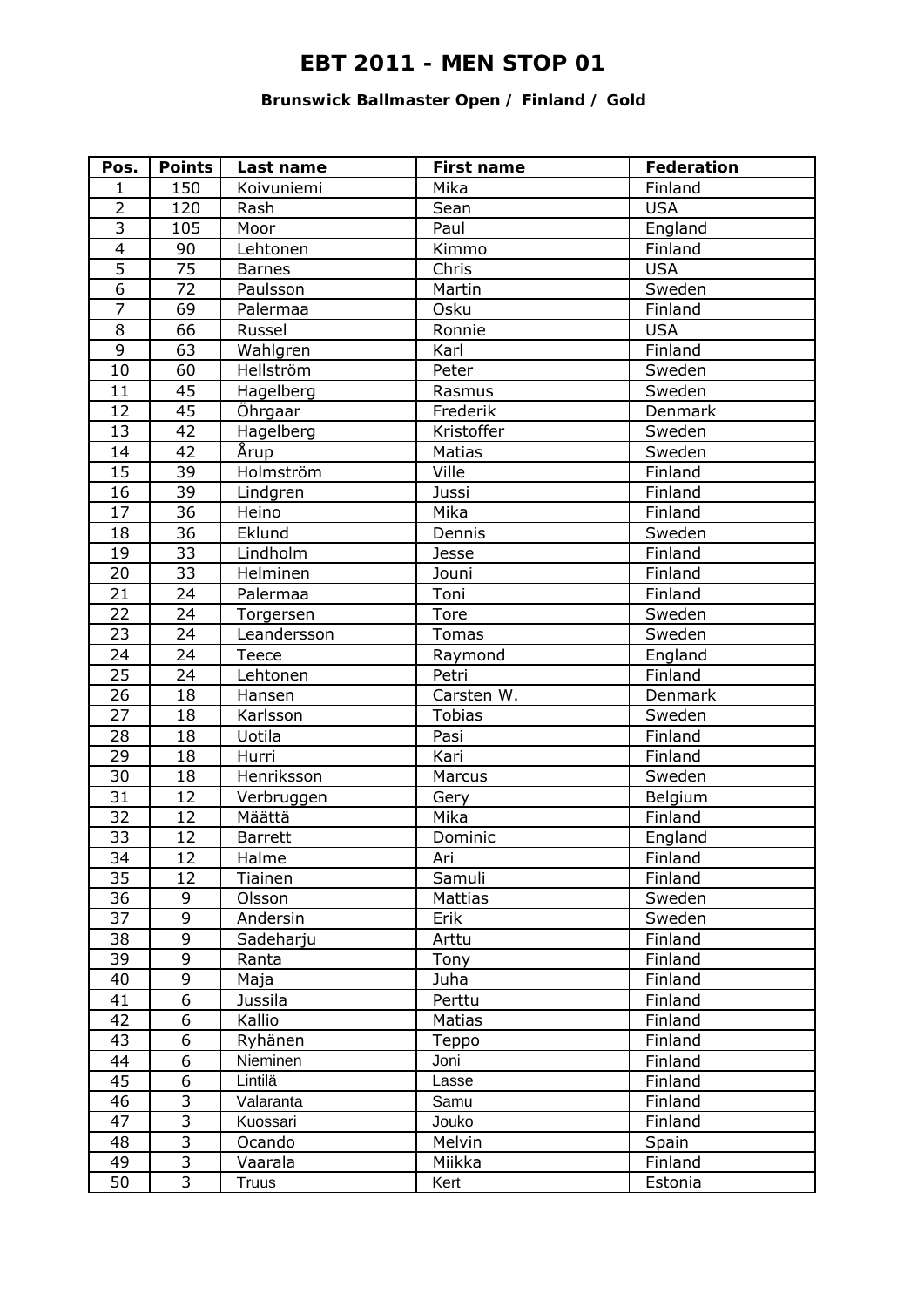#### **5th International Wroclaw Open by Hammer / Poland / Satellite**

| Pos.                     | <b>Points</b>           | Last name         | <b>First name</b> | Federation |
|--------------------------|-------------------------|-------------------|-------------------|------------|
| $\mathbf{1}$             | 50                      | Bielski           | Paweł             | Poland     |
| $\overline{2}$           | 40                      | <b>Blase</b>      | Oliver            | Germany    |
| $\overline{\mathbf{3}}$  | 35                      | Eklund            | Dennis            | Sweden     |
| $\overline{\mathcal{L}}$ | 30                      | Silletti          | Alessandro        | Italy      |
| $\overline{5}$           | 25                      | Friedrichs        | Tim               | Germany    |
| 6                        | 24                      | Ocando            | Melvin            | Spain      |
| $\overline{7}$           | 23                      | Michajlow         | Michael           | Germany    |
| 8                        | 22                      | Matthies          | Tilo              | Germany    |
| 9                        | 21                      | McDowell          | Ray               | Poland     |
| 10                       | 20                      | Zjawiony          | Łukasz            | Poland     |
| 11                       | 15                      | Gutsche           | Falco             | Germany    |
| 12                       | 15                      | Birlinger         | Christian         | Germany    |
| 13                       | 14                      | Zjawiony          | Piotr             | Poland     |
| 14                       | 14                      | Larsen            | Jesper            | Sweden     |
| 15                       | 13                      | Pöhler            | Lars              | Germany    |
| 16                       | 13                      | Preus             | Patryk            | Poland     |
| 17                       | 12                      | Norberg           | Robert            | Denmark    |
| 18                       | 12                      | Szpański          | Dawid             | Poland     |
| 19                       | 11                      | Helminen          | Jouni             | Finland    |
| 20                       | 11                      | Janicki           | Tomasz            | Poland     |
| 21                       | 8                       | Unger             | Stephan           | Germany    |
| 22                       | $\overline{8}$          | Andersson         | Jonas             | Sweden     |
| $\overline{23}$          | $\overline{8}$          | Nielsen           | Soeren            | Denmark    |
| 24                       | 8                       | Olesiński         | Krzysztof         | Poland     |
| 25                       | $\overline{8}$          | Parapini          | Marco Cesare      | Italy      |
| 26                       | $\overline{6}$          | Pająk             | Mirosław          | Poland     |
| 27                       | 6                       | Amolevicius       | Domas             | Latvia     |
| 28                       | 6                       | <b>Tieck</b>      | Christian         | Germany    |
| 29                       | $\overline{6}$          | Staar             | Lieven            | Germany    |
| 30                       | $\overline{6}$          | Gykis             | Vytautas          | Lithuania  |
| 31                       | $\overline{4}$          | Linke             | Andrzej           | Poland     |
| $\overline{32}$          | 4                       | Gutsche           | Dennis            | Germany    |
| $\overline{33}$          | $\overline{4}$          | <b>Balzer</b>     | Martin            | Germany    |
| 34                       | 4                       | Nielsen           | Lars              | Denmark    |
| 35                       | $\overline{\mathbf{4}}$ | Bentkowski        | Mariusz           | Poland     |
| 36                       | $\overline{3}$          | Bergendorff       | Goran             | Sweden     |
| 37                       | $\overline{3}$          | Rothborg          | Karsten           | Denmark    |
| 38                       | $\overline{3}$          | Antuszewicz       | Przemysław        | Poland     |
| 39                       | $\overline{3}$          | Ydesen            | Andreas           | Denmark    |
| 40                       | $\overline{3}$          | Fiege             | Stephan           | Germany    |
| 41                       | $\overline{2}$          | Robinson          | Ian               | Sweden     |
| 42                       | $\overline{2}$          | Engstrøm          | Fredrik           | Denmark    |
| 43                       | $\overline{2}$          | Soerensen         | Egon              | Denmark    |
| 44                       | $\overline{2}$          | <b>Bryłkowski</b> | Bartosz           | Poland     |
| 45                       | $\overline{2}$          | Ankerdal          | Kenneth           | Denmark    |
| 46                       | $\mathbf{1}$            | Jørgensen         | Henrik            | Denmark    |
| 47                       | $\mathbf{1}$            | Kantyka           | Dawid             | Poland     |
| 48                       | $\mathbf 1$             | Dąbrowski         | Paweł             | Poland     |
| 49                       | $\mathbf{1}$            | Martin            | Adam              | Poland     |
| 50                       | $\mathbf{1}$            | Jedynak           | Paweł             | Poland     |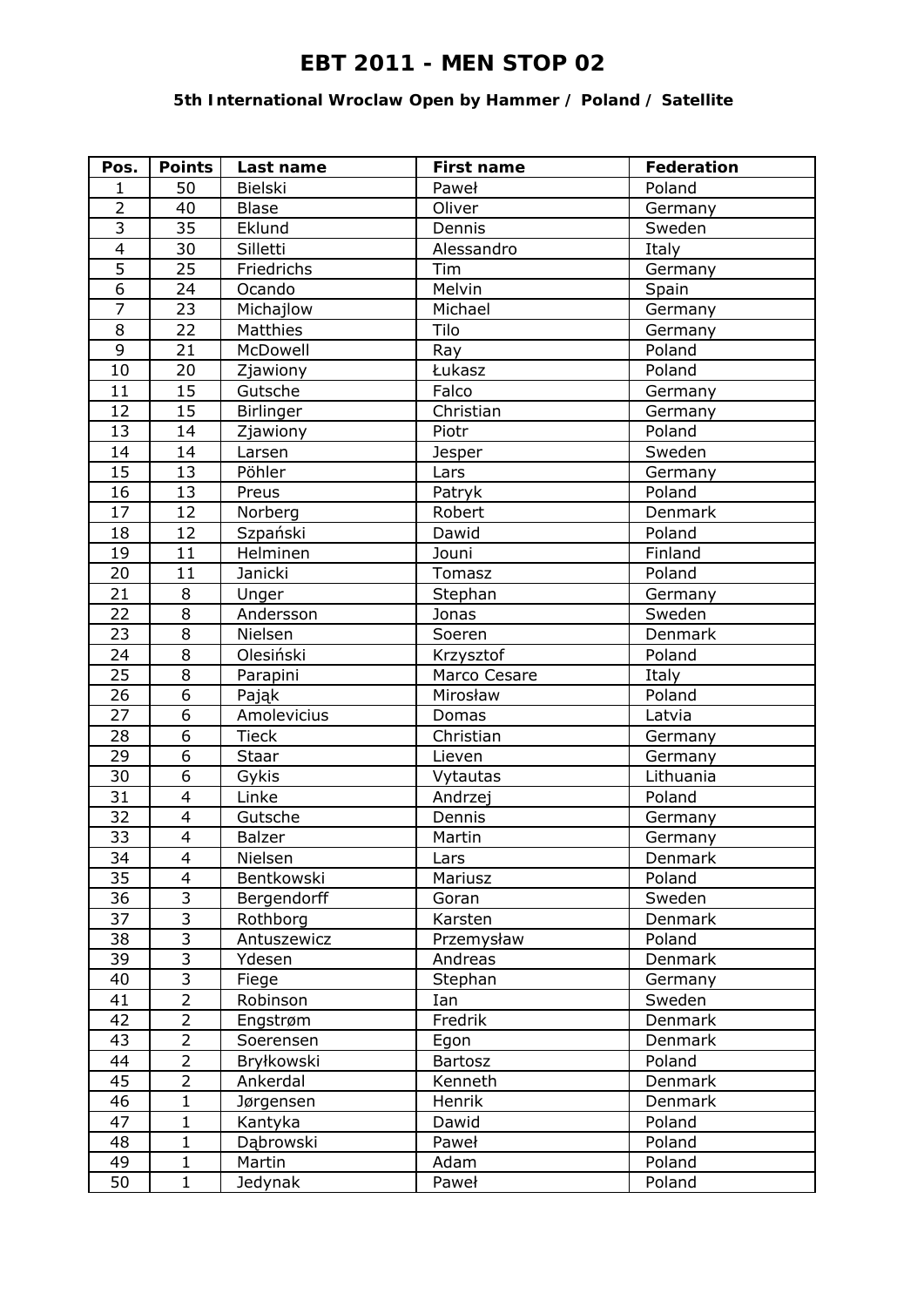#### **Hammer Bronzen Schietspoel Tournament 2011 / Netherlands / Silver**

| Pos.                    | <b>Points</b>           | Last name     | First name     | Federation  |
|-------------------------|-------------------------|---------------|----------------|-------------|
| $\mathbf{1}$            | 100                     | Verbruggen    | Gery           | Belgium     |
| $\overline{2}$          | 80                      | Agerbo        | Jesper         | Denmark     |
| $\overline{\mathbf{3}}$ | 70                      | Moor          | Paul           | England     |
| $\overline{4}$          | 60                      | Schröder      | Timo           | Germany     |
| $\overline{5}$          | 50                      | Palermaa      | Osku           | Finland     |
| $\overline{6}$          | 48                      | Mortensen     | Jimmy Dan      | Denmark     |
| $\overline{7}$          | 46                      | Stampe        | Mik            | Denmark     |
| 8                       | 44                      | Torgersen     | Tore           | Norway      |
| 9                       | 42                      | Unger         | Stephan        | Germany     |
| 10                      | 40                      | Spil          | Johnny         | Netherlands |
| 11                      | 30                      | Milet         | Xavier         | Belgium     |
| 12                      | 30                      | Wouters       | Dave           | Netherlands |
| 13                      | 28                      | Krämer        | Michael        | Germany     |
| 14                      | 28                      | Karlsson      | <b>Tobias</b>  | Sweden      |
| 15                      | 26                      | Ravez         | Jimmy          | Belgium     |
| 16                      | 26                      | Teece         | Raymond        | England     |
| 17                      | 24                      | Cundy         | Darren         | England     |
| 18                      | 24                      | Mol           | Roel           | Netherlands |
| 19                      | 22                      | Larsen        | Thomas         | Denmark     |
| 20                      | 22                      | Kweens        | Christian      | Netherlands |
| 21                      | 16                      | Dreyer        | <b>Dirk</b>    | Germany     |
| $\overline{22}$         | 16                      | Lousdal       | Anders         | Denmark     |
| 23                      | 16                      | Kok           | Eric           | Netherlands |
| $\overline{24}$         | 16                      | Karlsson      | Christian      | Sweden      |
| 25                      | 16                      | Sandbakken    | Mads           | Norway      |
| 26                      | 12                      | Dommelen      | Remco van      | Netherlands |
| $\overline{27}$         | 12                      | Ohrgaard      | Frederik       | Denmark     |
| 28                      | 12                      | Aust          | Karsten        | Germany     |
| 29                      | 12                      | Adsbol        | Johnni         | Denmark     |
| 30                      | 12                      | Klockgether   | Stefan         | Germany     |
| $\overline{31}$         | 8                       | Grabowski     | Achim          | Germany     |
| 32                      | 8                       | Helminen      | Jouni          | Finland     |
| $\overline{33}$         | $\overline{8}$          | Kabowski      | Eike           | Germany     |
| 34                      | 8                       | Gruffman      | James          | Sweden      |
| 35                      | $\overline{8}$          | Stinissen     | Michell        | Netherlands |
| 36                      | 6                       | <b>Blank</b>  | Uwe            | Germany     |
| 37                      | 6                       | Ek            | Svein-Ake      | Norway      |
| 38                      | 6                       | Suslov        | Andrey         | Russia      |
| 39                      | 6                       | Klitte        | Martin         | Denmark     |
| 40                      | 6                       | Hansen        | Carsten        | Denmark     |
| 41                      | $\overline{\mathbf{4}}$ | Hulst         | Phil           | Netherlands |
| 42                      | 4                       | Canady        | David          | Germany     |
| 43                      | $\overline{\mathbf{4}}$ | <b>Basner</b> | Peter          | Germany     |
| 44                      | 4                       | Zjawiony      | Piotr          | Poland      |
| 45                      | $\overline{\mathbf{4}}$ | Zandwijk      | Dwayne van     | Netherlands |
| 46                      | $\overline{2}$          | Claessens     | Wim            | Belgium     |
| 47                      | $\overline{2}$          | Knopp         | Peter          | Germany     |
| 48                      | $\overline{2}$          | Heide         | Jeroen van der | Netherlands |
| 49                      | $\overline{2}$          | Krull         | Maarten        | Netherlands |
| 50                      | $\overline{2}$          | Selier        | Wesley         | Netherlands |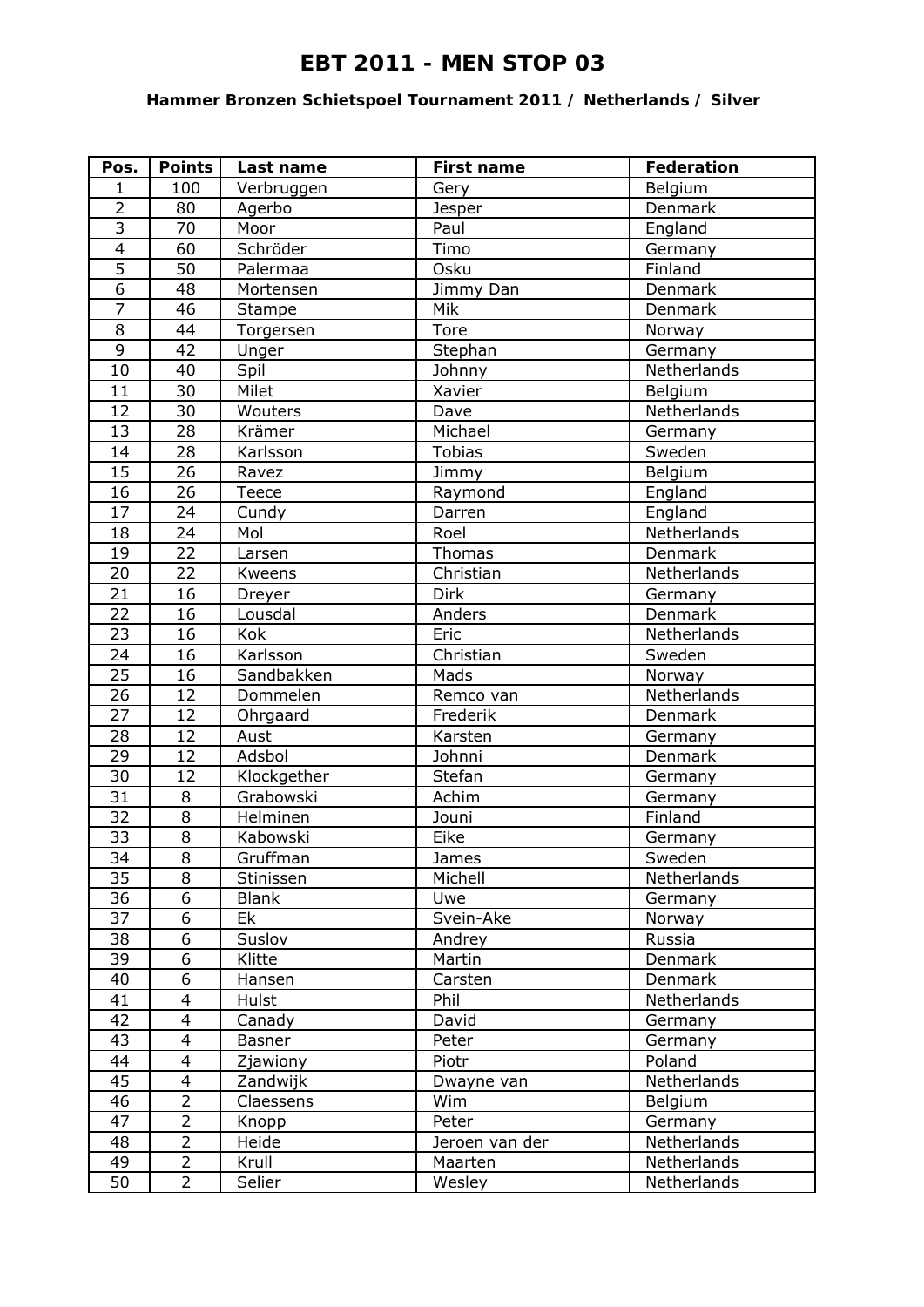#### **Brunswick Euro Challenge / France / Platinum**

| Pos.                     | <b>Points</b>   | Last name       | First name | Federation  |
|--------------------------|-----------------|-----------------|------------|-------------|
| $\mathbf{1}$             | 250             | Ridhwan         | Syafiq     | Malaysia    |
| $\overline{2}$           | 200             | Larsen          | Thomas     | Denmark     |
| 3                        | 175             | <b>Barrett</b>  | Dominic    | England     |
| $\overline{\mathcal{L}}$ | 150             | <b>Baade</b>    | Marco      | Germany     |
| $\overline{5}$           | 125             | <b>Blase</b>    | Oliver     | Germany     |
| $\overline{6}$           | 120             | Verbruggen      | Gery       | Belgium     |
| $\overline{7}$           | 115             | Palermaa        | Osku       | Finland     |
| 8                        | 110             | Kabowski        | Eike       | Germany     |
| $\overline{9}$           | 105             | Ang             | Adrian     | Malaysia    |
| 10                       | 100             | Eklund          | Dennis     | Sweden      |
| 11                       | 75              | Helminen        | Jouni      | Finland     |
| 12                       | $\overline{75}$ | Cayez           | Vincent    | France      |
| 13                       | 70              | Ljung           | Peter      | Sweden      |
| 14                       | 70              | Stampe          | Mik        | Denmark     |
| 15                       | 65              | Ocando          | Melvin     | Spain       |
| 16                       | 65              | Torgersen       | Tore       | Norway      |
| 17                       | 60              | Cairns          | Adam       | England     |
| 18                       | 60              | Ratia           | Jari       | Finland     |
| 19                       | 55              | Legnani         | Lucas      | Argentina   |
| $\overline{20}$          | 55              | Andersson       | Robert     | Sweden      |
| 21                       | 40              | Lehtonen        | Kimmo      | Finland     |
| 22                       | 40              | Wahlgren        | Karl       | Sweden      |
| 23                       | 40              | Levikin         | Artur      | Latvia      |
| $\overline{24}$          | 40              | Winternheimer   | Pascal     | Germany     |
| 25                       | 40              | van den Bogaard | Ron        | Netherlands |
| 26                       | 30              | Stathatos       | Ioannis    | Greece      |
| 27                       | 30              | Krasavkin       | Victor     | Russia      |
| 28                       | 30              | Ranta           | Tony       | Finland     |
| $\overline{29}$          | $\overline{30}$ | Unger           | Stephan    | Germany     |
| 30                       | 30              | Andersin        | Erik       | Sweden      |
| $\overline{31}$          | 20              | Lebon           | Jean Marc  | Belgium     |
| 32                       | 20              | Vahidi          | Alexandre  | Ireland     |
| $\overline{33}$          | 20              | Cundy           | Darren     | England     |
| 34                       | 20              | Salmon          | Frederic   | Belgium     |
| $\overline{35}$          | 20              | Samain          | Jean-Marc  | Belgium     |
| 36                       | 15              | Paulsson        | Martin     | Sweden      |
| 37                       | 15              | <b>Rives</b>    | Mickel     | France      |
| 38                       | 15              | Alix            | Yoan       | France      |
| 39                       | 15              | Michaud         | Emmanuel   | France      |
| 40                       | 15              | Fabre           | Anthony    | France      |
| 41                       | 10              | Lousdal         | Anders     | Denmark     |
| 42                       | 10              | Sear            | Dan        | England     |
| 43                       | 10              | Maggi           | Mats       | Belgium     |
| 44                       | 10              | <b>Braine</b>   | Olivier    | Belgium     |
| 45                       | 10              | <b>Hendriks</b> | Louis      | Netherlands |
| 46                       | 5               | Sultan          | Mohamed    | Ksakhstan   |
| 47                       | $\overline{5}$  | Sermand         | Julien     | France      |
| 48                       | $\overline{5}$  | Grabowski       | Achim      | Germany     |
| 49                       | $\overline{5}$  | Zulkifli        | Zulmazran  | Malaysia    |
| 50                       | $\overline{5}$  | Giles           | Matt       | England     |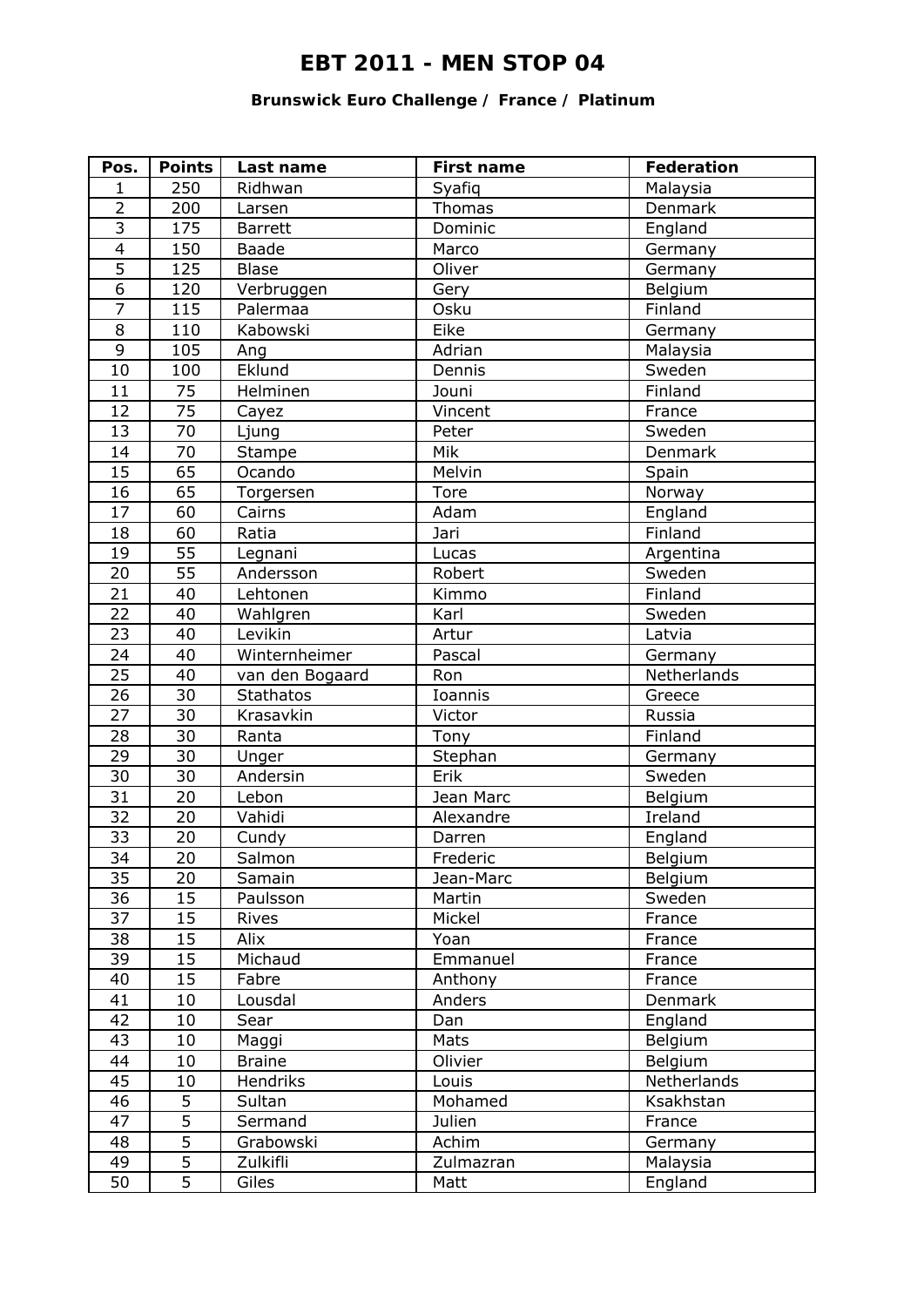#### **IX Catalonia Open - Trofeu Galasa / Catalonia / Silver**

| Pos.            | <b>Points</b>           | Last name       | First name           | Federation  |
|-----------------|-------------------------|-----------------|----------------------|-------------|
| $\mathbf{1}$    | 100                     | Voss            | <b>Brian</b>         | <b>USA</b>  |
| $\overline{2}$  | 80                      | Agerbo          | Jesper               | Denmark     |
| $\overline{3}$  | 70                      | Larsen          | Thoams               | Denmark     |
| 4               | 60                      | Ruiz            | Ildemaro             | Venezuela   |
| $\overline{5}$  | 50                      | Lousdal         | Anders               | Denmark     |
| $\overline{6}$  | 48                      | Karlsson        | <b>Tobias</b>        | Sweden      |
| $\overline{7}$  | 46                      | Aviram          | Or                   | Israel      |
| 8               | 44                      | Nurmilo         | Panu                 | Finland     |
| 9               | 42                      | Stott Jr        | Paul                 | Ireland     |
| 10              | 40                      | <b>Suances</b>  | Paco Rodriguez       | Spain       |
| 11              | 30                      | Medveditskov    | Alexander            | Russia      |
| 12              | 30                      | Verbruggen      | Gery                 | Belgium     |
| 13              | 28                      | Grimsen         | Peder                | Sweden      |
| 14              | 28                      | <b>Bland</b>    | <b>Kenneth</b>       | <b>USA</b>  |
| 15              | 26                      | <b>Jehkinen</b> | Joonas               | Finland     |
| 16              | $\overline{26}$         | Samain          | Jean Marc            | Belgium     |
| 17              | 24                      | Kanold          | Mikael               | Sweden      |
| 18              | 24                      | Moreno          | Javier               | Spain       |
| 19              | 22                      | Alix            | Yoan                 | France      |
| 20              | 22                      | Cayez           | Vincent              | France      |
| 21              | 16                      | <b>Bodis</b>    | Giorgio              | Hungary     |
| 22              | 16                      | Marron          | <b>Marcial Ovide</b> | Catalonia   |
| $\overline{23}$ | 16                      | Legnani         | Lucas                | Argentina   |
| 24              | 16                      | Ocando          | Melvin               | Spain       |
| 25              | 16                      | Sacco           | François             | France      |
| 26              | 12                      | Roig            | <b>Hector Roca</b>   | Catalonia   |
| 27              | 12                      | Ecoffey         | Xavier               | Switzerland |
| 28              | 12                      | Lebon           | Jean Marc            | Belgium     |
| 29              | 12                      | Carrión         | Raul Jimenez         | Spain       |
| $\overline{30}$ | 12                      | Sanchez         | Pierre Luc           | France      |
| 31              | 8                       | <b>Tjernes</b>  | Fredrik              | Norway      |
| $\overline{32}$ | 8                       | Gonze           | Pierre Yves          | Belgium     |
| $\overline{33}$ | $\overline{8}$          | Vahidi          | Alexandre            | Iran        |
| 34              | 8                       | Perez           | Moises               | Catalonia   |
| 35              | 8                       | Aarup           | Mathias              | Sweden      |
| 36              | $\overline{6}$          | Soler           | Artur Colomer        | Catalonia   |
| 37              | 6                       | van der Bogaard | Ron                  | Netherlands |
| 38              | 6                       | Vontobel        | Larry                | Switzerland |
| 39              | 6                       | Araújo          | Antonio              | Portugal    |
| 40              | 6                       | Miranda         | Axel Guimo           | Catalonia   |
| 41              | $\overline{\mathbf{4}}$ | Radi            | Tommaso              | Italy       |
| 42              | 4                       | Rueda           | Arturo               | Colombia    |
| 43              | 4                       | Wildenhayn      | Simon                | Germany     |
| 44              | 4                       | <b>Burgués</b>  | Alvar Cardona        | Catalonia   |
| 45              | 4                       | Jacobs          | Mark                 | Netherlands |
| 46              | $\overline{2}$          | Galisteo        | Raul Galvez          | Catalonia   |
| 47              | $\overline{2}$          | Maggi           | Mats                 | Belgium     |
| 48              | $\overline{2}$          | Reig            | Joan Piqué           | Catalonia   |
| 49              | $\overline{2}$          | Ferrero         | Francisco            | Spain       |
| 50              | $\overline{2}$          | Noble           | Diego Peña           | Catalonia   |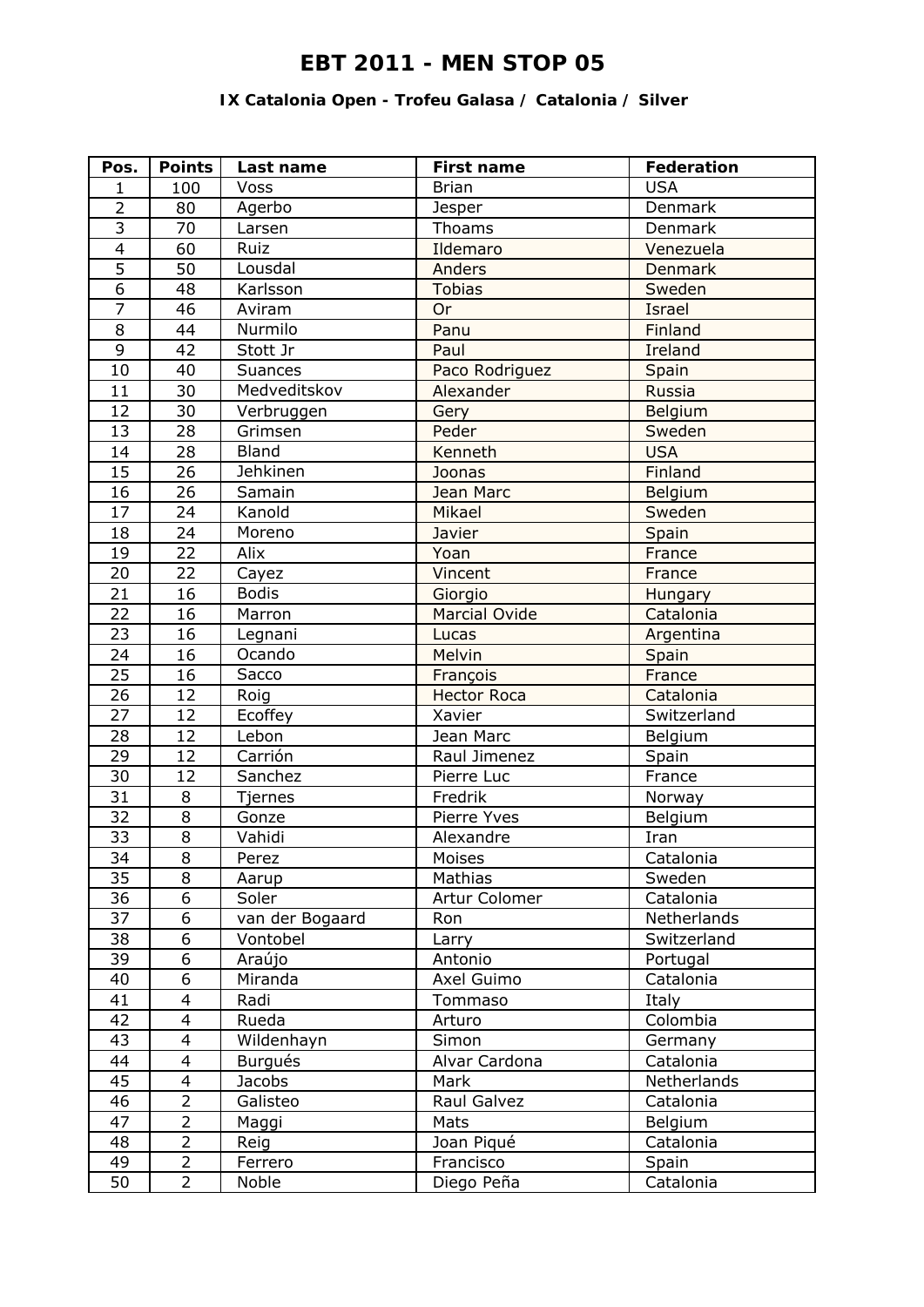#### **2nd Track Dream-Bowl Palace Open 2011 / Germany / Silver**

| Pos.            | <b>Points</b>           | Last name     | First name  | Federation     |
|-----------------|-------------------------|---------------|-------------|----------------|
| $\mathbf{1}$    | 100                     | Palermaa      | Osku        | Finland        |
| $\overline{2}$  | 80                      | Helldén       | Johan       | Sweden         |
| $\overline{3}$  | 70                      | Moor          | Paul        | England        |
| 4               | 60                      | Lehtonen      | Kimmo       | Finland        |
| $\overline{5}$  | 50                      | Andersson     | Robert      | Sweden         |
| $\overline{6}$  | 48                      | Koivuniemi    | Mika        | Finland        |
| $\overline{7}$  | 46                      | Bohn III      | Parker      | <b>USA</b>     |
| 8               | 44                      | Salonen       | Petteri     | Finland        |
| $\overline{9}$  | 42                      | Larsen        | Martin      | Sweden         |
| 10              | 40                      | Rash          | Sean        | <b>USA</b>     |
| 11              | 30                      | Eklund        | Dennis      | Sweden         |
| 12              | 30                      | Kurppa        | Niko        | Finland        |
| 13              | 28                      | Andersin      | Erik        | Sweden         |
| 14              | 28                      | Williams      | Stuart      | England        |
| 15              | 26                      | Loschetter    | Chris       | <b>USA</b>     |
| 16              | 26                      | Winternheimer | Pascal      | Germany        |
| 17              | 24                      | Medveditskov  | Alexander   | Russia         |
| 18              | 24                      | Jähi          | Joonas      | Finland        |
| 19              | 22                      | Fagan         | Mike        | <b>USA</b>     |
| 20              | 22                      | Mortensen     | Jimmy       | Denmark        |
| 21              | 16                      | Agerbo        | Jesper      | Denmark        |
| 22              | 16                      | Mohr          | Ronnie      | <b>USA</b>     |
| $\overline{23}$ | 16                      | Aviram        | Or          | Israel         |
| 24              | 16                      | Larsen        | Thomas      | Denmark        |
| $\overline{25}$ | 16                      | Grabovac      | Michael     | Germany        |
| 26              | 12                      | Aarup         | Mathias     | Sweden         |
| 27              | 12                      | Hellström     | Peter       | Sweden         |
| 28              | 12                      | Miller        | Matt        | England        |
| 29              | 12                      | Thurlby       | Rob         | England        |
| $\overline{30}$ | 12                      | Tangermann    | Lars        | Germany        |
| 31              | 8                       | Jehkinen      | Joonas      | Finland        |
| 32              | 8                       | Paulsson      | Martin      | Sweden         |
| $\overline{33}$ | $\overline{8}$          | Suslov        | Andrey      | Russia         |
| 34              | 8                       | Russell       | Ronnie      | <b>USA</b>     |
| 35              | 8                       | Hellmich      | Daniel      | Germany        |
| 36              | 6                       | Raatikainen   | Teemu       | Finland        |
| 37              | 6                       | Mrosek        | Manuel      | <b>Germany</b> |
| 38              | 6                       | Valtonen      | Anssi       | Finland        |
| 39              | 6                       | Eigelt        | Lukas       | Germany        |
| 40              | 6                       | Sidorov       | Gennady     | Russia         |
| 41              | $\overline{\mathbf{4}}$ | Völkel        | <b>Dirk</b> | Germany        |
| 42              | 4                       | Hutchinson    | Paul        | Denmark        |
| 43              | 4                       | Skoglund      | Andreas     | Norway         |
| 44              | 4                       | Jussila       | Perttu      | Finland        |
| 45              | 4                       | Carter        | Tom         | <b>USA</b>     |
| 46              | $\overline{2}$          | van Zandwijk  | Dwayne      | Netherlands    |
| 47              | $\overline{2}$          | Unger         | Stephan     | Germany        |
| 48              | $\overline{2}$          | Olsson        | Mattias     | Sweden         |
| 49              | $\overline{2}$          | <b>Hulst</b>  | Phil        | Netherlands    |
| 50              | $\overline{2}$          | Wahlgren      | Karl        | Sweden         |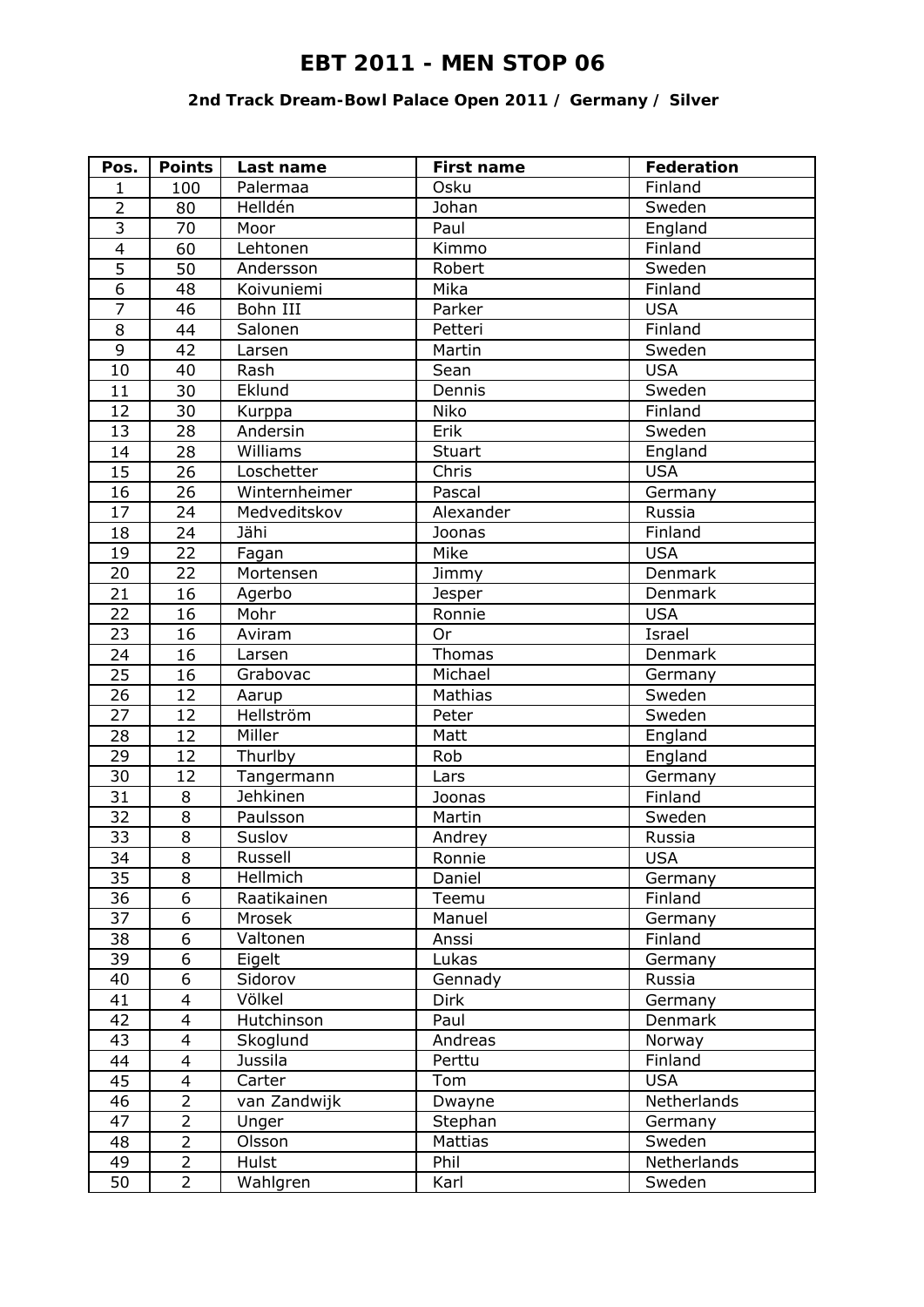#### **5th Qubica/AMF Open 2011 / Slovenia / Silver**

| Pos.            | <b>Points</b>           | Last name          | First name    | Federation  |
|-----------------|-------------------------|--------------------|---------------|-------------|
| $\mathbf{1}$    | 100                     | Koivuniemi         | Mika          | Finland     |
| $\overline{2}$  | 80                      | Loschetter         | Chris         | <b>USA</b>  |
| $\overline{3}$  | 70                      | Palermaa           | Osku          | Finland     |
| 4               | 60                      | Torgersen          | Tore          | Norway      |
| $\overline{5}$  | 50                      | Fagan              | Mike          | <b>USA</b>  |
| $\overline{6}$  | 48                      | Larsen             | Thomas        | Denmark     |
| $\overline{7}$  | 46                      | Larsen             | Martin        | Sweden      |
| 8               | 44                      | Verbruggen         | Gery          | Belgium     |
| 9               | 42                      | Ljung              | Peter         | Sweden      |
| 10              | 40                      | $\overline{H}$ ahn | Daniel        | Austria     |
| 11              | 30                      | Voss               | <b>Brian</b>  | <b>USA</b>  |
| 12              | 30                      | Moor               | Paul          | England     |
| 13              | 28                      | Eklund             | Dennis        | Sweden      |
| 14              | 28                      | Gross              | <b>Thomas</b> | Austria     |
| 15              | 26                      | Aarup              | Mathias       | Sweden      |
| 16              | 26                      | Agerbo             | Jesper        | Denmark     |
| 17              | 24                      | Rauscher           | Alexander     | Austria     |
| 18              | 24                      | Jussila            | Perttu        | Finland     |
| 19              | 22                      | Bohn III           | Parker        | <b>USA</b>  |
| 20              | 22                      | Fürbacher          | Roman         | Austria     |
| 21              | 16                      | Lischka            | Klaus-Uwe     | Germany     |
| 22              | 16                      | Smith              | Robert        | <b>USA</b>  |
| $\overline{23}$ | 16                      | <b>Bodis</b>       | Giorgio       | Hungary     |
| 24              | 16                      | Hardarson          | Hafthor       | Iceland     |
| 25              | 16                      | Sandbäkken         | Mads          | Norway      |
| 26              | 12                      | Zjawiony           | Lukasz        | Poland      |
| 27              | 12                      | Malek              | Milan         | Slovenia    |
| 28              | 12                      | Völkel             | <b>Dirk</b>   | Germany     |
| 29              | 12                      | Stott Jr.          | Paul          | Ireland     |
| $\overline{30}$ | 12                      | <b>Bland</b>       | Kenneth       | <b>USA</b>  |
| 31              | 8                       | Zjawiony           | Piotr         | Poland      |
| 32              | 8                       | Thienpondt         | Nico          | Netherlands |
| $\overline{33}$ | $\overline{8}$          | Kok                | Eric          | Netherlands |
| 34              | 8                       | Pittesser          | Alexander     | Austria     |
| 35              | 8                       | <b>Brotto</b>      | Andrea        | Italy       |
| 36              | $\overline{6}$          | Feguš              | Matej         | Slovenia    |
| 37              | 6                       | Stenko             | Nino          | Slovenia    |
| 38              | 6                       | Erzen              | Tomaz         | Slovenia    |
| 39              | 6                       | Gykis              | Vytautas      | Lithuania   |
| 40              | 6                       | Galeone            | Nicola        | Italy       |
| 41              | $\overline{\mathbf{4}}$ | Canady             | David         | Germany     |
| 42              | 4                       | Mayer              | Michael       | Austria     |
| 43              | 4                       | Lajovic            | Dušan         | Slovenia    |
| 44              | 4                       | Knopp              | Peter         | Germany     |
| 45              | 4                       | Smith              | Allan         | <b>USA</b>  |
| 46              | $\overline{2}$          | Maniero            | Alessio       | Italy       |
| 47              | $\overline{2}$          | Skobrics           | Zoltán        | Hungary     |
| 48              | $\overline{2}$          | Muth               | <b>Jens</b>   | Germany     |
| 49              | $\overline{2}$          | Csernicsek         | Manuel        | Austria     |
| $\overline{50}$ | $\overline{2}$          | D'achille          | Nico          | Italy       |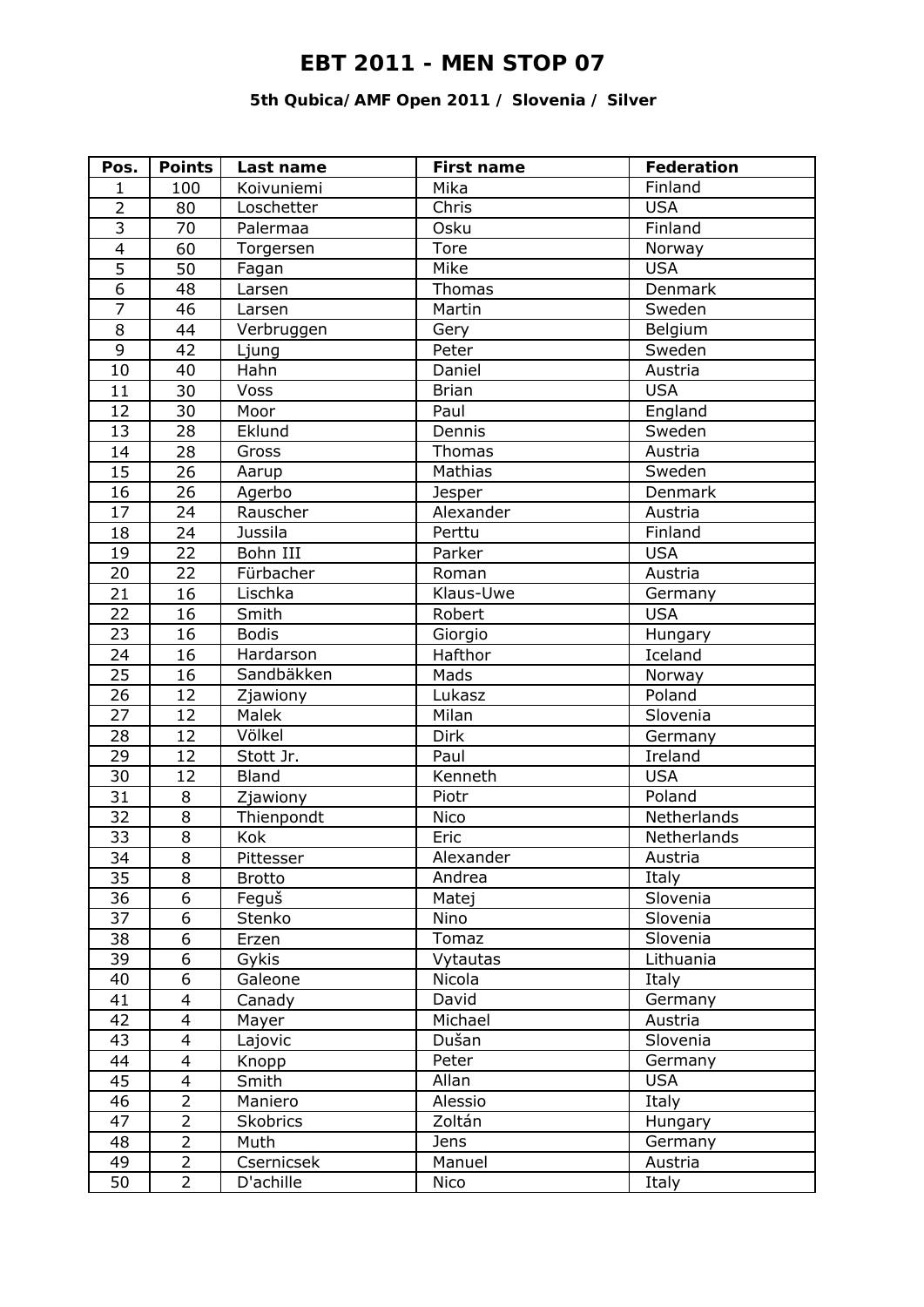#### **8th Istanbul Bowling Open / Turkey / Gold**

| Pos.                     | <b>Points</b>   | Last name    | <b>First name</b> | Federation  |
|--------------------------|-----------------|--------------|-------------------|-------------|
| 1                        | 150             | Thurlby      | Robert            | England     |
| $\overline{2}$           | 120             | Moor         | Paul              | England     |
| $\overline{3}$           | 105             | Koivuniemi   | Mika              | Finland     |
| $\overline{\mathcal{L}}$ | 90              | Jussila      | Perttu            | Finland     |
| $\overline{5}$           | 75              | Larsen       | Thomas            | Denmark     |
| 6                        | 72              | Eklund       | Den               | Sweden      |
| $\overline{7}$           | 69              | Öhrgaard     | Frederik          | Denmark     |
| 8                        | 66              | Stampe       | Mik               | Denmark     |
| 9                        | 63              | Racpan       | Christian         | Germany     |
| 10                       | 60              | Larsen       | Martin            | Sweden      |
| 11                       | 45              | Aviram       | Or                | Israel      |
| 12                       | 45              | Andersson    | Robert            | Sweden      |
| 13                       | 42              | Olson        | Mattias           | Sweden      |
| 14                       | 42              | Aarup        | <b>Mattias</b>    | Sweden      |
| $\overline{1}5$          | 39              | Agerbo       | Jesper            | Denmark     |
| 16                       | 39              | Andersin     | Erik              | Sweden      |
| 17                       | 36              | Palermaa     | Osku              | Finland     |
| 18                       | 36              | Williams     | Stuart            | England     |
| 19                       | 33              | Wahlgren     | Karl              | Sweden      |
| 20                       | $\overline{33}$ | Medveditskov | Alexander         | Russia      |
| 21                       | 24              | Ranta        | Tony              | Finland     |
| 22                       | 24              | Paulsson     | Martin            | Sweden      |
| $\overline{23}$          | 24              | Lousdal      | Anders            | Denmark     |
| 24                       | 24              | Kaya         | Mehmet            | Turkey      |
| $\overline{25}$          | $\overline{2}4$ | Stinissen    | Michell           | Netherlands |
| 26                       | 18              | Stott Jr.    | Paul              | Ireland     |
| 27                       | 18              | Caferov      | Vusal             | Azerbaijan  |
| 28                       | 18              | Ojala        | <b>Kim</b>        | Sweden      |
| 29                       | 18              | Biehl        | Joakim            | Sweden      |
| 30                       | 18              | Sidorov      | Gennady           | Russia      |
| 31                       | 12              | Dogan        | Habib             | Turkey      |
| $\overline{32}$          | 12              | Olsen        | Claus             | Denmark     |
| $\overline{33}$          | 12              | Atesoglu     | Bülent            | Turkey      |
| 34                       | 12              | Suslov       | Andrey            | Russia      |
| 35                       | 12              | Bolleby      | Kim               | Sweden      |
| 36                       | 9               | Nordersson   | Peter             | Sweden      |
| 37                       | $\overline{9}$  | Onur         | Mustafa           | Turkey      |
| 38                       | $\overline{9}$  | Tangermann   | Lars              | Germany     |
| 39                       | $\overline{9}$  | Dementiev    | Viktor            | Ukraine     |
| 40                       | 9               | Karlsson     | Christian         | Sweden      |
| 41                       | $\overline{6}$  | Gäbler       | <b>Tobias</b>     | Germany     |
| 42                       | $\overline{6}$  | Sigmond      | Marco             | Netherlands |
| 43                       | 6               | Kudelya      | Sergey            | Russia      |
| 44                       | 6               | <b>Tikir</b> | Mehmet Ali        | Turkey      |
| 45                       | 6               | Erkeskin     | <b>Taygun</b>     | Turkey      |
| 46                       | $\overline{3}$  | Kurppa       | Niko              | Finland     |
| 47                       | $\overline{3}$  | Cakir        | Celalettin        | Turkey      |
| 48                       | $\overline{3}$  | Mahamid      | Abed Latif        | Israel      |
| 49                       | $\overline{3}$  | <b>Basak</b> | Önder             | Turkey      |
| 50                       | $\overline{3}$  | Guran        | Adem              | Turkey      |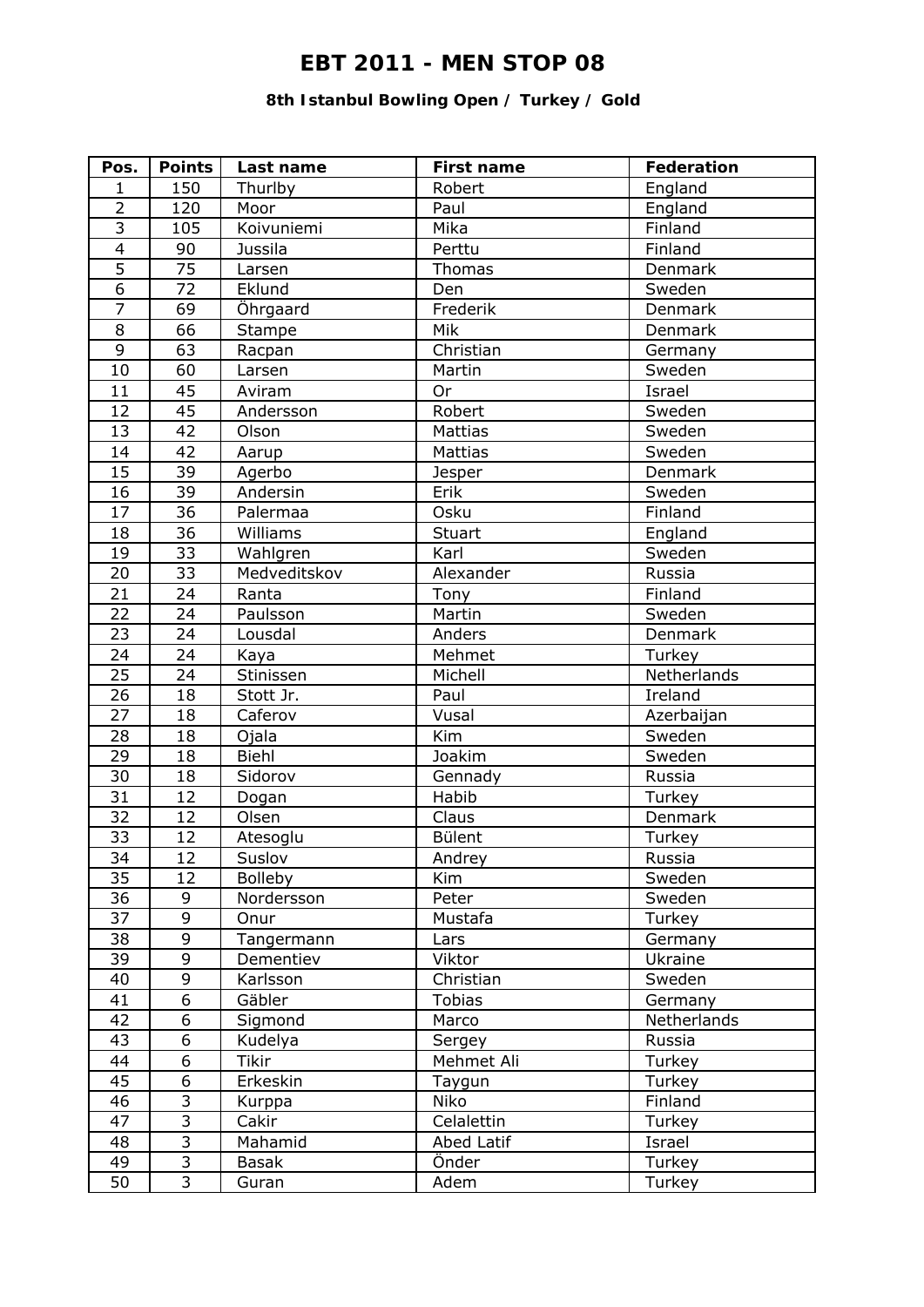#### **Bowltech Aalborg International 2011 / Denmark / Gold**

| Pos.            | <b>Points</b>  | Last name          | First name      | Federation     |
|-----------------|----------------|--------------------|-----------------|----------------|
| $\mathbf{1}$    | 150            | Palermaa           | Osku            | Finland        |
| $\overline{2}$  | 120            | Stampe             | Mik             | Denmark        |
| $\overline{3}$  | 105            | Williams           | Stuart          | England        |
| 4               | 90             | Pejstrup           | Lars            | Sweden         |
| $\overline{5}$  | 75             | Aarup              | Mathias         | Sweden         |
| $\overline{6}$  | 72             | Sandbäkken         | Mads            | Norway         |
| $\overline{7}$  | 69             | Ojala              | Kim             | Sweden         |
| 8               | 66             | Jussila            | Perttu          | Finland        |
| 9               | 63             | Larsen             | Martin          | Sweden         |
| 10              | 60             | Andersson          | Robert          | Sweden         |
| 11              | 45             | Agerbo             | Jesper          | Denmark        |
| 12              | 45             | Ankerdal           | Michael         | Denmark        |
| 13              | 42             | Mortensen          | Jimmy           | Denmark        |
| $\overline{14}$ | 42             | Torgersen          | Tore            | Norway         |
| 15              | 39             | Adsböl             | Johnni          | <b>Denmark</b> |
| 16              | 39             | Wahlgren           | Karl            | Sweden         |
| 17              | 36             | Hansen             | Carsten Warming | Denmark        |
| 18              | 36             | Höberg             | Lars            | Denmark        |
| 19              | 33             | Lousdal            | Anders          | Denmark        |
| 20              | 33             | Ankerdal           | Kenneth         | Denmark        |
| 21              | 24             | Öhrgaard           | Frederik        | Denmark        |
| 22              | 24             | Bai                | Michael         | Denmark        |
| $\overline{23}$ | 24             | Paulsson           | Martin          | Sweden         |
| 24              | 24             | Pedersen           | Glenn Morten    | Norway         |
| 25              | 24             | Tonteri            | Juhani          | Finland        |
| 26              | 18             | <b>Hardorson</b>   | <b>Hafthor</b>  | Iceland        |
| 27              | 18             | Valaranta          | Samu            | Finland        |
| 28              | 18             | Gruffman           | James           | Sweden         |
| 29              | 18             | Guldbäk            | John            | Denmark        |
| $\overline{30}$ | 18             | Olsson             | <b>Mattias</b>  | Sweden         |
| 31              | 12             | Nielsen            | Lars            | Denmark        |
| $\overline{32}$ | 12             | Bröndsted          | Kim             | Denmark        |
| $\overline{33}$ | 12             | Rudshagen          | Björn Einer     | Norway         |
| 34              | 12             | Andersen           | Jan             | Denmark        |
| 35              | 12             | Ek                 | Svein Aake      | Norway         |
| 36              | 9              | Medveditskov       | Alexander       | Russia         |
| 37              | 9              | Mattsson           | Simon           | Sweden         |
| 38              | 9              | Larsen             | Thomas          | Denmark        |
| $\overline{39}$ | 9              | Aviram             | 0r              | Israel         |
| 40              | 9              | Sjöberg            | Eric            | Sweden         |
| 41              | $\overline{6}$ | <b>Bland</b>       | Kenneth         | <b>USA</b>     |
| 42              | 6              | Helldén            | Johan           | Sweden         |
| 43              | 6              | Moor               | Paul            | England        |
| 44              | 6              | Östergaard-Poulsen | Dan             | Denmark        |
| 45              | 6              | Jensen             | Henrik          | Denmark        |
| 46              | $\overline{3}$ | Levandovski        | Morten          | Denmark        |
| 47              | $\overline{3}$ | <b>Stott</b>       | Paul            | Ireland        |
| 48              | $\overline{3}$ | Ljung              | Peter           | Sweden         |
| 49              | $\overline{3}$ | Madsen             | Mathias         | Denmark        |
| 50              | $\overline{3}$ | Rothborg           | Karsten         | Denmark        |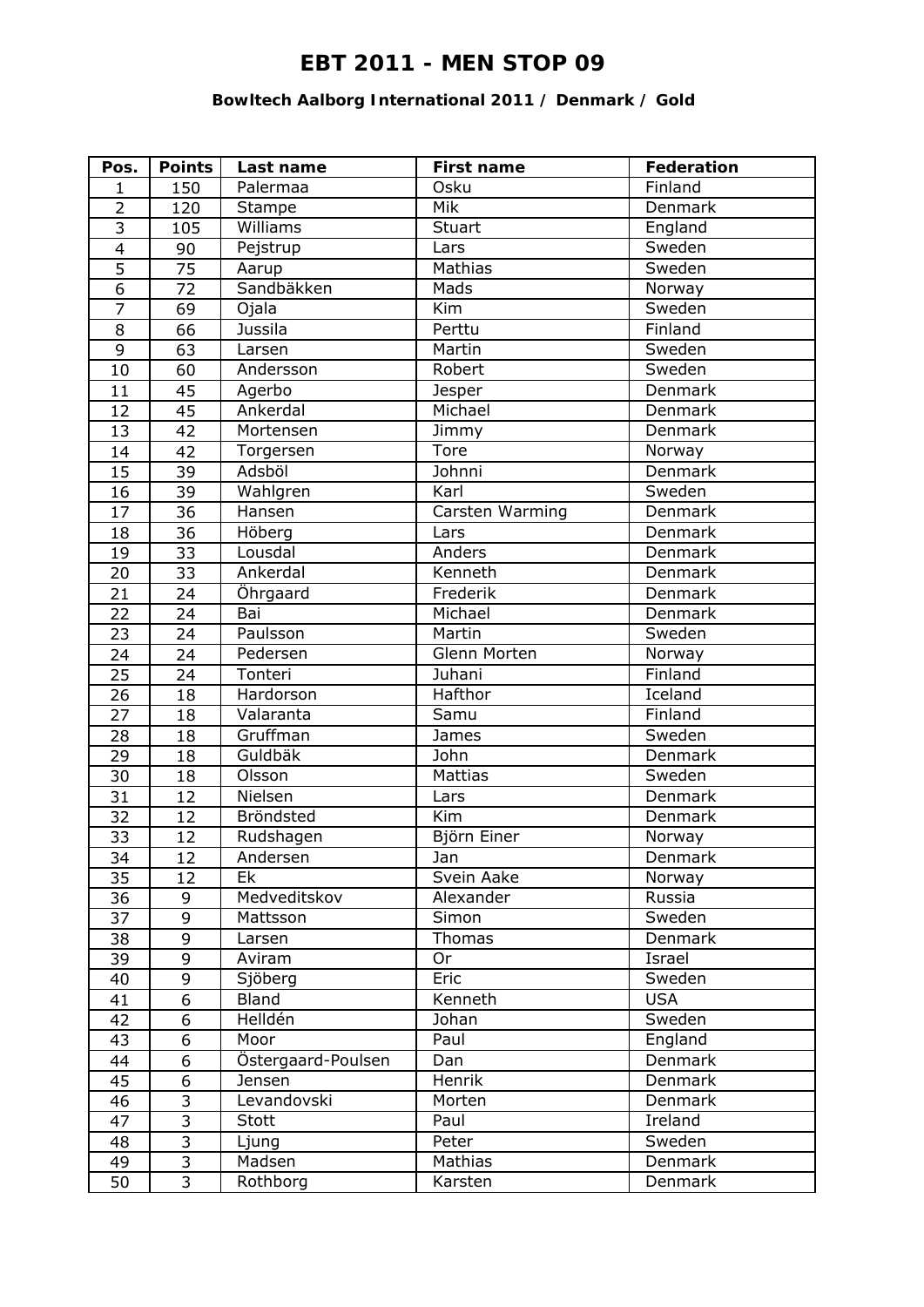#### **Odense International / Denmark / Satellite**

| Pos.                     | <b>Points</b>            | Last name       | <b>First name</b> | Federation |
|--------------------------|--------------------------|-----------------|-------------------|------------|
| $\mathbf{1}$             | 50                       | <b>Stampe</b>   | Mik               | Denmark    |
| $\overline{2}$           | 40                       | Stott Jr.       | Paul              | Ireland    |
| $\overline{3}$           | 35                       | Larsen          | Thomas            | Denmark    |
| $\overline{\mathcal{L}}$ | 30                       | Mortensen       | Jimmy Dan         | Denmark    |
| $\overline{5}$           | 25                       | Agerbo          | Jesper            | Denmark    |
| $\overline{6}$           | 24                       | Aahman          | Sören             | Denmark    |
| $\overline{7}$           | 23                       | Klitte          | Martin            | Denmark    |
| 8                        | 22                       | Ravn Sörensen   | <b>Jens</b>       | Denmark    |
| $\overline{9}$           | 21                       | Carsten Warming | Hansen            | Denmark    |
| 10                       | 20                       | Ussing          | Rasmus            | Denmark    |
| 11                       | 15                       | Linder          | Lars              | Denmark    |
| 12                       | 15                       | Madsen          | Mathias           | Denmark    |
| 13                       | 14                       | Andersen        | Jan               | Denmark    |
| 14                       | 14                       | Schroeder       | Timo              | Germany    |
| $\overline{15}$          | 13                       | Jörgensen       | Torben            | Denmark    |
| 16                       | 13                       | Sejling         | René              | Denmark    |
| 17                       | 12                       | Lousdal         | Anders            | Denmark    |
| 18                       | 12                       | Walther         | Kasper            | Denmark    |
| 19                       | 11                       | Adsböl          | Johnni            | Denmark    |
| 20                       | 11                       | Erichsen        | Tommy             | Denmark    |
| 21                       | 8                        | Wozny           | John              | Denmark    |
| 22                       | $\overline{8}$           | Gykis           | Vytautas          | Lithuania  |
| 23                       | $\overline{8}$           | Pedersen        | Kenneth           | Denmark    |
| 24                       | 8                        | Wozny           | Martin            | Denmark    |
| 25                       | $\overline{8}$           | Nielsen         | Lars              | Denmark    |
| 26                       | $\overline{6}$           | Rothborg        | Karsten           | Denmark    |
| 27                       | 6                        | Bland Jr.       | Kenneth           | <b>USA</b> |
| 28                       | $\overline{6}$           | Guldbäk         | John              | Denmark    |
| $\overline{29}$          | $\overline{6}$           | Funder          | Troels            | Denmark    |
| 30                       | 6                        | Poulsen         | Dan               | Denmark    |
| $\overline{31}$          | $\overline{4}$           | Unger           | Stephan           | Germany    |
| 32                       | $\overline{\mathcal{L}}$ | Schmidt         | Troels            | Denmark    |
| 33                       | $\overline{\mathbf{4}}$  | Hansen          | Sören             | Denmark    |
| 34                       | 4                        | Wigman          | Kent              | Denmark    |
| $\overline{35}$          | $\overline{\mathbf{4}}$  | Jörgensen       | Henrik            | Denmark    |
| 36                       | $\overline{3}$           | Wendlandt       | Steffen           | Germany    |
| 37                       | $\overline{3}$           | Andersen        | Martin            | Denmark    |
| 38                       | $\overline{3}$           | Truegaard       | Kenneth           | Denmark    |
| 39                       | $\overline{3}$           | Ankerdal        | Michael           | Denmark    |
| 40                       | $\overline{3}$           | Öhrgaard        | Frederik          | Denmark    |
| 41                       | $\overline{2}$           | Rauth           | Oliver            | Germany    |
| 42                       | $\overline{2}$           | Ankerdal        | Kenneth           | Denmark    |
| 43                       | $\overline{2}$           | Kyed            | Kenneth           | Denmark    |
| 44                       | $\overline{2}$           | Brunebjerg      | Michael           | Denmark    |
| 45                       | $\overline{2}$           | Sörensen        | Tony              | Denmark    |
| 46                       | $\mathbf{1}$             | Garcia          | Cornelio          | Denmark    |
| 47                       | $\mathbf{1}$             | Wozny           | Sören Bo          | Denmark    |
| 48                       | $\mathbf{1}$             | Jensen          | Björn Saksager    | Denmark    |
| 49                       | $\mathbf{1}$             | Hjort           | Mark              | Denmark    |
| 50                       | $\mathbf{1}$             | Bendtsen        | <b>Brett</b>      | Denmark    |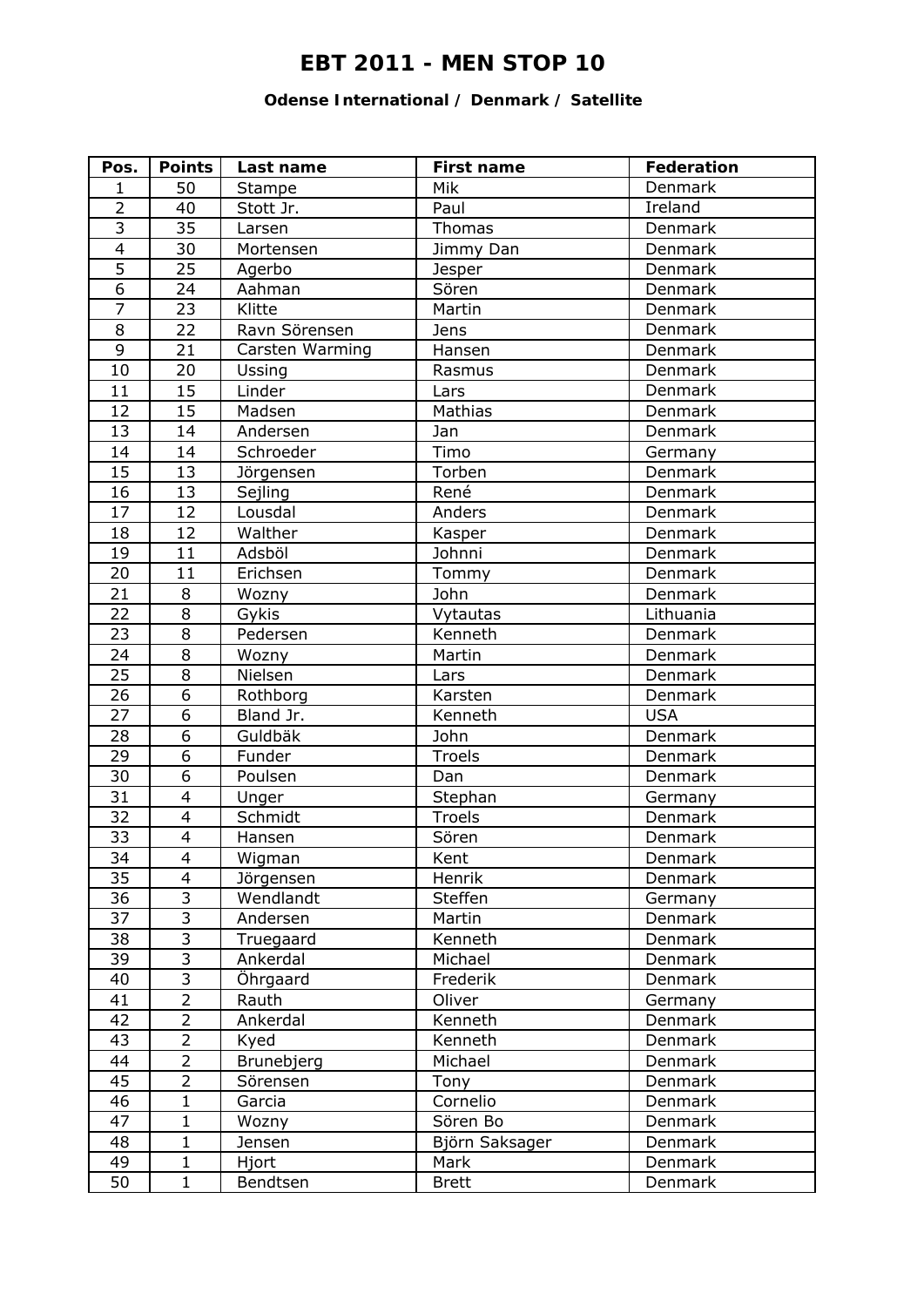#### **7th Storm San Marino Open / San Marino / Gold**

| Pos.                    | <b>Points</b>                    | Last name      | First name   | Federation  |
|-------------------------|----------------------------------|----------------|--------------|-------------|
| $\mathbf{1}$            | 150                              | Liew           | Alexander    | Malaysia    |
| $\overline{2}$          | 120                              | Ang            | Adrian       | Malaysia    |
| $\overline{3}$          | 105                              | Andersson      | Roberto      | Sweden      |
| $\overline{\mathbf{4}}$ | 90                               | Williams       | Stuart       | England     |
| $\overline{5}$          | 75                               | Koivuniemi     | Mika         | Finland     |
| 6                       | 72                               | Monacelli      | Amleto       | Venezuela   |
| $\overline{7}$          | 69                               | <b>Barrett</b> | Dominic      | England     |
| 8                       | 66                               | Larsen         | Thomas       | Denmark     |
| 9                       | 63                               | Maddaloni      | Antonio      | Italy       |
| 10                      | 60                               | Ridhwan        | Syafiq       | Malaysia    |
| 11                      | 45                               | Alix           | Yoan         | France      |
| 12                      | 45                               | Spagnoli       | Davide       | Italy       |
| 13                      | 42                               | Racpan         | Christian    | Germany     |
| $\overline{14}$         | 42                               | Berndt         | Marcus       | Sweden      |
| 15                      | 39                               | Stott Jr.      | Paul         | Ireland     |
| 16                      | 39                               | Radi           | Tommaso      | Italy       |
| 17                      | 36                               | <b>Badiali</b> | Gianluca     | Italy       |
| 18                      | 36                               | Celli          | Maurizio     | Italy       |
| 19                      | 33                               | Del Carmine    | Alessandro   | Italy       |
| 20                      | 33                               | Zulkifli       | Zulmazran    | Malaysia    |
| 21                      | 24                               | Rossi          | Federico     | Italy       |
| 22                      | 24                               | Völkel         | Dirk         | Germany     |
| $\overline{23}$         | 24                               | Moor           | Paul         | England     |
| 24                      | 24                               | Sacco          | Thierry      | France      |
| $\overline{25}$         | 24                               | Medveditskov   | Alexander    | Russia      |
| 26                      | 18                               | Spezia         | Andrea       | Italy       |
| 27                      | 18                               | Zorzan         | Marco        | Italy       |
| 28                      | 18                               | Fischer        | Alexander    | Germany     |
| 29                      | 18                               | Frouvelle      | Serge        | France      |
| 30                      | 18                               | Lopez          | Miguel       | <b>USA</b>  |
| 31                      | 12                               | Galeone        | Nicola       | Italy       |
| $\overline{32}$         | 12                               | Ocando         | Melvin       | Spain       |
| $\overline{33}$         | 12                               | Magri          | Stefano      | Italy       |
| 34                      | 12                               | Spadavecchia   | Andrea       | Italy       |
| 35                      | 12                               | Colonna        | Mattia       | San Marino  |
| 36                      | 9                                | Maddaloni      | Enrico       | Italy       |
| 37                      | 9                                | Suslov         | Andrey       | Russia      |
| 38                      | $\overline{9}$                   | Sigmond        | Ronald       | Netherlands |
| 39                      | $\overline{9}$                   | Pascual        | Erwin        | Spain       |
| 40                      | 9                                | Celli          | Massimiliano | Italy       |
| 41                      | $\overline{6}$                   | Padovani       | Marco        | Italy       |
| 42                      | $\overline{6}$                   | Inga           | Marco        | Italy       |
| 43                      | 6                                | Francesco      | Dante Didon  | Italy       |
| 44                      | 6                                | Spadavecchia   | Renato       | Italy       |
| 45                      | 6                                | Bacchioci      | Ettore       | San Marino  |
| 46                      | $\overline{3}$                   | Mambelli       | Omar         | Italy       |
| 47                      | $\overline{3}$<br>$\overline{3}$ | Lunderquist    | Mats         | Sweden      |
| 48                      |                                  | Tagliavini     | Roberto      | Italy       |
| 49                      | $\overline{3}$                   | Colonna        | Francesco    | Italy       |
| 50                      | $\overline{3}$                   | de Filippi     | Pierpaolo    | Italy       |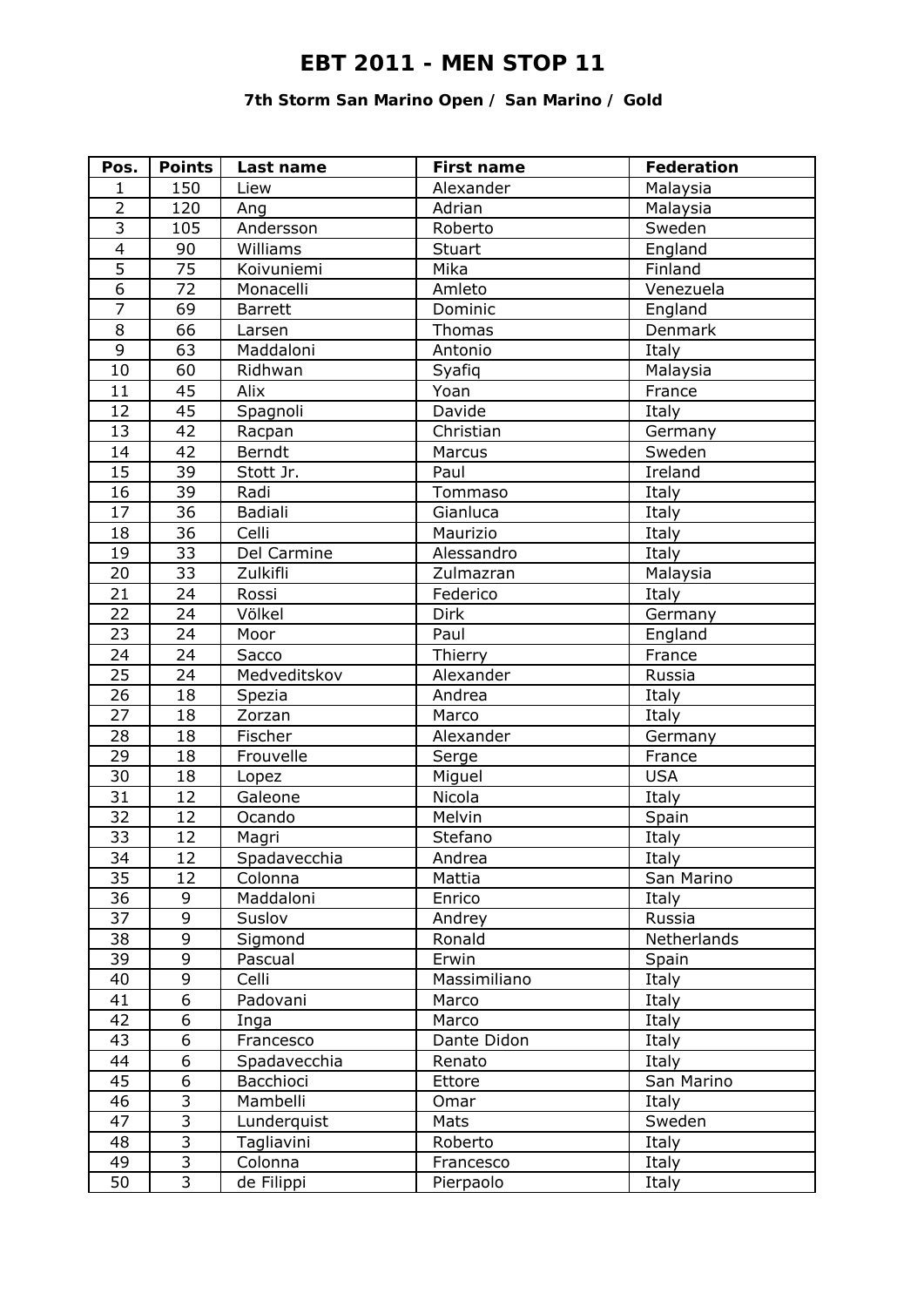#### **33 Trofeu Internacional Ciutat de Barcelona / Catalonia / Gold**

| Pos.            | <b>Points</b>           | Last name         | First name    | Federation     |
|-----------------|-------------------------|-------------------|---------------|----------------|
| $\mathbf{1}$    | 150                     | Larsen            | Martin        | Sweden         |
| $\overline{2}$  | 120                     | Koivuniemi        | Mika          | Finland        |
| $\overline{3}$  | 105                     | Andersson         | Robert        | Sweden         |
| 4               | 90                      | Zulkifli          | Zulmazran     | Malaysia       |
| $\overline{5}$  | $\overline{75}$         | Maggi             | Mats          | Belgium        |
| $\overline{6}$  | 72                      | Williams          | Stuart        | England        |
| $\overline{7}$  | 69                      | Racpan            | Christian     | Germany        |
| $\overline{8}$  | 66                      | Monacelli         | Amleto        | Venezuela      |
| $\overline{9}$  | 63                      | Stampe            | Mik           | Denmark        |
| 10              | 60                      | Ridhwan           | Syafiq        | Malaysia       |
| 11              | 45                      | Ovide             | Marcial       | Catalonia      |
| 12              | 45                      | Verbruggen        | Gery          | Belgium        |
| 13              | 42                      | Samain            | Jean Marc     | Belgium        |
| 14              | 42                      | Sermand           | Julien        | France         |
| 15              | 39                      | <b>Barrett</b>    | Dominic       | England        |
| 16              | 39                      | Larsen            | Thomas        | Denmark        |
| 17              | 36                      | Moor              | Paul          | England        |
| 18              | 36                      | Voss              | <b>Brian</b>  | <b>USA</b>     |
| 19              | 33                      | Berndt            | Marcus        | Sweden         |
| 20              | 33                      | Ang               | Adrian        | Malaysia       |
| 21              | 24                      | Oksanen           | <b>Jere</b>   | Finland        |
| 22              | 24                      | Helldén           | Johan         | Sweden         |
| $\overline{23}$ | 24                      | Palermaa          | Osku          | Finland        |
| 24              | 24                      | Aviram            | Or            | Israel         |
| $\overline{25}$ | 24                      | Agerbo            | Jesper        | Denmark        |
| 26              | 18                      | Ibañez            | Moi Perez     | Catalonia      |
| 27              | 18                      | Walter            | Kasper        | Denmark        |
| 28              | 18                      | Heinonen          | Markus        | Finland        |
| 29              | 18                      | Jussila           | Perttu        | Finland        |
| $\overline{30}$ | 18                      | Medveditskov      | Alexander     | Russia         |
| 31              | 12                      | Holmström         | Ville         | Finland        |
| 32              | 12                      | Ojala             | Kim           | Sweden         |
| $\overline{33}$ | 12                      | Alix              | Yoan          | France         |
| 34              | 12                      | Olsson            | Mattias       | Sweden         |
| 35              | 12                      | Samanes           | Ion Acin      | Spain          |
| 36              | 9                       | <b>Stefanidis</b> | Giorgos       | Greece         |
| 37              | 9                       | Bolleby           | Kim           | Sweden         |
| 38              | $\overline{9}$          | Lorenc            | Jaroslav      | Czech Republic |
| $\overline{39}$ | 9                       | Cayez             | Vincent       | France         |
| 40              | 9                       | Hjort             | Mark          | Denmark        |
| 41              | $\overline{6}$          | Steenbekkers      | Sven          | Netherlands    |
| 42              | 6                       | Lebon             | Jean Marc     | Belgium        |
| 43              | 6                       | Lopez             | Miguel        | <b>USA</b>     |
| 44              | 6                       | Öhrgaard          | Frederik      | Denmark        |
| 45              | 6                       | Soler             | Artur Colomer | Catalonia      |
| 46              | $\overline{3}$          | Liew              | Alex          | Malaysia       |
| 47              | $\overline{3}$          | Keckes            | Marek         | Slovakia       |
| 48              | $\overline{3}$          | Hardarson         | Hafbor        | Iceland        |
| 49              | $\overline{\mathbf{3}}$ | Rodriguez         | Paco          | Spain          |
| 50              | $\overline{3}$          | Gonze             | Pierre-Yves   | Belgium        |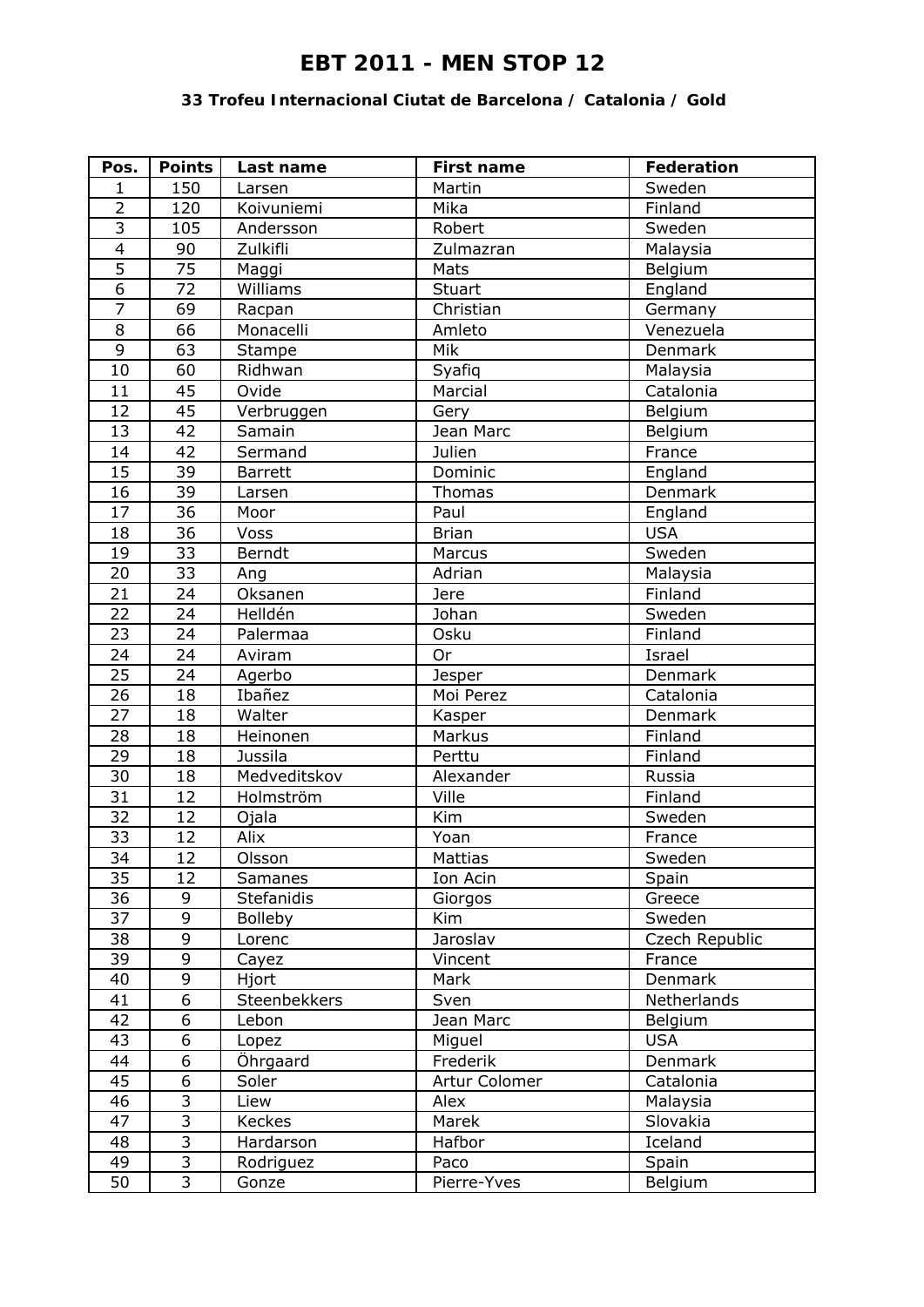#### **BNC Open / Slovakia / Silver**

| Pos.            | <b>Points</b>           | Last name      | First name   | <b>Federation</b> |
|-----------------|-------------------------|----------------|--------------|-------------------|
| 1               | 100                     | <b>Barrett</b> | Dominic      | England           |
| $\overline{2}$  | 80                      | Voss           | <b>Brian</b> | <b>USA</b>        |
| 3               | 70                      | Larsen         | Thomas       | Denmark           |
| $\overline{4}$  | 60                      | Larsen         | Martin       | Sweden            |
| $\overline{5}$  | 50                      | Gross          | Thomas       | Austria           |
| 6               | 48                      | Gabrijan       | Anze         | Slovenia          |
| $\overline{7}$  | 46                      | Wahlgren       | Karl         | Sweden            |
| 8               | 44                      | Mortensen      | Jimmy Dan    | Denmark           |
| 9               | 42                      | Rauscher       | Michael      | Austria           |
| 10              | 40                      | Lampo          | Sami         | Finland           |
| 11              | 30                      | Racpan         | Christian    | Germany           |
| 12              | 30                      | Spacil         | Janusz       | Czech Republic    |
| 13              | 28                      | Bolleby        | <b>Kim</b>   | Sweden            |
| 14              | 28                      | <b>Backe</b>   | Patrick      | Sweden            |
| 15              | 26                      | Völkel         | <b>Dirk</b>  | Germany           |
| 16              | 26                      | Jussila        | Perttu       | Finland           |
| 17              | 24                      | Ljung          | Peter        | Sweden            |
| 18              | 24                      | Gykis          | Vytautas     | Lithuania         |
| 19              | 22                      | Dobondi        | Bogdan       | Romania           |
| 20              | 22                      | Engström       | Janusz       | Sweden            |
| 21              | 16                      | Cardona        | Alvar        | Catalonia         |
| 22              | 16                      | Gagenoiu       | Romeo        | Romania           |
| 23              | 16                      | Sidorov        | Gennady      | Russia            |
| $\overline{24}$ | 16                      | Kutina         | Karel        | Czech Republic    |
| 25              | 16                      | Jurinyi        | Ludovit      | Slovakia          |
| 26              | 12                      | <b>Hladik</b>  | Karel        | Czech Republic    |
| 27              | 12                      | Cermak         | Pavel        | Czech Republic    |
| 28              | 12                      | Medveditskov   | Alexander    | Russia            |
| 29              | 12                      | Skobrics       | Zoltan       | Hungary           |
| $\overline{30}$ | 12                      | <b>Hindrak</b> | Jiri         | Czech Republic    |
| 31              | 8                       | Fischer        | Alexander    | Germany           |
| 32              | $\overline{8}$          | Green          | Rasmus       | Sweden            |
| $\overline{33}$ | $\overline{8}$          | Oralek         | Martin       | Sweden            |
| 34              | 8                       | Jansson        | Markus       | Sweden            |
| 35              | $\overline{8}$          | Keckes         | Pavol        | Slovakia          |
| 36              | 6                       | Suslov         | Andrey       | Russia            |
| 37              | 6                       | Lajovic        | Dusan        | Slovenia          |
| 38              | 6                       | Spacey         | Tanner       | <b>USA</b>        |
| 39              | 6                       | Levikin        | Artur        | Latvia            |
| 40              | 6                       | Lischka        | Klaus-Uwe    | Germany           |
| 41              | 4                       | Tariceanu      | Alexandru    | Romania           |
| 42              | 4                       | Tsorbatzoudis  | Evangelos    | Greece            |
| 43              | 4                       | Canady         | David        | Germany           |
| 44              | $\overline{\mathbf{4}}$ | Dvorak         | Vladimir     | Czech Republic    |
| 45              | 4                       | Gogoasa        | Mihaita      | Romania           |
| 46              | $\overline{2}$          | Strbac         | Vladimir     | Serbia            |
| 47              | $\overline{2}$          | Jaroslav       | Lorenc       | Czech Republic    |
| 48              | $\overline{2}$          | <b>Vcelis</b>  | Mihcal       | Czech Republic    |
| 49              | $\overline{2}$          | Pietraszek     | Janusz       | Poland            |
| 50              | $\overline{2}$          | Hilferink      | Ramon        | Netherlands       |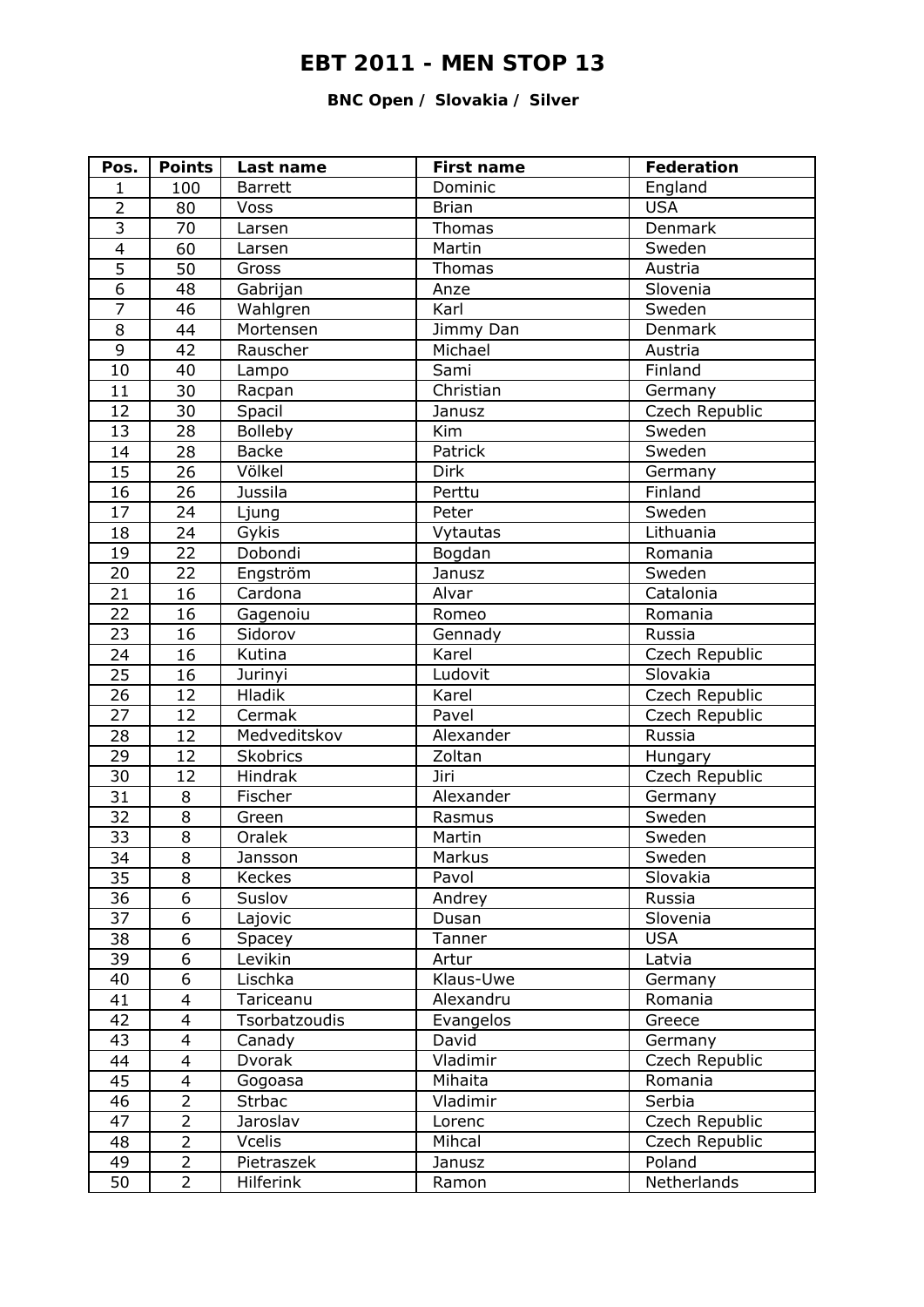#### **Linne Norwegian Open 2011 / Norway / Satellite**

| Pos.                     | <b>Points</b>             | Last name        | First name        | <b>Federation</b> |
|--------------------------|---------------------------|------------------|-------------------|-------------------|
| $\mathbf{1}$             | 50                        | Westin           | Peter             | Sweden            |
| $\overline{2}$           | 40                        | Sandbækken       | Mads              | Norway            |
| $\overline{3}$           | 35                        | Medveditskov     | Alexander         | Russia            |
| $\overline{\mathcal{L}}$ | 30                        | Aaneby           | Frode Jørgen      | Norway            |
| $\overline{5}$           | 25                        | Carle            | Linus             | Sweden            |
| 6                        | 24                        | Sjöberg          | Eric              | Sweden            |
| $\overline{7}$           | 23                        | Pedersen         | Glenn Morten      | Norway            |
| 8                        | 22                        | Palermaa         | Osku              | Finland           |
| 9                        | 21                        | Fagerstrøm       | Thomas            | Norway            |
| 10                       | 20                        | Andersen         | Rune Herold       | Norway            |
| 11                       | 15                        | Olsen            | Svein Roger       | Norway            |
| 12                       | 15                        | Torgersen        | Tore              | <b>Norway</b>     |
| 13                       | 14                        | Oseth            | Henrik Aspdahl    | Norway            |
| $\overline{14}$          | 14                        | Rudshagen        | Bjørn Einar       | Norway            |
| $\overline{15}$          | 13                        | <b>Tjernes</b>   | Fredrik           | Norway            |
| 16                       | 13                        | Espen            | Arvid             | Norway            |
| 17                       | 12                        | Vatne            | <b>Didrik</b>     | Norway            |
| 18                       | 12                        | Aker             | Christer          | Norway            |
| 19                       | 11                        | Thunberg         | Klas              | Sweden            |
| 20                       | 11                        | Ek               | Svein Åke         | Norway            |
| $\overline{21}$          | 8                         | Skoglund         | Andreas           | Norway            |
| 22                       | $\overline{8}$            | Gether           | Hans Fredrik      | Norway            |
| $\overline{23}$          | 8                         | Lindbäck         | Lars              | Sweden            |
| 24                       | 8                         | Ragnarsson       | Jon Ingi          | Norway            |
| 25                       | $\overline{8}$            | Lindqvist        | Björn             | Sweden            |
| 26                       | $\overline{6}$            | Jansson          | <b>Mattias</b>    | Sweden            |
| 27                       | 6                         | Hansen           | Audun Boye        | Norway            |
| 28                       | $\overline{6}$            | Lunde            | Tor-Øyvind        | Norway            |
| 29                       | $\overline{6}$            | Barstad          | <b>Stig Rune</b>  | Norway            |
| 30                       | 6                         | Kulseng          | Øyvin             | Norway            |
| 31                       | $\overline{\mathbf{4}}$   | Harang           | Øyvind            | Norway            |
| $\overline{32}$          | $\overline{\mathbf{4}}$   | <b>Barkald</b>   | Terje             | Norway            |
| $\overline{33}$          | $\overline{4}$            | <b>Bland</b>     | Kenneth Junior    | <b>USA</b>        |
| 34                       | 4                         | Pejstrup         | Lars              | Sweden            |
| 35                       | $\overline{\mathcal{L}}$  | Emblem           | Patrick Gimmestad | Norway            |
| 36                       | $\overline{3}$            | Lauritzen        | <b>Mathias</b>    | Norway            |
| 37                       | $\overline{3}$            | Östberg          | Simon             | Sweden            |
| 38                       | $\overline{3}$            | Lygre            | <b>Bjarte</b>     | Norway            |
| 39                       | $\overline{3}$            | Eliasson         | Karl-Johan        | Sweden            |
| 40                       | $\overline{\overline{3}}$ | Selvnes          | Pål               | Norway            |
| 41                       | $\overline{2}$            | Finstad          | Fredrik           | Norway            |
| 42                       | $\overline{2}$            | Aare             | John              | Norway            |
| 43                       | $\overline{2}$            | Sjøgren          | Jonas             | Norway            |
| 44                       | $\overline{2}$            | Almestrand       | Runar             | Norway            |
| 45                       | $\overline{2}$            | Jansson          | Markus            | Sweden            |
| 46                       | $\mathbf{1}$              | Jensen           | John Anders       | Norway            |
| 47                       | $\mathbf{1}$              | Iversen          | Erik              | Norway            |
| 48                       | $\mathbf{1}$              | Hesselberg-Meyer | Fredrik           | Norway            |
| 49                       | $\mathbf{1}$              | Karlsson         | Richard           | Sweden            |
| $\overline{50}$          | $\mathbf{1}$              | Sælen            | Ruben Hansen      | Norway            |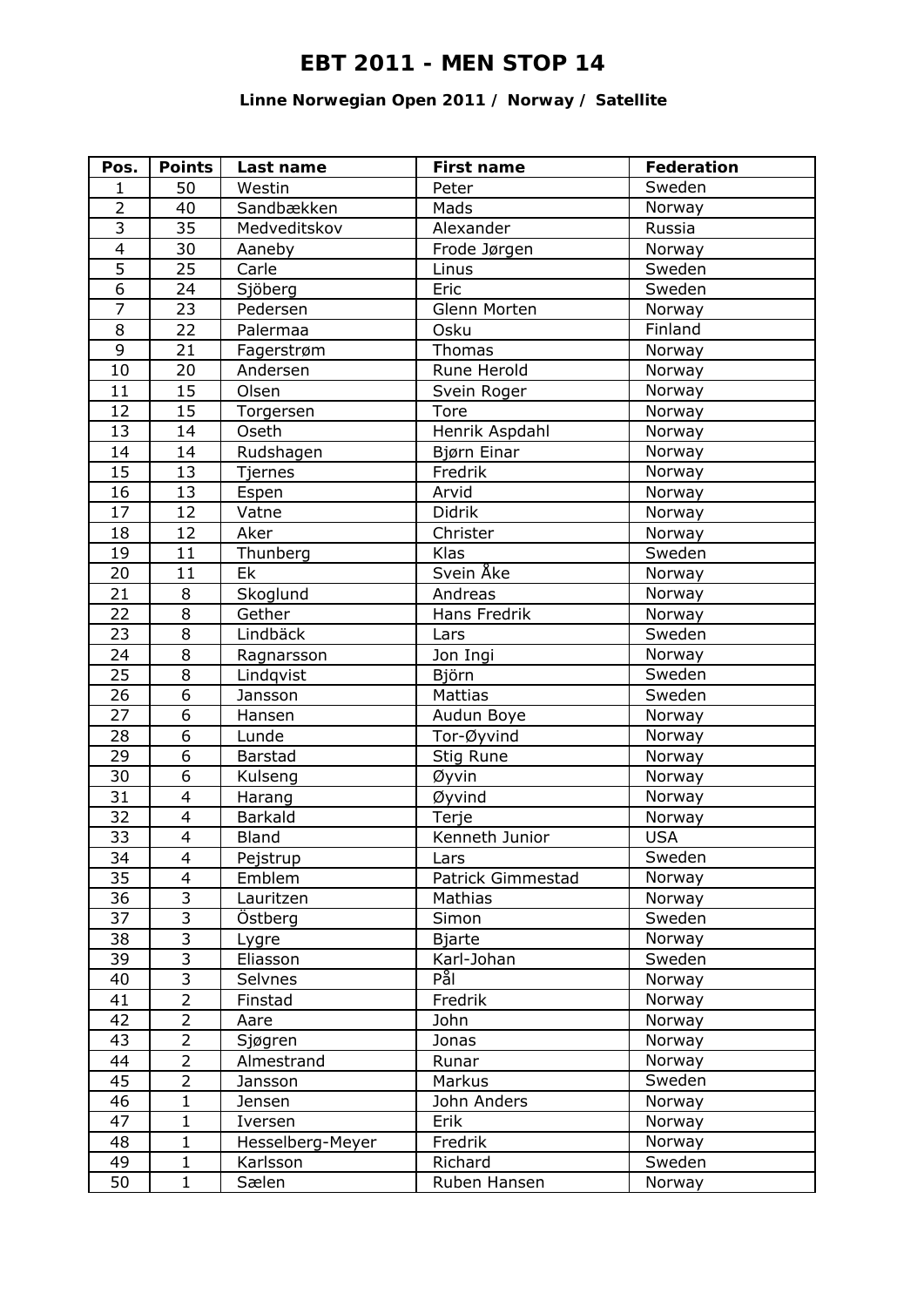#### **Russian Open / Russia / Satellite**

| Pos.            | <b>Points</b>            | Last name    | First name    | Federation     |
|-----------------|--------------------------|--------------|---------------|----------------|
| 1               | 50                       | Kalika       | Mikhail       | Ukraine        |
| $\overline{2}$  | 40                       | Andreev      | Sergey        | Russia         |
| 3               | 35                       | Semenov      | Ivan          | Russia         |
| $\overline{4}$  | 30                       | Koshelev     | <b>Nikita</b> | Russia         |
| $\overline{5}$  | 25                       | Medveditskov | Alexander     | Russia         |
| 6               | 24                       | Kalacutok    | Vadim         | Russia         |
| $\overline{7}$  | 23                       | Sidorov      | Gennady       | Russia         |
| 8               | 22                       | Emelyanov    | Andrey        | Russia         |
| 9               | 21                       | Panchenko    | Alexander     | Kazakhstan     |
| 10              | 20                       | Starchenkov  | Roman         | Russia         |
| 11              | 15                       | Krasavkin    | Victor        | Russia         |
| 12              | 15                       | Minenko      | Alexander     | Russia         |
| 13              | 14                       | Shilkin      | Dmitry        | <b>Belarus</b> |
| 14              | 14                       | Starchenkov  | Sergey        | Russia         |
| 15              | 13                       | Parshukov    | Alexey        | Russia         |
| 16              | 13                       | Bogachev     | Sergey        | Russia         |
| 17              | 12                       | Lukyanov     | Mikhail       | Russia         |
| 18              | 12                       | Deev         | Alexander     | Russia         |
| 19              | 11                       | Matvienko    | Kirill        | Russia         |
| 20              | 11                       | Kondratyev   | Alexander     | Ukraine        |
| 21              | 8                        | Gurkov       | Alexander     | Russia         |
| 22              | $\overline{8}$           | Suslov       | Andrey        | Russia         |
| 23              | $\overline{8}$           | Yaroslavtsev | Alexey        | Russia         |
| 24              | 8                        | Matvienko    | Konstantin    | Russia         |
| 25              | $\overline{8}$           | Shin         | Jong Hyun     | Korea          |
| 26              | $\overline{6}$           | Lapshinsky   | Dmitry        | Russia         |
| 27              | 6                        | Mineev       | Evgeny        | Russia         |
| 28              | 6                        | Potorochin   | Filipp        | Russia         |
| 29              | 6                        | Gorodnichy   | Ivan          | Russia         |
| $\overline{30}$ | $\overline{6}$           | Sokolov      | Oleg          | Russia         |
| 31              | $\overline{\mathcal{L}}$ | Maysky       | Vladimir      | Serbia         |
| 32              | 4                        | Myslev       | Vladislav     | Russia         |
| 33              | 4                        | Tokarev      | Andrey        | Russia         |
| 34              | 4                        | Belenky      | Mikhail       | Russia         |
| $\overline{35}$ | $\overline{\mathcal{L}}$ | Shilan       | Vitaly        | Ukraine        |
| 36              | $\overline{3}$           | Vasilyev     | Vladimir      | Russia         |
| 37              | $\overline{\mathbf{3}}$  | Sokolov      | Maxim         | Russia         |
| 38              | $\overline{3}$           | Kozyrev      | Oleg          | Russia         |
| 39              | $\overline{3}$           | Okorokov     | Maxim         | Russia         |
| 40              | $\overline{3}$           | Vasilenko    | Alexey        | Russia         |
| 41              | $\overline{2}$           | Dolginov     | Alexander     | Russia         |
| 42              | $\overline{2}$           | Pronchev     | Anton         | Russia         |
| 43              | $\overline{2}$           | Isaev        | Sergey        | Russia         |
| 44              | $\overline{2}$           | Korolev      | Yuriy         | Russia         |
| 45              | $\overline{2}$           | Ostroumov    | Nikolay       | Russia         |
| 46              | $\mathbf{1}$             | Karmazin     | Evgeny        | Ukraine        |
| 47              | $\mathbf{1}$             | Brykov       | Alexander     | Russia         |
| 48              | $\overline{1}$           | Milkovich    | Slavolyub     | Serbia         |
| 49              | $\mathbf{1}$             | Smolyakov    | Valery        | Cyprus         |
| 50              | $\mathbf{1}$             | Kudelya      | Sergey        | Russia         |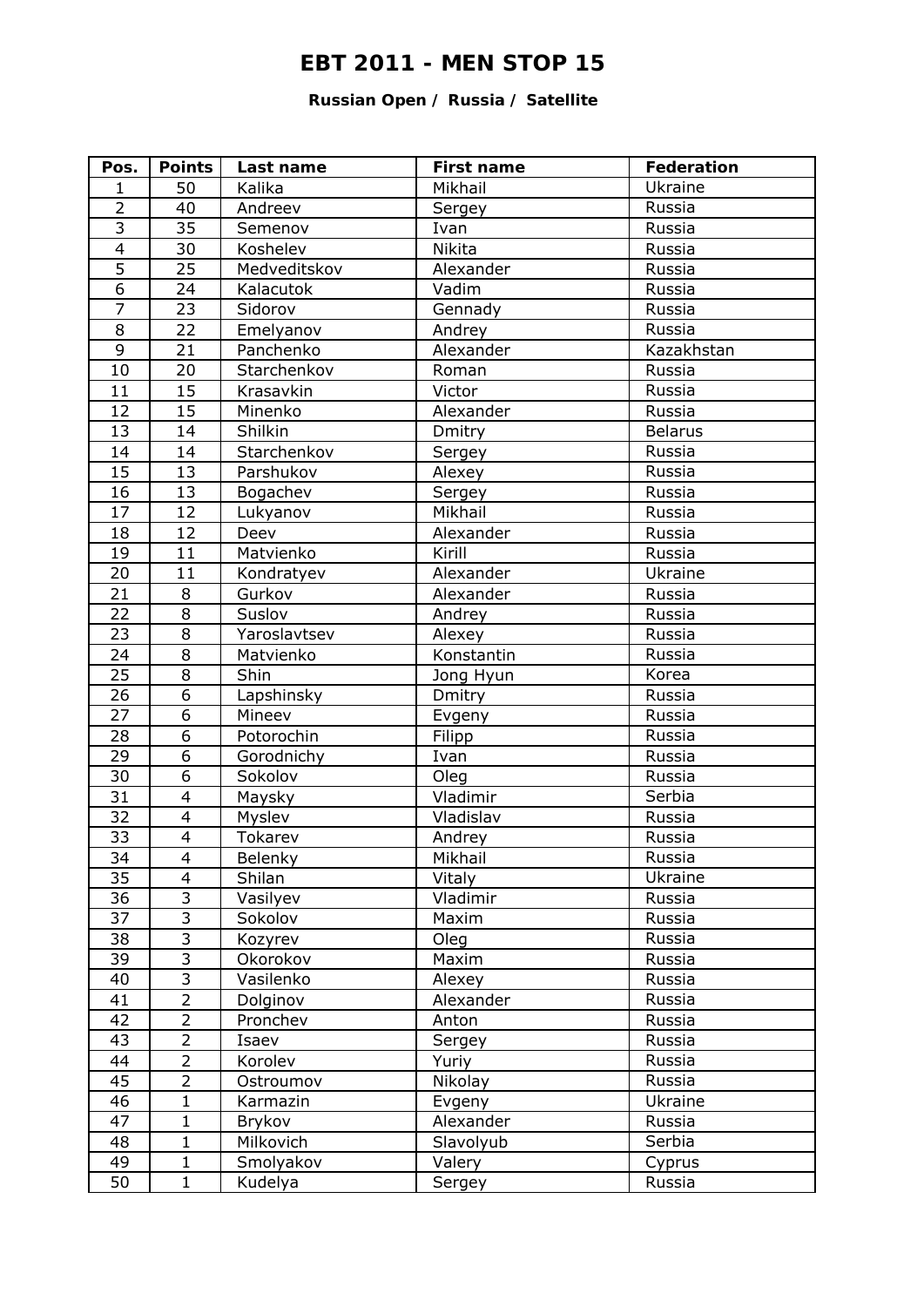#### **Chandra Open 2011 / Netherlands / Satellite**

| Pos.                     | <b>Points</b>           | Last name        | <b>First name</b> | Federation  |
|--------------------------|-------------------------|------------------|-------------------|-------------|
| 1                        | 50                      | Alix             | Yoan              | France      |
| $\overline{2}$           | 40                      | Williams         | <b>Stuart</b>     | England     |
| 3                        | 35                      | Palermaa         | Osku              | Finland     |
| $\overline{\mathcal{L}}$ | $\overline{30}$         | Medveditskov     | Alexander         | Russia      |
| $\overline{5}$           | 25                      | Moor             | Paul              | England     |
| $\overline{6}$           | 24                      | Stott jr.        | Paul              | Ireland     |
| $\overline{7}$           | 23                      | Ishman           | Adam              | <b>USA</b>  |
| 8                        | 22                      | Karlsson         | Christian         | Sweden      |
| $\overline{9}$           | $\overline{21}$         | van Zandwijk     | Dwayne            | Netherlands |
| 10                       | 20                      | <b>Barrett</b>   | Dominic           | England     |
| 11                       | 15                      | Woelki           | Robert            | Germany     |
| 12                       | 15                      | van Geel         | Jeroen            | Netherlands |
| 13                       | 14                      | Cardona          | Alvar             | Catalunia   |
| 14                       | 14                      | Verbruggen       | Gery              | Belgium     |
| $\overline{1}5$          | 13                      | <b>Klerk</b>     | Chris             | <b>USA</b>  |
| 16                       | 13                      | <b>Hilferink</b> | Ramon             | Netherlands |
| 17                       | 12                      | Cocker           | Lee               | England     |
| 18                       | 12                      | Stinissen        | Michell           | Netherlands |
| 19                       | 11                      | Larsen           | Thomas            | Denmark     |
| $\overline{20}$          | 11                      | Schroeder        | Timo              | Germany     |
| 21                       | 8                       | de Graaf         | Gerrie            | Netherlands |
| 22                       | $\overline{8}$          | van Weeren       | Jord              | Netherlands |
| 23                       | $\overline{8}$          | Hulst            | Phil              | Netherlands |
| 24                       | 8                       | Clark            | Mark              | <b>USA</b>  |
| 25                       | 8                       | Nolan            | Pat               | <b>USA</b>  |
| 26                       | $\overline{6}$          | Racpan           | Christian         | Germany     |
| 27                       | 6                       | Spil             | Johnny            | Netherlands |
| 28                       | 6                       | Suslov           | Andrey            | Russia      |
| 29                       | 6                       | Grove            | Jeroen            | Netherlands |
| 30                       | $\overline{6}$          | van Dommelen     | Remco             | Netherlands |
| $\overline{31}$          | $\overline{4}$          | <b>Jacobs</b>    | Mark              | Netherlands |
| 32                       | $\overline{\mathbf{4}}$ | Canady           | David             | Germany     |
| 33                       | 4                       | Dol              | Daniel            | Netherlands |
| 34                       | 4                       | French           | Daniel            | England     |
| $\overline{35}$          | 4                       | Arndt            | Marcus            | Germany     |
| 36                       | $\overline{3}$          | Coussens         | Michael           | Belgium     |
| 37                       | $\overline{3}$          | Cirkel           | Geoffrey          | Netherlands |
| 38                       | $\overline{3}$          | Mol              | Roel              | Netherlands |
| 39                       | $\overline{3}$          | Knijff           | Peter             | Netherlands |
| 40                       | $\overline{3}$          | Gorter           | Elco              | Netherlands |
| 41                       | $\overline{2}$          | Vandamme         | Chris             | Belgium     |
| 42                       | $\overline{2}$          | Sarmadi          | Mathias           | France      |
| 43                       | $\overline{2}$          | Pescher          | Oliver            | Germany     |
| 44                       | $\overline{2}$          | Lammers          | Marco             | Netherlands |
| 45                       | $\overline{2}$          | Cools            | Jonathan          | Belgium     |
| 46                       | $\mathbf{1}$            | Koning           | Eric              | Netherlands |
| 47                       | $\mathbf{1}$            | van den Bosch    | Henny             | Netherlands |
| 48                       | $\mathbf{1}$            | Joris            | <b>Nico</b>       | Belgium     |
| 49                       | $\mathbf{1}$            | de Haan          | Kevin             | Netherlands |
| 50                       | $\mathbf{1}$            | Tscharke         | Uwe               | Germany     |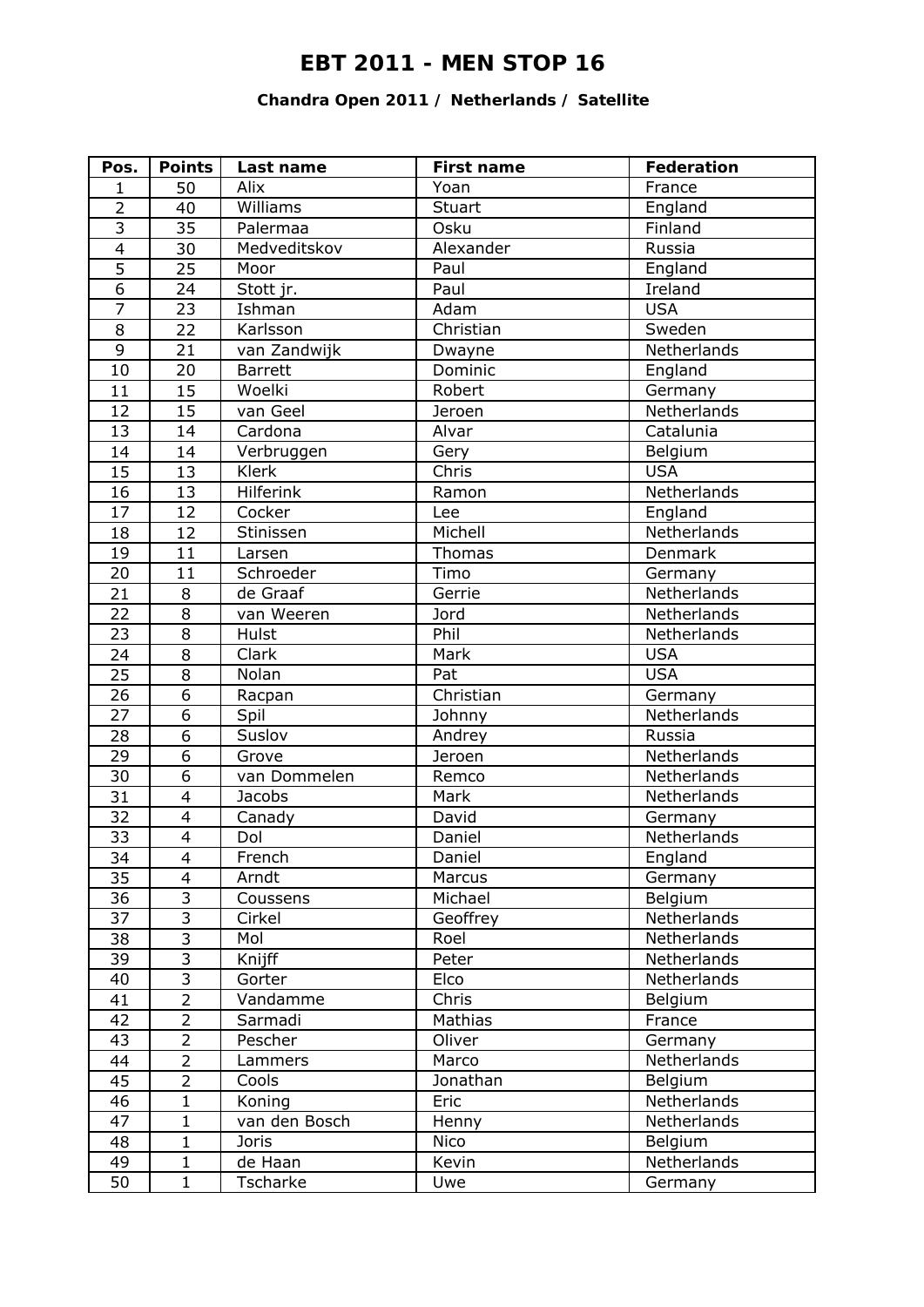#### **9th Columbia 300 Vienna Open / Austria / Gold**

| Pos.                    | <b>Points</b>   | Last name      | <b>First name</b> | Federation      |
|-------------------------|-----------------|----------------|-------------------|-----------------|
| $\mathbf{1}$            | 150             | Palermaa       | Osku              | Finland         |
| $\overline{2}$          | 120             | <b>Barnes</b>  | Chris             | <b>USA</b>      |
| $\overline{\mathbf{3}}$ | 105             | <b>Barrett</b> | Dominic           | England         |
| 4                       | 90              | Wahlgren       | Karl              | Sweden          |
| $\overline{5}$          | 75              | Larsen         | Martin            | Sweden          |
| 6                       | $\overline{72}$ | Olsson         | Matthias          | Sweden          |
| $\overline{7}$          | 69              | Williams       | Stuart            | England         |
| 8                       | 66              | Gross          | Thomas            | Austria         |
| 9                       | 63              | Uotila         | Pasi              | Finland         |
| 10                      | 60              | Hellden        | Johan             | Sweden          |
| 11                      | 45              | Moor           | Paul              | England         |
| 12                      | 45              | Talpa          | Marek             | Czech Republic  |
| 13                      | 42              | Ranta          | Toni              | Finland         |
| 14                      | 42              | Ishman         | Adam              | <b>USA</b>      |
| 15                      | 39              | Larsen         | <b>Thomas</b>     | Denmark         |
| 16                      | 39              | Friedrichs     | Tim               | Germany         |
| 17                      | 36              | <b>Klerk</b>   | Chris             | <b>USA</b>      |
| 18                      | 36              | Jussila        | Perttu            | Finland         |
| 19                      | 33              | Eklund         | Dennis            | Sweden          |
| 20                      | 33              | Günther        | Kai               | Germany         |
| 21                      | 24              | Tonteri        | Juhani            | Finland         |
| 22                      | 24              | <b>Kubalek</b> | Benjamin          | Austria         |
| $\overline{23}$         | 24              | Warming Hansen | Carsten           | Denmark         |
| 24                      | 24              | Andersin       | Erik              | Sweden          |
| 25                      | 24              | Valaranta      | Samu              | Finland         |
| 26                      | 18              | Ussing         | Rasmus            | Denmark         |
| 27                      | 18              | Samain         | Jean Marc         | Belgium         |
| 28                      | 18              | Sadeharju      | Arttu             | Finland         |
| 29                      | 18              | Miller         | <b>Steve</b>      | England         |
| 30                      | 18              | Grabowski      | Achim             | Germany         |
| 31                      | 12              | Cundy          | Darren            | England         |
| 32                      | 12              | Maggi          | Mats              | Belgium         |
| $\overline{33}$         | 12              | Rauscher       | Alexander         | Austria         |
| 34                      | 12              | Unger          | Stephan           | Germany         |
| 35                      | 12              | Jehkinen       | Joonas            | Finland         |
| 36                      | 9               | Ancarani       | Sandro            | Switzerland     |
| 37                      | 9               | Yngström       | Stefan            | Sweden          |
| 38                      | $\overline{9}$  | Börding        | <b>Tobias</b>     | Germany         |
| 39                      | $\overline{9}$  | Gripp          | Andreas           | Germany         |
| 40                      | 9               | Milanov        | Yavor             | <b>Bulgaria</b> |
| 41                      | $\overline{6}$  | <b>Blank</b>   | Uwe               | Germany         |
| 42                      | $\overline{6}$  | Landl          | Rene              | Austria         |
| 43                      | 6               | Ojala          | Kim               | Sweden          |
| 44                      | $\overline{6}$  | Clark          | Mark              | <b>USA</b>      |
| 45                      | 6               | Stiel          | Anton             | Austria         |
| 46                      | $\overline{3}$  | Stinissen      | Michell           | Netherlands     |
| 47                      | $\overline{3}$  | Volpert        | Yossi             | Israel          |
| 48                      | $\overline{3}$  | Kallio         | Jesse             | Finland         |
| 49                      | $\overline{3}$  | Medveditskov   | Alexander         | Russia          |
| 50                      | $\overline{3}$  | Scherlund      | Lasse             | Denmark         |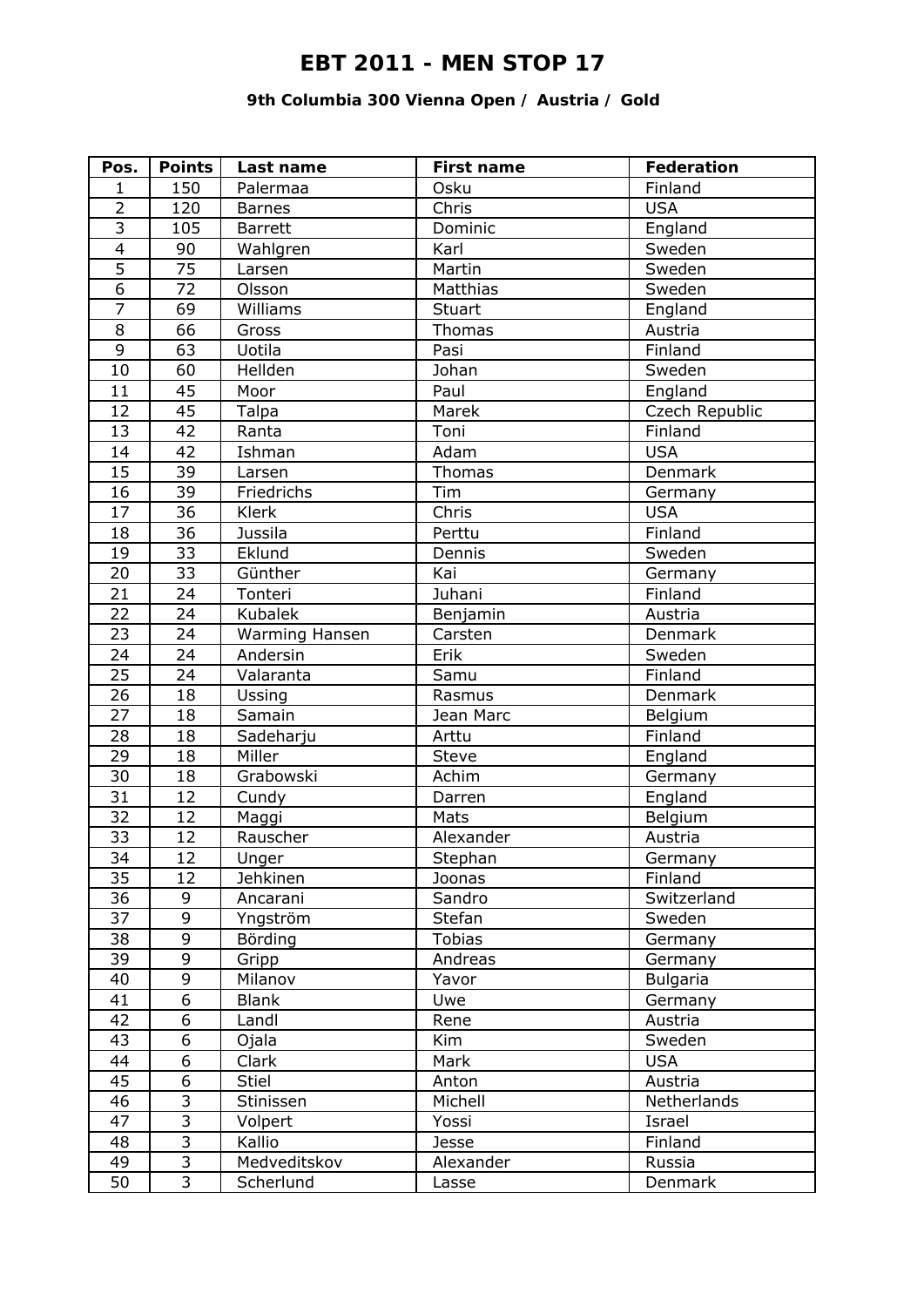#### **Ebonite Lahti Open / Finland / Silver**

| Pos.                    | <b>Points</b>           | Last name      | <b>First name</b> | Federation |
|-------------------------|-------------------------|----------------|-------------------|------------|
| $\mathbf{1}$            | 100                     | Andersson      | Robert            | Sweden     |
| $\overline{2}$          | 80                      | Tiainen        | Samuli            | Finland    |
| 3                       | 70                      | Ahokas         | Jarmo             | Finland    |
| $\overline{\mathbf{4}}$ | 60                      | Larsen         | Martin            | Sweden     |
| $\overline{5}$          | 50                      | Eklund         | Dennis            | Sweden     |
| $\overline{6}$          | 48                      | Mannonen       | Petri             | Finland    |
| $\overline{7}$          | 46                      | Larsen         | Thomas            | Denmark    |
| 8                       | 44                      | Salonen        | Petri             | Finland    |
| $\overline{9}$          | 42                      | <b>Bohm</b>    | Patrick           | Sweden     |
| 10                      | 40                      | Holmström      | Ville             | Finland    |
| 11                      | 30                      | Uotila         | Pasi              | Finland    |
| 12                      | 30                      | Stampe         | Mik               | Denmark    |
| 13                      | 28                      | Agerbo         | Jesper            | Denmark    |
| 14                      | 28                      | Asplund        | Teemu             | Finland    |
| 15                      | 26                      | Jussila        | Perttu            | Finland    |
| 16                      | 26                      | Olsson         | Mattias           | Sweden     |
| 17                      | 24                      | Mortensen      | Jimmy             | Denmark    |
| 18                      | 24                      | Jehkinen       | Joonas            | Finland    |
| 19                      | 22                      | Pakonen        | Olli              | Finland    |
| 20                      | 22                      | Ljung          | Peter             | Sweden     |
| 21                      | 16                      | Årup           | Mathias           | Sweden     |
| 22                      | 16                      | Tonteri        | Juhani            | Finland    |
| 23                      | 16                      | Helldén        | Johan             | Sweden     |
| 24                      | 16                      | Ratia          | Jari              | Finland    |
| 25                      | 16                      | Harðarson      | Hafþór            | Iceland    |
| 26                      | 12                      | Hurri          | Kari              | Finland    |
| 27                      | 12                      | Mäkelä         | Juho              | Finland    |
| 28                      | 12                      | Hirvonen       | Mikko             | Finland    |
| 29                      | 12                      | Valaranta      | Samu              | Finland    |
| 30                      | 12                      | Kondratyev     | Oleksandr         | Ukraine    |
| $\overline{31}$         | 8                       | <b>Bolleby</b> | Kim               | Sweden     |
| 32                      | $\overline{8}$          | Lousdal        | Anders            | Denmark    |
| 33                      | $\overline{8}$          | Laiho          | $J-P$             | Finland    |
| 34                      | 8                       | Sadeharju      | Arttu             | Finland    |
| $\overline{35}$         | $\overline{8}$          | Matvienko      | Konstantin        | Russia     |
| 36                      | 6                       | Häggman        | Ville             | Finland    |
| 37                      | 6                       | Heinonen       | Markus            | Finland    |
| 38                      | 6                       | Walther        | Kasper            | Denmark    |
| 39                      | 6                       | Jähi           | Joonas            | Finland    |
| 40                      | 6                       | Medveditskov   | Alexander         | Russia     |
| 41                      | 4                       | Määttä         | Mika              | Finland    |
| 42                      | $\overline{4}$          | Alho           | Timo              | Finland    |
| 43                      | $\overline{\mathbf{4}}$ | Lindgren       | Jussi             | Finland    |
| 44                      | 4                       | Lampo          | Sami              | Finland    |
| 45                      | $\overline{\mathbf{4}}$ | Palermaa       | Toni              | Finland    |
| 46                      | $\overline{2}$          | Virta          | Matti             | Finland    |
| 47                      | $\overline{2}$          | Kivelä         | Riku-Petteri      | Finland    |
| 48                      | $\overline{2}$          | Pietilä        | Mikko             | Finland    |
| 49                      | $\overline{2}$          | Aaltonen       | Jari              | Finland    |
| 50                      | $\overline{2}$          | Hansen         | Carsten Warming   | Denmark    |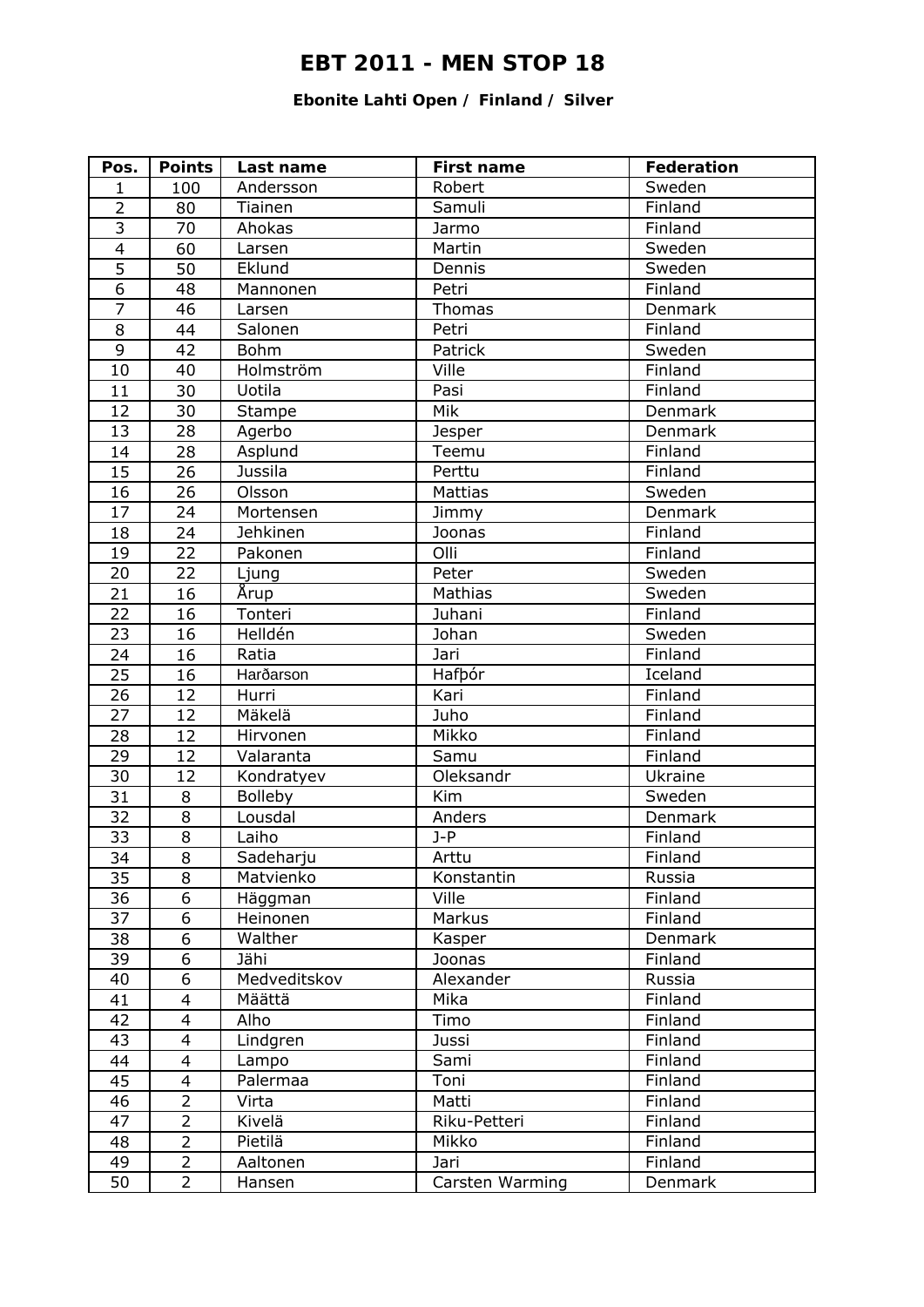#### **2nd Ebonite Roma International / Italy / Satellite**

| Pos.            | <b>Points</b>            | Last name         | <b>First name</b> | Federation   |
|-----------------|--------------------------|-------------------|-------------------|--------------|
| $\mathbf{1}$    | 50                       | <b>Boccato</b>    | Marco             | Italy        |
| $\overline{2}$  | 40                       | Rodriguez         | Paco              | Spain        |
| $\overline{3}$  | 35                       | Stott             | Paul              | Ireland      |
| 4               | 30                       | Reviglio          | Marco             | Italy        |
| $\overline{5}$  | 25                       | Coppola           | Gianpiero         | Italy        |
| 6               | 24                       | Gagenoiu          | Romeo             | Romania      |
| $\overline{7}$  | 23                       | Keituri           | Petri             | Finland      |
| 8               | 22                       | Biolghini         | Diego             | Italy        |
| 9               | 21                       | Moreno            | Javier            | Spain        |
| 10              | 20                       | Canevari          | Andrea            | Italy        |
| 11              | 15                       | Battagli          | Giovanni          | Italy        |
| 12              | 15                       | Acin              | Ion               | Spain        |
| 13              | 14                       | Spagnoli          | Davide            | Italy        |
| 14              | 14                       | Jussila           | Perttu            | Finland      |
| 15              | 13                       | De Filippi        | Pierpaolo         | Italy        |
| 16              | 13                       | Fanizza           | Pierfranco        | Italy        |
| 17              | 12                       | Dobondi           | Bogdani           | Romania      |
| 18              | 12                       | Silletti          | Alessandro        | Italy        |
| 19              | 11                       | Radi              | Tommaso           | Italy        |
| 20              | $11\,$                   | Sullivan          | Neil              | Malta        |
| 21              | 8                        | De Angelis        | Marco             | Italy        |
| 22              | $\overline{8}$           | Colombani         | Piero             | Italy        |
| $\overline{23}$ | $\overline{8}$           | Tuccimei          | Saverio           | Italy        |
| 24              | $\overline{8}$           | Frouvelle         | Serge             | France       |
| 25              | $\overline{8}$           | Spiteri           | Mark              | <b>Italy</b> |
| 26              | $\overline{6}$           | Maddaloni         | Antonio           | Italy        |
| 27              | 6                        | Maddaloni         | Enrico            | Italy        |
| 28              | 6                        | Gonzalez          | Jose María        | Spain        |
| 29              | 6                        | Gualdi            | Andrea            | Italy        |
| 30              | $\overline{6}$           | Spada             | Amedeo            | Italy        |
| 31              | $\overline{\mathcal{L}}$ | Maddaloni         | Domenico          | Italy        |
| 32              | 4                        | Formisano         | Raffaele          | Italy        |
| $\overline{33}$ | $\overline{4}$           | Pennese           | Dario             | Italy        |
| 34              | 4                        | De Angelis        | Gianluca          | Italy        |
| 35              | $\overline{\mathcal{L}}$ | Gogoasa           | Mihaita           | Romania      |
| 36              | $\overline{3}$           | Rossi             | Federico          | Italy        |
| 37              | $\overline{3}$           | Castillo Leongson | Sammy             | Spain        |
| 38              | $\overline{3}$           | Sciascia          | Giuseppe          | Italy        |
| 39              | $\overline{3}$           | Caivano           | Antonio           | Italy        |
| 40              | $\overline{3}$           | Ieva              | Carlo             | Italy        |
| 41              | $\overline{2}$           | Alonso Farraces   | Daniel            | Spain        |
| 42              | $\overline{2}$           | <b>Branchesi</b>  | Massimo           | Italy        |
| 43              | $\overline{2}$           | <b>Bulan</b>      | Marius            | Romania      |
| 44              | $\overline{2}$           | Tedone            | Giuseppe          | Italy        |
| 45              | $\overline{2}$           | Di Francesco      | Antonio           | Italy        |
| 46              | $\mathbf{1}$             | Prato             | Sandro            | Italy        |
| 47              | $\mathbf{1}$             | Medveditskov      | Alexander         | Russia       |
| 48              | $\mathbf{1}$             | Diaz              | Ricardo Gonzales  | Philippines  |
| 49              | $\mathbf{1}$             | Iorio             | Aldo              | Italy        |
| 50              | $\mathbf{1}$             | Arpa              | Kenneth           | Malta        |